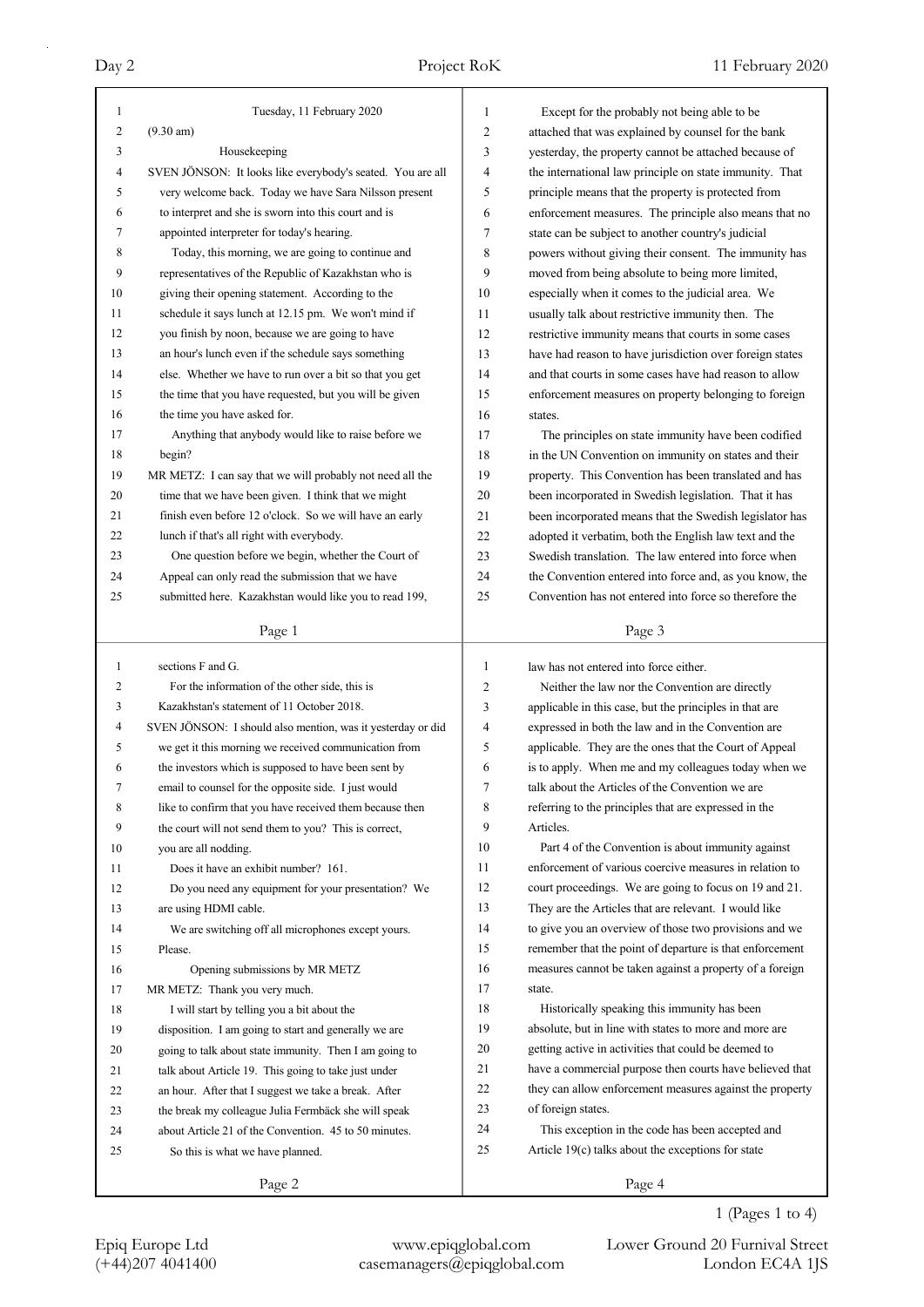| 1  | immunity. There are three conditions and they are                                                              | 1  | The first one is: is the property used or is it                                                         |
|----|----------------------------------------------------------------------------------------------------------------|----|---------------------------------------------------------------------------------------------------------|
| 2  | cumulative.                                                                                                    | 2  | intended to be used for solely for state or state                                                       |
| 3  | The first one is that it has been established that                                                             | 3  | noncommercial purposes?                                                                                 |
| 4  | the property is specifically in use or intended for use                                                        | 4  | Secondly, whether the securities are located in                                                         |
| 5  | by the state for other than government noncommercial                                                           | 5  | Sweden.                                                                                                 |
| 6  | purposes.                                                                                                      | 6  | Please note that I am speaking about the securities.                                                    |
| 7  | The second one is that the property is in the                                                                  | 7  | It's not all the property. It is a limited part of the                                                  |
| 8  | territory of the state of the foreign.                                                                         | 8  | property, but it is the largest part of the property.                                                   |
| 9  | The third one that the property has a connection                                                               | 9  | If the court believes that Article 19 is applicable, if                                                 |
| 10 | with the entity against which the proceeding was                                                               | 10 | the court finds that the property was not used for state                                                |
| 11 | directed.                                                                                                      | 11 | noncommercial purposes and that the securities are                                                      |
| 12 | Even if the court were to find that all these three                                                            | 12 | located in Sweden, within the territory of the foreign                                                  |
| 13 | conditions are present, the rules on state immunity can                                                        | 13 | state, then the court has to move on to stage two.                                                      |
| 14 | still impede enforcement measures being taken. The                                                             | 14 | In stage two the court has to determine whether the                                                     |
| 15 | rules in Article 21 in the Convention, they can be                                                             | 15 | property belongs to the central bank and therefore is                                                   |
| 16 | described as exceptions from the exceptions.                                                                   | 16 | protected by state immunity under the provisions of                                                     |
| 17 | Article 19.                                                                                                    | 17 | Article 21 of the Convention.                                                                           |
| 18 | Article 21 lists different categories of property                                                              | 18 | Soon I will talk more about article 19 but before                                                       |
| 19 | that needs extra protection and that the states have                                                           | 19 | I do so I would like to say a couple of words about the                                                 |
| 20 | deemed that absolute immunity is to apply. Article                                                             | 20 | national fund of Kazakhstan. We heard a bit yesterday                                                   |
| 21 | $21.1(c)$ says that one such category of property is                                                           | 21 | but repetition is the mother of learning. The economy                                                   |
| 22 | property of the central bank or other monetary authority                                                       | 22 | of Kazakhstan depends on the oil resources and the price                                                |
| 23 | of the state.                                                                                                  | 23 | on oil varies and oil is a finite resource. This means                                                  |
| 24 | This means that property that is used for purely                                                               | 24 | that the economy is vulnerable in the long term and in                                                  |
| 25 | commercial purpose is immune as long as the property                                                           | 25 | the short term. To reduce this exposure and the                                                         |
|    |                                                                                                                |    |                                                                                                         |
|    | Page 5                                                                                                         |    | Page 7                                                                                                  |
|    |                                                                                                                |    |                                                                                                         |
| 1  | belongs to the central bank or other monetary authority                                                        | 1  | economy's dependence on the oil sector they formed the                                                  |
| 2  | of the state.                                                                                                  | 2  | national fund in the year 2000. The assets of the fund                                                  |
| 3  | The Swedish legislator has put it this way, and I am                                                           | 3  | consisted, and still consists of to a large extent, of                                                  |
| 4  | reading 2008/09:204. In Article 21.1 different types of                                                        | 4  | income from the Kazakhstan oil sector. That revenue is                                                  |
| 5  | state property are listed that are not to be considered                                                        | 5  | managed and reinvested.                                                                                 |
| 6  | property that the state solely use or intends to use for                                                       | 6  | There are several purposes of the fund.                                                                 |
| 7  |                                                                                                                | 7  | One of them is to secure the state's financial and                                                      |
| 8  | anything other than state noncommercial purpose,<br>according to Article $19(c)$ . The property that is listed | 8  | social development.                                                                                     |
| 9  | in Article 21 therefore cannot be the subject of                                                               | 9  | Another purpose is to save for future generations.                                                      |
| 10 | coercive measures because of the provisions in Article                                                         | 10 | In order to achieve these purposes, the fund has                                                        |
| 11 | $19(c)$ .                                                                                                      | 11 | a savings function and a stabilisation function. The                                                    |
| 12 | In order to summarise this and to simplify this, the                                                           | 12 | savings function is there in order for the long-term                                                    |
| 13 | point of departure is immunity. Article 19 tells us                                                            | 13 | purposes to be achieved. The stabilisation fund is for                                                  |
| 14 | under which condition can we make exceptions from that                                                         | 14 | the purposes to be achieved in the short term, I will                                                   |
| 15 | and Article 21 tells us when there is immunity even                                                            | 15 | talk more about that later.                                                                             |
| 16 | though you could actually make exceptions from                                                                 | 16 | The national fund is crucial for the state of                                                           |
| 17 | Article 19.                                                                                                    | 17 | Kazakhstan and for its welfare. This has become more                                                    |
| 18 | This examination of whether the property is covered                                                            | 18 | important in the last five or six years, as you might                                                   |
| 19 | by state immunity can be split into two or three steps                                                         | 19 | know the oil prices have nearly halved since 2014. Of                                                   |
| 20 | depending on which way you can.                                                                                | 20 | course this has led to reduced income for Kazakhstan                                                    |
| 21 | First of all, state property is immune to                                                                      | 21 | from the oil sector.                                                                                    |
| 22 | enforcement measures and the applicant has claimed that                                                        | 22 |                                                                                                         |
| 23 | the property is exempt from immunity. So on the first                                                          | 23 | States whose state finances depend on natural<br>resources, that they create funds such as the national |
| 24 | stage the court has to try whether the exception of                                                            | 24 | fund like this one is not at all unusual. On the                                                        |
| 25 | Article 19 is applicable. That involves two questions.                                                         | 25 | contrary, such funds are often the pillars of their                                                     |
|    | Page 6                                                                                                         |    | Page 8                                                                                                  |

2 (Pages 5 to 8)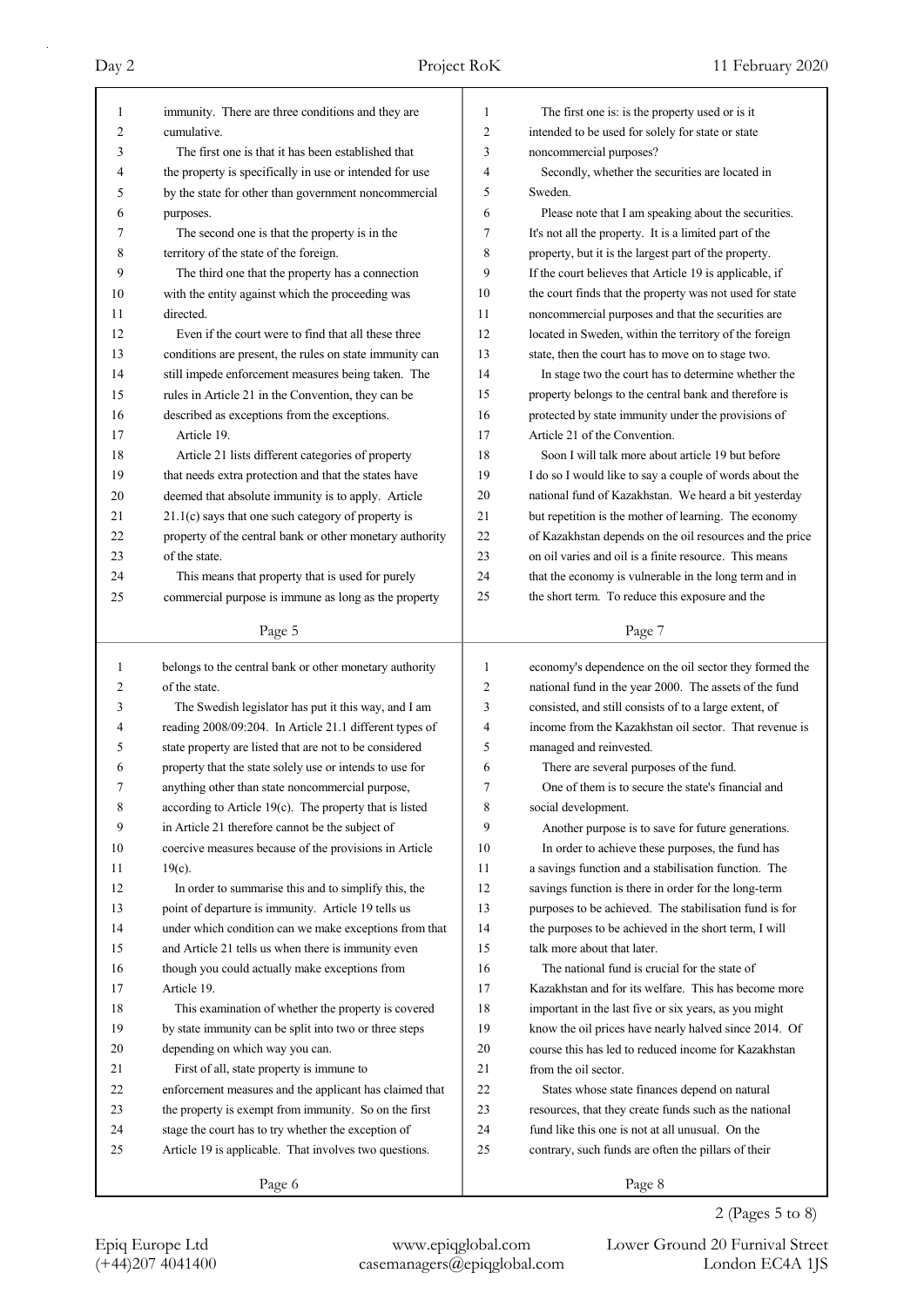| 1            | economy.                                                 | $\mathbf{1}$   | Kazakhstan used or intended to use the property. If the  |
|--------------|----------------------------------------------------------|----------------|----------------------------------------------------------|
| 2            | These funds are called sovereign wealth funds. Some      | $\overline{c}$ | property is located in Sweden and if the property is     |
| 3            | sovereign wealth funds are separate and independent      | 3              | connected to Kazakhstan, who was a party in the arbitral |
| 4            | legal entities, the national fund is not. This fund is   | 4              | proceedings, in the challenge proceedings and the        |
| 5            | a description of assets which are managed by the         | 5              | proceedings for invalidity.                              |
| 6            | National Bank of Kazakhstan. We heard about this         | 6              | A condition is that the property belongs to              |
| 7            | yesterday. This is the brief background to the national  | 7              | Kazakhstan. The question of whether it belonged to them  |
| 8            | fund.                                                    | 8              | was discussed at length yesterday by the national bank.  |
| 9            | Now I am going to move on to the question of state       | 9              | If the court finds that the property belongs to          |
| 10           | immunity. Article 19 of the UN Convention.               | 10             | Kazakhstan there isn't a whole lot to say about the      |
| 11           | I am going to talk about the circumstances that are      | 11             | requirement of the property having to have a connection  |
| 12           | relevant when the court has to try this according to     | 12             | with Kazakhstan.                                         |
| 13           | Article 19. We are going to talk about the Kazakhstan    | 13             | What I am now saying is only of relevance if the         |
| 14           | legislations, we talked about that yesterday too.        | 14             | court believes that the property belongs to Kazakhstan.  |
| 15           | I would like the court to have the binders with exhibits | 15             | I come to the requirement that the property is           |
| 16           | available. Before I may move on to this, I would like    | 16             | located in Sweden, I am referring to what counsel for    |
| 17           | to repeat what you are going to examine. The point of    | 17             | the national bank said yesterday about the securities    |
| 18           | the departure -- which I have repeated many times now -- | 18             | not being located in Sweden. If the court agrees with    |
| 19           | is that state property is covered or enjoys immunity     | 19             | that, that the securities are not located, then they can |
| 20           | from coercive measures. This is expressed in             | 20             | grant the appeal on two grounds.                         |
| 21           | Article 19. In the Swedish translation it says that no   | 21             | We heard one of them yesterday. That is that the         |
| 22           | post-judgment measures of constraint such as attachment  | 22             | Swedish court and Swedish authorities does not have      |
| 23           | or execution against property of a state may be taken in | 23             | jurisdiction to order enforcement measures on property   |
| 24           | connection with a proceeding before a court of another   | 24             | located abroad.                                          |
| 25           | state.                                                   | 25             | The second ground is that no exemption from immunity     |
|              |                                                          |                |                                                          |
|              | Page 9                                                   |                | Page 11                                                  |
|              |                                                          |                |                                                          |
|              |                                                          |                |                                                          |
| $\mathbf{1}$ | After that the provision lists three main points,        | 1              | can be done according to Article 19(c) since the         |
| 2            | according to which you may make exceptions from the main | 2              | property is not located within the territory of the      |
| 3            | provision.                                               | 3              | foreign state. I am not going to say any more about      |
| 4            | (a) says that exceptions may be made if the state        | 4              | those two conditions, but I have a lot more to say about |
| 5            | has expressedly consented to it, but Kazakhstan has not  | 5              | the condition which is about the purpose of the use or   |
| 6            | given consent.                                           | 6              | intended use of the property.                            |
| 7            | (b) says that exceptions may be made if state has        | 7              | If we look at the English original text we can see       |
| 8            | allocated or earmarked property for the satisfaction of  | 8              | it says "in use or intended for use by the state". As    |
| 9            | the claim which this object of the proceedings. That     | 9              | an aside I can tell you what is meant by this state.     |
| 10           | has not taken place either.                              | 10             | This is defined in the Convention in Article 2.1(b).     |
| 11           | (c) is what we are going to focus on.                    | 11             | Simplified you can say that state, that means the state, |
| 12           | According to item (c) enforcement may be made under      | 12             | it's a circular reference in the Convention text also.   |
| 13           | three conditions, and all three conditions must be met.  | 13             | The state's public bodies, state's entities that have    |
| 14           | First of all, it has to be established that the          | 14             | the right to take measures in their exercise of          |
| 15           | state specifically used it for other than government     | 15             | sovereign authority and representatives of the state,    |
| 16           | noncommercial purposes. In the original text it says it  | 16             | that Kazakhstan is covered by the meaning of "state"     |
| 17           | has been established the property is specifically in use | 17             | under the Convention is undisputed.                      |
| 18           | or intended for use by the state for other than          | 18             | If the property belongs to the central bank, then        |
| 19           | government noncommercial purposes.                       | 19             | there is immunity according to Article 21 and the Court  |
| 20           | Secondly, it has to be established that the property     | 20             | of Appeal does not then have to bother with the purpose  |
| 21           | is within the territory of the foreign state.            | 21             | that the property is used for.                           |
| 22           | Thirdly, it has to be established that the property      | 22             | But crucial to Article 19 is the purpose. What is        |
| 23           | has a connection with the entity that the proceedings    | 23             | the purpose of the use of the state property? This is    |
| 24           | was directed.                                            | 24             | important. On the one hand on assessing whether there    |
| 25           | The court has to examine the purposes that the           | 25             | is immunity against enforcement measures and on the      |
|              | Page 10                                                  |                | Page 12                                                  |

Epiq Europe Ltd www.epiqglobal.com Lower Ground 20 Furnival Street<br>
(+44)207 4041400 casemanagers@epiqglobal.com London EC4A 1JS

Lower Ground 20 Furnival Street

3 (Pages 9 to 12)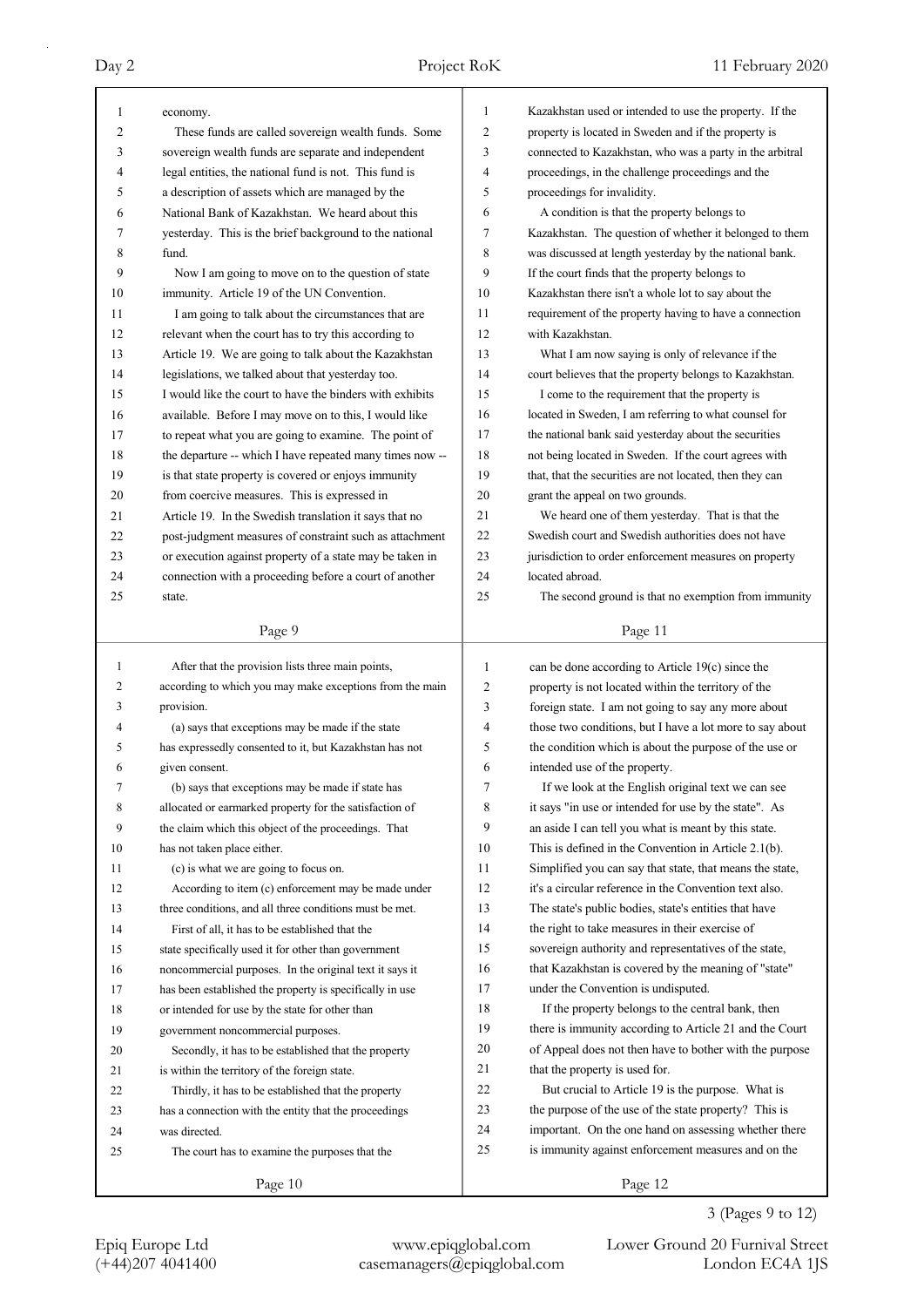| 1            | other side whether it's a question of immunity on                                                     | 1              | Decree 402. The difference is that here it is            |
|--------------|-------------------------------------------------------------------------------------------------------|----------------|----------------------------------------------------------|
| 2            | jurisdiction. In the latter case, when there is                                                       | $\overline{c}$ | explicitly stated that the purpose of the fund is to     |
| 3            | immunity for reasons or jurisdiction, then the court has                                              | 3              | reduce the state's dependence on the oil sector. Let's   |
| 4            | to ask itself the question whether the nature of an act                                               | 4              | linger on the budget code and Article 21 for a while.    |
| 5            | or a transaction is of a commercial kind. If a state's                                                | 5              | In the next item, same page, item 3 there is a provision |
| 6            | act or transaction is of a commercial nature. If it is                                                | 6              | that tells us about the functions of the national fund.  |
| 7            | an act or transaction that typically speaking could be                                                | 7              | In the first paragraph it says that the national         |
| 8            | characterised as being commercial then the court may                                                  | 8              | fund provides saving and stabilisation functions.        |
| 9            | have jurisdiction without taking into consideration of                                                | 9              | The second paragraph and the third paragraph             |
| 10           | the purpose of the act or transaction. When it is                                                     | 10             | explains what these functions are for and what is meant  |
| 11           | a question of immunity against enforcement, the court                                                 | 11             | by them.                                                 |
| 12           | should not look at the purpose of the act or                                                          | 12             | In the second paragraph it says that the saving          |
| 13           | transaction. The purpose of the use or the intended use                                               | 13             | function provides the accumulation of financial assets   |
| 14           | that is subject to enforcement measures in this case                                                  | 14             | and other assets, excluding intangible assets, ie        |
| 15           | follows from Kazakh law. The property can only be used                                                | 15             | saving, and also return on assets of the national fund   |
| 16           | for purposes that have been established in law or                                                     | 16             | of the Republic of Kazakhstan in the long term with      |
| 17           | statute.                                                                                              | 17             | a moderate level of risk, ie return on the assets of the |
| 18           | We are going to look at Decree 402, we will look at                                                   | 18             | national fund in the long term with a moderate level of  |
| 19           | that behind tab 4 in the first binder. The court is                                                   | 19             | risk.                                                    |
| 20           | welcome to underline the sections I am highlighting.                                                  | 20             | In the third paragraph it says that the                  |
| 21           | As I think we were told yesterday the national fund                                                   | 21             | stabilisation function is designed to maintain           |
| 22           | was for one asset, this decree is dated 23 August 2000.                                               | 22             | a sufficient level of liquidity of assets of the         |
| 23           | If you wonder why the national fund was formed we can                                                 | 23             | national fund of the Republic of Kazakhstan.             |
| 24           | find the answer in the first paragraph, where it says:                                                | 24             | So the stabilisation function is there to maintain       |
| 25           | "To ensure stable social and economic development of                                                  | 25             | sufficiently liquidity in the national fund. If we       |
|              | Page 13                                                                                               |                | Page 15                                                  |
|              |                                                                                                       |                |                                                          |
|              |                                                                                                       |                |                                                          |
| $\mathbf{1}$ | the country, accumulation of financial resources for                                                  | $\mathbf{1}$   | systematically read the budget code we understand that   |
| 2            | future generations to reduce the dependence of the                                                    | $\overline{c}$ | Article 21.3 tells us the purpose we were just looking   |
| 3            | economy on the impact of unfavourable external factors."                                              | 3              | at, what we can read in 21.2 and also in Decree 402,     |
| 4            | The fund was formed to ensure a stable social and                                                     | 4              | that objective can be met through savings and            |
| 5            | economic development of the country, to save for future                                               | 5              | stabilisation. These two functions are there in order    |
| 6            | generations and also to reduce the Kazakh economy's                                                   | 6              | to achieve the purpose of the national fund over time.   |
| 7            | vulnerability to disadvantageous external factors.                                                    | 7              | Today, tomorrow, in 10 years and in 100 years. These     |
| 8            | Let's go to the next tab in the binder, tab 8, that                                                   | 8              | functions also mean that the property that is part of    |
| 9            | we also looked at yesterday. Let's look at page 137 in                                                | 9              | the fund at any time consists of different categories of |
| 10           | the Kazakh budget code. The budget code contains the                                                  | 10             | assets. The stabilisation function meets the purposes    |
| 11           | main rules for the budgetary system of the state and it                                               | 11             | of the fund in the short term, and to do that we need to |
| 12           | tells us what the budget should be for and used for. It                                               | 12             | have more liquid assets. I will get back to this soon.   |
| 13           | also has provisions on the national fund.                                                             | 13             | A savings function is there so we can achieve the        |
| 14           | As we were told yesterday, Decree 402 and the                                                         | 14             | purpose of the fund in the future.                       |
| 15           | formation of the national fund eventually led to                                                      | 15             | In order for this to be possible, some of the assets     |
| 16           | subsequent changes in the budget code. Now we will look                                               | 16             | need to be invested in such a way that the national fund |
| 17           | at Article 21.2, that we also discussed yesterday. Like                                               | 17             | can at least maintain its value over time. If that was   |
| 18           | I said, this Article says that the national fund is                                                   | 18             | not allowed to be done inflation would eat away at the   |
| 19           | intended to ensure the social and economic development                                                | 19             | value and the investment constitutes the spreading of    |
| 20           | of a state through the accumulation of financial assets                                               | 20             | risk and as we can see on the screens and in the         |
| 21           | and other assets, excluding intangible assets, reduction                                              | 21             | binders, a moderate level of risk. That is the risk      |
| 22<br>23     | of economic dependence on the oil sector and the impact<br>of adverse external factors.               | 22<br>23       | spreading and I will get back to this later as well.     |
| 24           |                                                                                                       | 24             | The national fund is one fund with the same              |
| 25           | The Article tells us the purpose behind the fund.<br>As you can see and hear, this is very similar to | 25             | overarching purposes and all assets part of the national |
|              | Page 14                                                                                               |                | fund serve those overarching purposes.<br>Page 16        |

4 (Pages 13 to 16)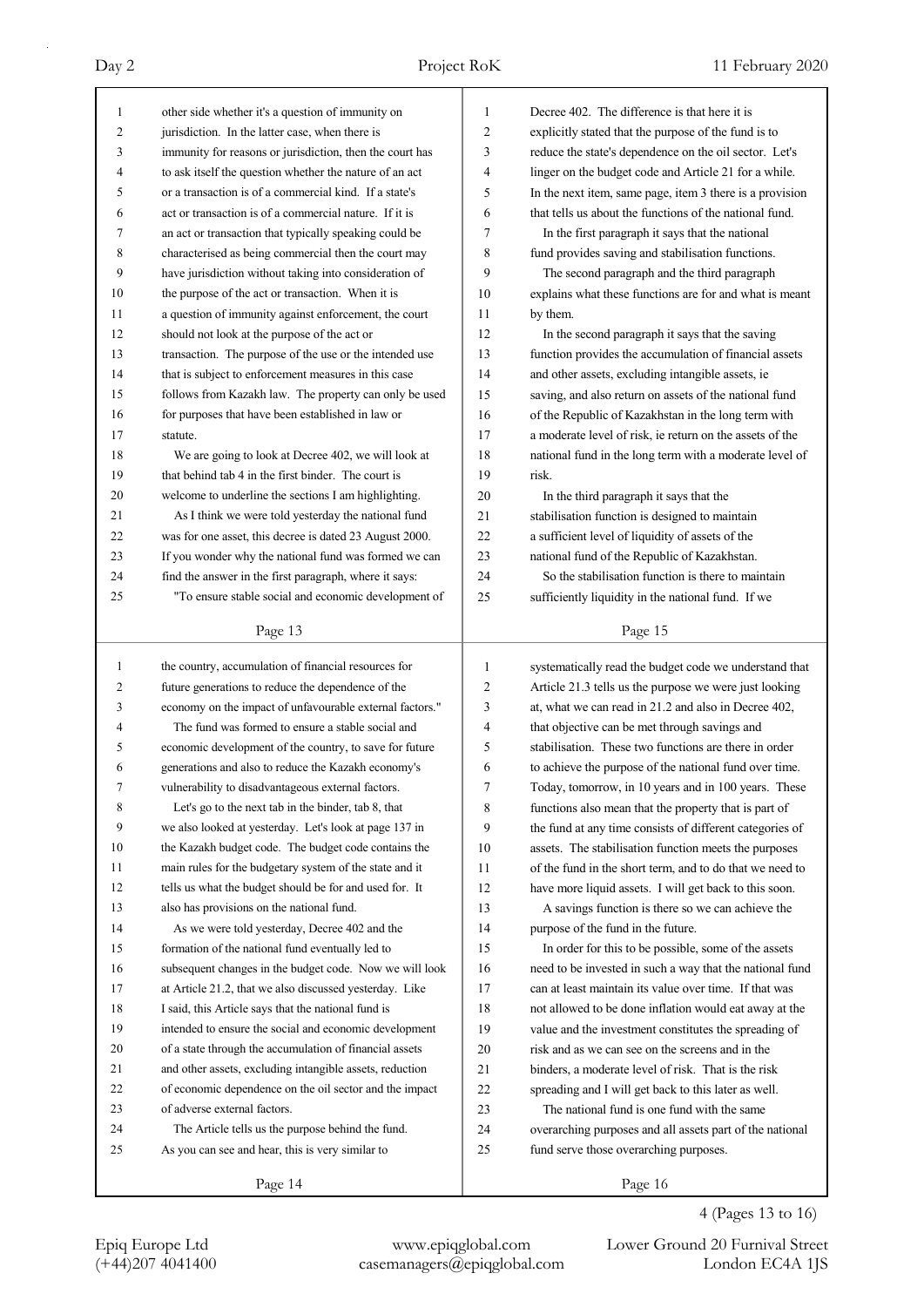| 1              | On the next page, page 138, we have Article 23 of        | 1  | stabilisation responsibilities."                         |
|----------------|----------------------------------------------------------|----|----------------------------------------------------------|
| $\overline{2}$ | the Kazakh budget code which stipulates how Kazakhstan   | 2  | The use here of the word "therefore" marks that the      |
| 3              | may use the national fund. Let's start by looking at     | 3  | national fund has these two functions, specifically to   |
| 4              | item 1.                                                  | 4  | fulfil its purpose, the overarching purposes. What is    |
| 5              | In item 1.1 we learn that the fund is used for           | 5  | stated in this decree can also be found in the budget    |
| 6              | a guaranteed transfer from the state budget.             | 6  | code.                                                    |
| 7              | Item 2 has been annulled.                                | 7  | In the third paragraph, which has not been               |
| 8              | Item 1.3 stipulates that the fund may be used on         | 8  | highlighted in yellow in the presentation, it says that  |
| 9              | covering the expenses associated with the management of  | 9  | the savings function is ensured by establishing          |
| 10             | the national fund and the audit of the fund.             | 10 | a minimum balance that the assets in the fund must have. |
| 11             | 1.4 says that there can be targeted transfers from       | 11 | In the fourth paragraph we can read about the            |
| 12             | the fund to the Republican budget for certain determined | 12 | stabilisation function and here it is given a more       |
| 13             | purposes.                                                | 13 | detailed explanation. It also becomes clear here why it  |
| 14             | In the next page in the binder, page 139, we have        | 14 | is said in 21.3 in the budget code that the              |
| 15             | Article 23.4. In 23.4 it says that the fund may not be   | 15 | stabilisation function shall maintain sufficient         |
| 16             | used for crediting individuals and legal entities and    | 16 | liquidity in the assets in the national fund. The court  |
| 17             | neither can it be used for ensuring performance of       | 17 | is very welcome to add Article 21 of the budget code and |
| 18             | obligations.                                             | 18 | make a little note of that next to this paragraph if you |
| 19             | We will get back to what purpose the assets in the       | 19 | please.                                                  |
| 20             | fund can be used when we look at the next Presidential   | 20 | In paragraph 4 it says:                                  |
| 21             | Decree, number 385 in binder 2, tab 79.                  | 21 | "Stabilisation requires ensuring annual guaranteed       |
| 22             | This Decree has been submitted as exhibit 146.           | 22 | transfers to the national budget as well as targeted     |
| 23             | I might just point out that when I say exhibit 146 I am  | 23 | transfers to fund crisis management programmes, to       |
| 24             | referring to the exhibit in the district court. If it    | 24 | stimulate economic growth during periods of economic     |
| 25             | is a Court of Appeal exhibit I will point that out.      | 25 | decline or growth deceleration "                         |
|                |                                                          |    |                                                          |
|                | Page 17                                                  |    | Page 19                                                  |
|                |                                                          |    |                                                          |
|                |                                                          |    |                                                          |
| 1              | This Decree can be described as a policy document for    | 1  | Then I think they left out a comma there, it             |
| 2              | the national fund. This has been adduced as evidence by  | 2  | continues:                                               |
| 3              | both parties. By the applicants it has been adduced to   | 3  | " to provide funding for nonprofit national              |
| 4              | prove that the national fund consists of two separate    | 4  | social projects and strategic infrastructure projects."  |
| 5              | portfolios with separate purposes. But there is more     | 5  | The stabilisation function is met by it being            |
| 6              | that's of interest in this decree. I would like to       | 6  | possible for the national fund to ensure annual          |
|                | encourage the Court of Appeal to read the entire decree. | 7  | guaranteed transfers to the national budget. We also     |
| 8              | Article 2 on page 934, which is about how the fund has   | 8  | met the purpose by allowing the fund to ensure targeted  |
| 9              | been used historically and item 3 on the next page has   | 9  | transfers to fund crisis management programmes to        |
| 10             | an international outlook but I will not present those    | 10 | stimulate economic growth during periods of economic     |
| 11             | two points in detail at the moment.                      | 11 | decline or growth deceleration.                          |
| 12             | Instead we will do a deep dive in 23.4, which we can     | 12 | For nonprofit national social projects and strategic     |
| 13             | find on page 936. In the first paragraph under 23.4 we   | 13 | infrastructure projects. In the following paragraph,     |
| 14             | learn that the goal of the national fund is to preserve  | 14 | paragraph 5, it is clarified that the fund may not be    |
| 15             | financial resources by accumulating savings for future   | 15 | used, cannot be used, for any other purpose.             |
| 16             | generations and reducing the national budget's           | 16 | The point of the stabilisation function is then that     |
| 17             | dependence on global commodity markets, ie to preserve   | 17 | part of the assets in the national fund shall consist of |
| 18             | the financial resources by saving for future             | 18 | liquid assets and that the assets in the fund can be put |
| 19             | generations, and also to reduce the national budget's    | 19 | to use when needed for the purposes stipulated in acts,  |
| 20             | dependence on the global commodity markets. So this      | 20 | codes, decrees and other statutes. So the point of the   |
| 21             | purpose of the national fund is ever present.            | 21 | savings function is to maintain the stabilisation        |
| 22             | The second paragraph starts lower on the same page       | 22 | function in the future, because liquid assets do not     |
| 23             | and continues on the next page, page 937. In that        | 23 | maintain their value over time. So therefore we need     |
| 24             | paragraph it is stated:                                  | 24 | other types of assets that do that, that can maintain    |
| 25             | "Therefore the national fund has both saving and         | 25 | value over time, that can be converted into liquid       |
|                | Page 18                                                  |    | Page 20                                                  |

5 (Pages 17 to 20)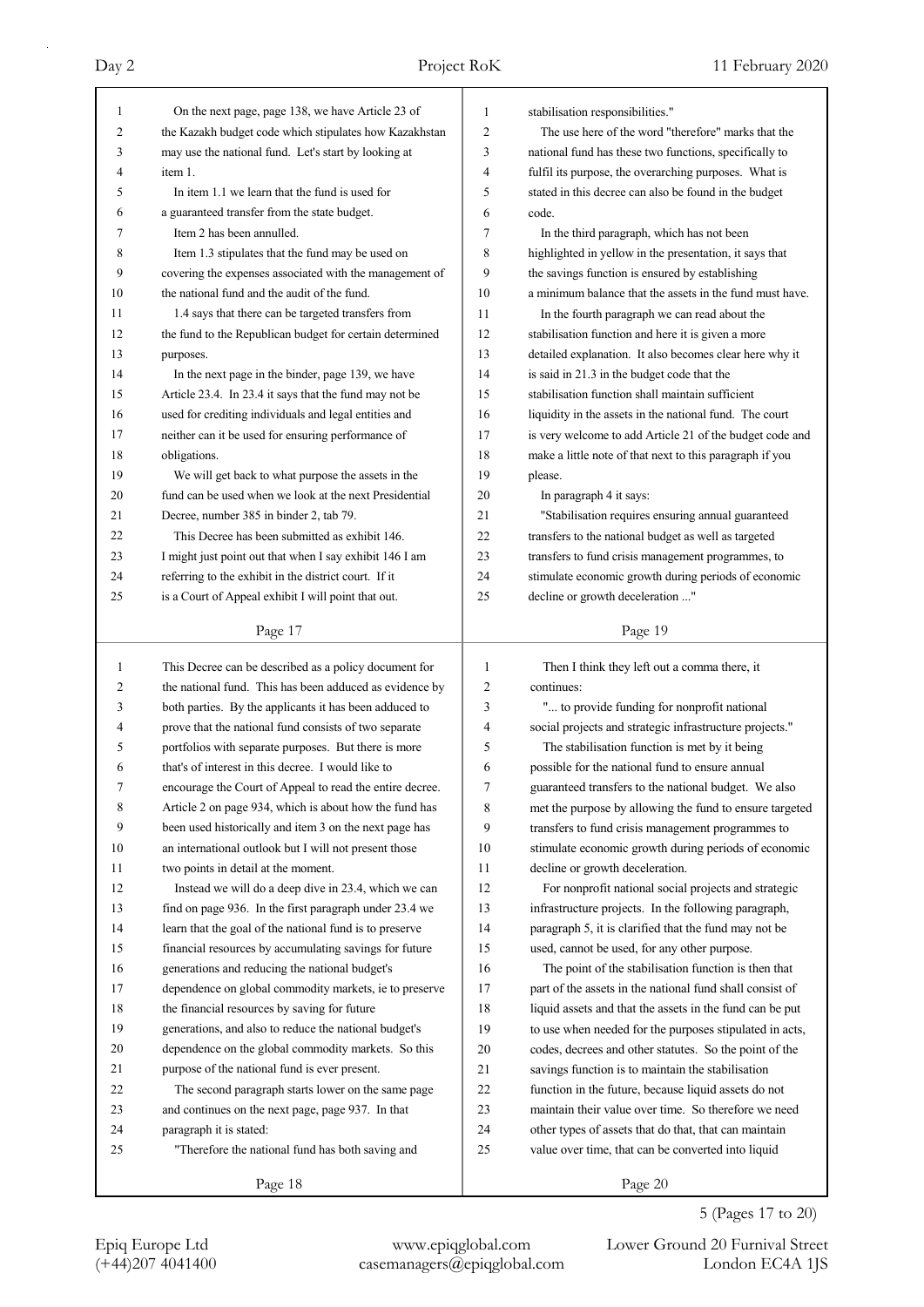| 1            | assets to ensure the stabilisation function for the      | 1              | code.                                                    |
|--------------|----------------------------------------------------------|----------------|----------------------------------------------------------|
| 2            | future.                                                  | $\overline{2}$ | At the bottom of the page we have a paragraph,           |
| 3            | The next issue is how may the assets be used. We         | 3              | paragraph 5, under 5.3, which says:                      |
| 4            | have already discussed this. This has been discussed in  | 4              | "In view of the national fund's main goal and            |
| 5            | the budget code but also in the decree. Let's look at    | 5              | responsibilities, it has a stabilisation and a saving    |
| 6            | page 938, and I think the court already has page 938 in  | 6              | portfolio."                                              |
| 7            | front of them. Let's consult the second paragraph under  | 7              | The national fund has two portfolios,                    |
| 8            | the heading "Use of national fund assets", quite high up | 8              | a stabilisation and a savings portfolio considering the  |
| 9            | on that page.                                            | 9              | main goals and responsibilities of the fund but also     |
| 10           | Has the court found the relevant section?                | 10             | because of how these are to be achieved the              |
| 11           | In the second paragraph and at three points therein      | 11             | stabilisation function and the savings function. Soon    |
| 12           | we can see that the national fund assets can be used for | 12             | I will talk about what the different portfolios signify, |
| 13           | an annual fixed transfer from the national fund to the   | 13             | but what I want you to notice here is that the decree    |
| 14           | national budget, also for targeted transfers to the      | 14             | clearly says that the stabilisation and saving           |
| 15           | national fund to the national budget and also for paying | 15             | portfolios only exist to ensure that the main goals and  |
| 16           | the cost of managing the national fund and signing of    | 16             | responsibilities of the national fund are achieved.      |
| 17           | audit.                                                   | 17             | Now I want us to proceed to tab 80 in binder 2,          |
| 18           | Then it says:                                            | 18             | page 954.                                                |
| 19           | "All guaranteed and targeted transfers from the          | 19             | This document is the resolution of the central bank      |
| 20           | national fund to the national budget must be made in     | 20             | board number 65, or their decision 65. It's a document   |
| 21           | accordance with budget procedures."                      | 21             | which contains rules for the implementation of the       |
| 22           | Further on down, on the same page, we have               | 22             | central bank's investment activities as it regards to    |
| 23           | subheading 2, "Targeted transfers".                      | 23             | the assets in the national fund, this has been submitted |
| 24           | In that section there is an explanation of what          | 24             | as exhibit 147.                                          |
| 25           | targeted transfers can be used for. Counsel Guterstam    | 25             | Let us look at item 16 under section 2, "Basic           |
|              |                                                          |                |                                                          |
|              | Page 21                                                  |                | Page 23                                                  |
|              |                                                          |                |                                                          |
|              |                                                          |                |                                                          |
| $\mathbf{1}$ | covered this yesterday and I encourage members of the    | 1              | concepts". Section 2 this section containing             |
| 2            | court to read this in detail later on, but for now       | $\overline{c}$ | definitions. Item 16 defines "portfolio". It says:       |
| 3            | I would like to just emphasise paragraph 3 where it is   | 3              | "Portfolio, a set of financial instruments,              |
| 4            | clarified that targeted transfers for social projects    | 4              | including the fund's money."                             |
| 5            | and strategic infrastructure projects can only be done   | 5              | That means that portfolio is a set of financial          |
| 6            | if there is no alternative funding sources available.    | 6              | instruments and money.                                   |
| 7            | What it says here about the use of the assets            | 7              | The applicants have adduced this resolution to           |
| 8            | reflects and specifies what Article 23 of the Kazakh     | 8              | substantiate their claim that the assets in the savings  |
| 9            | budget code says. This confirms that the assets in the   | 9              | portfolio are invested in a way that maximises profits.  |
| 10           | fund may only be used for state noncommercial purposes.  | 10             | Item 17 in the resolution can be found lower down on     |
| 11           | The next page in the binder, page 939, we have           | 11             | the same page, where it says:                            |
| 12           | item 5.3 of the decree. That item is where the           | 12             | "A savings portfolio is a portfolio whose purpose is     |
| 13           | applicants looked for support to prove that the fund has | 13             | to increase the return on assets in the long term."      |
| 14           | two portfolios for different purposes and this is about  | 14             | Which approximately means that a savings portfolio       |
| 15           | the management of the national fund assets.              | 15             | is a portfolio whose purpose it is to increase the       |
| 16           | In the second paragraph under 5.3, it is stated that     | 16             | return on assets in the long term.                       |
| 17           | the main goals of investment operations during the       | 17             | It is possible that this is the item that the            |
| 18           | management of national fund assets are preserving the    | 18             | applicants use as a basis to claim that the savings      |
| 19           | assets, ie to maintain the value of the assets and also  | 19             | portfolio is used in such a way that it maximises profit |
| 20           | to maintain adequate liquidity and to ensure long-term   | 20             | but as the court can see and hear what it says here,     |
| 21           | returns with an appropriate level of risk. This is       | 21             | this cannot be used to support the idea of maximising    |
| 22           | about ensuring that there is long-term returns with      | 22             | profit. What it says is that a savings portfolio is      |
| 23           | an appropriate level of risk. And as we have already     | 23             | a portfolio whose purpose is to increase the return on   |
| 24           | mentioned, an appropriate level of risk is a moderate    | 24             | assets in the long term.                                 |
| 25           | level of risk as is stated in Article 21.3 in the budget | 25             | If we raise our gaze we understand that this savings     |

# 6 (Pages 21 to 24)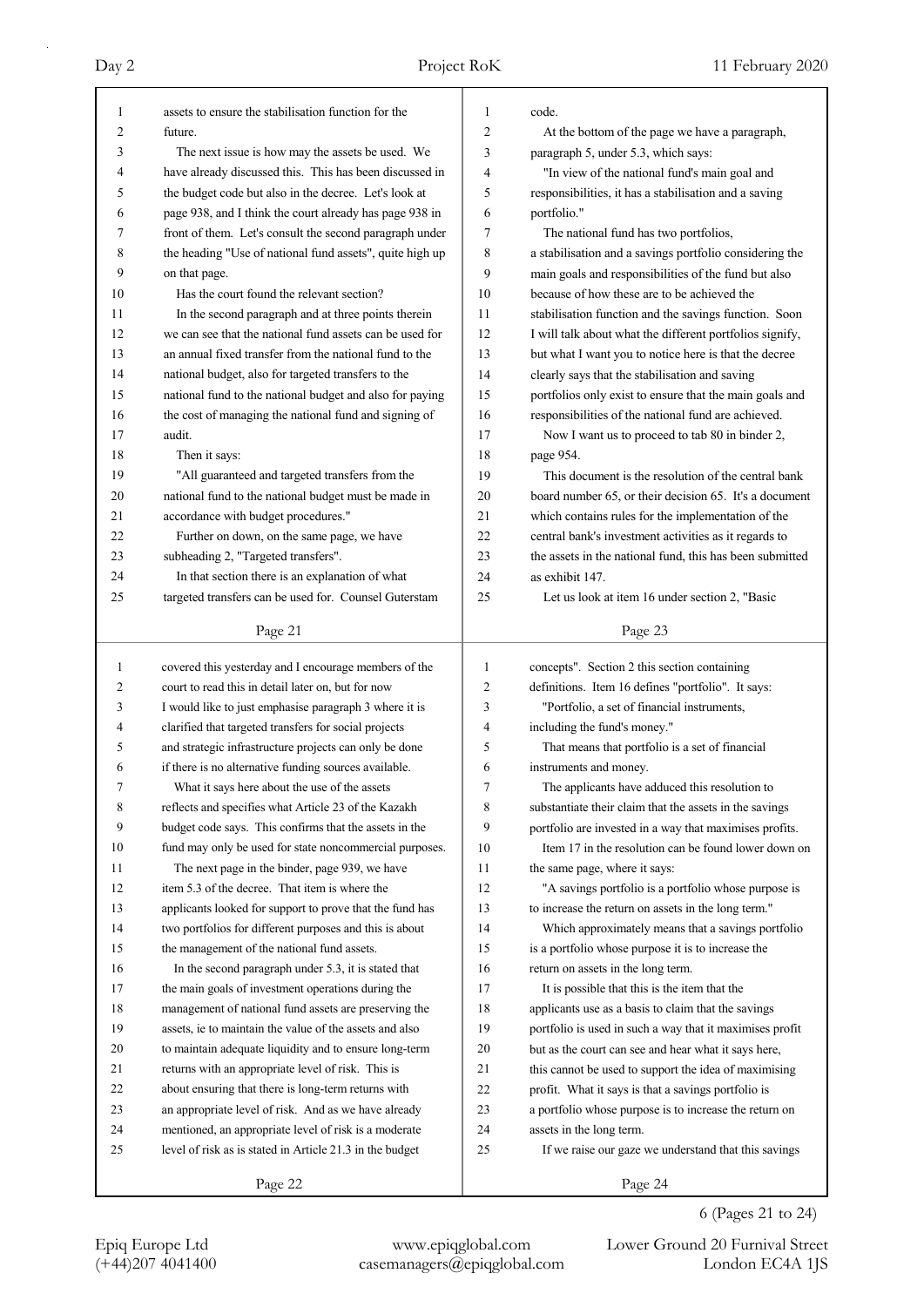| 1            | portfolio is part of the spreading of risk required in   | 1              | read the legal opinions in their entirety and we can     |
|--------------|----------------------------------------------------------|----------------|----------------------------------------------------------|
| 2            | order to maintain the value of the national fund so it   | $\overline{2}$ | find the second legal opinion of Pål Wrange behind       |
| 3            | can continue to exist and be used in Kazakhstan and be   | 3              | tab 40 of the same binder.                               |
| 4            | used for the purposes stated in the statutes. We will    | 4              | I will not say any more than that about the legal        |
| 5            | get back to this later on during our meeting.            | 5              | opinions from the legal experts. Instead I would like    |
| 6            | This is the end of the section on Kazakh law that        | 6              | us to look behind tab 30 in this binder. Behind tab 30   |
| 7            | I wanted to present, I have not completely completed my  | 7              | we can find the Norwegian foreign ministry's opinion on  |
| 8            | opening statement. Before I bring it to an end I want    | 8              | the Norwegian oil fund, or the state pension fund as it  |
| 9            | to say a few words about some of the legal opinions from | 9              | is really called. It was that fund that formed as        |
| 10           | legal experts in this case. After that I want to spend   | 10             | a model for the national fund when the national fund was |
| 11           | some time on talking about one of the Norway public      | 11             | formed.                                                  |
| 12           | enquiry reports on the Norwegian Central Bank and their  | 12             | This opinion was given within the framework of the       |
| 13           | oil fund.                                                | 13             | public enquiry in 2017:13, the Norwegian public enquiry  |
| 14           | Professors on international law Said Mahmoudi and        | 14             | 2017:13 that is. It was about a new Act on the           |
| 15           | Pål Wrange have each analysed the issue whether or not   | 15             | Norwegian Central Bank. Within that framework they       |
| 16           | the assets have been used for state noncommercial        | 16             | discussed the issue of how reorganisation of the oil     |
| 17           | purposes. Both of them have arrived at the conclusion    | 17             | fund would affect the immunity of the fund and as I said |
| 18           | that it is. I will very briefly go over their            | 18             | for the legal opinions I wish the members of the court   |
| 19           | conclusions, but I wish to urge the members of the court | 19             | to read the entirety of this public enquiry, but now we  |
| 20           | to read the full length of their legal opinions.         | 20             | can just look at the last page, which can be found on    |
| 21           | In Said Mahmoudi's opinion, which we can find behind     | 21             | page 284 on that binder, where we have summary of the    |
| 22           | tab 25 in binder 1, let me read out to you section 48.   | 22             | conclusions reached in this report.                      |
| 23           | That can be found on page 248 of that binder.            | 23             | In the fourth paragraph we have a list of bullet         |
| 24           | Have members of the court found the relevant             | 24             | points where the foreign ministry of Norway states how   |
| 25           | section?                                                 | 25             | the fund is to be organised. The goal is the highest     |
|              |                                                          |                |                                                          |
|              | Page 25                                                  |                | Page 27                                                  |
|              |                                                          |                |                                                          |
|              |                                                          |                |                                                          |
| $\mathbf{1}$ | SVEN JÖNSON: Yes, thank you.                             | 1              | possible level of state immunity.                        |
| 2            | MR METZ: Professor Mahmoudi writes:                      | 2              | In the first bullet point the ministry says that it      |
| 3            | "The purpose of the national fund as it has been         | 3              | could be purposeful that they stay within the core of    |
| 4            | stated above, is, amongst other things, to ensure        | 4              | the concept of state, ie closely affiliated to the       |
| 5            | a stable social economic development of the country, to  | 5              | central administration or government ministries.         |
| 6            | accumulate financial resource for future generations and | 6              | In the following two bullet points the ministry          |
| 7            | to reduce the dependence of the economy on the impact of | 7              | discusses the fact that the assets are owned by the      |
| 8            | unfavourable external factors."                          | 8              | state, favourably as part of the fund or would the       |
| 9            | He continues by saying:                                  | 9              | assets form part of the funds of the central bank.       |
| 10           | "This purpose in my opinion is qualified and can in      | 10             | In the final bullet point it is stated that it must      |
| 11           | no way be deemed to be commercial. This means that the   | 11             | be made clear that this is a fund that exclusively       |
| 12           | requirement for a noncommercial purpose with a property  | 12             | manages the state's funds in the best interests of the   |
| 13           | in order to be protected against coercive measures       | 13             | country and the population. So there must be a public    |
| 14           | pursuant to Article 19(c) have been met."                | 14             | interest and a framework that makes the fund different   |
| 15           | It's very clear that Said Mahmoudi deems this            | 15             | from a private law investment fund or something similar  |
| 16           | property to be used for state noncommercial purposes.    | 16             | to that.                                                 |
| 17           | Pål Wrange's has made the same conclusion. We can find   | 17             | If the Court of Appeal reaches this point of their       |
| 18           | his conclusions in binder 1, tab 26. On page 261 we can  | 18             | assessment it means that they deem that this property is |
| 19           | see his conclusions, just above the heading for          | 19             | the property of Kazakhstan, using the Norwegian          |
| 20           | section 5.                                               | $20\,$         | terminology they would stay inside of the core of the    |
| 21           | Professor Wrange says that on his account there are      | 21             | concept of state.                                        |
| 22           | no doubts that this property is protected by state       | 22             | That the national fund is a fund that is managed in      |
| 23           | immunity, irrespective of whether you apply the special  | 23             | the best interests of the country and the population is  |
| 24           | provisions in Article 21 or the general provisions in    | 24             | something that's made clear in the Kazakh statutes that  |
| 25           | Article 19. I would urge the members of the court to     | 25             | I just presented to you. According to the Norwegian      |
|              | Page 26                                                  |                | Page 28                                                  |

## 7 (Pages 25 to 28)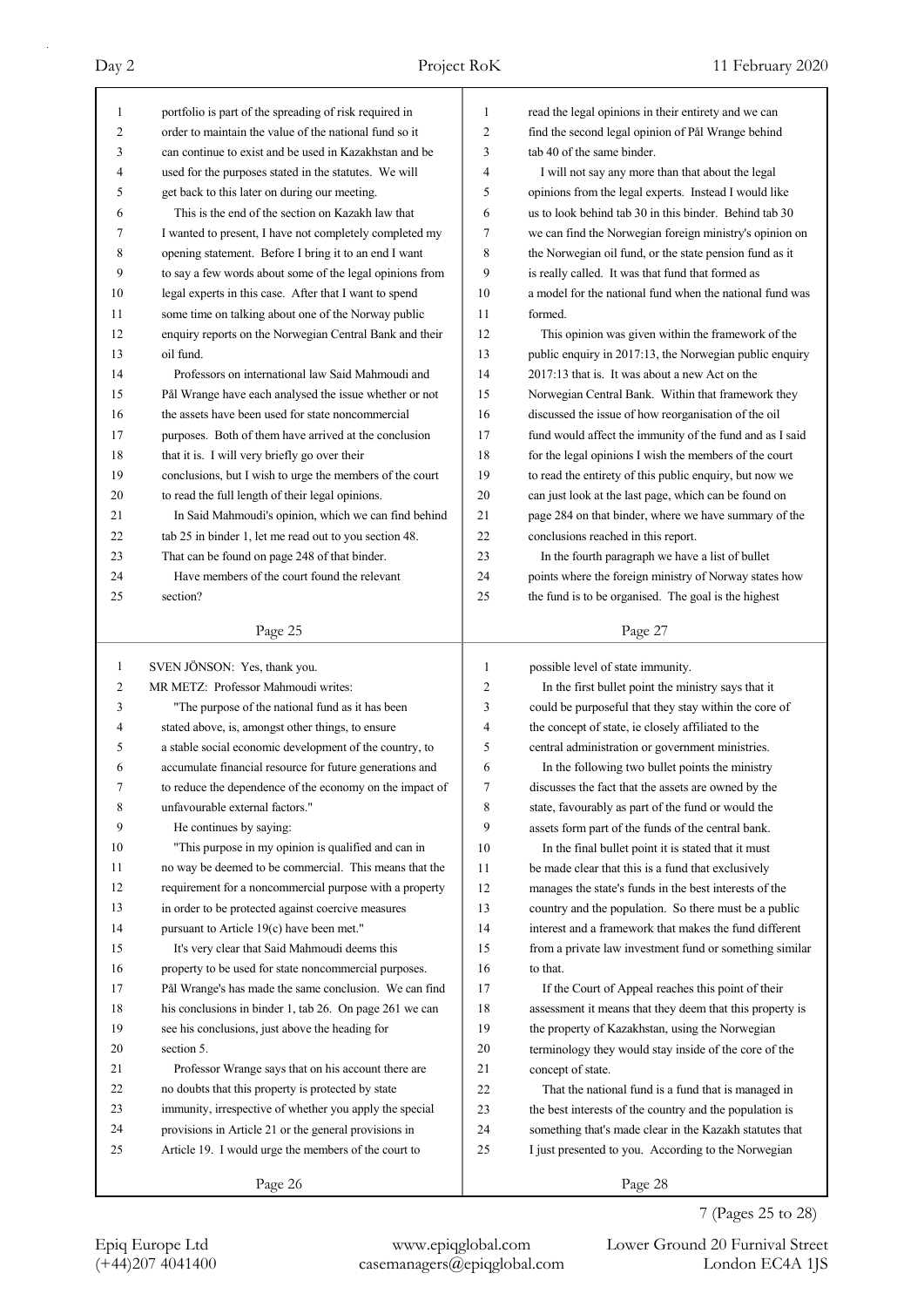| 1              | view on the matter, the assets in the national fund        | 1            | wording of the original text; they have not made any     |
|----------------|------------------------------------------------------------|--------------|----------------------------------------------------------|
| $\overline{2}$ | should be deemed to be used for state noncommercial        | 2            | changes whatsoever. Even if the Swedish law does not     |
| 3              | purpose and therefore that property should be immune       | 3            | enter into force until the Convention does, it's a clear |
| 4              | against enforcement measures.                              | 4            | signal from the legislator that what it says in the      |
| 5              | To summarise, and to wrap up this section, the Court       | 5            | Convention is to be applied by Swedish courts of law.    |
| 6              | of Appeal will assess in this section whether or not the   | 6            | Article 21 states that specific categories of            |
| 7              | purpose of the Kazakh use of the property is state         | 7            | property are immune if they are assessed under           |
| 8              | noncommercial purposes. This is not a difficult            | 8            | Article 19(c) are to be used for other than government   |
| 9              | assessment to make because the purpose that are allowed    | 9            | noncommercial purposes. This specific category enjoys    |
| 10             | for Kazakhstan to use the property, those purposes have    | 10           | at absolute immunity. That the property that's listed    |
| 11             | been stated in Kazakh statutes. The main goal of the       | 11           | under Article 21 enjoys immunity has been confirmed by   |
| 12             | fund is to ensure the state's social and economic          | 12           | the Supreme Court in 2011  but the scope for the         |
| 13             | development.                                               | 13           | Swedish court to use the principle that is expressed in  |
| 14             | This is sufficient to establish that the property is       | 14           | Article 22 in any other way than expressed in the        |
| 15             | used for state noncommercial purposes.                     | 15           | Convention is therefore very limited if not nonexistent. |
| 16             | As is often the case when you have appeals                 | 16           | The provision in Article 21 is $1(c)$ , there it says:   |
| 17             | proceedings you have a premonition about what the          | 17           | "The property of the central bank or other monetary      |
| 18             | adverse party will say in their opening statement.         | 18           | authority of the state is such a specific category that  |
| 19             | I think I have such a premonition. It's not impossible     | 19           | that property always enjoys immunity."                   |
| 20             | that they will mention the return on assets that the       | 20           | In relation to whether the attached property in this     |
| 21             | management of the fund led to. It is not impossible        | 21           | case enjoys immunity according to this principle is on   |
| 22             | that they will talk a lot about how the fund is very       | 22           | the one hand whether the Kazakhstan national bank is     |
| 23             | actively managed.                                          | 23           | such national bank that is intended in the provision and |
| 24             | When and if the court hears this this afternoon            | 24           | also if the attached property is property of the         |
| 25             | I wish the members of the court to bear in mind that       | 25           | national bank in the sense of the Convention.            |
|                |                                                            |              |                                                          |
|                | Page 29                                                    |              | Page 31                                                  |
|                |                                                            |              |                                                          |
|                |                                                            |              |                                                          |
| $\mathbf{1}$   | what is crucial to the assessment, it's not crucial to     | $\mathbf{1}$ | It's sufficient to establish that the property is        |
| 2              | the assessment the results of the use, neither is it       | 2            | held by a national bank for Article 21 to apply. The     |
| 3              | crucial to the assessment in what way the use has taken    | 3            | background to this is that assets of a national bank are |
| 4              | place. The only thing that is relevant here in this        | 4            | deemed to be specifically in need of protection.         |
| 5              | context is why the use took place, ie what was the         | 5            | In spite of this the applicant has argued that the       |
| 6              | purpose of putting the assets to use.                      | 6            | Court of Appeal is to apply another requisite for there  |
| 7              | In this case, the purpose was state and                    | 7            | to be immunity according to this principle.              |
| 8              | noncommercial purposes. That's everything I wanted to      | 8            | First of all the republic says that it is required       |
| 9              | say. Thank you very much.                                  | 9            | for the property to be used for monetary purposes.       |
| 10             | SVEN JÖNSON: We will take a 15-minute break at this point. | 10           | They, secondly, mean that the national bank must         |
| 11             | $(10.25 \text{ am})$                                       | 11           | have some form of independence with regard or with       |
| 12             | (A short break)                                            | 12           | respect to the state.                                    |
| 13             | $(10.43 \text{ am})$                                       | 13           | Thirdly, they say that it has to be held by the          |
| 14             | SVEN JÖNSON: We are now going to Julia Fermbäck is that    | 14           | central bank's own account.                              |
| 15             | correct? Will you speak into that microphone.              | 15           | We'll come back to these requirements during our         |
| 16             | Opening submissions by MS FERMBÄCK                         | 16           | closing arguments but we can point out already that none |
| 17             | MS FERMBÄCK: I am going to talk about the evidence that    | 17           | of them are clear from Article $21.1(c)$ . Neither is    |
| 18             | proves that the property enjoys state immunity pursuant    | 18           | there any support in the history of negotiations within  |
| 19             | to Article $21.1(c)$ .                                     | 19           | the literature that the signing states intend Article 21 |
| 20             | Before I do that I am going to explain why this            | 20           | to be used. The Court of Appeal is therefore to          |
| 21             | principle is to be applied by the Court of Appeal in       | 21           | disregard these alleged requisites and to apply the      |
| 22             | this case. We are going to delve deeper into this          | 22           | principle as they did in the Convention.                 |
| 23             | during our closing arguments, but as my colleague said     | 23           | The assessment covers two questions.                     |
| 24             | the Swedish legislator has chosen to incorporate this      | 24           | The first one is the national bank is the kind of        |
| 25             | into the Swedish legislation. They have followed the       | 25           | national bank that's referred to or intended in the      |

8 (Pages 29 to 32)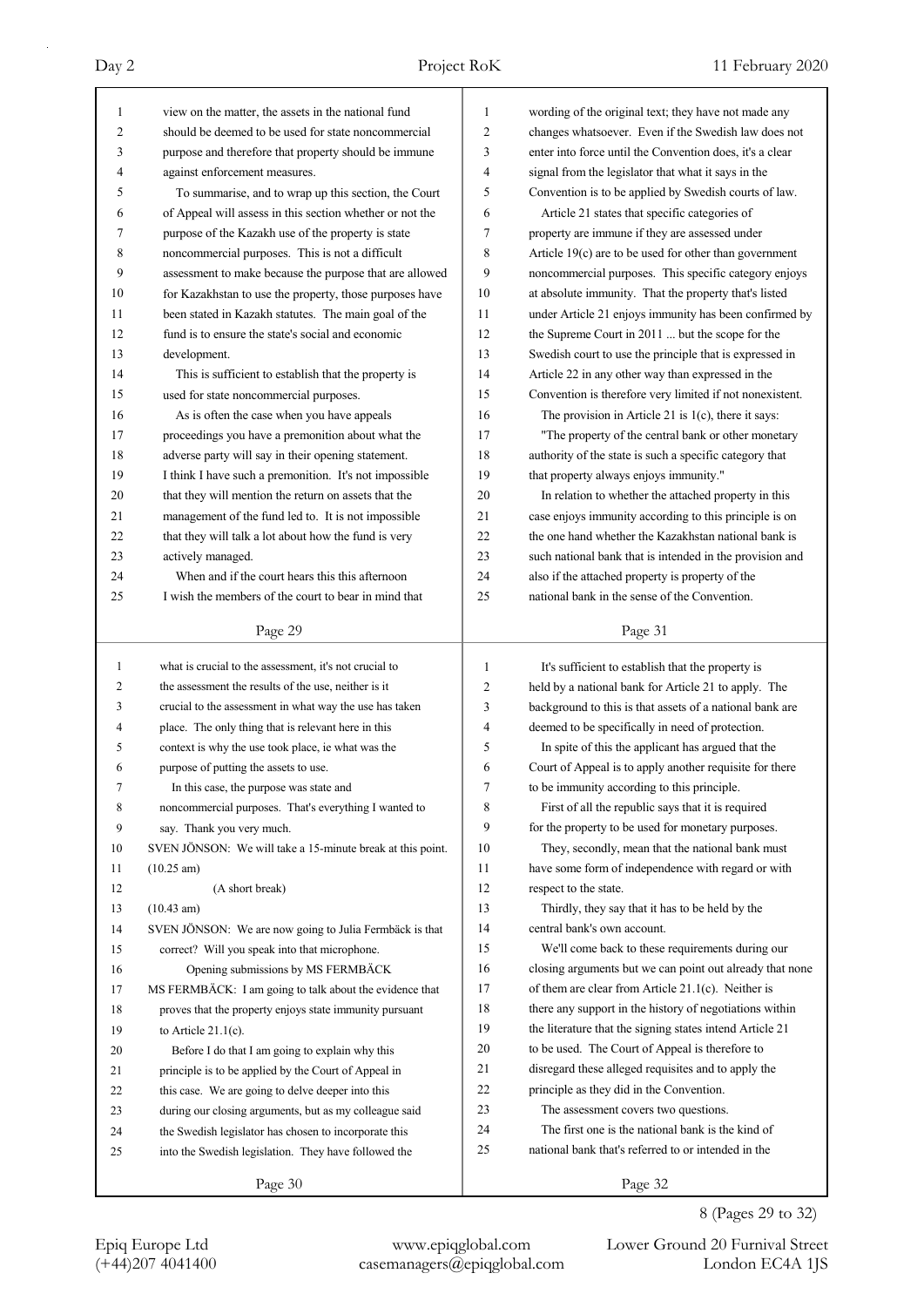| 1            | Convention.                                              | 1              | We move on to paragraph 3, which is a bit further        |
|--------------|----------------------------------------------------------|----------------|----------------------------------------------------------|
| 2            | Also the second one is whether it's the property of      | 2              | down the same page. As we mentioned earlier the          |
| 3            | the national bank.                                       | 3              | national bank according to Kazakh law is its own legal   |
| 4            | I am going to go through the evidence and that shows     | 4              | entity for natural reasons. Then the national bank is    |
| 5            | that the answer to both those questions is yes.          | 5              | not perfectly independent from the                       |
| 6            | The first question is whether the National Bank of       | 6              | Republic of Kazakhstan.                                  |
| 7            | Kazakhstan is a national bank or another monetary        | 7              | Article 3 says that the national bank is accountable     |
| 8            | authority. The position of the central bank, its         | 8              | to the president of the Republic of Kazakhstan. The      |
| 9            | purpose and its authority is provided for by Kazakh law. | 9              | next paragraph explains what that means. Here we can     |
| 10           | We can look at this under tab 63 in binder 1.            | 10             | read that the Kazakh president has the right to appoint  |
| 11           | We'll start with Articles 1 and 2, which are to be       | 11             | and discharge members on the board of the national bank. |
| 12           | found on page 702 in the binder. The second paragraph    | 12             | Just like other government bodies it's ultimately the    |
| 13           | of Article 1 there it is clear that the national bank is | 13             | state, in this case the Kazakh president, who controls   |
| 14           | Kazakhstan's national bank. It says that the national    | 14             | the central bank or national bank.                       |
| 15           | bank of the Republic of Kazakhstan represents the top    | 15             | Let's move on to Article 7 on the Act on the             |
| 16           | first level of the banking system.                       | 16             | national bank, on the main goal and objective of the     |
| 17           | The third paragraph says that the national bank          | 17             | bank. The heading is at the bottom on page 703 and it    |
| 18           | shall represent the interests of the Republic of         | 18             | continues then on page 704.                              |
| 19           | Kazakhstan in the relations with central banks and banks | 19             | The heading is "Main goal and objectives of the          |
| 20           | of other countries. In international banks and other     | 20             | National Bank of Kazakhstan".                            |
| 21           | financial and credit organisations within its            | 21             | The first paragraph says:                                |
| 22           | competence.                                              | 22             | "The main goal of the national bank of Kazakhstan is     |
| 23           | So the national bank is to represent the interests       | 23             | to ensure the price stability in the Republic of         |
| 24           | of the Republic of Kazakhstan in relations with other    | 24             | Kazakhstan."                                             |
| 25           | central banks and foreign banks and international        | 25             | The national bank's main objective is to ensure          |
|              | Page 33                                                  |                | Page 35                                                  |
|              |                                                          |                |                                                          |
|              |                                                          |                |                                                          |
| $\mathbf{1}$ | banks.                                                   | $\mathbf{1}$   | price stability in Kazakhstan.                           |
| 2            | The fourth paragraph says that the central bank is       | $\overline{2}$ | After that, the following objectives are listed.         |
| 3            | not there for the purpose of profit. It says that the    | 3              | Accomplish the main goal, it is about developing and     |
| 4            | national bank shall not be guided by the purpose of      | 4              | implementing the state's monetary policy. To implement   |
| 5            | profit earning.                                          | 5              | currency regulation and control or any other objectives  |
| 6            | Article 2 the status of the central bank is              | 6              | in accordance with the laws of Kazakhstan, acts of the   |
| 7            | described. In the first paragraph it says that the       | 7              | president of the Republic of Kazakhstan.                 |
| 8            | national bank is the state body that provides the        | 8              | The heading "Functions and powers of the National        |
| 9            | development and carries out the monetary policy of the   | 9              | Bank of Kazakhstan", in 39 items they describe the       |
| 10           | state, functioning of the payment systems, exercising    | 10             | national bank's activities.                              |
| 11           | the currency regulation and control, state regulation,   | 11             | We start by looking at the first one where it says:      |
| 12           | control and supervision of the financial market and the  | 12             | "The national bank shall develop and implement the       |
| 13           | financial organisations.                                 | 13             | state monetary policy of the Republic of Kazakhstan."    |
| 14           | So the national bank is the state body that provide      | 14             | Item 5 says:                                             |
| 15           | the monetary policy of the state. Ensures that the       | 15             | "The bank shall control the compliance of the            |
| 16           | payment systems work and they exercise the currency      | 16             | financial institutions."                                 |
| 17           | regulation and control.                                  | 17             | Item 8 says:                                             |
| 18           | The second paragraph says that the national bank is      | 18             | "The bank shall carry out the currency regulation        |
| 19           | governed by the constitution of the Republic             | 19             | and currency control."                                   |
| 20           | of Kazakhstan. This law, other laws of the Republic of   | 20             | That is to regulate and control the currency.            |
| 21           | Kazakhstan, acts of the president of the Republic        | 21             | Item 10 says:                                            |
| 22           | of Kazakhstan and international treaties of the Republic | 22             | "To provide management of assets in foreign currency     |
| 23           | of Kazakhstan and its activities.                        | 23             | and precious metals."                                    |
| 24           | So the national bank's activities is governed by         | 24             | The national bank is to manage assets in foreign         |
| 25           | Kazakhstan law and Presidential Decrees.                 | 25             | currency and precious metals.                            |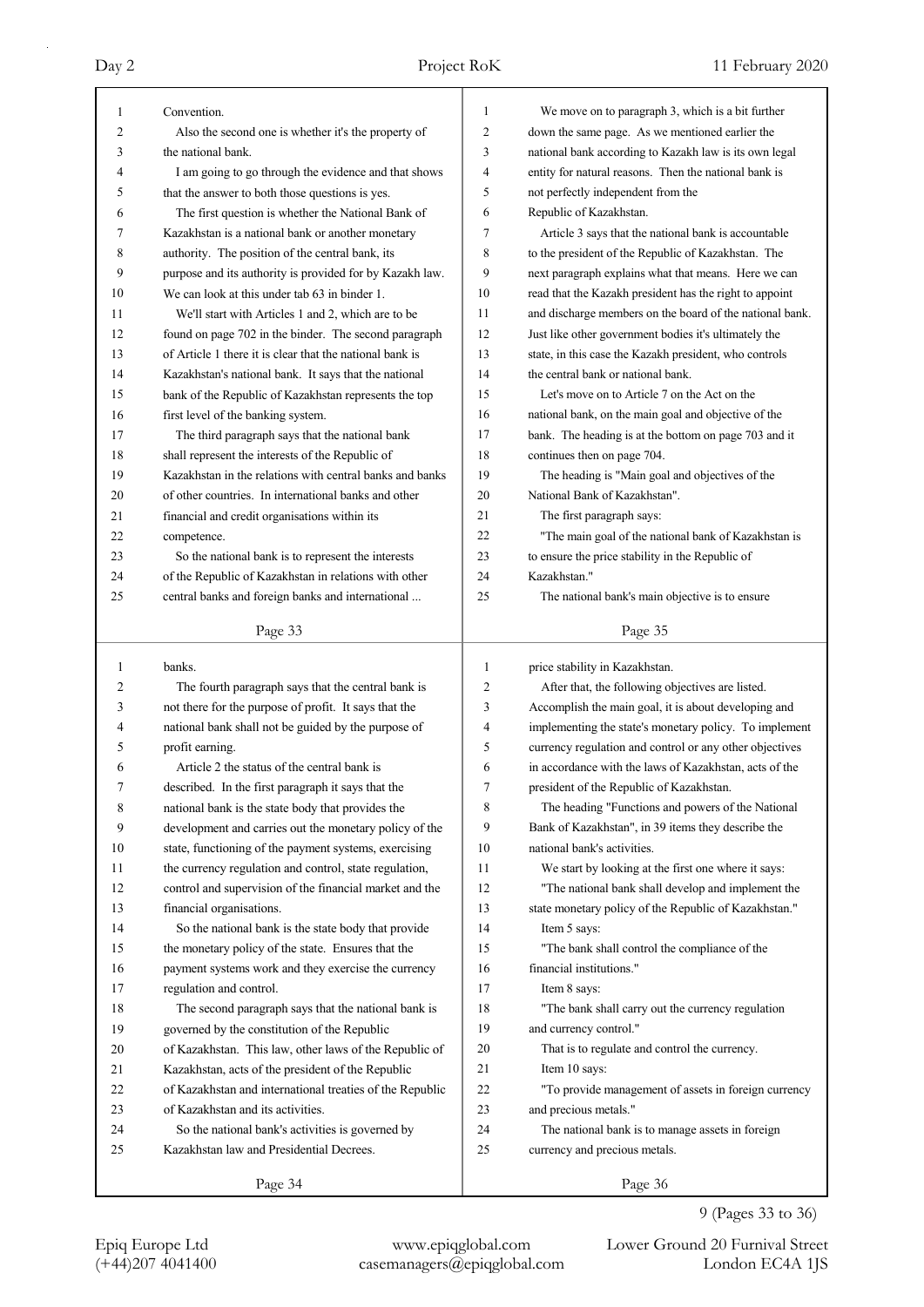| 1            | So far we've seen that it is clear from the Act on                                                         | 1              | Kazakh statutes gives the framework of how the asset                                                          |
|--------------|------------------------------------------------------------------------------------------------------------|----------------|---------------------------------------------------------------------------------------------------------------|
| 2            | the national bank that Kazakhstan has appointed the                                                        | 2              | management is to be done. This is clear from                                                                  |
| 3            | national bank to be its central bank and that the bank                                                     | 3              | Article 5.3 of the Presidential Decree that my colleague                                                      |
| 4            | is in charge of the monetary policy and carry out the                                                      | 4              | talked about earlier. As he described, that provision                                                         |
| 5            | currency regulation and manage assets in foreign                                                           | 5              | provides the goals for the investments that cover the                                                         |
| 6            | currency. This is typical for central banks and it's                                                       | 6              | national fund.                                                                                                |
| 7            | the same as the Swedish central bank does.                                                                 | 7              | The national fund has based its strategy on                                                                   |
| 8            | Also managing the national fund is part of the work                                                        | 8              | investments on that. So the overarching goals and                                                             |
| 9            | that the bank has been commissioned by the Republic, and                                                   | 9              | objectives of the national fund have been established in                                                      |
| 10           | this clear from item 1, page 705. In the binder there                                                      | 10             | the Kazakh statute.                                                                                           |
| 11           | it says that the bank is to be a trustee of the national                                                   | 11             | We can move on to the budget code of Kazakhstan,                                                              |
| 12           | fund of Kazakhstan on the basis of a trust management                                                      | 12             | which is to be found under tab 8, binder 1. Let's go to                                                       |
| 13           | agreement.                                                                                                 | 13             | Article 23, which starts down the page on page 138.                                                           |
| 14           | So the management of the national fund is stated in                                                        | 14             | Article 23 states how the funds or the assets in the                                                          |
| 15           | Kazakh law as one of the tasks that the bank is to carry                                                   | 15             | fund are to be managed when it comes to the asset                                                             |
| 16           | out. This is also clear from the Kazakh budget code,                                                       | 16             | management.                                                                                                   |
| 17           | which we will look into later.                                                                             | 17             | Item 2 says that the fund is to be located in the                                                             |
| 18           | Let's look at the annual report of the national bank                                                       | 18             | approved financial instruments and they explain what                                                          |
| 19           | for 2017. It has been submitted by the applicant. It's                                                     | 19             | that means. The list of permitted financial                                                                   |
| 20           | in their second binder of evidence, beginning on                                                           | 20             | instruments, except for intangible assets is determined                                                       |
| 21           | page 731. Let's move to page 754 of that binder.                                                           | 21             | by the government of the Republic of Kazakhstan,                                                              |
| 22           | In the fourth paragraph it mentions the main                                                               | 22             | together with the national bank of the                                                                        |
| 23           | functions of the national bank, among them trust                                                           | 23             | Republic of Kazakhstan at the suggestion of the council                                                       |
| 24           | management of the national fund of the                                                                     | 24             | for management of the national fund of the                                                                    |
| 25           | Republic of Kazakhstan is mentioned. That is the trust                                                     | 25             | Republic of Kazakhstan.                                                                                       |
|              |                                                                                                            |                |                                                                                                               |
|              | Page 37                                                                                                    |                | Page 39                                                                                                       |
|              |                                                                                                            |                |                                                                                                               |
| $\mathbf{1}$ |                                                                                                            | $\mathbf{1}$   |                                                                                                               |
| 2            | management of the national fund is one of the national<br>bank's main missions as a national bank.         | $\mathfrak{2}$ | So pursuant to Kazakh law it's the state and the                                                              |
| 3            | We are going to move on to Presidential Decree 385                                                         | 3              | national bank that produce a list of the permitted<br>financial instruments that the national bank may invest |
| 4            | which is behind tab 79 of binder 2. The binder with                                                        | 4              | the funds in.                                                                                                 |
| 5            | evidence from the national bank in Kazakhstan.                                                             | 5              | From the documents that we have looked at now it is                                                           |
| 6            | As my colleague mentioned before, the Kazakh                                                               | 6              | clear that the National Bank has been appointed national                                                      |
| 7            |                                                                                                            | 7              | bank of Kazakhstan. It is also clear that the                                                                 |
| 8            | president, via this Presidential Decree, has given<br>guidelines on the funds that are to be put into the  | 8              | overarching goal and objective of the activities of the                                                       |
| 9            |                                                                                                            | 9              | national bank is to have price stability in Kazakhstan.                                                       |
| 10           | national fund and with which goals and objectives it is                                                    | 10             |                                                                                                               |
| 11           | to be managed. We can go to item 5.1 further down on<br>the page, under the heading "Creating the national | 11             | In order to achieve that goal the bank has been given<br>different missions and to this day have been         |
| 12           |                                                                                                            | 12             | commissioned to do the monetary policy and to control                                                         |
| 13           | fund". Here it states the assets that are put into the                                                     | 13             |                                                                                                               |
| 14           | national fund. I will mention as an example it says                                                        | 14             | the currency and to supervise the financial system.<br>It's also about the national bank managing state       |
| 15           | that direct taxes paid by oil sector companies.                                                            | 15             |                                                                                                               |
|              | In the third item it says receipts from the                                                                | 16             | funds, both by managing gold and currency reserve and                                                         |
| 16<br>17     | privatisation of national assets.                                                                          | 17             | also managing the national fund.                                                                              |
|              | The fourth item:                                                                                           | 18             | The management of the national fund is one stage of<br>the mission that the national bank has as the National |
| 18           | "Receipts from sale to the private sector of the                                                           |                |                                                                                                               |
| 19           | assets of state-owned management holding companies "                                                       | 19             | Bank of Kazakhstan. It's also clear that the national                                                         |
| 20           | Item 6, it says investment returns generated by the                                                        | 20             | bank works as a central bank in their managing of the                                                         |
| 21           | national fund.                                                                                             | 21<br>22       | national fund. That the management of the bank is also                                                        |
| 22           | The national fund consists solely of public funds.                                                         | 23             | in practice acting as a national bank. This is                                                                |
| 23           | The central bank then or the national bank independently                                                   |                | confirmed by the examination of Aliya Moldabekova in the                                                      |
| 24           | decide on how the assets in the fund is to be invested                                                     | 24<br>25       | district court. She was the former head of the national                                                       |
| 25           | and we have looked at that yesterday. How that is done,                                                    |                | bank's monetary department and since December 2019 she                                                        |

## 10 (Pages 37 to 40)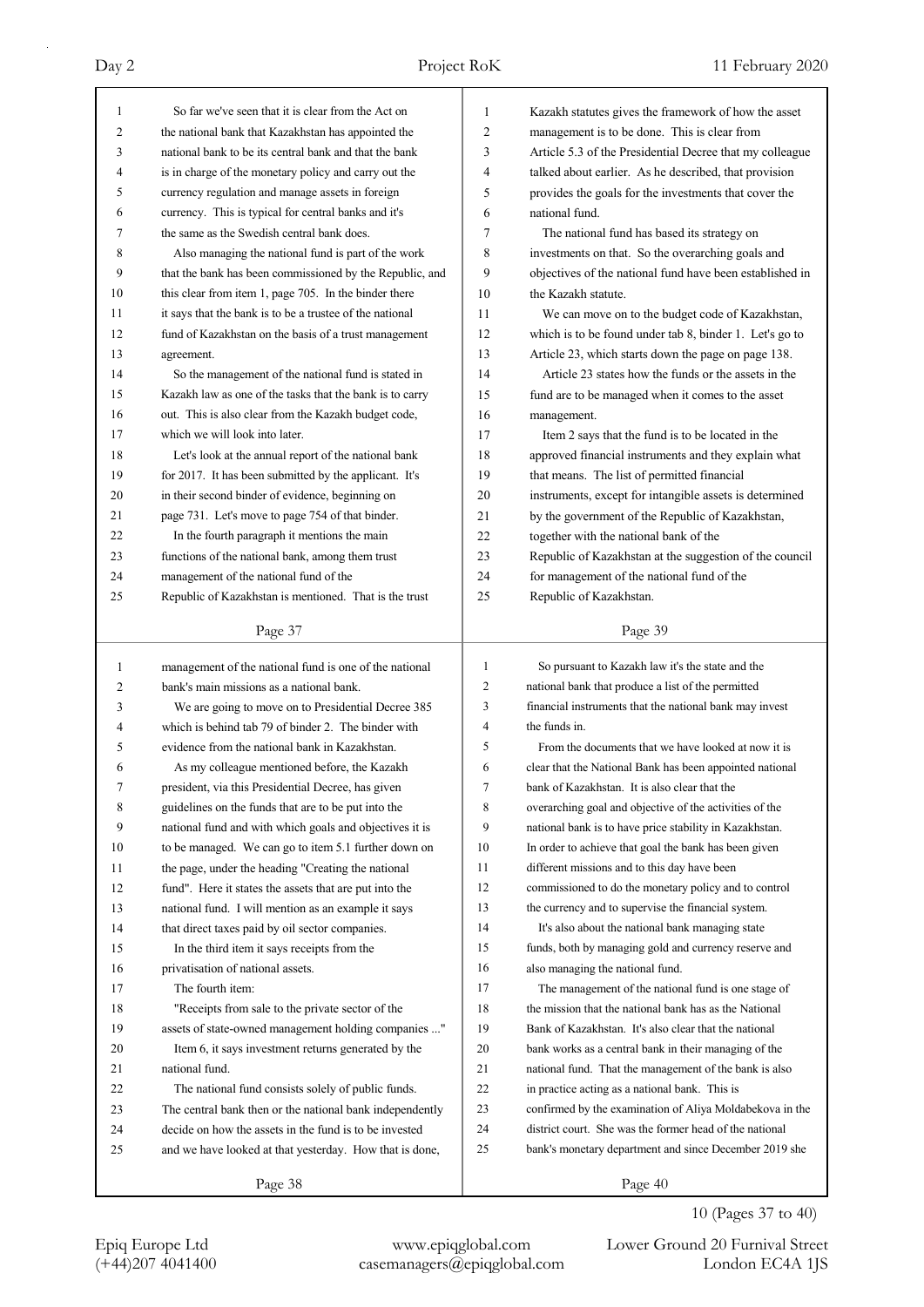| 1            | is the vice president of the national bank.                                               | 1              | We have examples from Canada, Korea, Malaysia,                                                            |
|--------------|-------------------------------------------------------------------------------------------|----------------|-----------------------------------------------------------------------------------------------------------|
| 2            | She described how the national bank how they do the                                       | 2              | New Zealand and Japan.                                                                                    |
| 3            | monetary policy of the state and how they are aiming at                                   | 3              | Let's look at Canada as an example. It says:                                                              |
| 4            | achieving price stability in Kazakhstan. She also said                                    | 4              | "In Canada the law requires regular consultations                                                         |
| 5            | the central bank is a member of several international                                     | 5              | between the minister of finance and the governor. If                                                      |
| 6            | organisations for national banks.                                                         | 6              | an issue cannot be resolved in these consultations, the                                                   |
| 7            | Therefore there should not be any doubt that the                                          | 7              | Minister can issue a directive on monetary policy but                                                     |
| 8            | National Bank is a national bank and has a mission that                                   | 8              | only after further consultations with the governor and                                                    |
| 9            | some national banks typically have.                                                       | 9              | the approval of the prime minister.                                                                       |
| 10           | When it comes to the national bank's relationship                                         | 10             | "In Canada, it is required that the representatives                                                       |
| 11           | with the state, we can establish that the national bank                                   | 11             | of the central bank consults with the minister of                                                         |
| 12           | is accountable to the Kazakh president and that the                                       | 12             | finance on a regular basis. The finance minister can                                                      |
| 13           | Kazakh president has the right to appoint and dismiss                                     | 13             | with approval of the prime minister issue directives on                                                   |
| 14           | members of the board of the national bank. The                                            | 14             | monetary policies that the central bank has to adhere to                                                  |
| 15           | applicant alleges that this relationship or the                                           | 15             | for a certain period of time. That the government                                                         |
| 16           | situation disqualifies the bank from invoking state                                       | 16             | issues directives to a central bank is also something                                                     |
| 17           | immunity. We'll come back to that in our closing                                          | 17             | that is a common occurrence in that case."                                                                |
| 18           | argument, but we can still point out that the                                             | 18             | In summary we can establish that the National Bank                                                        |
| 19           | relationship that the national bank has towards the                                       | 19             | is the central bank of Kazakhstan. They do not operate                                                    |
| 20           | state is in no way unique regarding the relationship                                      | 20             | in a profit-earning purpose; their main purpose is to                                                     |
| 21           | between the national bank and the state.                                                  | 21             | achieve price stability in Kazakhstan.                                                                    |
| 22           | This is clear from a report of the governance of the                                      | 22             | Through laws Kazakhstan has given the National Bank                                                       |
| 23           | central banks that has been produced by a bank for                                        | 23             | of Kazakhstan the types of powers and authority that                                                      |
| 24           | international settlements. This is a body for central                                     | 24             | central banks normally have and the management of the                                                     |
| 25           | banks around the world and the Swedish central bank is                                    | 25             | national fund is a natural part of these tasks.                                                           |
|              |                                                                                           |                |                                                                                                           |
|              | Page 41                                                                                   |                | Page 43                                                                                                   |
|              |                                                                                           |                |                                                                                                           |
| $\mathbf{1}$ |                                                                                           | $\mathbf{1}$   | The way the National Bank of Kazakhstan relates to                                                        |
| 2            | a member of this and if you see an excerpt from this                                      | $\overline{2}$ | the state is not different from the situation in other                                                    |
| 3            | report, which is to be found at tab 41, we can go to<br>page 568 of that binder.          | 3              | countries either, so the national bank is the type of                                                     |
| 4            |                                                                                           | $\overline{4}$ | bank referred to in Article 21(c).                                                                        |
| 5            | Under the heading "Appointment of the central bank<br>of senior officers" it says:        | 5              |                                                                                                           |
| 6            |                                                                                           | 6              | Having said that, I will proceed to the second<br>issue. Is this property the property of the National    |
| 7            | "Although the specific legal procedure differs                                            | 7              | Bank of Kazakhstan? Before we look at the evidence                                                        |
| 8            | across countries, the governor and other senior                                           | 8              |                                                                                                           |
| 9            | officials of the central bank are generally appointed<br>through a governmental process." | 9              | here, I want to start by pointing out that this<br>expression, "property of" in the Convention, cannot be |
| 10           |                                                                                           | 10             |                                                                                                           |
| 11           | Further on down it says:                                                                  | 11             | deemed to be the same as the "belonging" term in the                                                      |
| 12           | "In 60 per cent of the central banks surveyed by the                                      | 12             | enforcement code, but this can be applicable even if the                                                  |
| 13           | BIS, the governor is appointed by the head of state or                                    | 13             | Court of Appeal should find that this property is the<br>property of the National Bank in the sense.      |
|              | government. In about one-third of the cases the                                           | 14             |                                                                                                           |
| 14           | governor is appointed by the government or the Minister                                   | 15             | This expression "property of", this is used in                                                            |
| 15           | of Finance."                                                                              | 16             | Articles 18 and 19. Then they talk about the property                                                     |
| 16           | The most usual way of appointing top managerial                                           |                | of the state. In the history for the Convention and the                                                   |
| 17           | positions in a central bank is that the head of state or                                  | 17             | international literature we learn that this expression,                                                   |
| 18           | the government makes such an appointment. That the                                        | 18             | Property of the state", does not just refer to property                                                   |
| 19           | board of the national bank is appointed by the Kazakh                                     | 19             | owned by a state but also to property that is held by                                                     |
| 20           | president is therefore not particularly controversial.                                    | 20             | a state or which is under the control of a state. That                                                    |
| 21           | Let's continue to page 570 of that same binder.                                           | 21             | that is the interpretation of the term "property of"                                                      |
| 22           | In the grey box we find text about the government                                         | 22             | also in $21(c)$ is something that has been confirmed by                                                   |
| 23           | directors to the central bank. In the first paragraph                                     | 23             | all the experts that have looked at this issue.                                                           |
| 24           | it is summarised that the way governments can issue                                       | 24             | Let's look at the expert opinion from                                                                     |
| 25           | directives or instructions to central banks can vary.                                     | 25             | Professor Said Mahmoudi, from 20 April 2018, to be found                                                  |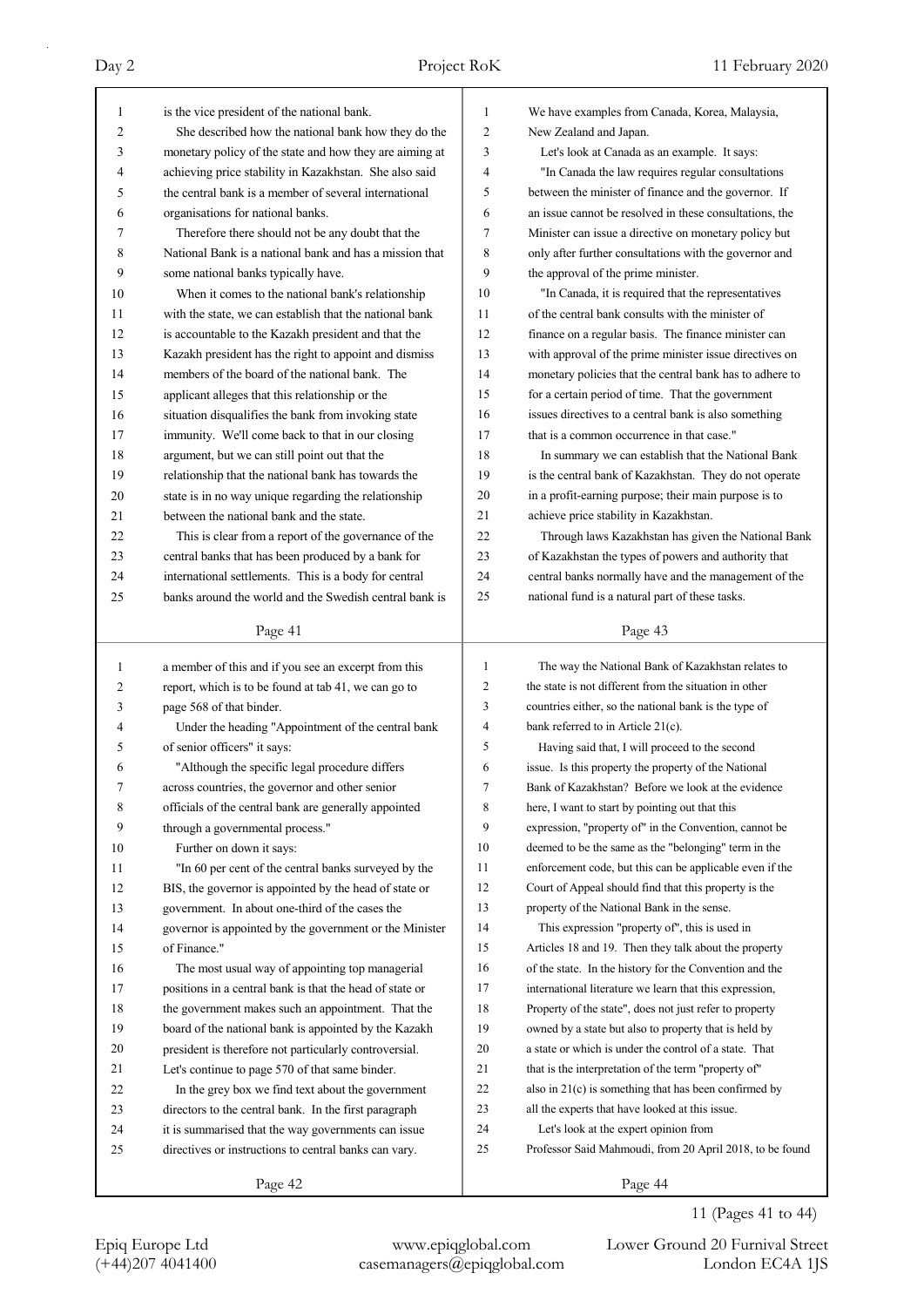| 1  | in binder 1, tab 85. Let's look at section 35, that can  | $\mathbf{1}$   | property."                                               |
|----|----------------------------------------------------------|----------------|----------------------------------------------------------|
| 2  | be found on page 246.                                    | $\overline{2}$ | Even if the Court of Appeal finds that the attached      |
| 3  | Halfway down this paragraph he writes:                   | 3              | property belongs to Kazakhstan according to the          |
| 4  | "This clarification means that also property held,       | 4              | enforcement code the property could still be immune      |
| 5  | disposed of, managed by or controlled by the central     | 5              | pursuant to Article 21 if it is owned, possessed or      |
| 6  | bank should a priori be deemed to be property and fall   | 6              | under the control of the central bank. We have already   |
| 7  | under the scope of the particular protections granted by | 7              | seen evidence showing that the central bank owns the     |
| 8  | Article 21(c). Therefore immunity rests on the fact      | 8              | assets that are held in the national fund. I will not    |
| 9  | that the property is deemed to be property of the        | 9              | cover that evidence again. But I will look at certain    |
| 10 | central bank and not on its use, which ipso facto is     | 10             | aspects of that evidence that shows that the central     |
| 11 | presumed to be for state and noncommercial purposes."    | 11             | bank in all circumstances owns or possesses the          |
| 12 | Let's continue to the expert opinion of Pål Wrange       | 12             | property.                                                |
| 13 | from 20 April 2018. We can find it in binder 1, tab 26,  | 13             | Let's start by looking at Presidential Decree            |
| 14 | page 258.                                                | 14             | number 402, we looked at that before, we can find it in  |
| 15 | At the end of the second paragraph on that page he       | 15             | binder 1, tab 7, page 534. As I said before it was       |
| 16 | asks the question:                                       | 16             | through this decree that the national fund was formed.   |
| 17 | "What is required in order for this property to fall     | 17             | Under item 2.1 it is said:                               |
| 18 | under the scope of the immunity as being the property of | 18             | "It has been decided that the assets of the national     |
| 19 | the central bank or other monetary authority of the      | 19             | fund shall be accumulated on the account of the          |
| 20 | state?                                                   | 20             | government of the Republic of Kazakhstan in the National |
| 21 | Then he goes on to say:                                  | 21             | Bank of the Republic of Kazakhstan."                     |
| 22 | "In the preliminary works to the Convention it           | 22             | The state has decided that the assets of the             |
| 23 | emerges that property of should also cover possession or | 23             | national fund shall be in an account in the national     |
| 24 | control. This wording, 'Its property or property in its  | 24             | bank. The next item says that the funds' assets shall    |
| 25 | possession or control' in a previous draft was replaced  | 25             | be managed by the national bank of the                   |
|    |                                                          |                |                                                          |
|    | Page 45                                                  |                | Page 47                                                  |
|    |                                                          |                |                                                          |
|    |                                                          |                |                                                          |
| 1  | by the more expressive language of, 'property of'. More  | 1              | Republic of Kazakhstan. Here, we clearly learn that the  |
| 2  | concise language of 'property of'. It is to me beyond    | $\overline{c}$ | national bank is the entity that manages the assets in   |
| 3  | doubt that this property in question in its entirety is  | 3              | the national fund. The national bank's responsibility    |
| 4  | covered by this term.                                    | 4              | for the national fund has also been established in the   |
| 5  | Let's look at the statements of Ulf Linderfalk when      | 5              | Kazakh budget code that we can find under tab 8 in       |
| 6  | it comes to the term "property of". Here we can see      | 6              | binder 1. We can look at page 137 of that binder, where  |
| 7  | an excerpt from his expert opinion from 25 June 2018, it | 7              | we have chapter 5 which is a chapter on the national     |
| 8  | starts on page 577 in the first evidential binder of the | 8              | fund.                                                    |
| 9  | applicants. This particular excerpt can be found in the  | 9              | In Article 21, item 7, it says that trust management     |
| 10 | applicants' binder 1, page 583.                          | 10             | of the national fund of the Republic of Kazakhstan is    |
| 11 | At the bottom of the page Linderfalk writes:             | 11             | carried out by the national bank of the                  |
| 12 | "If the common meaning of Article 21 has been found      | 12             | Republic of Kazakhstan on the basis of the trust         |
| 13 | to be ambiguous, then there are obviously arguments for  | 13             | management agreement.                                    |
| 14 | presenting the case that property of the central bank    | 14             | Also, here it is concluded then that it is the           |
| 15 | should be understood in such a broad way as a reference  | 15             | national bank that has trust management of the national  |
| 16 | to all property in the ownership, possession and control | 16             | fund. What the concept trust signifies in Kazakh law     |
| 17 | and management of the central bank. In spite of this,    | 17             | can be found in the Kazakh civil code, which we find     |
| 18 | the applicants claim that the term 'property of' should  | 18             | under tab 14 in binder 1. We will look at Article 44     |
| 19 | be given a more restrictive interpretation in            | 19             | where we have provisions on the trust management of      |
| 20 | Article 21(c) than it does in other parts of the         | 20             | property. Page 173 of that binder.                       |
| 21 | Convention. This cannot be supported. Therefore the      | 21             | I now read from Article 883, the heading is "The         |
| 22 | term property of shall be applied in the same way to     | 22             | concept and grounds for the trust management of          |
| 23 | Article $21(c)$ as it is applied in other parts of the   | 23             | property". In the first item it says:                    |
| 24 | Convention. So the question is if the central bank in    | 24             | "In settlement of the trust management of property       |
| 25 | this case owns, possesses or has control of the attached | 25             | the trustee shall control on the beneficiary's behalf    |

## 12 (Pages 45 to 48)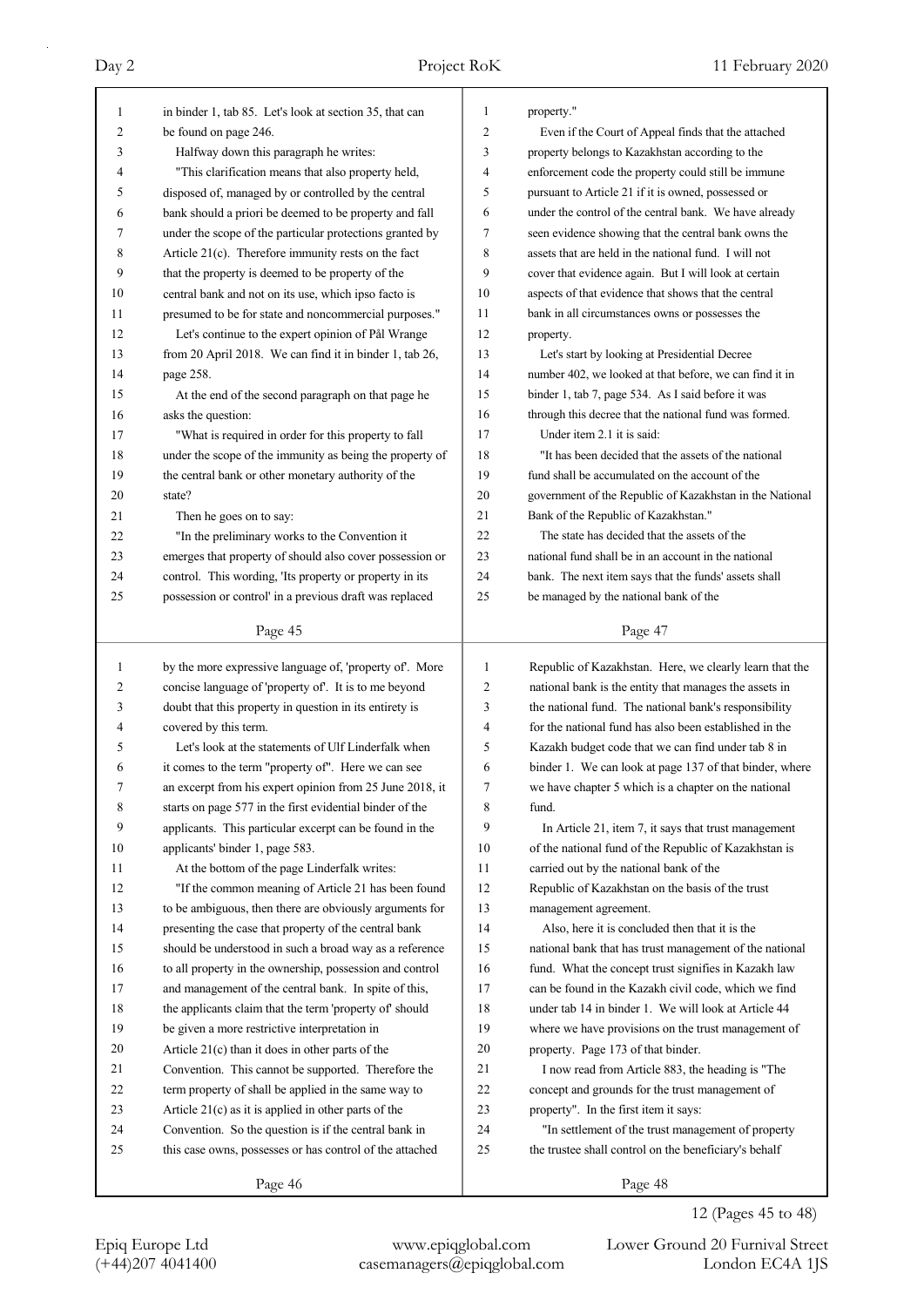| $\mathbf{1}$ | the property, transferred to his/her possession use and  | 1            | that we looked at before and now we can look at          |
|--------------|----------------------------------------------------------|--------------|----------------------------------------------------------|
| 2            | disposal unless otherwise provided by contract or        | 2            | evidential binder 2 from the applicants, pages 865 and   |
| 3            | legislation in the interests of the beneficiary."        | 3            | 868.                                                     |
| 4            | We learn from the civil code then that when you have     | 4            | Let me read from paragraph 4 on that page:               |
| 5            | trust management the manager controls the property,      | 5            | "As at 31 December 2017, the total amount of assets      |
| 6            | transferred to the manager in the interests of the       | 6            | that the national bank holds and manages for the         |
| 7            | beneficiary. Because the national bank is the trustee    | 7            | national fund is approximately 20 billion tenges.        |
| 8            | for the national fund it means that the national bank    | 8            | A portion of these funds is managed by external managers |
| 9            | has control of the property that forms part of the       | 9            | in accordance with the investment policy set by the      |
| 10           | national fund.                                           | 10           | NBK."                                                    |
| 11           | According to Kazakh law, the manager and the             | 11           | The national bank holds and manages the assets in        |
| 12           | beneficiary of a national trust shall have a written     | 12           | the national fund. Some of the assets have been          |
| 13           | agreement. This has been done for the national fund in   | 13           | transferred to external managers pursuant to the policy  |
| 14           | an agreement between the national bank and the Kazakh    | 14           | strategy established by the national bank.               |
| 15           | government. We can find this agreement behind tab 12 in  | 15           | If we go to page 867 we can see a list of related        |
| 16           | binder 1. The national fund agreement stipulates the     | 16           | party transactions. If we carry on to page 868 we can    |
| 17           | authority of the national bank to possess and manage the | 17           | see under the heading "Liabilities" what those are in    |
| 18           | funds in the national fund.                              | 18           | the national fund. Here it is clear that the assets in   |
| 19           | Let's start by looking at Article 1.1 on page 1,         | 19           | the national fund are held by the national bank and are  |
| 20           | where it says:                                           | 20           | recorded on an account in the national bank.             |
| 21           | "The government hereby transfers the fund under the      | 21           | Part of these assets were under the management of        |
| 22           | trust management by the bank and the bank undertakes to  | 22           | external managers and one such external manager is BNY.  |
| 23           |                                                          | 23           |                                                          |
|              | carry out trust management for the benefit of the        | 24           | As was stated yesterday, the assets relevant to this     |
| 24           | government by way of investing financial assets of the   | 25           | case were acquired by BNY and recorded with Euroclear by |
| 25           | fund."                                                   |              | SEB. It is not disputed in our case that BNY made the    |
|              | Page 49                                                  |              | Page 51                                                  |
|              |                                                          |              |                                                          |
|              |                                                          |              |                                                          |
| 1            | Here, we learn that the Kazakh government has            | $\mathbf{1}$ | acquisitions pursuant to the GCA agreement.              |
| 2            | transferred the assets of the national fund to the       | 2            | GCA can be found behind tab 5 in the first               |
| 3            | national bank and that the national bank will invest the | 3            | evidential binder. I will refer you to this agreement    |
| 4            | assets by investing them.                                | 4            | in its entirety, but I will not go over the individual   |
| 5            | Let's proceed to look at Article 2.1, which gives        | 5            | provisions in the agreement right now. What we learnt    |
| 6            | provisions on rights and obligation of the bank pursuant | 6            | from the GCA, which is relevant to the assessment when   |
| 7            | to the agreement. In 2.1.1 it is stated:                 | 7            | it comes to the assessment on Article $21.1(c)$ , can be |
| 8            | "The bank has the right to possess, use and dispose      | 8            | summarised in the following way: the parties in the GCA  |
| 9            | of the fund under the conditions specified herein."      | 9            | is BNY and the National Bank. Through the GCA the        |
| 10           | The national bank then has the right to possess, use     | 10           | national bank appointed BNY to be the external manager   |
| 11           | and dispose of the funds in the national fund.           | 11           | for the assets in the national fund.                     |
| 12           | Let's continue into point 1.2 which says:                | 12           | According to the GCA BNY will, on behalf of the          |
| 13           | "Within the rules of conducting investment               | 13           | national bank, provide certain financial services within |
| 14           | operations independently carry out investments of the    | 14           | the framework of managing assets that form part of the   |
| 15           | fund, including the transfer of the part of the fund     | 15           | national fund. To that end, the national bank has        |
| 16           | under the management by external managers, herewith      | 16           | transferred assets from the national fund to BNY. These  |
| 17           | control over the activities of external managers rests   | 17           | assets were used by BNY to acquire the rights in the     |
| 18           | with the bank."                                          | 18           | Swedish securities that have become attached by the      |
| 19           | The national bank has been given the authority to        | 19           | Swedish enforcement service.                             |
| 20           | independently invest the assets in the national fund and | 20           | From the GCA we also learnt that it is only the          |
| 21           | to transfer the assets that they managed to external     | 21           | national bank and so-called asset managers retained by   |
| 22           | managers. It also means that the national bank has       | 22           | the national bank that can issue instructions to BNY to  |
| 23           | control of the external managers.                        | 23           | take measures in the management of the assets            |
| 24           | This is also what happened in practice. Let's go         | 24           | transferred to BNY by the national bank pursuant to the  |
| 25           | back to the annual report from 2017 of the national bank | 25           | GCA. As prescribed in the national fund agreement and    |
|              | Page 50                                                  |              | Page 52                                                  |

13 (Pages 49 to 52)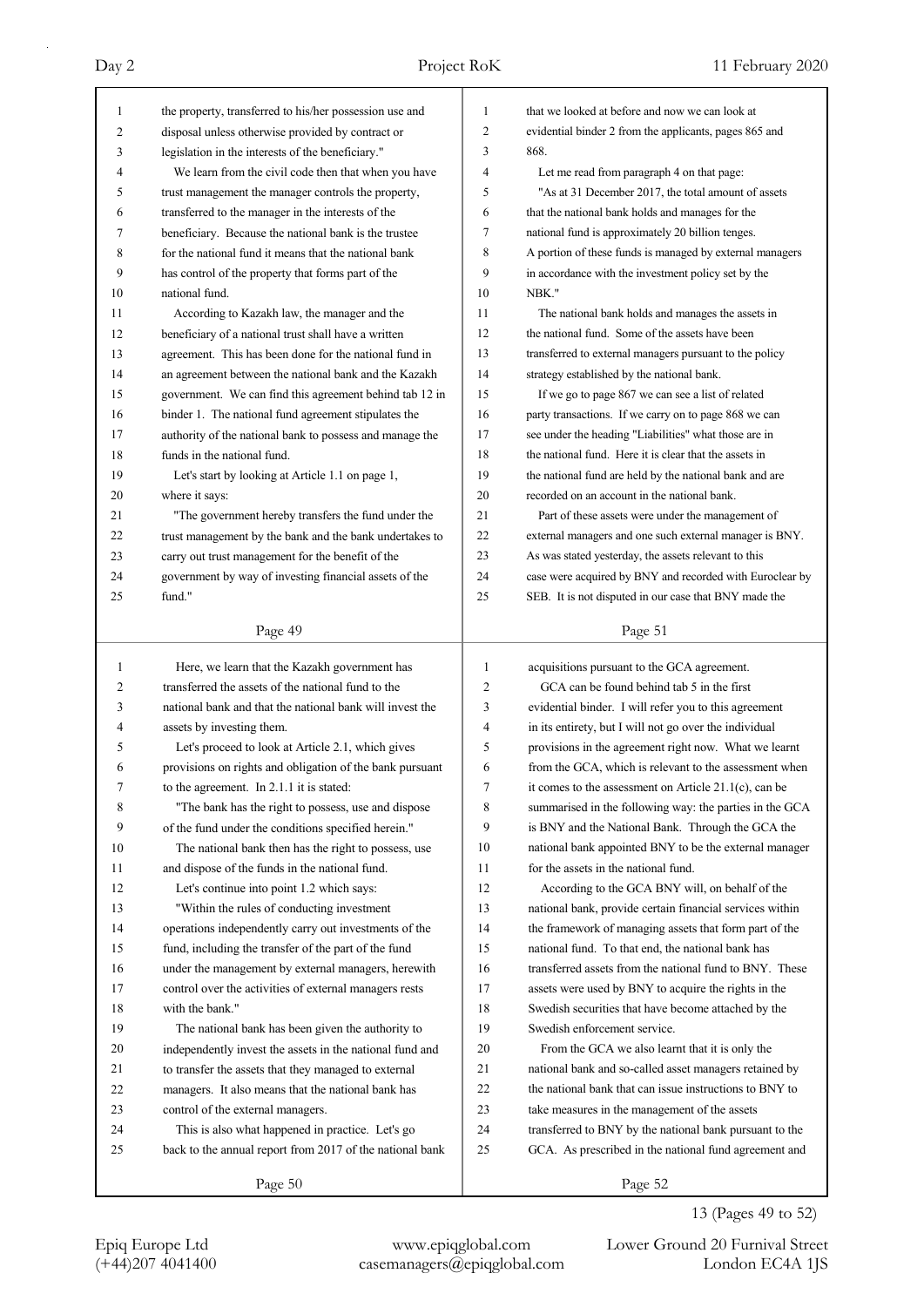| 1        | the Kazakh civil code, the national bank has control                                                               | 1              | $(11.36 \text{ am})$                                                                                           |
|----------|--------------------------------------------------------------------------------------------------------------------|----------------|----------------------------------------------------------------------------------------------------------------|
| 2        | over the assets in the national fund even when they have                                                           | $\overline{c}$ | (The luncheon adjournment)                                                                                     |
| 3        | been transferred to external managers.                                                                             | 3              | $(1.00 \text{ pm})$                                                                                            |
| 4        | We have also received confirmation on this by BNY                                                                  | $\overline{4}$ | SVEN JÖNSON: If everybody is here, please start.                                                               |
| 5        | themselves. Let's look at a letter from BNY that we                                                                | 5              | Opening submissions by MR NILSSON                                                                              |
| 6        | saw, sent to the Frank law firm on 13 October 2017 to be                                                           | 6              | MR NILSSON: We are going to do the opening statement like                                                      |
| 7        | found in binder 1, tab 11, page 155. Here it is said,                                                              | 7              | this. I am going to toll about the parties and the                                                             |
| 8        | under number 2:                                                                                                    | 8              | relationships and what the dispute between them is. We                                                         |
| 9        | "Pursuant to the Global Custody Agreement Bank of                                                                  | 9              | are not going to use the PowerPoint for that, I will                                                           |
| 10       | New York Mellon holds certain shares and other assets in                                                           | 10             | just speak as usual.                                                                                           |
| 11       | custody for NBK, ie the national bank, at SEB."                                                                    | 11             | Then Kristians Goldsteins and Therese Isaksson is                                                              |
| 12       | In 3 it says:                                                                                                      | 12             | going to look at the actual circumstances about the                                                            |
| 13       | "Bank of New York Mellon adds upon instructions from                                                               | 13             | property that was attached and to establish that it was                                                        |
| 14       | its client NBK. Bank of New York Mellon does not accept                                                            | 14             | in Sweden, it belongs to Kazakhstan and does not belong                                                        |
| 15       | any instructions from the Republic of Kazakhstan."                                                                 | 15             | to the national bank.                                                                                          |
| 16       | The national bank then controls the assets of the                                                                  | 16             | Then Ginta Ahrel is going to talk about why                                                                    |
| 17       | national fund both when they invest these assets                                                                   | 17             | Kazakhstan cannot claim immunity against execution,                                                            |
| 18       | themselves and when they are invested by the external                                                              | 18             | because it is Kazakh property which is the subject of                                                          |
| 19       | manager, Bank of New York Mellon. As we heard in the                                                               | 19             | asset management.                                                                                              |
| 20       | testimony from Aliya Moldabekova, these decisions were                                                             | 20             | In general I will just make the reflection that                                                                |
| 21       | taken by the national bank itself and investment                                                                   | 21             | yesterday the Court of Appeal got to hear quite a number                                                       |
| 22       | questions were also taken by the external managers                                                                 | 22             | of claims of what the applicants are claiming, what                                                            |
| 23       | retained by the national bank.                                                                                     | 23             | their thoughts and opinions are. Of course we take it                                                          |
| 24       | The conclusions we can draw from this is that the                                                                  | 24             | that the Court of Appeal will actually read what we                                                            |
| 25       | assets that form part of the national fund that are held                                                           | 25             | write ourselves and invoke to the court and we do not                                                          |
|          |                                                                                                                    |                |                                                                                                                |
|          | Page 53                                                                                                            |                | Page 55                                                                                                        |
|          |                                                                                                                    |                |                                                                                                                |
| 1        | in accounts in the national bank are in the possession                                                             | $\mathbf{1}$   |                                                                                                                |
| 2        | and control of the national bank. It is not disputed in                                                            | $\overline{c}$ | bother with correcting the misrepresentations that were<br>represented yesterday.                              |
| 3        | the case that the assets that are relevant to the case                                                             | 3              |                                                                                                                |
| 4        | were acquired by Bank of New York Mellon and can be                                                                | 4              | When it comes to the matter, I would like to remind<br>you what this case is really about. It's our            |
| 5        | derived to assets in the national fund. Bank of                                                                    | 5              |                                                                                                                |
| 6        | New York Mellon carried out these acquisitions pursuant                                                            | 6              | principal's attempts to get compensation for very<br>flagrant violations of international law, compensation    |
| 7        | to the Global Custody Agreement. The national bank is                                                              | 7              |                                                                                                                |
| 8        |                                                                                                                    | 8              | that has been established and has been awarded in                                                              |
| 9        | the body that entered into the agreement with Bank of<br>New York Mellon and did transfer the funds used for the   | 9              | an arbitral award. It has also gained legal force and                                                          |
| 10       | acquisitions.                                                                                                      | 10             | can no longer be challenged. Of course not within the<br>frame of -- the enforcement or the enforcement orders |
| 11       | It is also the national bank themselves that either                                                                | 11             |                                                                                                                |
| 12       |                                                                                                                    | 12             | cannot be questioned, this is what is of immediate<br>relevance.                                               |
| 13       | in itself or through managers retained by the bank gave<br>instructions to Bank of New York Mellon on which assets | 13             |                                                                                                                |
| 14       |                                                                                                                    | 14             | For Kazakhstan yesterday during their presentations                                                            |
| 15       | should be acquired. Therefore, it is established that                                                              | 15             | had us understand that the investors really were not                                                           |
| 16       | the national bank possesses the assets of the national                                                             |                | successful in their attempts at enforcement in other                                                           |
| 17       | fund held in accounts in the national bank.<br>It is also established that the national bank has                   | 16<br>17       | places around the world, but this is not correct.                                                              |
|          |                                                                                                                    | 18             | Actually the executor has been granted in the US, the                                                          |
| 18<br>19 | control of the assets registered with external managers                                                            | 19             | Netherlands, Luxembourg, Belgium, Italy and in a way<br>also in France.                                        |
| 20       | that come from the national fund originally. The                                                                   | 20             |                                                                                                                |
| 21       | attached property is therefore the property of the                                                                 | 21             | In many of these jurisdictions there are also                                                                  |
| 22       | national bank according to the Article 21.1(c) and fall                                                            | 22             | sequestration orders. It is not really relevant what is                                                        |
| 23       | under the protective scope of state immunity.<br>That concludes our statement.                                     | 23             | happening in other jurisdictions, but I do not report on                                                       |
| 24       | SVEN JÖNSON: Good, we will take our lunch break at this                                                            | 24             | that, but I just refer to the investors' submission of<br>19 December.                                         |
| 25       |                                                                                                                    | 25             |                                                                                                                |
|          | point and reconvene at 1 pm.<br>Page 54                                                                            |                | So then on to the parties. Anatolie Stati was,<br>Page 56                                                      |

14 (Pages 53 to 56)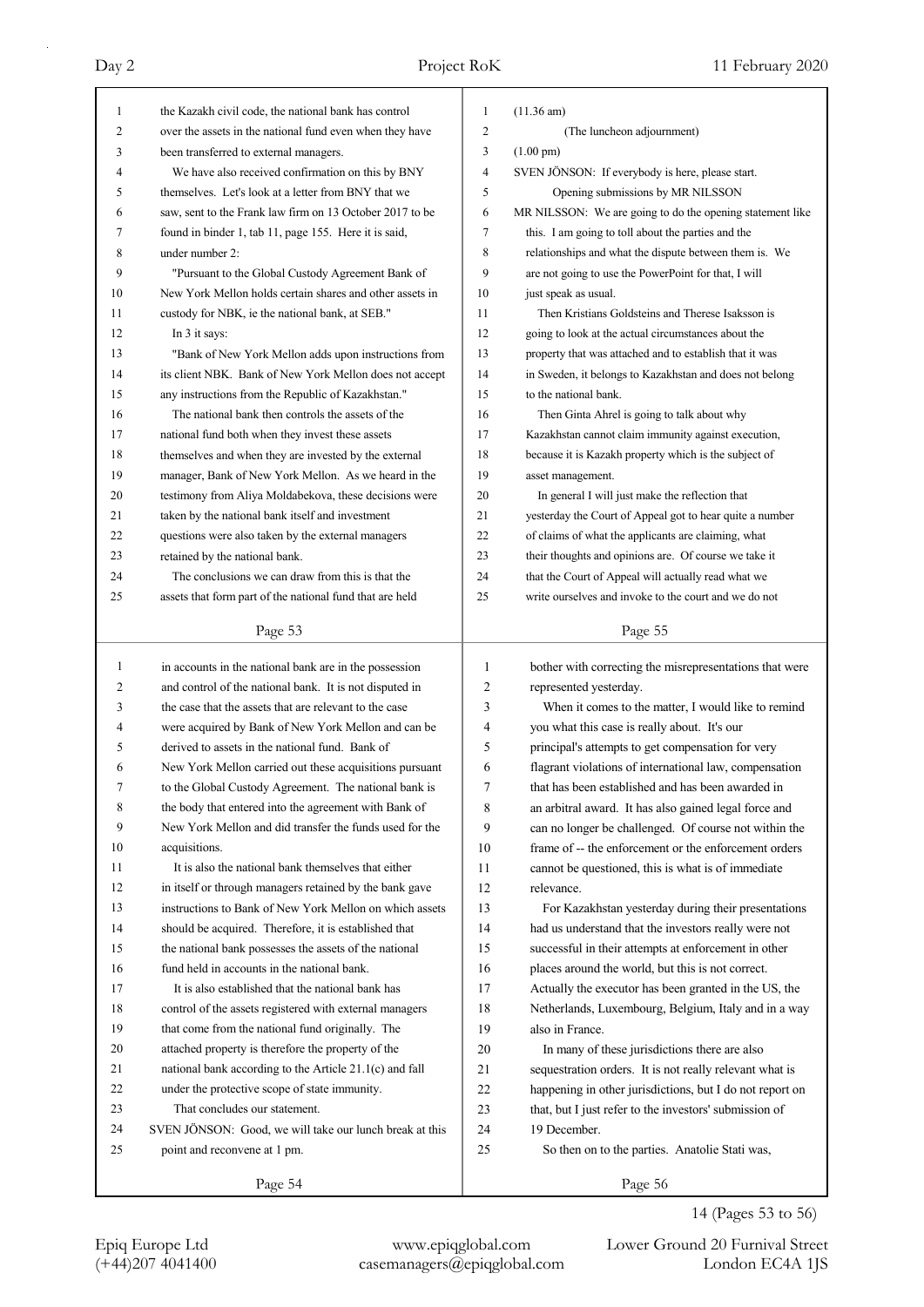| 1              | before the Kazakhstan abuses he was deemed to be one of  | 1            | and the treaty then entered into in force in 1998 with   |
|----------------|----------------------------------------------------------|--------------|----------------------------------------------------------|
| 2              | the richest people in Moldova. Unfortunately he          | 2            | regard to Kazakhstan, that is before the investors made  |
| 3              | invested a large part of his wealth in developing        | 3            | their investments in the country.                        |
| 4              | Kazakhstan oil and gas fields with his son in companies  | 4            | The objective of Kazakhstan joining this is to get       |
| 5              | controlled by those two. Now these companies are         | 5            | the necessary flowing of know how to get the run-down    |
| 6              | bankrupt.                                                | 6            | oil and gas industry going. But once they had these      |
| 7              | It's only through third party financing that the         | 7            | benefits of joining the Convention they didn't really    |
| 8              | investors are able to keep the proceedings going.        | 8            | want to recognise the corresponding obligations. This    |
| 9              | Kazakhstan is one of the so-called "stan" states, with   | 9            | is not just the investors that have been subjected to    |
| 10             | Uzbekistan, Tajikistan and Turkmenistan, these are       | 10           | this. The treatment of foreign investments should be     |
| 11             | former Soviet Republics that are east of the             | 11           | reasonable and they should not expropriate their assets. |
| 12             | Caspian Sea. I am sure the court knows this.             | 12           | If they expropriate they should be prompt adequate and   |
| 13             | Unfortunately these states after the fall of the         | 13           | compensation where possible. Disputes are to be          |
| 14             | Soviet Union they have developed to become what is       | 14           | resolved in arbitration and please note the arbitration  |
| 15             | probably known as kleptocracies, and that describes      | 15           | awards issued should be enforced immediately by the      |
| 16             | a dominating presidential power in conjunction with      | 16           | state in question.                                       |
| 17             | extensive corruption. In Kazakhstan it has for a long    | 17           | This is in articles 10, 26.2 and 26.8 of the treaty,     |
| 18             | time been personified by President Nazarbayev, who was   | 18           | but Kazakhstan ignores this. They do not want to comply  |
| 19             | the last governor of the Soviet state and has kept the   | 19           | with this arbitral award or any other arbitral award.    |
| 20             | power since then. He has formally announced his          | 20           | Not even after the challenge had been dismissed by the   |
| 21             | resignation as president, but he is still holding the    | 21           | Svea Court of Appeal. They have continued to obstruct    |
| 22             | reins. The exercise of power has been arbitral and has   | 22           | in Sweden. Among other things they have unfailingly      |
| 23             | been promoting relatives. The applicant got experience   | 23           | complained about agreed procedural error and the Court   |
| 24             | this beginning in 2008, when various authorities in      | 24           | of Appeal has been able to observe all the doings that   |
| 25             | Kazakhstan by presidential order started a string of     | 25           | they have been presenting in this case and also the      |
|                |                                                          |              |                                                          |
|                | Page 57                                                  |              | Page 59                                                  |
|                |                                                          |              |                                                          |
|                |                                                          |              |                                                          |
| $\mathbf{1}$   | measures of coordinated harassment by various            | $\mathbf{1}$ | other case in the department too, so there are           |
| $\overline{c}$ | institution.                                             | 2            | continuing arguments the Court of Appeal are not to be   |
| 3              | The aim of this campaign was to force the investors      | 3            | valid.                                                   |
| 4              | to hand over their assets in Kazakhstan at a below-cost  | 4            | Kazakhstan is alleging that this has been caused         |
| 5              | price to the state company, which was controlled by      | 5            | because of special conditions to do with the investors,  |
| 6              | Nazarbayev's son-in-law Kulibayev. This Kulibayev is     | 6            | whom they accuse of serious things. They have            |
| 7              | now a dollar billionaire, as is his wife.                | 7            | a certificate from the minister of justice Beketayev to  |
| $\,$ $\,$      | We are not going to exhaust the court by giving          | 8            | show us how much they respect their Convention           |
| 9              | an extensive report on all the abuses that followed from | 9            | obligations. This is fairly pathetic, because there are  |
| 10             | the time that Kazakhstan confiscated the assets of the   | 10           | a large number of arbitration proceedings against        |
| 11             | investors in 2010. But one example to illustrate the     | 11           | Kazakhstan. We can come back to the details but I can    |
| 12             | arbitrariness that exists in Kazakhstan is that one of   | 12           | point out that the idea of a treaty is that it is to be  |
| 13             | the directors for the investors was sentenced to         | 13           | complied with, not generate a myriad of litigation by    |
| 14             | four years' imprisonment in a sham process, which was    | 14           | a state who wants to avoid their obligations.            |
| 15             | based on a false allegation.                             | 15           | Kazakhstan attacked the arbitral award on other grounds  |
| 16             | If the court would like to know more about that and      | 16           | way before they then started to talk about the           |
| 17             | other government agency measures that were done          | 17           | fraudulent conduct that they are keen to call it.        |
| 18             | arbitrarily, you could read exhibit 122 from the         | 18           | Kazakhstan's unwillingness to pay has nothing to do with |
| 19             | district court. A total lack of respect of legal         | 19           | this, Kazakhstan simply does not want to pay.            |
| 20             | principles, if you want to read that document it's       | 20           | We can back to the relevant of this later but in         |
| 21             | interesting but fairly disheartening.                    | 21           | a nutshell the investors say that a state loses their    |
| 22             | Just like Kazakhstan is not bothering with applying      | 22           | right to invoke immunity, even if in other cases they    |
| 23             | internal legal principles, in the same way they do not   | 23           | can do so, if they are guilty of abuse of powers.        |
| 24             | bother with international legal principles. A couple of  | 24           | Finally the national bank that is a separate legal       |
| 25             | years before they signed the energy charter treaty, ECT, | 25           | entity according to Kazakh law we agree with that, but   |

15 (Pages 57 to 60)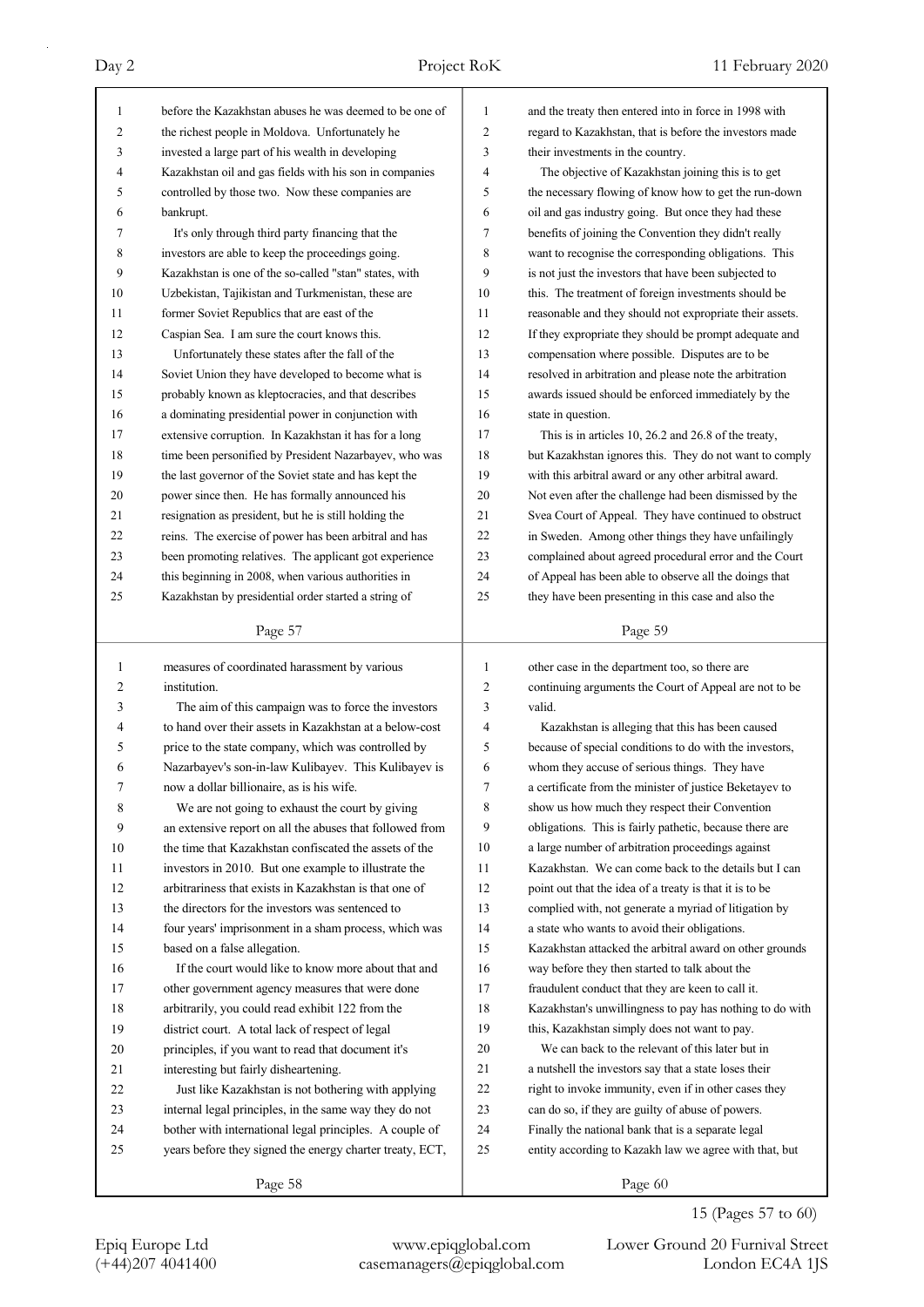| $\mathbf{1}$ |                                                          |                |                                                          |
|--------------|----------------------------------------------------------|----------------|----------------------------------------------------------|
|              | in reality the bank is inside the sphere of the          | $\mathbf{1}$   | service when it comes to establishing exactly which      |
| 2            | president and it lacks independence.                     | $\overline{2}$ | property was going to be attached, irrespective of       |
| 3            | The formal position of the national bank in this         | 3              | whether it was shares, dividends, subscription rights or |
| 4            | case is most unclear. In the appeal to the Nacka         | 4              | repayment of cash equivalents.                           |
| 5            | district court they said that the attached property      | 5              | Let us look at the evidence that proves that all the     |
| 6            | belonged to the national bank and on that basis the bank | 6              | assets of the property is located in Sweden. Here we     |
| 7            | claimed a right to take action. But today in the last    | 7              | have an excerpt from a transcript of the examination     |
| 8            | submission they say that it has to be considered that    | 8              | with Catharina Buresten in Nacka district court.         |
| 9            | the bank has a better right and at the same time they    | 9              | Catharina Buresten who is the bank legal counsel with    |
| 10           | explain that the bank does not have any property in      | 10             | SEB, responsible for big large financial institutions    |
| 11           | Sweden.                                                  | 11             | such as BNY. It says:                                    |
| 12           | We have reason to come back to this during our           | 12             | "Bank of New York Mellon keeps their Swedish             |
| 13           | closing arguments.                                       | 13             | securities with us [SEB that is]."                       |
| 14           | With that I am finished with my part.                    | 14             | So the answer given here means that it is the            |
| 15           | Opening submissions by MR GOLDSTEINS                     | 15             | position of the witness that the securities are located  |
| 16           | MR GOLDSTEINS: Thank you very much. Now we will look at  | 16             | in Sweden with SEB Bank. On the next slide we can see    |
| 17           | the documentary evidence by looking at excerpts from     | 17             | that BNY Mellon have confirmed that the securities are   |
| 18           | relevant pages from the PowerPoint presentation.         | 18             | with SEB in Sweden with a safe depository account. Here  |
| 19           | On each page we have a page reference, exhibit           | 19             | we have an email to Karl Guterstam on 3 October 2017,    |
| 20           | number reference and evidence binder reference given on  | 20             | where it is stated that some assets are being held in    |
| 21           | each slide. In some cases we will ask you to consult     | 21             | SEB Sweden. Bank of New York Mellon say that the monies  |
| 22           | the evidentiary binder directly. I will start with the   | 22             | in their account, and they give the bank account         |
| 23           | first section in which we explain that the property is   | 23             | numbers, being the same safe custody deposit that the    |
| 24           | in Sweden and therefore it is available to be enforced   | 24             | enforcement service attached in Sweden.                  |
| 25           | and attached by the enforcement service in Sweden.       | 25             | Let's proceed to the next slide, where we hear them      |
|              |                                                          |                |                                                          |
|              | Page 61                                                  |                | Page 63                                                  |
| 1            | Let us first define what the attached property           | $\mathbf{1}$   | expand on this position a few months later before        |
|              |                                                          |                |                                                          |
| 2            | consists of according to the investors.                  | 2              | an English court of law. Where it is stated:             |
| 3            | First of all, these are securities -- what we refer      | 3              | "BNYM is not the immediate holder of GCA assets          |
| 4            | as to securities with a capital S -- mainly shares in    | 4              | which are securities assets, in each case such assets    |
| 5            | Swedish-listed companies. This is the largest portion    | 5              | are held under a sub-custodian or depository             |
| 6            | of the property in terms of value. These shares were in  | 6              | arrangements in the relevant local market where the      |
| 7            | the CSD deposit.                                         | 7              | securities are exchanged. Most securities are held       |
| 8            | Secondly, it has to do with funds derived from the       | 8              | through sub-custodians."                                 |
| 9            | shares dividends, sales sums from subscription rights    | 9              | Furthermore, it treats securities as being located       |
| 10           | and repayment of taxes on these shares and cash          | 10             | in various places around the world by reference to the   |
| 11           | equivalents in bank accounts connected to the CSD, the   | 11             | location where such assets are held.                     |
| 12           | cash account, SEB account number 5558506245.             | 12             | BNY Mellon's view is that the securities in question     |
| 13           | The property has been placed in accounts with SEB        | 13             | now are located with a sub-custodian, which in this case |
| 14           | Bank Sweden by BNY Mellon. All attached property is in   | 14             | is SEB and therefore they are located in Sweden.         |
| 15           | Sweden and now I refer to what we can find under item    | 15             | You can then go to the following page. On the next       |
| 16           | (b).                                                     | 16             | slide we can see that the securities are located in      |
| 17           | We will also say that the shares and the securities      | 17             | Sweden, that is also stated in the GCA where the         |
| 18           | are in Sweden, the investors maintain that all the       | 18             | national bank says that some assets may be held by       |
| 19           | attached property has been separate from the funds of    | 19             | sub-custodians outside of the United Kingdom and that    |
| 20           | SEB and the funds of other clients. The enforcement      | 20             | different settlement legal and regulatory requirements   |
| 21           | service in Sweden have taken a number of sequestration   | 21             | can apply to these assets.                               |
| 22           | and attachment decisions in order to enforce Swedish     | 22             | The fact that securities are in a country where the      |
| 23           | writs of execution, the arbitral award, the challenge    | 23             | sub-custodian, ie SEB, is located follows from the       |
| 24           | action judgment and the district court judgment. This    | 24             | wording in Article $5(c)$ in the GCA. Let me read the    |
| 25           | has not been a problem for SEB or the enforcement        | 25             | section out loud:                                        |

16 (Pages 61 to 64)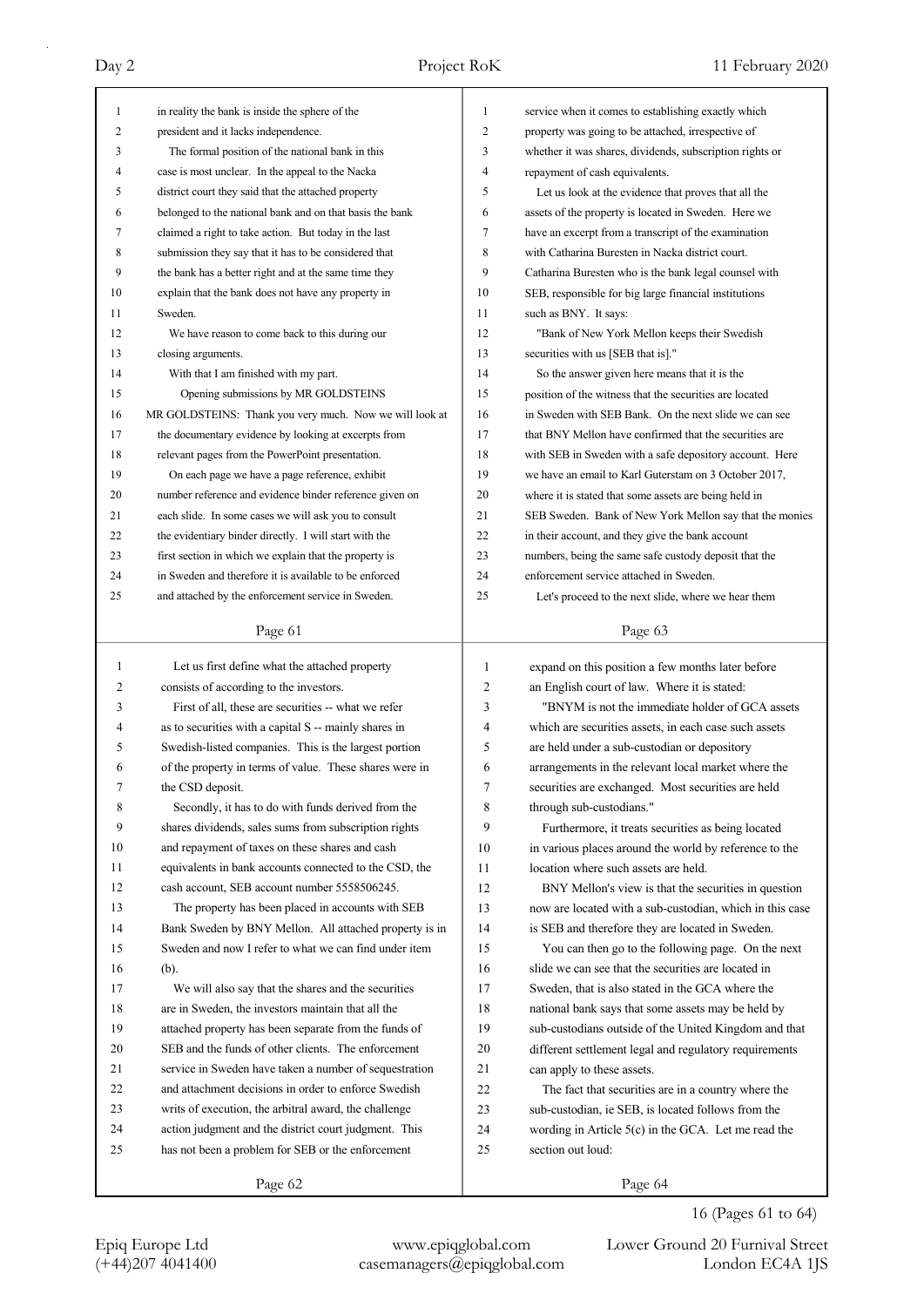| 1              | "The client acknowledges that assets may be held by      | 1              | attached and my colleague will now present this section. |
|----------------|----------------------------------------------------------|----------------|----------------------------------------------------------|
| $\overline{c}$ | a sub-custodian outside of the United Kingdom and that   | $\overline{c}$ | Opening submissions by Ms ISAKSSON                       |
| 3              | different settlement legal and regulatory requirements   | 3              | MS ISAKSSON: Thank you, before we look at the evidence   |
| $\overline{4}$ | and different practices relating to the segregation of   | 4              | I want to say a few things about the point of departure  |
| 5              | those assets may apply."                                 | 5              | for the assessment of the Court of Appeal when it comes  |
| 6              | The national bank did submit a legal opinion last        | 6              | to the assessment according to UB417. As we heard        |
| 7              | week by Professor Louise Gullifer who has made           | 7              | before, we have the principle of free sifting of         |
| 8              | a statement on the interpretation of the GCA pursuant to | 8              | evidence that applies here and we can look at the actual |
| 9              | English law. Louise Gullifer writes:                     | 9              | circumstances that the property is owned by the debtor   |
| 10             | "Securities were held under a custodian arrangement,     | 10             | and also when it comes to information, when it comes to  |
| 11             | which includes the holding of non-UK securities with     | 11             | account designations, registers, information provided to |
| 12             | sub-custodians in various jurisdictions. The Swedish     | 12             | authorities in different situations, this can also be of |
| 13             | securities to which this appeal relates are held by      | 13             | importance and we refer to the precedent NGA415,         |
| 14             | Skandinaviska Enskilda Banken (SEB) as sub-custodian for | 14             | page 763, and also to the Johan Munck, the opinion       |
| 15             | BNYM."                                                   | 15             | submitted as evidence in this case. I will get back to   |
| 16             | She also establishes that foreign securities are         | 16             | that later.                                              |
| 17             | located in different countries and that the securities   | 17             | I will be focusing on the securities, with the           |
| 18             | are being held by SEB.                                   | 18             | capital S, the shareholding enforced by the enforcement  |
| 19             | On the next slide we can see that Stockholm district     | 19             | service. I will use the same language used by SEB in     |
| 20             | court in their sequestration order found that the        | 20             | enforcement service and talk about the attached shares   |
| 21             | property was obviously located in Sweden. Here, we find  | 21             | or the attached securities. We don't talk about          |
| 22             | the district court order from the final order in         | 22             | individualised shares, we are referring to the           |
| 23             | January 2018. The district court establishes that the    | 23             | shareholding of a certain type that was attached by the  |
| 24             | shares are therefore kept in Sweden with SEB as          | 24             | enforcement service and that in their opinion belonged   |
| 25             | a custodian arrangement for BNY Mellon. Whether or not   | 25             | to Kazakhstan. We can also not disregard the fact that   |
|                |                                                          |                |                                                          |
|                | Page 65                                                  |                | Page 67                                                  |
|                |                                                          |                |                                                          |
|                |                                                          |                |                                                          |
| $\mathbf{1}$   | SEB has a role as a nominee or an adviser is therefore   | $\mathbf{1}$   | the adverse party has swayed in their position on to     |
| 2              | irrelevant. The property has also de facto been          | 2              | whom the property belongs, apart from the fact it does   |
| 3              | possible to be subject to a sequestration order from the | 3              | not belong to Kazakhstan. Let's look at an overview      |
| 4              | enforcement service. The identified property is          | 4              | summary of these shifting positions.                     |
| 5              | obviously located in Sweden.                             | 5              | I don't think this is exhaustive but it still makes      |
| 6              | We can see in the next slide that the enforcement        | 6              | it clear that the Kazakh side's position on who the      |
| 7              | service has also repeatedly come to the conclusion that  | 7              | property belongs to has varied over time. I won't go     |
| 8              | the property is located in Sweden, that the property has | 8              | through the whole thing. I will point to a few aspects   |
| 9              | become subject to sequestration orders and attachment    | 9              | of it though. In the beginning already in the            |
| 10             | orders is something that's also established.             | 10             | submission to the enforcement service in the autumn of   |
| 11             | Finally, we may note that also Nacka district court      | 11             | 2017 both the national bank and Kazakhstan claimed that  |
| 12             | found in the now appealed decision that it should be     | 12             | the property belonged to the national bank.              |
| 13             | deemed that the securities are located in Sweden. Nacka  | 13             | That position was then expanded on in May 2018           |
| 14             | district court wrote in their decision that any obstacle | 14             | before the Nacka district court, because the district    |
| 15             | against sticking a claim on the securities on the        | 15             | court had ordered the national bank in a court order to  |
| 16             | grounds that the property is not in Sweden is not in     | 16             | describe how the securities had been acquired and to     |
| 17             | existence. Therefore, there are no doubts to the fact    | 17             | answer a number of questions. Then the national bank     |
| 18             | that the shares on securities are in Sweden. SEB,        | 18             | submitted extensive evidence for transactions, account   |
| 19             | BNY Mellon, the enforcement service, the district courts | 19             | details et cetera. In connection with that it was the    |
| 20             | of Stockholm and Nacka have come to this conclusion in   | 20             | position that the property was owned by the national     |
| 21             | this enforcement case so the enforcement service had the | 21             | bank, it belonged to the national bank and was part of   |
| 22             | authority and the right to attach all the disputed       | 22             | the national fund.                                       |
| 23             | property.                                                | 23             | Then a few months later in the preparatory hearing       |
| 24             | If we proceed to look at the evidence that proves        | 24             | before the court that autumn, the  party changed         |
| 25             | that the property belong to Kazakhstan and can be        | 25             | their mind and the national bank said they no longer     |

## 17 (Pages 65 to 68)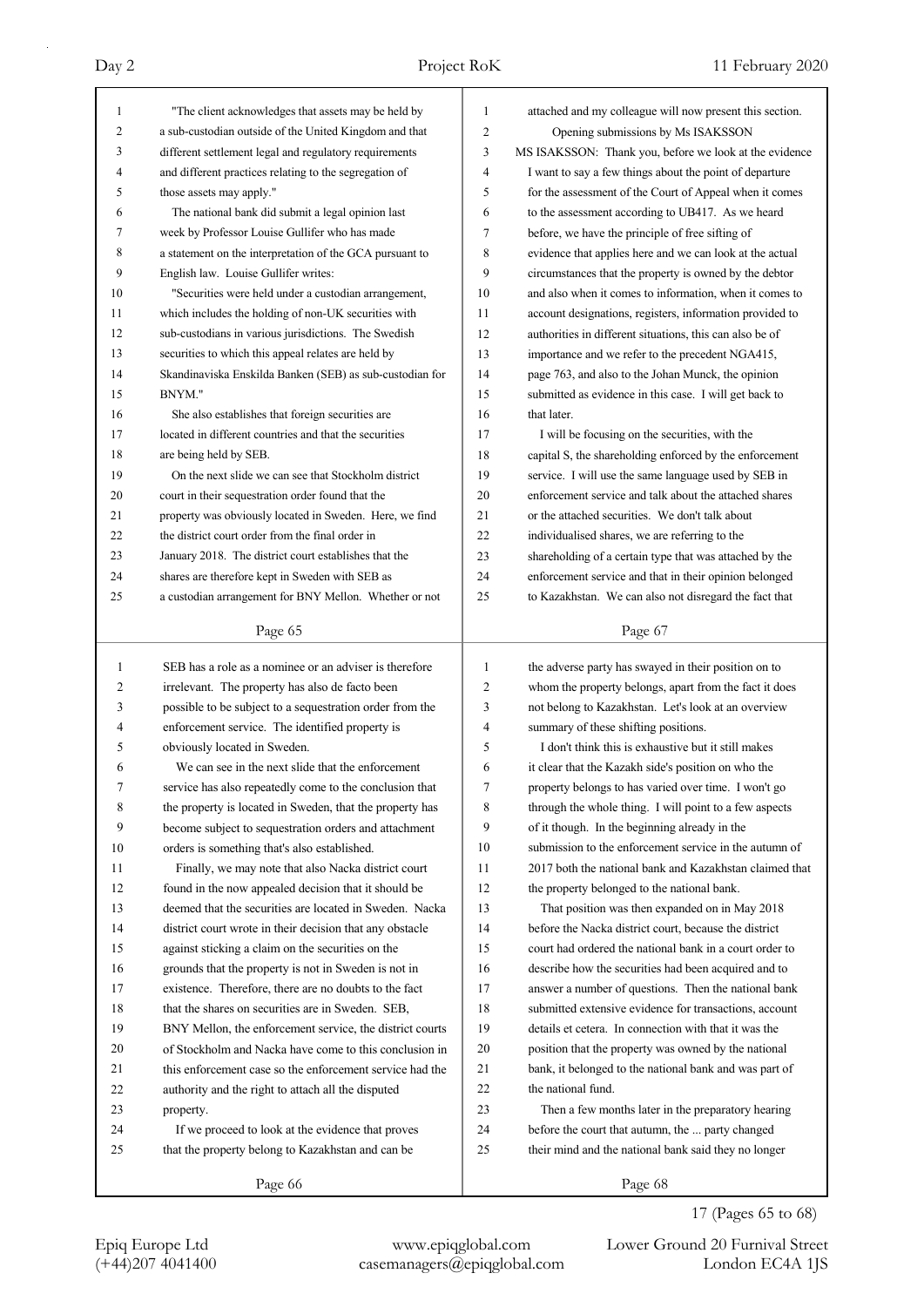| $\mathbf{1}$ | allege that the bank owns the property. Later on during                                                   | 1              | have in front of you, in the binders, all of them have   |
|--------------|-----------------------------------------------------------------------------------------------------------|----------------|----------------------------------------------------------|
| 2            | the main hearing in the spring of 2019 their main                                                         | $\overline{c}$ | been circled in pink and I think it can suffice for now  |
| 3            | position was that Kazakhstan does not own the property.                                                   | 3              | to look at Ericsson here. Yesterday we looked at         |
| 4            | Then there have been different opinions on it. Is                                                         | $\overline{4}$ | Handelsbanken, this is for each of the 33 holdings that  |
| 5            | it BNY Mellon? The last thing we heard was that they                                                      | 5              | were attached.                                           |
| 6            | couldn't say who owned the attached property, not                                                         | 6              | Then there are other holdings held by BNY Mellon         |
| 7            | BNY Mellon or any of the SEB customers.                                                                   | 7              | here as well, but they are not held for Kazakhstan. In   |
| 8            | In any case, it is fully established that not Mellon                                                      | 8              | the first column as well where it says "Personal or      |
| 9            | or SEB here present a claim on this property. If we                                                       | 9              | organisational number", it's also interesting all the    |
| 10           | proceed to look at the evidence to clarify who owned the                                                  | 10             | BNY Mellon holdings reported in the public nominee       |
| 11           | attached property, we would like to say that it is                                                        | 11             | register have unique identity numbers. This is not       |
| 12           | important to look at the documents shown from Sweden.                                                     | 12             | an organisation number for BNY Mellon or something like  |
| 13           | We looked at some of the documents yesterday but we will                                                  | 13             | that. It's a unique number for each client of            |
| 14           | repeat some of them today, both Nacka district court and                                                  | 14             | BNY Mellon, as we can see Kazakhstan's unique number is  |
| 15           | other instances have attached a lot of importance to                                                      | 15             | 0045863180.                                              |
| 16           | these documents and we find them to be of relevance and                                                   | 16             | If we were to go through the list we can see that        |
| 17           | importance and that they show us who owns the property,                                                   | 17             | this is what it looks like for the other client as well. |
| 18           | ie Kazakhstan.                                                                                            | 18             | Yesterday national bank said and they have also said     |
| 19           | The first thing we will look at is an excerpt from                                                        | 19             | before that often the owner is unknown to the formal     |
| 20           | the public nominee register. Yesterday we looked at                                                       | 20             | custodian, ie SEB and when shares are owned through      |
| 21           | Handelsbanken, this is merely an example. Can we look                                                     | 21             | foreign custodians the formal custodian as a rule only   |
| 22           | at the first evidential binder and look at page 195 in                                                    | 22             | receives information that their client is not the owner. |
| 23           | that binder.                                                                                              | 23             | I think that is the case sometimes but not always, so we |
| 24           | Hopefully we have the same information on the                                                             | 24             | should remember that the point of departure in the law   |
| 25           | screen. The first page is the fundamental information                                                     | 25             | is in spite of everything that the formal custodian has  |
|              |                                                                                                           |                |                                                          |
|              | Page 69                                                                                                   |                | Page 71                                                  |
|              |                                                                                                           |                |                                                          |
|              |                                                                                                           |                |                                                          |
| $\mathbf{1}$ | that these are Ericsson shares. Then we go straight on                                                    | $\mathbf{1}$   | a responsibility to report to Euroclear who the owner of |
| 2            | to the next page, 196. What has been highlighted with                                                     | 2              | the shares is.                                           |
| 3            | pink are the two left-hand side columns that are of                                                       | 3              | Then if other things happen in practice that may be      |
| 4            | interest in our opinion. Where you can see the SEB                                                        | 4              | the case. But we should also remember that the           |
| 5<br>6       | holding of nominee registered shares on behalf of<br>BNY Mellon. If we start with the marked column under | 5<br>6         | transparency requirement on banks to report owners,      |
|              |                                                                                                           |                | these requirements get increasingly higher over time,    |
| 7            | the heading "Name, post address", this is what we call                                                    | 7              | not least from the authorities in the US and UK where    |
| 8            | the account designation:                                                                                  | 8              | BNY Mellon are active. There are very high requirement   |
| 9            | "BNYMSANV RE SANVLON  ministry of BNYM "                                                                  | 9              | on transparency and reporting. In this case Kazakhstan   |
| 10           | Then there's an address and this is an address where                                                      | 10             | has been stated and it is of importance. We happen to    |
| 11           | the minister of finance in Kazakhstan, in Astana. We                                                      | 11             | know in this case that Kazakhstan is not managing for    |
| 12           | can agree on that and we can agree that this                                                              | 12             | anyone else, they have to be the final owner in this     |
| 13           | abbreviation designates the ministry of finance                                                           | 13             | chain.                                                   |
| 14           | Kazakhstan, the national bank has not been stated here                                                    | 14             | The nominee register also reflects the situation in      |
| 15           | and they have a completely different address in                                                           | 15             | the segregated custody deposit of SEB, which we went     |
| 16           | a completely different city.                                                                              | 16             | over yesterday which means that we know at each given    |
| 17           | Which means that this account designation contains                                                        | 17             | point in time exactly how many shares of what kind that  |
| 18           | something more than just the name of the SEB customer                                                     | 18             | Kazakhstan holds at a specific point in time, Kazakhstan |
| 19           | BNY Mellon. It says the Kazakhstan ministry of finance                                                    | 19             | and other clients of BNY Mellon. So there are no doubts  |
| 20           | and the address for that ministry. There is no other                                                      | 20             | about that.                                              |
| 21           | reasonable explanation for stating this information in                                                    | 21             | We can also look at some other materials not in the      |
| 22           | this register, apart from it being Kazakhstan who is the                                                  | 22             | binder, it's enough to look at our screens. We also      |
| 23           | underlying owner. All the nominee registered shares                                                       | 23             | looked at this yesterday, which is a prospectus from     |
| 24           | that form part of the property have this account                                                          | 24             | Electrolux which shows that the Kazakh finance ministry  |
| 25           | designation in this column. In the materials that you                                                     | 25             | or Kazakhstan through their ministry of finance was one  |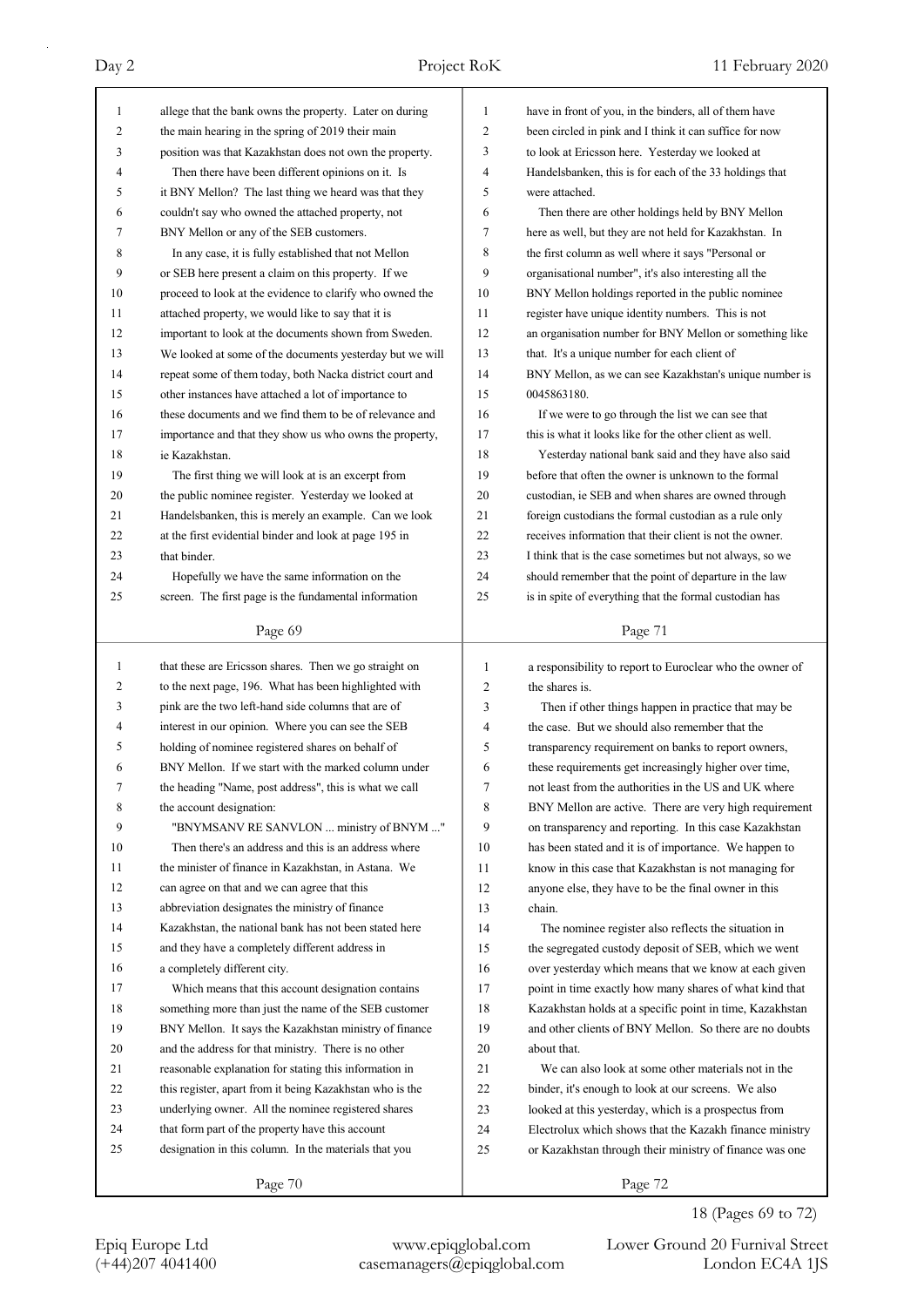| 1            | of the major shareholder in Electrolux when this                                                                | 1              | was that SEB does not make a statement on the legal                                                             |
|--------------|-----------------------------------------------------------------------------------------------------------------|----------------|-----------------------------------------------------------------------------------------------------------------|
| 2            | prospectus was drafted.                                                                                         | 2              | significance of this.                                                                                           |
| 3            | We do not question that the information on owners                                                               | 3              | Let's have a look at 47 but a different paragraph in                                                            |
| 4            | comes from the public nominee register, but we would                                                            | 4              | that statement. Here, in April 2018, there was                                                                  |
| 5            | like to indicate the fact that other professional                                                               | 5              | correspondence with the counsels for the national bank.                                                         |
| 6            | players have understood that the Republic of Kazakhstan                                                         | 6              | What I want to look at here is the description of the                                                           |
| 7            | owns the shares based on the information given therein                                                          | 7              | segregated CSD. They explained that for the customers                                                           |
| 8            | and that Euroclear has gathered from the nominees.                                                              | 8              | of Swedish securities they have instructed SEB to open                                                          |
| 9            | Then if we look at the view of SEB on this issue and                                                            | 9              | segregated CSD deposits in their custodian system for                                                           |
| 10           | the information given by SEB, we can see that SEB holds                                                         | 10             | their underlying customers in BNYM's own name but on                                                            |
| 11           | the securities for the BNYM customer Kazakhstan and this                                                        | 11             | behalf of their customers and for each deposit, but with                                                        |
| 12           | is appendix S19 and an email that we also looked at                                                             | 12             | an abbreviation for the name and addresses set by BNYM.                                                         |
| 13           | yesterday from Lennart Lundahl in August 2017, so very                                                          | 13             | Therefore BNYM is not registered in the SEB CSD system                                                          |
| 14           | early on in the process of the case.                                                                            | 14             | as an owner of the securities kept in such CSDs, but as                                                         |
| 15           | It is obvious that we have different opinions on the                                                            | 15             | an intermediary with holdings for an underlying                                                                 |
| 16           | context in which this email was written and how this                                                            | 16             | customer's behalf.                                                                                              |
| 17           | text is to be interpreted, but it says what it says and                                                         | 17             | I think that the text speaks for itself.                                                                        |
| 18           | it is up to the court to form their own opinion. We                                                             | 18             | Then we can proceed to look at the tax documentation                                                            |
| 19           | think it's clear, what is less controversial, that SEB                                                          | 19             | that concerns the repayment of taxes paid. Can I ask                                                            |
| 20           | explains that BNYM has a custody deposit for each of                                                            | 20             | you to look at page 242. Repayment of coupon tax, of                                                            |
| 21           | underlying customers with abbreviation of name and                                                              | 21             | tax on dividends. These documents are tax repayment.                                                            |
| 22           | address and SEB explains that they don't have access to                                                         | 22             | It has been put together in quite a confusing way and it                                                        |
| 23           | detailed ownership information and the purpose behind                                                           | 23             | is in the way received it from the enforcement service.                                                         |
| 24           | the investment, et cetera, but SEB also say that the BNY                                                        | 24             | It's not very structured -- you have to go back and                                                             |
| 25           | customer is Republic of Kazakhstan.                                                                             | 25             | forth a bit -- but I want to highlight some of these                                                            |
|              |                                                                                                                 |                |                                                                                                                 |
|              | Page 73                                                                                                         |                | Page 75                                                                                                         |
|              |                                                                                                                 |                |                                                                                                                 |
| $\mathbf{1}$ |                                                                                                                 | $\mathbf{1}$   |                                                                                                                 |
| 2            | This can depend on how the question was asked, but                                                              | $\overline{c}$ | pages and I would like the court to look through<br>appendix S22 for themselves and really look at those        |
| 3            | it could also depend on the fact that the CSD in<br>question includes Kazakhstan information and details and    | 3              | documents and form their own opinion on how they are                                                            |
| 4            | that this information was also clear on other documents                                                         | 4              | connected and linked. These are important documents                                                             |
| 5            | that SEB has held in processing, for example tax                                                                | 5              |                                                                                                                 |
| 6            | documentation. It could of course also be a mistake on                                                          | 6              | that name Kazakhstan as being the owner of the property.<br>We heard that SEB on behalf of BNY Mellon regularly |
| 7            |                                                                                                                 | 7              |                                                                                                                 |
| 8            | the part of SEB, as we have heard from the adverse                                                              | 8              | helped to apply for repayment of taxes for Kazakhstan,                                                          |
| 9            | party.<br>The next document that I wish to consult is the BNY                                                   | 9              | referring to the tax treaty between Sweden and<br>Kazakhstan.                                                   |
| 10           |                                                                                                                 | 10             |                                                                                                                 |
| 11           | Mellon CSD account with SEB, where we can also see as                                                           | 11             | If we look at page 242 this is an application form                                                              |
| 12           | I said that the ministry of finance has been stated in                                                          | 12             | and as the claimant the ministry of finance of the                                                              |
| 13           | the account description for all securities held in the<br>CSD.                                                  | 13             | Republic of Kazakhstan has been named.                                                                          |
| 14           |                                                                                                                 | 14             | Then if you look four pages ahead you find                                                                      |
| 15           | Here we have account description with the same                                                                  |                | information given in item 3. The question is: was the                                                           |
|              | abbreviation as we saw in the public nominee register,                                                          | 15             | claimant at the dates indicated in section 4, column 3                                                          |
| 16<br>17     | even though there is more details. It says ministry of                                                          | 16             | overleaf, the beneficial owner of the shares? Here they                                                         |
|              | finance of the Republic of Kazakhstan. We can also see                                                          | 17             | have ticked the box saying, "Yes". The claimant here                                                            |
| 18<br>19     | that the account holder is BNY Mellon.                                                                          | 18<br>19       | would be the Republic of Kazakhstan.                                                                            |
| 20           | Yesterday we could see in appendix S47 a statement<br>from SEB in which the national bank counsels asked SEB    |                | Then in the proceeding page on page 241 you can see                                                             |
| 21           |                                                                                                                 | 20             | the actual decision from the tax agency where they                                                              |
| 22           | to confirm a number of statements made by the national<br>bank. One of the claims made in item 3 that we looked | 21             | decide to repay tax on dividends to an amount of                                                                |
| 23           |                                                                                                                 | 22             | 2.2 million Swedish kroner for the claimant, ministry of                                                        |
| 24           | at was that the account description does not have any                                                           | 23             | finance of the Republic of Kazakhstan.                                                                          |
| 25           | legal significance, but this is something that SEB did                                                          | 24             | These application forms and other documents in which                                                            |
|              | not want to confirm. What they said in their statement<br>Page 74                                               | 25             | SEB helped Kazakhstan for BNY Mellon who handled those<br>Page 76                                               |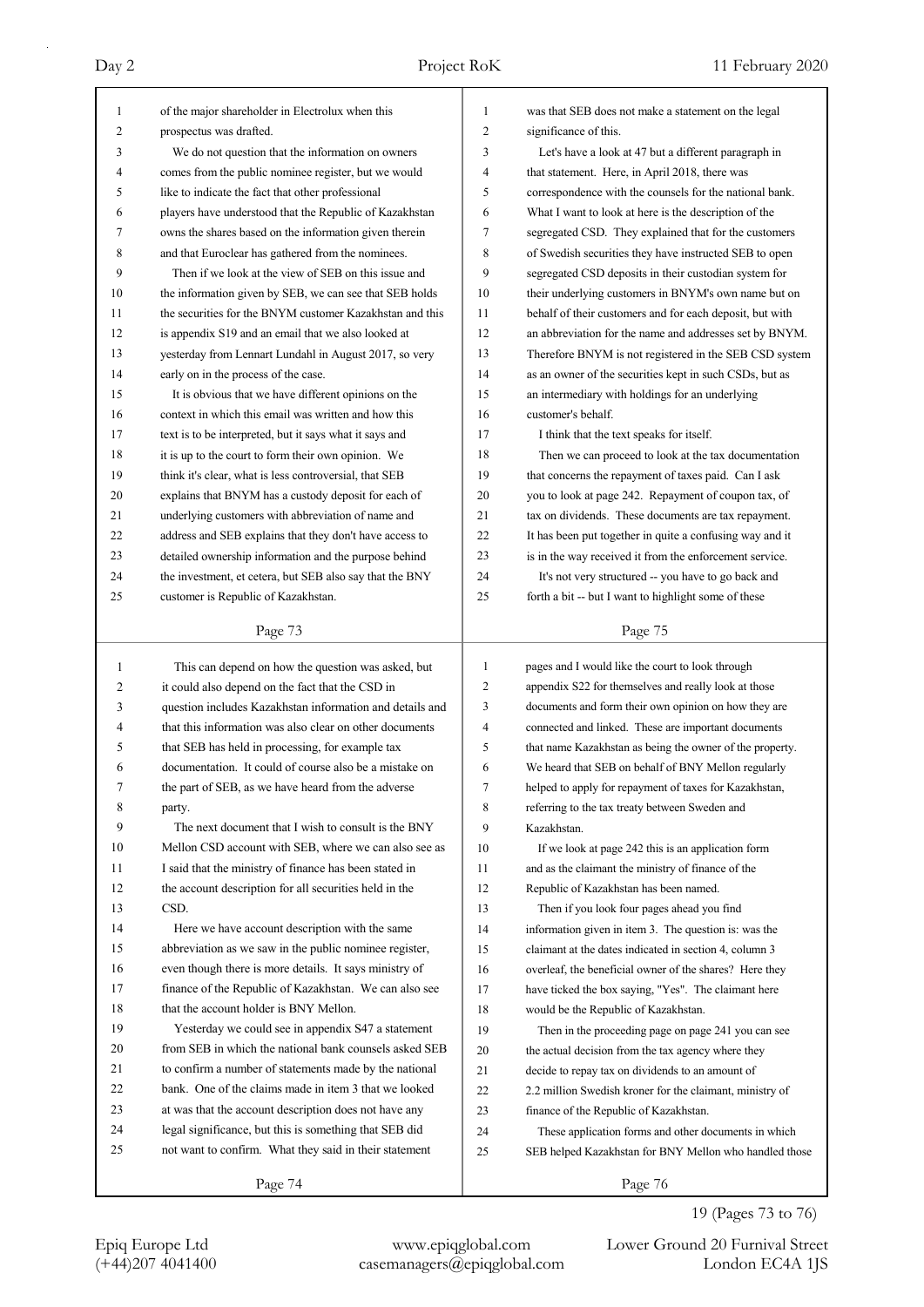| $\mathbf{1}$ | can be seen in example on page 329, if you can go back                                                          | 1<br>$\overline{2}$ | requests or claims for refund, reduction or repayment or                                                          |
|--------------|-----------------------------------------------------------------------------------------------------------------|---------------------|-------------------------------------------------------------------------------------------------------------------|
| 2            | a couple of pages, where we can see that SEB have been                                                          |                     | credit of or exemption or relief from any withholding or                                                          |
| 3            | of assistance in the processing of this.                                                                        | 3                   | similar taxes in any jurisdiction."                                                                               |
| 4            | What SEB was aware of and not aware of is something                                                             | 4<br>5              | Then in number 5:                                                                                                 |
| 5            | we can get back to later. We can also have a look at                                                            | 6                   | "To represent us and act for us with respect to the                                                               |
| 6            | our screens now. This is an email from SEB to the                                                               | 7                   | exercise of all voting rights in our place and stead,                                                             |
| 7            | Swedish enforcement service, appendix S21, from                                                                 |                     | including the completion and execution of required                                                                |
| 8            | September 2017. In which it is stated that they have                                                            | 8                   | documentation and to cast our votes and attend                                                                    |
| 9            | been notified by Swedish tax agency that further items                                                          | 9                   | shareholders' meetings all on our behalf in accordance                                                            |
| 10           | will be repaid to Kazakhstan through SEB and they want                                                          | 10                  | with our direction."                                                                                              |
| 11           | to find out from the enforcement service how to deal                                                            | 11                  | Here BNY Mellon are given the right to open accounts                                                              |
| 12           | with this. They also say that we expect further<br>creditations related to dividends for 2016 and that SEB      | 12<br>13            | with local banks and deal with tax issues and also to                                                             |
| 13           |                                                                                                                 | 14                  | have voting rights for the shares. This is not                                                                    |
| 14           | has received two tax reclaims from BNYM/Kazakhstan on                                                           |                     | a question of a template form like with a bank account,                                                           |
| 15           | 2 August 2017.                                                                                                  | 15                  | this is a power of attorney that is specifically                                                                  |
| 16           | Then we can also see here that starting from                                                                    | 16                  | produced for this purpose.                                                                                        |
| 17           | December 2016 the CSD with direct depreciation and                                                              | 17                  | Aliya Moldabekova also said in their examination                                                                  |
| 18           | 15 per cent tax on dividends. To get this the claimant                                                          | 18                  | they had carefully examined who would issue the power of                                                          |
| 19           | has to submit some documentation to support that and SEB                                                        | 19                  | attorney, and they selected Kazakhstan through the                                                                |
| 20           | has also been of assistance in this process and of                                                              | 20                  | ministry of finance.                                                                                              |
| 21           | course BNY Mellon.                                                                                              | 21                  | This same document can be found in several places in                                                              |
| 22           | This demonstrates in our opinion the reality here.                                                              | 22                  | appendix S22 and this also contradicts the position of                                                            |
| 23           | That even when shares are owned as part of a chain of                                                           | 23                  | Kazakhstan that the right to dispose the assets of the                                                            |
| 24           | structures it is possible to find out who the                                                                   | 24                  | national fund has been taken away from them.                                                                      |
| 25           | shareholder is who is entitled to receive the dividends                                                         | 25                  | This was the power of attorney. We will also                                                                      |
|              | Page 77                                                                                                         |                     | Page 79                                                                                                           |
|              |                                                                                                                 |                     |                                                                                                                   |
| 1            |                                                                                                                 | 1                   |                                                                                                                   |
|              | and to report it as they have done here.                                                                        | 2                   | quickly have a look at this, which is a certificate of                                                            |
| 2<br>3       | In the next slide we wish to illustrate the number                                                              | 3                   | domicile confirming residency that is necessary for tax                                                           |
| 4            | of applications, 41 decisions from the tax agency over                                                          | 4                   | purposes. Also here this has been verified by the                                                                 |
| 5            | a period of two years that we've seen that have been<br>submitted as evidence in this case. We won't go through | 5                   | ministry of finance of the Republic of Kazakhstan that<br>the residency is Kazakhstan and this is what is used in |
| 6            |                                                                                                                 | 6                   | the tax documentation.                                                                                            |
| 7            | all of them, but they can be found in appendices S22 and                                                        | 7                   |                                                                                                                   |
| 8            | S45 in the evidential binder we have submitted. They<br>look approximately the same as the documents we have    | 8                   | Now I will look at documents concerning BNY Mellon<br>and I will start by looking at the evidential binder,       |
| 9            | just looked at.                                                                                                 | 9                   | page 249, appendix S23.                                                                                           |
| 10           | In the tax documentation we also have a power of                                                                | 10                  | Here we can see that the national bank has said that                                                              |
| 11           | attorney that we have produced and we would like to                                                             | 11                  | Kazakhstan is the owner when they opened a new account                                                            |
| 12           | emphasise a few particular aspects. Please have a look                                                          | 12                  | with BNY Mellon. This is a new account opening and                                                                |
| 13           | at the power of attorney on page 228 on the binder.                                                             | 13                  | a request form from August 2015.                                                                                  |
| 14           | I will look at what we can see on the screen here.                                                              | 14                  | We can see here the name of the legal entity ie the                                                               |
| 15           | Here, we can see that it's the ministry of finance                                                              | 15                  | client, the National Bank of Kazakhstan, and that the                                                             |
| 16           | of the Republic of Kazakhstan that has issued the power                                                         | 16                  | beneficial owner is the ministry of finance of the                                                                |
| 17           | of attorney to appoint the Bank of New York Mellon to                                                           | 17                  | Republic of Kazakhstan. Then if we go to page 252 of                                                              |
| 18           | carry out certain things. We wished to emphasise 1, 2                                                           | 18                  | the binder, we can see that when a question asked if                                                              |
| 19           | and $5$ .                                                                                                       | 19                  | a client, ie the bank, is the beneficial owner of the                                                             |
| 20           | In number 1 we can see:                                                                                         | 20                  | securities held in the sub-custodian account that that                                                            |
| 21           | "To complete and sign all applications forms and                                                                | 21                  | question is answered with "no". Then the full name of                                                             |
| 22           | other types of documentation required to open an account                                                        | 22                  | the beneficial owner should appear on any tax document,                                                           |
| 23           | on our behalf."                                                                                                 | 23                  | "Ministry of finance of the Republic of Kazakhstan" has                                                           |
| 24           | Under number 2 we can see:                                                                                      | 24                  | been stated there.                                                                                                |
| 25           | "To complete and sign all applications forms                                                                    | 25                  | Then if you read the form, we can see that the                                                                    |

20 (Pages 77 to 80)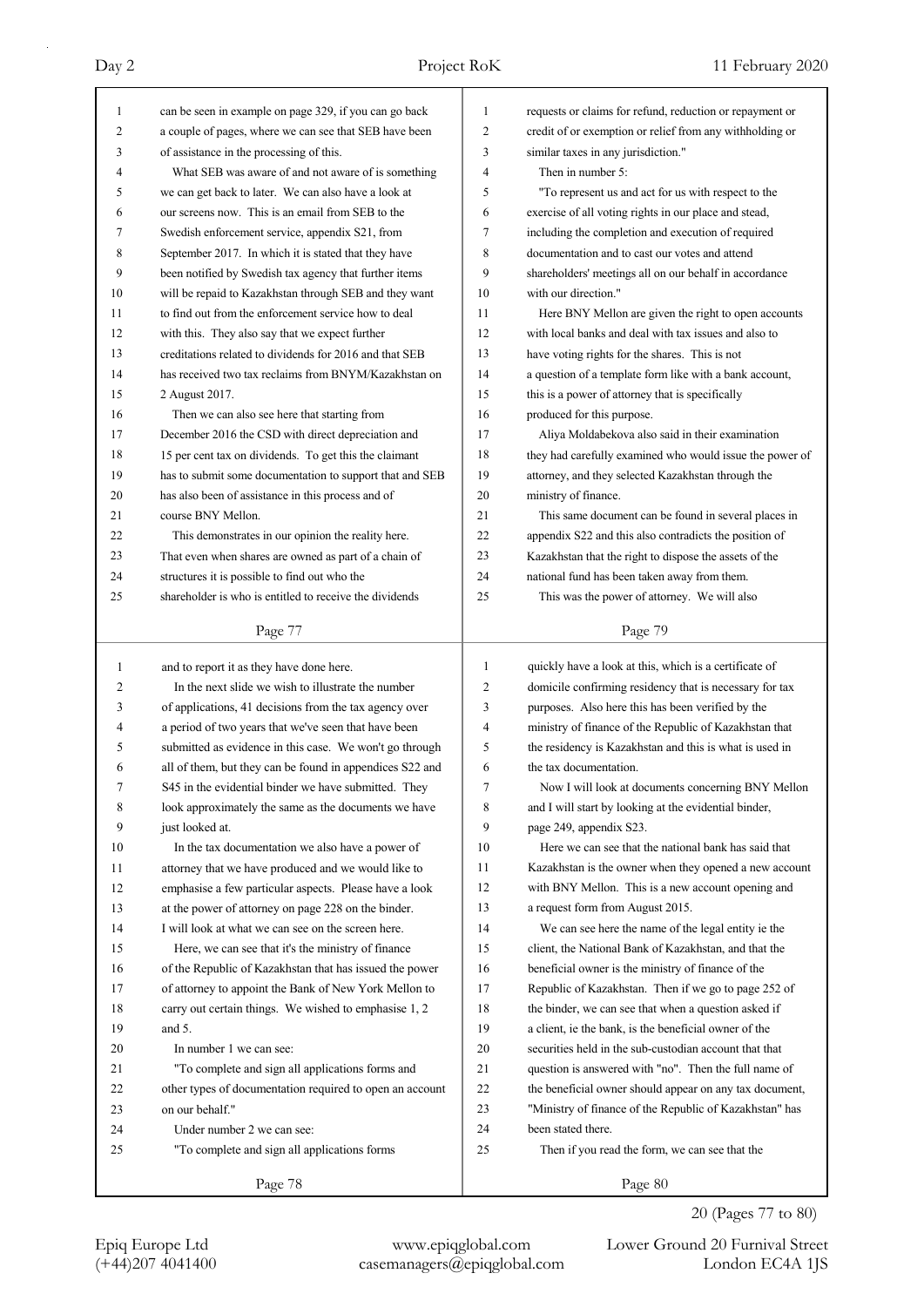| 1            | intended use of the form is for several custodians. In   | 1              | I mentioned Aliya Moldabekova's examination. Let's look  |
|--------------|----------------------------------------------------------|----------------|----------------------------------------------------------|
| 2            | this case when the national bank functions as the        | $\overline{2}$ | at that as well. This is an excerpt from the             |
| 3            | custodian and then later on with also BNY Mellon and SEB | 3              | examination and an English translation of the central    |
| 4            | in Sweden.                                               | $\overline{4}$ | bank's question:                                         |
| 5            | There is a whole host of other detailed information      | 5              | "As part of this case some forms regarding the           |
| 6            | that I will not go into right now.                       | 6              | repayment of taxes have been submitted and on those      |
| 7            | However, let me also point out that this form has        | 7              | forms at Bank of New York Mellon the London branch has   |
| 8            | been signed on the last page by somebody at the national | 8              | applied for the repayment of tax and has named the state |
| 9            | bank, Mr (inaudible) deputy director, and that is the    | 9              | as the beneficial owner of the securities. This is       |
| 10           | same person who previously a year or so before forwarded | 10             | accompanied by a power of attorney signed by the         |
| 11           | the power of attorney to BNY Mellon and then processed   | 11             | minister of finance. Can you explain why this took       |
| 12           | these different documents that identified Kazakhstan as  | 12             | place?"                                                  |
| 13           | being the owner in instructing BNY Mellon in different   | 13             | The reply given was:                                     |
| 14           | ways.                                                    | 14             | "Okay. So coming back to the first half of your          |
| 15           | Then we will also look at BNY Mellon's view of the       | 15             | question regarding the beneficial owner. So NBK put      |
| 16           | relationship to the national bank and Kazakhstan today.  | 16             | ministry of finance name as the beneficial owner because |
| 17           | This is a document we submitted yesterday, which is      | 17             | we thought that the beneficial owner of the trust is the |
| 18           | "BNYM final submission in appeal" to the Brussels Court  | 18             | state and so "                                           |
| 19           | of Appeal in the sequestration case in process there.    | 19             | There she was interrupted by the counsel.                |
| 20           | This is from October 2019 and this is an English         | 20             | This is the reply she gave to that question.             |
| 21           | translation that we've submitted. In their submission    | 21             | Finally, we will also quickly look at the                |
| 22           | BNY Mellon explains how they view the relationship to    | 22             | assessments made by the district court in these aspects. |
| 23           | the bank and to the Republic. Here, you should bear in   | 23             | First the Stockholm district case in the                 |
| 24           | mind that BNY Mellon is one of the biggest asset         | 24             | sequestration case, which is founded to have been proven |
| 25           | managers in the world, both in general but also in the   | 25             | that Kazakhstan was the owner of the shares. In the      |
|              | Page 81                                                  |                | Page 83                                                  |
|              |                                                          |                |                                                          |
|              |                                                          |                |                                                          |
| $\mathbf{1}$ | situations of course they have access to very qualified  | 1              | summary of their assessment the district court says that |
| 2            | legal advisers at the bank internally and also external  | 2              | there is nothing in Presidential Decree 403 or in the    |
| 3            | international law firms that can assist them with        | 3              | national fund agreement that means that the ownership    |
| 4            | advice.                                                  | 4              | rights of the funds has been transferred to the national |
| 5            | When you look at this drawing you can clearly see        | 5              | bank, that there is no contractual relationship between  |
| 6            | that we have the GCA between the National Bank of        | 6              | Kazakhstan and BNY Mellon who manages the funds on       |
| 7            | Kazakhstan and BNYM. BNYM manages assets of the          | 7              | behalf of the national bank. This lacks importance for   |
| 8            | national fund, but the National Bank of Kazakhstan has   | 8              | the assessment. The district court deems it to have      |
| 9            | been stated to be the account holder.                    | 9              | been proven in this case that Kazakhstan is the owner of |
| 10           | The Republic of Kazakhstan has been stated as having     | 10             | the funds in question. That was Stockholm district       |
| 11           | ownership, as being the owner and as having a unilateral | 11             | court.                                                   |
| 12           | right to recover the management of the assets and then   | 12             | The Nacka district court say that it has been proven     |
| 13           | the Statis have also been included in the drawing up at  | 13             | that Kazakhstan is the owner of the property and the     |
| 14           | the top.                                                 | 14             | final court order the court establishes that the         |
| 15           | This is the position of BNY Mellon and their             | 15             | evidence strongly suggests that Kazakhstan is the actual |
| 16           | understanding of the submitted agreements in that case.  | 16             | owner, not least they indicate the power of attorney     |
| 17           | Their understanding is consistent with our understanding | 17             | that we've looked at and that it gives Kazakhstan the    |
| 18           | of this relationship. The information given by           | 18             | right to exercise the rights normally enjoyed by         |
| 19           | BNY Mellon here also contradicts the information that we | 19             | shareholders such as voting rights and the repayment of  |
| 20           | can find in the letter from October 2007 that we looked  | 20             | tax on dividends. And the district court does not        |
| 21           | at both yesterday and today.                             | 21             | believe the explanations to the contrary and they also   |
| 22           | I think it's UAB38 in the adverse party's evidence.      | 22             | agree with the previous assessment arrived at by the     |
| 23           | UAB38 in the district court case file.                   | 23             | enforcement service. These were the two district courts  |
| 24           | So the national bank managers and the                    | 24             | in Sweden.                                               |
| 25           | Republic of Kazakhstan owns the assets managed by BNYM.  | 25             | Then just a few brief words about the raised             |

21 (Pages 81 to 84)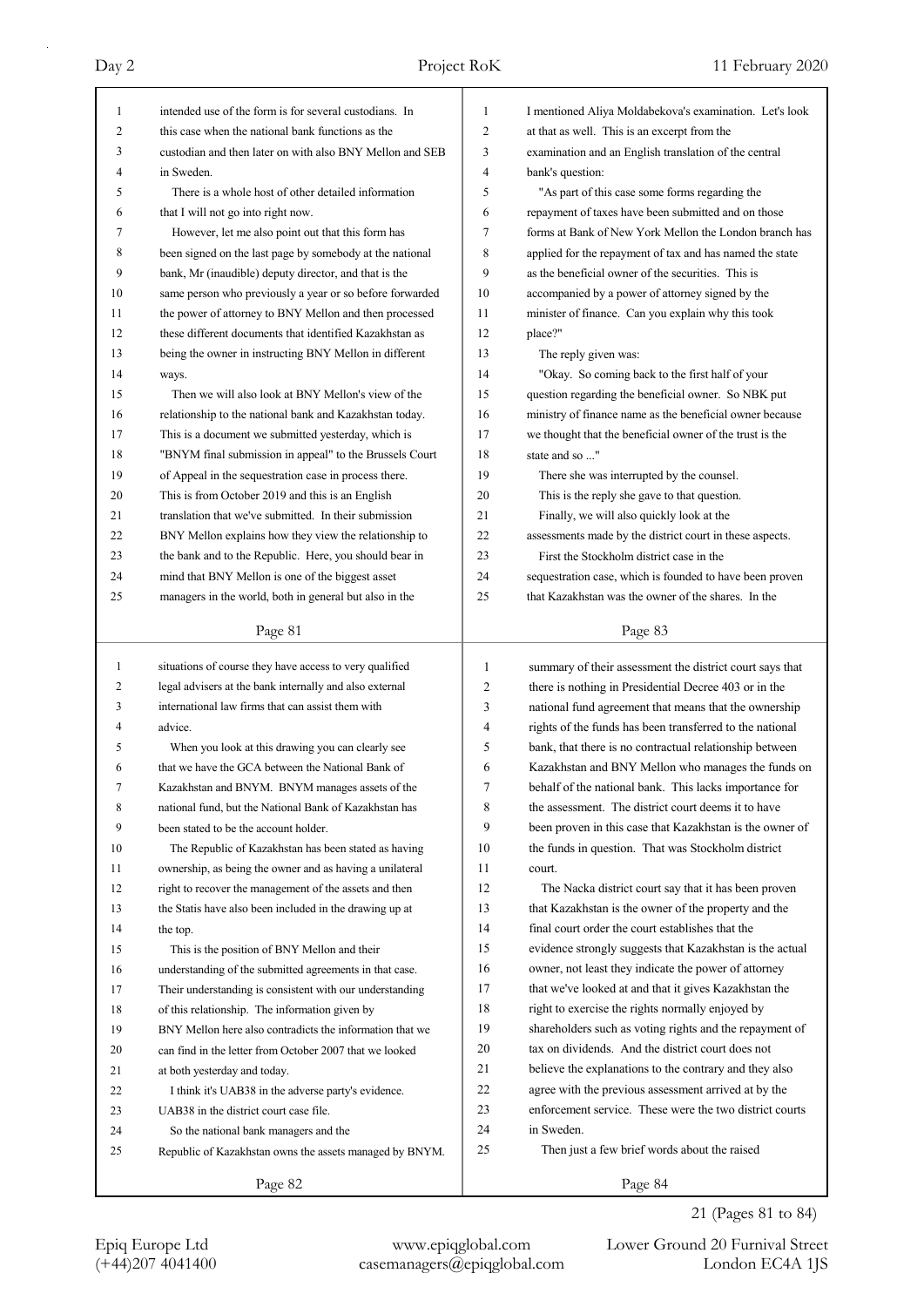| 1  | objections or the main objections raised by the adverse  | $\mathbf{1}$   | committee for many years and he is very knowledgeable in  |
|----|----------------------------------------------------------|----------------|-----------------------------------------------------------|
| 2  | party. When it comes to fungible property to start       | $\overline{c}$ | these issues.                                             |
| 3  | with, it can be attached. It seems as though it is       | 3              | He has reviewed the case and based on his experience      |
| 4  | being claimed that it's not possible to attach the       | 4              | as a judge he has made an assessment on whether or not    |
| 5  | securities because they are not individualised, but this | 5              | it was correct to attach the property. He establishes     |
| 6  | is not required for attachment to be able to take place. | 6              | that the information supplied and the account             |
| 7  | We can agree that these are fungible assets, fungible    | 7              | descriptions used when registering with Euroclear/SEB     |
| 8  | property and it's the same category of asset, the same   | 8              | must be deemed to prove that Kazakhstan owns the          |
| 9  | type of shares, shares of a certain kind. The            | 9              | securities and this also very clear from the other        |
| 10 | shareholding positions are clearly specified and they    | 10             | evidence adduced in the case. We can refer to the fact    |
| 11 | can be attached when it is clear that they are the       | 11             | that Kazakhstan with the help of BNY Mellon and SEB for   |
| 12 | property of Kazakhstan.                                  | 12             | a number of years have applied for and received full      |
| 13 | We have said more about this in our submission and       | 13             | repayment of tax on dividends, referring to dividends on  |
| 14 | we will also revisit this aspect.                        | 14             | shares from the CSD. That there has been ownership of     |
| 15 | The second objection raised is to do with the chain      | 15             | the shares and BNY Mellon had a power of attorney from    |
| 16 | of debtors. That in our opinion lacks importance and in  | 16             | the Kazakhstan minister of finance and a tax repayment    |
| 17 | our opinion disregards that it is a chain of managers    | 17             | was made to Kazakhstan.                                   |
| 18 | and nominees in several stages who hold and manage the   | 18             | In spite of the theoretical queries stated before         |
| 19 | property on behalf of others and who know who the        | 19             | from Wallin-Norman and Bogdan, his opinion is that the    |
| 20 | ultimate beneficial owner is, Kazakhstan, the owner of   | 20             | attachment was correct. That's the conclusion he          |
| 21 | the property.                                            | 21             | reaches. With those words I will bring this section to    |
| 22 | The argument that it is unknown who the owner is is      | 22             | a close.                                                  |
| 23 | not convincing, at least not as the argument has been    | 23             | SVEN JÖNSON: Can I ask when you plan to take a break this |
| 24 | stated by the national bank, at least not in this case.  | 24             | afternoon?                                                |
| 25 | The contractual relationships between the managers       | 25             | MS AHREL: I thought I would cover this section and take   |
|    |                                                          |                |                                                           |
|    | Page 85                                                  |                | Page 87                                                   |
|    |                                                          |                |                                                           |
| 1  | and nominees lack importance. That was also              | 1              | a break in approximately half an hour, if that's          |
| 2  | a conclusion reached by the Nacka district court.        | 2              | amenable to the court.                                    |
| 3  | The third argument is that we think that the             | 3              | Then we will see if we have time for another break        |
| 4  | property has not been commingled in such a way that it's | 4              | later on in the afternoon. If you don't mind I will be    |
| 5  | not possible to attach both BNY Mellon and SEB knew      | 5              | happy to stand.                                           |
| 6  | exactly how many shares, the quantity, the kind of       | 6              | Opening submissions by MS AHREL                           |
| 7  | shares, that were registered in the segregated CSD at    | 7              | MS AHREL: This part is about state immunity and this      |
| 8  | any given point in time and that belonged to Kazakhstan. | 8              | position is as follows. We have three overall             |
| 9  | There are no doubts about this and, like I said, our     | 9              | questions.                                                |
| 10 | support is that all the players involved were nominees   | 10             | The first is, just as we heard this morning, Article      |
| 11 | on behalf of others and were entrusted with the          | 11             | $19(c)$ whether the property enjoys state immunity. Our   |
| 12 | management of the assets. Like I said before,            | 12             | position is that it does not.                             |
| 13 | attachment has actually occurred and none of the clients | 13             | Then we will look at Article 21 and our view is that      |
| 14 | of BNY Mellon or SEB have presented claims to the        | 14             | it's not applicable.                                      |
| 15 | property.                                                | 15             | The third one is that in any case, even if there          |
| 16 | The upper tier attachment arguments will be              | 16             | wouldn't be state immunity, Kazakhstan has lost that      |
| 17 | revisited in our closing arguments, but we suggest that  | 17             | right because of abuse of price.                          |
| 18 | Swedish law has no such prohibition against upper tier   | 18             | Before I go to Article 19 I would like to briefly         |
| 19 | attachment and at least not when the chain of nominees   | 19             | remind you of the background on how customary laws        |
| 20 | is transparent and you know who the beneficial owner is. | 20             | developed and we do concur mainly with Kazakhstan, what   |
| 21 | As the very last slide I thought I would also look       | 21             | they said this morning and where they talked about        |
| 22 | at the conclusion from the legal opinion of Johan Munck  | 22             | absolute state immunity, that that was the case before    |
| 23 | that we submitted in January. The former Supreme Court   | 23             | but it has then developed towards restrictive state       |
| 24 | justice doesn't really need to be presented to the       | 24             | immunity and that few foreign assets are covered by       |
| 25 | court, but he has been chairman of the share market      | 25             | state immunity.                                           |

22 (Pages 85 to 88)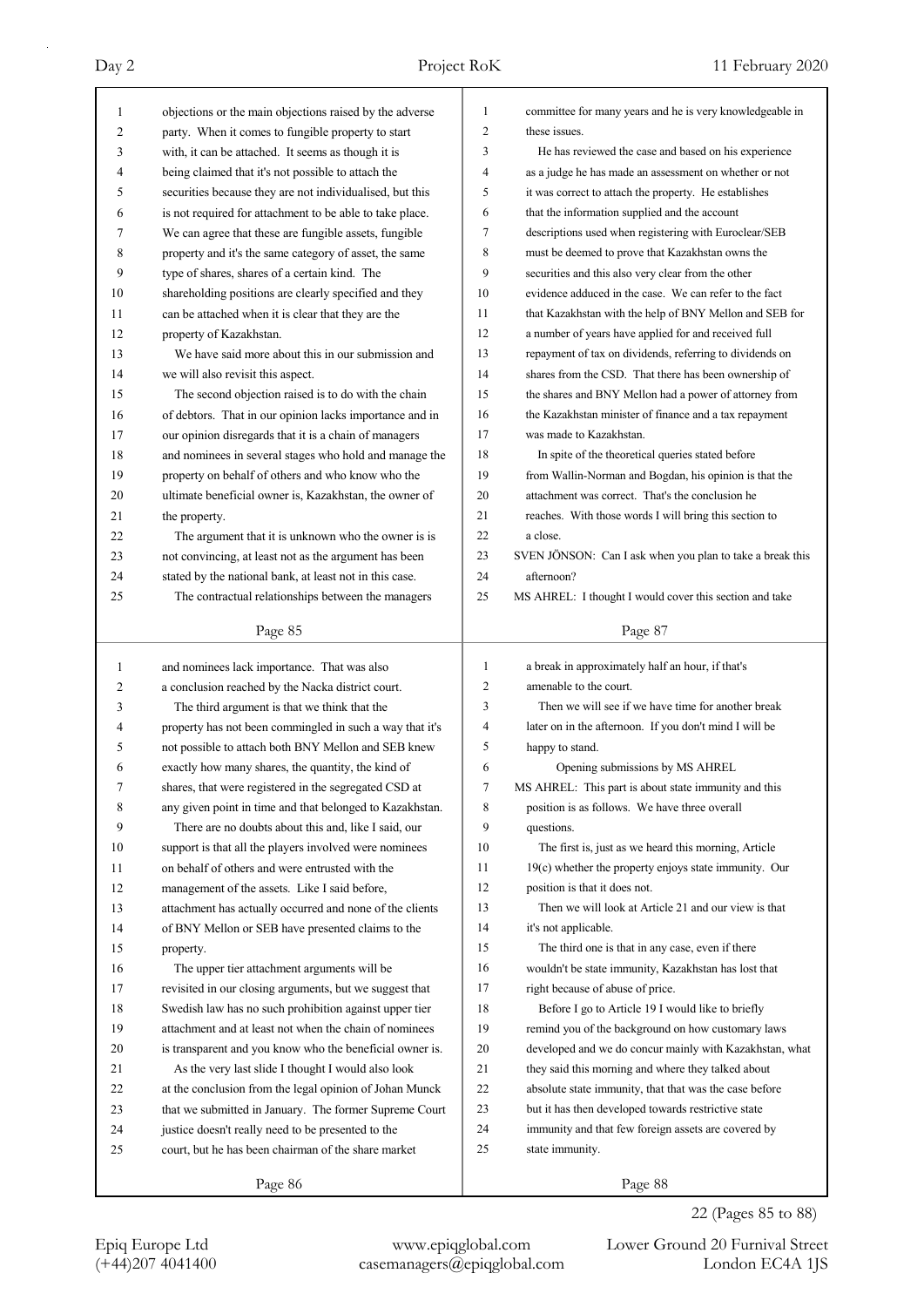| 1            | This principle has been developed not just in            | 1  | Nacka district court Republic of Kazakhstan and the bank |
|--------------|----------------------------------------------------------|----|----------------------------------------------------------|
| 2            | judicial law but also when it comes to -- sorry,         | 2  | were counterparties there so it's the same entity that   |
| 3            | jurisdiction and immunity against enforcement measures.  | 3  | owns the property in our view.                           |
| 4            | It has developed more restrictions when it comes to      | 4  | Now I will proceed to (a). So under Article 19           |
| 5            | enforcement measures as well.                            | 5  | these subsections that we are going to discuss is about  |
| 6            | We will come back to customary law more during our       | 6  | the national fund being owned by Kazakhstan. We have     |
| 7            | closing arguments, but I would like to point out here    | 7  | already heard my colleague Therese Isaksson talk based   |
| 8            | that there is a relatively new phenomenon where it's     | 8  | on the documents from Sweden. Here I am going to focus   |
| 9            | called sovereign wealth funds. That came about some      | 9  | more on the Kazakh evidence or their material and Bank   |
| 10           | time 20/30 years ago when they were formed and developed | 10 | of New York Mellon's.                                    |
| 11           | but they were mainly developed after the UN Convention   | 11 | Then we are going to look at: what does the national     |
| 12           | on state immunity was adopted in 2004. The sovereign     | 12 | fund consist of? The two portfolios, whether the         |
| 13           | wealth funds are state government investment funds for   | 13 | property is part of the savings portfolio and finally    |
| 14           | pure financial purposes.                                 | 14 | the question of whether the property is used for         |
| 15           | They do not have any political agenda, the objective     | 15 | anything other than commercial purposes.                 |
| 16           | is just financial.                                       | 16 | The first document that I was going to discuss here      |
| 17           | Here Kazakhstan said earlier today that the Kazakh       | 17 | is one of the most central documents in the case. This   |
| 18           | national fund is one of these sovereign wealth funds and | 18 | is Presidential Decree 402. We have heard about this     |
| 19           | it is ranked as the 23rd largest sovereign wealth fund   | 19 | both yesterday and today and I am also going to read it  |
| 20           | in the world. We can establish that the property, as it  | 20 | to you. However, drawing other conclusions from it.      |
| 21           | was defined earlier by my colleague Kristians Goldsteins | 21 | In our view it is very clear that the national fund      |
| 22           | that it is part of the Kazakh national fund and whose    | 22 | and its funds belong to Kazakhstan are owned by          |
| 23           | assets was transferred to a management by some of the    | 23 | Kazakhstan and are managed by the national bank. We      |
| 24           | world's largest asset managers. I will come back to the  | 24 | already heard that earlier today that the funds assets   |
| 25           | evidence later.                                          | 25 | are managed by the national bank, so if you read the     |
|              |                                                          |    |                                                          |
|              | Page 89                                                  |    | Page 91                                                  |
|              |                                                          |    |                                                          |
|              |                                                          |    |                                                          |
| $\mathbf{1}$ | Professor Ingrid Wuerth, in her legal opinion she        | 1  | first item where the president says:                     |
| 2            | talks about the growth of these SWFs and we have         | 2  | "I decree to establish the national fund of the          |
| 3            | an excerpt from her legal opinion of the growth and      | 3  | Republic of Kazakhstan."                                 |
| 4            | change in sovereign wealth funds since the adoption of   | 4  | It is part of the name of the fund. It is not the        |
| 5            | the UN Convention should not preclude any categorical    | 5  | national fund of the national bank, it is the national   |
| 6            | conclusions about the immunity of sovereign wealth fund  | 6  | fund of the Republic of Kazakhstan. So the assets are    |
| 7            | assets when those assets are transferred to central      | 7  | Kazakhstan's.                                            |
| 8            | banks.                                                   | 8  | Number 2, to establish that one:                         |
| 9            | Now to Article 19(c). We also heard this earlier         | 9  | "The assets of the fund are concentrated on the          |
| 10           | and we agree that there are three requisites for this    | 10 | account of the government of the Republic of Kazakhstan  |
| 11           | Article.                                                 | 11 | in the national bank of the Republic of Kazakhstan."     |
| 12           | The first one is that the state solely uses or           | 12 | The assets are belonging to the state. They              |
| 13           | intends to use the property in other than government     | 13 | accumulate in the national bank's account on behalf of   |
| 14           | noncommercial purposes.                                  | 14 | the Republic of Kazakhstan. The funds stay with the      |
| 15           | The second one is that it is inside the territory of     | 15 | government. Number 2:                                    |
| 16           | the foreign state.                                       | 16 | "The fund's assets are managed by the national           |
| 17           | The third that the property has a connection with        | 17 | bank."                                                   |
| 18           | the entity against which the case is directed.           | 18 | The same thing there.                                    |
| 19           | I will now talk about commercial purposes, I will        | 19 | Number 3:                                                |
| 20           | use that term. It is this requisite that I am going to   | 20 | "The volume and direction of the use of the fund are     |
| 21           | focus on, because the other requisite on whether the     | 21 | determined by the president."                            |
| 22           | property is located in the territory, we have heard      | 22 | Here, we can see that the bank manages assets but it     |
| 23           | our position on that from Kristians.                     | 23 | is the president who has the right to make decisions and |
| 24           | The third is not in dispute, both in the arbitration     | 24 | that is in line with the power of attorney that we       |
| 25           | proceedings and in the challenge proceedings, since the  | 25 | looked at a moment ago.                                  |

23 (Pages 89 to 92)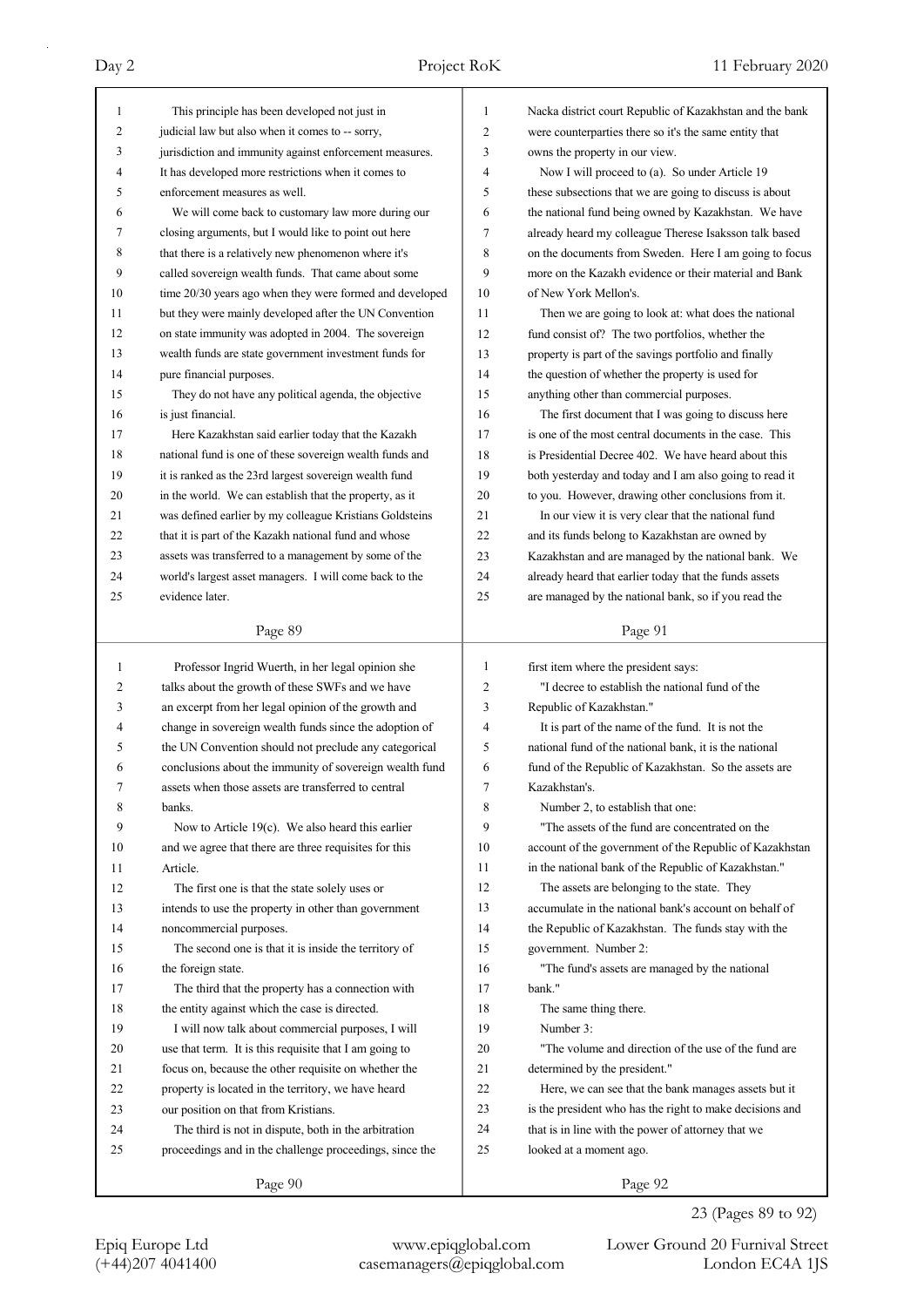| 1  | Number 4:                                                | 1  | Republic of Kazakhstan and the national bank."           |
|----|----------------------------------------------------------|----|----------------------------------------------------------|
| 2  | "The government of the Republic of Kazakhstan            | 2  | This is clear from this too that the national bank       |
| 3  | annually submits for approval to the president of the    | 3  | is doing management services with respect to certain     |
| 4  | Republic of Kazakhstan an annual report on the formation | 4  | securities. That is certain securities belonging to the  |
| 5  | and use of the fund."                                    | 5  | Republic of Kazakhstan, the national fund.               |
| 6  | It is the responsibility of the government to            | 6  | Then if we look at what Bank of New York Mellon          |
| 7  | annually report on the formation and use of the fund     | 7  | themselves have said to a court of law in England and in |
| 8  | that is on the components of the fund and the use of the | 8  | Belgium, this is an excerpt from the Bank of New York    |
| 9  | fund.                                                    | 9  | Mellon's amended defence of the first defendant in the   |
| 10 | The same thing can be seen from the budget code.         | 10 | part 7 claim. This is the case before the English        |
| 11 | This is basically the same that we saw earlier today,    | 11 | court, the High Court of Justice. This is BNY Mellon's   |
| 12 | but I want to repeat it. That the national fund of the   | 12 | second letter. The reason why it's marked in red is      |
| 13 | Republic of Kazakhstan, from the Presidential Decree it  | 13 | because it is an amended defence. They have added the    |
| 14 | has been incorporated into the budget code. There is     | 14 | part marked in red, we are not the ones who marked that  |
| 15 | Article 21 of the budget code which is about the         | 15 | in red but the Bank of New York Mellon wanted to clarify |
| 16 | national fund. Item 1 says:                              | 16 | what they had written previously.                        |
| 17 | "The national fund of the Republic of Kazakhstan         | 17 | Here it says that BNY Mellon understands that the        |
| 18 | present the state assets in the form of financial assets | 18 | national fund is exclusively owned by the                |
| 19 | accumulated in the account of the government "           | 19 | Republic of Kazakhstan, not NBK.                         |
| 20 | So it is government funds in the form of financial       | 20 | 2:                                                       |
| 21 | assets in the government's account.                      | 21 | "NBK is not capable of owning any assets of the          |
| 22 | Just as in the Presidential Decree from number 5,        | 22 | national fund which are not owned by the                 |
| 23 | that it was to improve the efficiency of formation and   | 23 | Republic of Kazakhstan."                                 |
| 24 | use of the national fund of the republic as well as      | 24 | $2(a)$ :                                                 |
| 25 | volume and direction of the use by the president of the  | 25 | "During the currency of the TMA [that is the             |
|    |                                                          |    |                                                          |
|    | Page 93                                                  |    | Page 95                                                  |
| 1  | Republic of Kazakhstan. So it is the president who       | 1  | national fund agreement] the Republic of Kazakhstan      |
| 2  | directs.                                                 | 2  | nevertheless has the ability to control and/or           |
| 3  | The same thing is clear from the national fund           | 3  | significantly influence the management of the assets of  |
| 4  | agreement between the national bank and the government.  | 4  | the national fund."                                      |
| 5  | This is an excerpt from the supplementary agreement to   | 5  | 3:                                                       |
| 6  | the national fund agreement, where they have made        | 6  | "The terms of the TMA confer upon the president of       |
| 7  | a slight amendment to clause 1.1. It should read as      | 7  | the Republic of Kazakhstan a unilateral right to         |
| 8  | follows:                                                 | 8  | terminate the TMA at any time."                          |
| 9  | "The government transfers fund's assets to               | 9  | As we have already established, BNY Mellon are           |
| 10 | management and the bank undertakes the obligation to     | 10 | represented by highly qualified legal counsel and        |
| 11 | carry out asset management for the benefit of the        | 11 | experts on Kazakh law. Yesterday certain claims were     |
| 12 | government by investing the assets into financial        | 12 | made that the investors had threatened BNY Mellon with   |
| 13 | assets."                                                 | 13 | a claim for damages. I would just like to point out      |
| 14 |                                                          | 14 |                                                          |
|    | The only thing that the government does is that it       | 15 | that as part of this part 7 claim in England it was      |
| 15 | undertakes to manage assets by investing the assets into | 16 | actually the national bank that presented a claim for    |
| 16 | financial assets.                                        |    | damages against Bank of New York Mellon. This is clear   |
| 17 | The same mandate to manage the fund can be found         | 17 | from the national bank's exhibit 231, appendix 17. If    |
| 18 | when BNY Mellon is assigned manager. This is the         | 18 | you look at what BNY Mellon told Brussels in the second  |
| 19 | excerpt from the Global Custody Agreement, where in the  | 19 | instance to the Court of Appeal, this is the document    |
| 20 | first page in the preamble where it says:                | 20 | that we have here. It's from BNY Mellon's final          |
| 21 | "The client that is carrying out certain trust           | 21 | submission in appeal.                                    |
| 22 | management services with respect to the certain          | 22 | This is an excerpt where it says:                        |
| 23 | securities of the Republic of Kazakhstan, the national   | 23 | "The fact that the Republic of Kazakhstan would no       |
| 24 | fund, in accordance with the trust management agreement  | 24 | longer be the owner of the assets of the national fund   |
| 25 | by and between the government of the                     | 25 | under the TMA as the Republic of Kazakhstan and the      |
|    | Page 94                                                  |    | Page 96                                                  |

24 (Pages 93 to 96)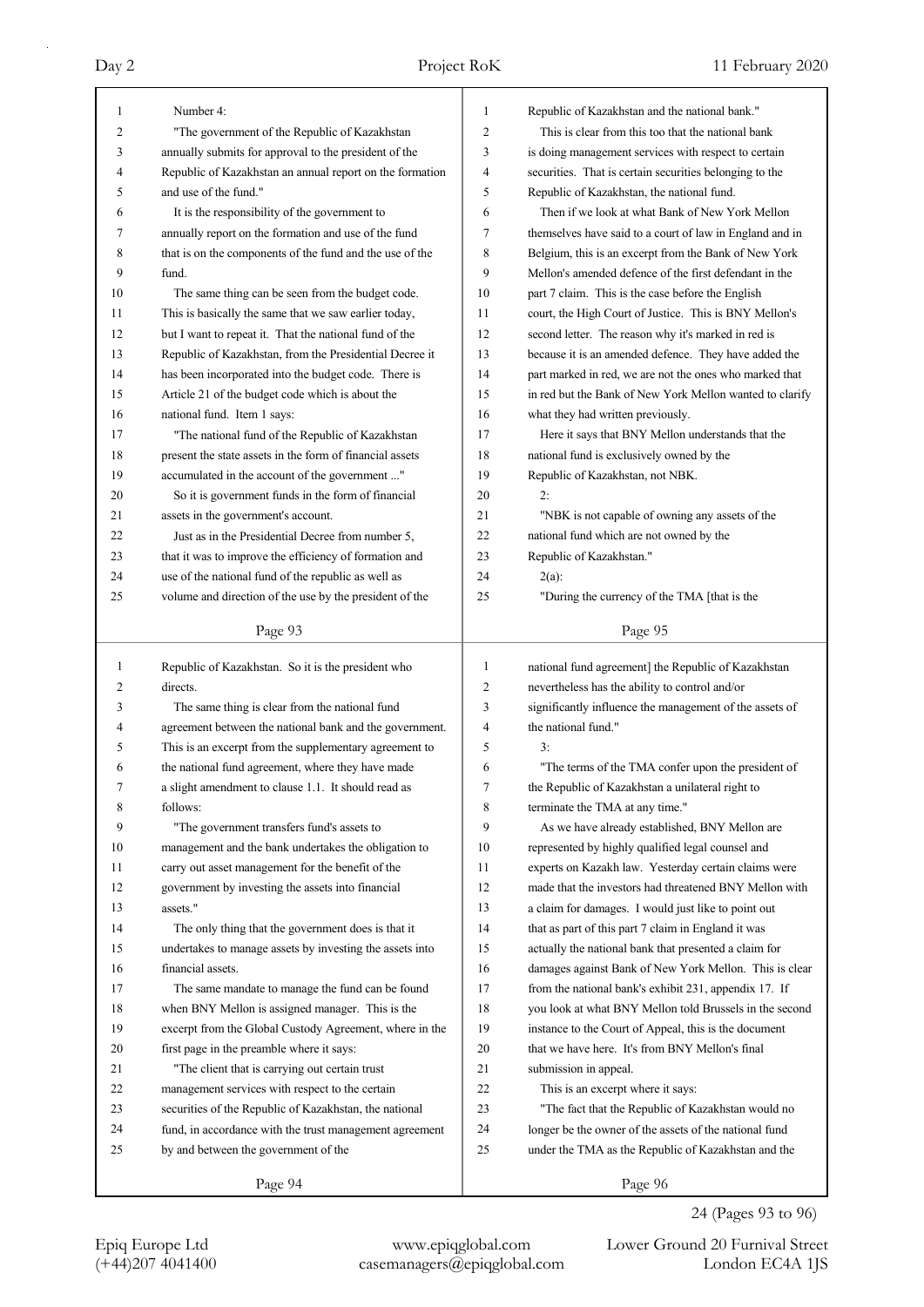| 1        | National Bank of Kazakhstan are now suddenly claiming                                                       | 1              | the Republic of Kazakhstan owns the national fund,                                                          |
|----------|-------------------------------------------------------------------------------------------------------------|----------------|-------------------------------------------------------------------------------------------------------------|
| 2        | before your court is therefore not credible. Also in                                                        | 2              | but the national fund has been transferred into trust                                                       |
| 3        | light of their aforementioned own declarations."                                                            | 3              | management; is that correct."                                                                               |
| 4        | Here, in the court of second instance, it's clear                                                           | 4              | Answer:                                                                                                     |
| 5        | that Kazakhstan has changed their position. They no                                                         | 5              | "Yes, that's correct."                                                                                      |
| 6        | longer contest that the national fund's assets belong to                                                    | 6              | From this evidence that I have reported now it is                                                           |
| 7        | Kazakhstan. Indeed in all these statements the                                                              | 7              | clear that Kazakhstan owns the national fund and its                                                        |
| 8        | Republic of Kazakhstan remains the owner of the national                                                    | 8              | assets rather since the national fund is not a legal                                                        |
| 9        | fund's assets and that the property rights have not been                                                    | 9              | entity, both cash and securities which have been                                                            |
| 10       | transferred to the National Bank of Kazakhstan. Or                                                          | 10             | transferred to the national bank for the sole purpose of                                                    |
| 11       | again in the words of their own expert, Mr Suleimenov:                                                      | 11             | management.                                                                                                 |
| 12       | "In the context of the trust management assets are                                                          | 12             | I am going on to the next part. What does the                                                               |
| 13       | transferred to the trustee, not on the basis of                                                             | 13             | national fund consist of? Here I would like to start by                                                     |
| 14       | ownership but on the right of possession, use and                                                           | 14             | saying that before the enforcement agency and the Nacka                                                     |
| 15       | disposal [own emphasis]."                                                                                   | 15             | district court we presented extensive evidence that                                                         |
| 16       | I would also like to add the underlying remains the                                                         | 16             | these funds existed, that they were separate from                                                           |
| 17       | owner and has not been transferred, that was BNY Mellon                                                     | 17             | Kazakhstan and the bank denied that, but before the main                                                    |
| 18       | own underscoring.                                                                                           | 18             | examination in the district court of Nacka Moldabekova                                                      |
| 19       | I would like to ask the court to read Articles 58 to                                                        | 19             | virtually confirmed that they existed and then it                                                           |
| 20       | 78 in the statement by BNY Mellon. We can read their                                                        | 20             | appears that Kazakhstan that they admit that there are                                                      |
| 21       | interpretation of the GCA on the national fund                                                              | 21             | two portfolios, whereas the bank talks about functions.                                                     |
| 22       | agreement, on the Kazakh trust and also the significance                                                    | 22             | So it's not quite clear whether it's disputed or                                                            |
| 23       | of the AIG judgment where they establish that the BNYM                                                      | 23             | undisputed.                                                                                                 |
| 24       | predecessor was a party in that ruling and also Kazakh's                                                    | 24             | Therefore I thought we would look at one of the most                                                        |
| 25       | rights in relation to BNY Mellon. There BNY Mellon                                                          | 25             | central documents showing that there are two portfolios                                                     |
|          |                                                                                                             |                |                                                                                                             |
|          | Page 97                                                                                                     |                | Page 99                                                                                                     |
|          |                                                                                                             |                |                                                                                                             |
|          | makes a note that it is not certain that in a situation                                                     | $\mathbf{1}$   |                                                                                                             |
| 1<br>2   |                                                                                                             | $\overline{2}$ | in this fund. Here too we have actually already seen                                                        |
| 3        | where the national fund agreement was to be terminated                                                      | 3              | a lot of this this morning. This an excerpt from                                                            |
| 4        | that the managed assets were to be repaid to the                                                            | 4              | Presidential Decree 385 where it says:                                                                      |
| 5        | national bank. Because at that point in time the                                                            |                | "In view of the national fund's main goal and                                                               |
| 6        | national bank doesn't own the assets anymore and they                                                       | 5<br>6         | responsibilities, it has a stabilisation and a saving<br>portfolio."                                        |
| 7        | are not commissioned to manage the assets anymore.<br>That the national bank does not own the assets is     |                |                                                                                                             |
|          |                                                                                                             | 7              | Here we have an excerpt of resolution 65 of the                                                             |
| 8        | also clear from Kazakh law. This is an expert opinion                                                       | 8              | national bank, which says that there are two portfolios                                                     |
| 9<br>10  | by two legal experts from Kazakhstan, Arman Shaikenov                                                       | 9<br>10        | and that these portfolios have two separate purposes,                                                       |
| 11       | and Andrey Kozik. They were retained by Bank of                                                             | 11             | the savings portfolio is a portfolio whose purpose is to                                                    |
| 12       | New York Mellon and their legal predecessors Linklaters.                                                    |                | increase the return on assets in the long term. The                                                         |
|          | Here we have just accepted their conclusions, that is                                                       | 12             | stabilisation portfolio is a portfolio aimed at                                                             |
| 13<br>14 | that the national fund is distinct from the national<br>bank in the sense that the national bank is not the | 13<br>14       | providing liquidity of assets and increasing                                                                |
|          |                                                                                                             |                | profitability in the short-term.                                                                            |
| 15<br>16 | owner of the national fund. And, number 42:<br>"Under the contract that is the national fund                | 15             | Here, we have an excerpt from the national bank's                                                           |
| 17       |                                                                                                             | 16<br>17       | report for 2017, where it says that these two portfolios                                                    |
|          | agreement the national bank has rights to assess, use                                                       |                | are measured separately and are valued separately. The                                                      |
| 18<br>19 | and dispose of the national fund with the government as                                                     | 18<br>19       | market values of the stabilisation and savings                                                              |
| 20       | the beneficiary. However, the Republic of Kazakhstan<br>remains to be the owner."                           | 20             | portfolios within the foreign currency portfolio of the                                                     |
| 21       |                                                                                                             | 21             | national fund equalled US\$7.9 billion, 13.6 per cent and                                                   |
| 22       | Also Aliya Moldabekova, she confirmed in<br>cross-examination that Kazakhstan owns the national             | 22             | US\$50.4 billion, 86.4 per cent respectively.                                                               |
| 23       |                                                                                                             | 23             | The stabilisation portfolio is the equal of                                                                 |
| 24       | fund. This is a transcript of the examination when the                                                      | 24             | 13.6 per cent of the national fund and the savings fund                                                     |
| 25       | question was asked by the investors:<br>"When it comes to the status of the national fund                   | 25             | is the largest part, 86.4 per cent. That was the<br>situation in 2017 and we read in 2017 the return of the |
|          | Page 98                                                                                                     |                | Page 100                                                                                                    |

25 (Pages 97 to 100)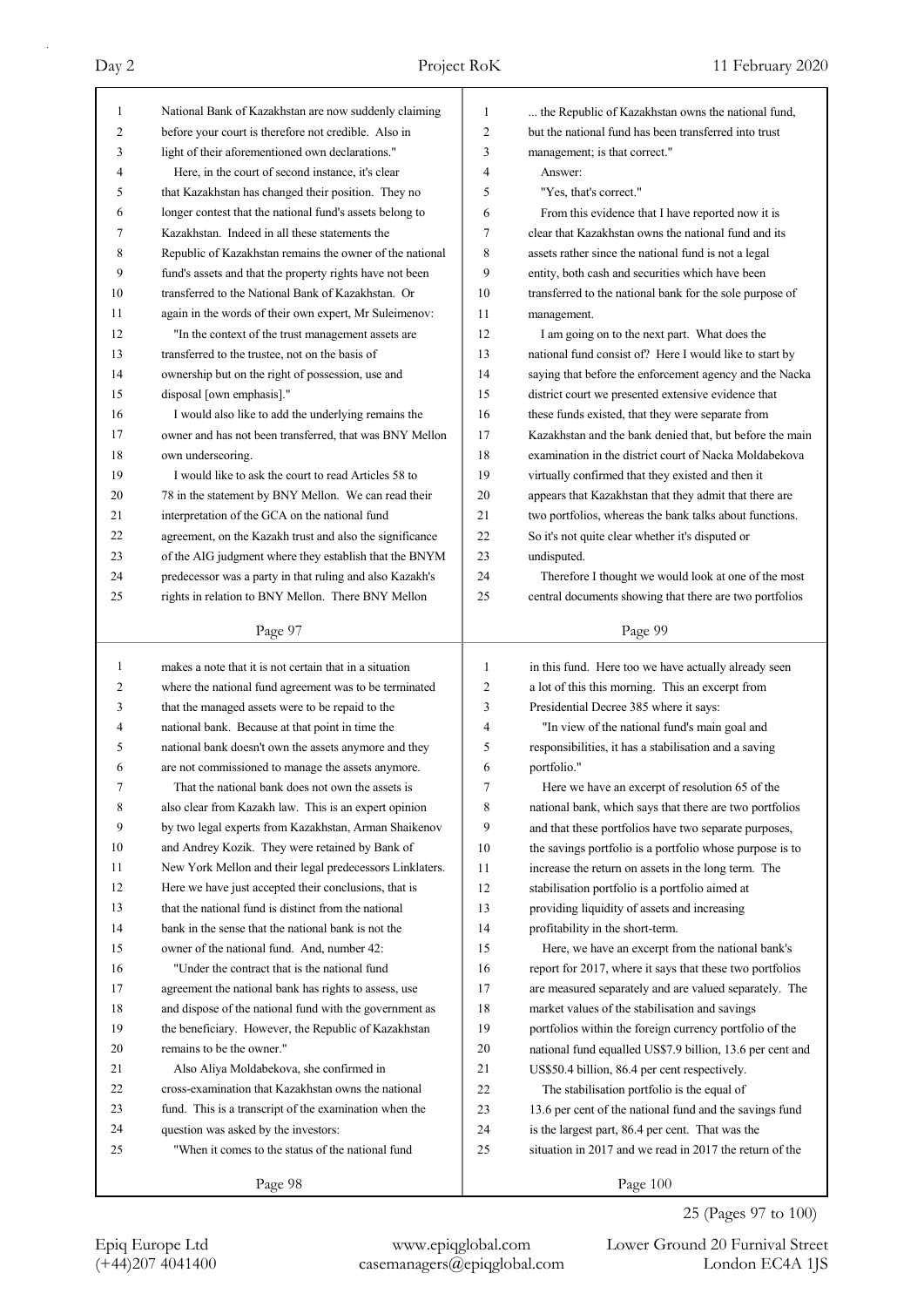| $\mathbf{1}$ | stabilisation portfolio was 0.83 per cent and the return | $\mathbf{1}$ | Answer:                                                  |
|--------------|----------------------------------------------------------|--------------|----------------------------------------------------------|
| 2            | of the savings portfolio in 2017 was 9.41 per cent.      | 2            | "Okay, so the Swedish assets that we are discussing      |
| 3            | We can see that the return is different. The saving      | 3            | now, this is a part of the savings portfolio."           |
| 4            | was as much as 9.41 per cent and the conclusion is that  | 4            | Now we have reached our first break.                     |
| 5            | there are two portfolios, they have different purposes,  | 5            | SVEN JÖNSON: We will take a 15-minute break.             |
| 6            | they consist of different categories of assets, they are | 6            | $(2.29 \text{ pm})$                                      |
| 7            | managed in different ways and they are valued and are    | $\tau$       | (A short break)                                          |
| 8            | evaluated separately.                                    | 8            | $(2.50 \text{ pm})$                                      |
| 9            | As I said that Moldabekova, she confirmed in the         | 9            | SVEN JÖNSON: I also wanted to point out that before we   |
| 10           | direct examination that the two portfolios exist. Just   | 10           | close our proceedings for the day perhaps we can clarify |
| 11           | to save time we are not going to read the entire         | 11           | how to remunerate the interpreters and perhaps we can    |
| 12           | question. You will listen to the examination yourself.   | 12           | have a representative of each party stay to clarify this |
| 13           | So I will read what we have underlined from              | 13           | issue.                                                   |
| 14           | Moldabekova's answer. The question is:                   | 14           | Please go ahead.                                         |
| 15           | "Can you tell us what these two portfolios are?"         | 15           | MS AHREL: Thank you.                                     |
| 16           | "So that's why we decided to have two portfolios         | 16           | Now we move over to the final aspects of Article         |
| 17           | within the national fund. Stabilisation portfolio which  | 17           | $19(c)$ , whether or not the property is used for        |
| 18           | investing in more shorter-term instruments and savings   | 18           | commercial purposes.                                     |
| 19           | portfolio which we invest in more longer-term            | 19           |                                                          |
|              | instruments."                                            | 20           | Kazakhstan still want to point out now that the only     |
| 20           |                                                          | 21           | relevant purpose in this context is the purpose of the   |
| 21           | Then on the right-hand side we have another              |              | national fund. The purpose of the national fund as       |
| 22           | question:                                                | 22           | a whole is the only relevant aspect of assessing         |
| 23           | "What is the reason for the national bank separating     | 23           | Article 19(c). They also by saying that make the claim   |
| 24           | these portfolios in its annual statement?"               | 24           | that the nature of the property is not relevant. But to  |
| 25           | "Okay it was our decision, as I said, to show            | 25           | clarify the purpose of the attached property we should   |
|              | Page 101                                                 |              | Page 103                                                 |
|              |                                                          |              |                                                          |
|              |                                                          |              |                                                          |
| 1            | separately the shorter-term instruments and the          | $\mathbf{1}$ | also give relevance to the nature and use of the         |
| 2            | longer-term instruments."                                | 2            | property. Also, Professor Linderfalk has noted this in   |
| 3            | Then we quickly move on to the property being part       | 3            | his legal opinion. In his legal opinion he makes the     |
| 4            | of the saving portfolio. On the same theme as before     | 4            | following statement in a highlighted section:            |
| 5            | the enforcement agency and the Nacka district court, we  | 5            | "It's notable that when applying Article $19(c)$ it is   |
| 6            | presented extensive evidence on how this property could  | 6            | only decisive for what purposes a property is used or    |
| 7            | be sourced to the national fund and the savings          | 7            | intended to be used. However, by saying so it does not   |
| 8            | portfolio.                                               | 8            | mean that the nature of a property does not suddenly     |
| 9            | Here, to the right, are the documents that we went       | 9            | lack interest. A purpose is an intended factual          |
| $10\,$       | through in detail and to summarise we showed that the    | 10           | circumstance. Here, the circumstance that a state might  |
| 11           | national fund is divided into two portfolios with these  | 11           | want to realise assets, as so often is the case in legal |
| 12           | values and the savings portfolio in turn is managed, one | 12           | contexts we are dealing with a subject element that can  |
| 13           | part of it 22.5 billion is managed by BNYM and one part  | 13           | only be studied based on objective circumstances. The    |
| 14           | by the central or the national bank. The part that is    | 14           | nature of a piece of property is such an objective       |
| 15           | managed by BNYM is also the part where the Swedish       | 15           | circumstance. If a state has made an investment in       |
| 16           | securities are held by SEB in Sweden and this is where   | 16           | shares rather than in, for example, gold, it can then    |
| 17           | the attached property is located.                        | 17           | help to us understand the purpose of the investment. So  |
| 18           | Then we had the main hearing in the Nacka district       | 18           | the nature of the property helps us understand the       |
| 19           | court and Moldabekova confirmed in the direct            | 19           | purpose. As we can also see in an extract from O'Keefe   |
| 20           | examination that the property is part of the savings     | 20           | & Tams in their commentary on the UN Convention."        |
| 21           | portfolio. So when asked the questions:                  | 21           | Another important aspect when assessing Article          |
| 22           | "So the assets of the securities that this case is       | 22           | $19(c)$ is the definition of that property.              |
| 23           | about, or this matter is about, and that this money that | 23           | SVEN JÖNSON: Sorry, we lost our screens.                 |
| 24           | this matter, this case, concerns is that money part of   | 24           | MS AHREL: That's intentional so that you listen to what  |
| 25           | the savings portfolio or the stabilisation portfolio?"   | 25           | I am saying. I have a button and will use it and the     |
|              | Page 102                                                 |              | Page 104                                                 |

Epiq Europe Ltd www.epiqglobal.com Lower Ground 20 Furnival Street<br>
(+44)207 4041400 casemanagers@epiqglobal.com London EC4A 1JS

Lower Ground 20 Furnival Street

26 (Pages 101 to 104)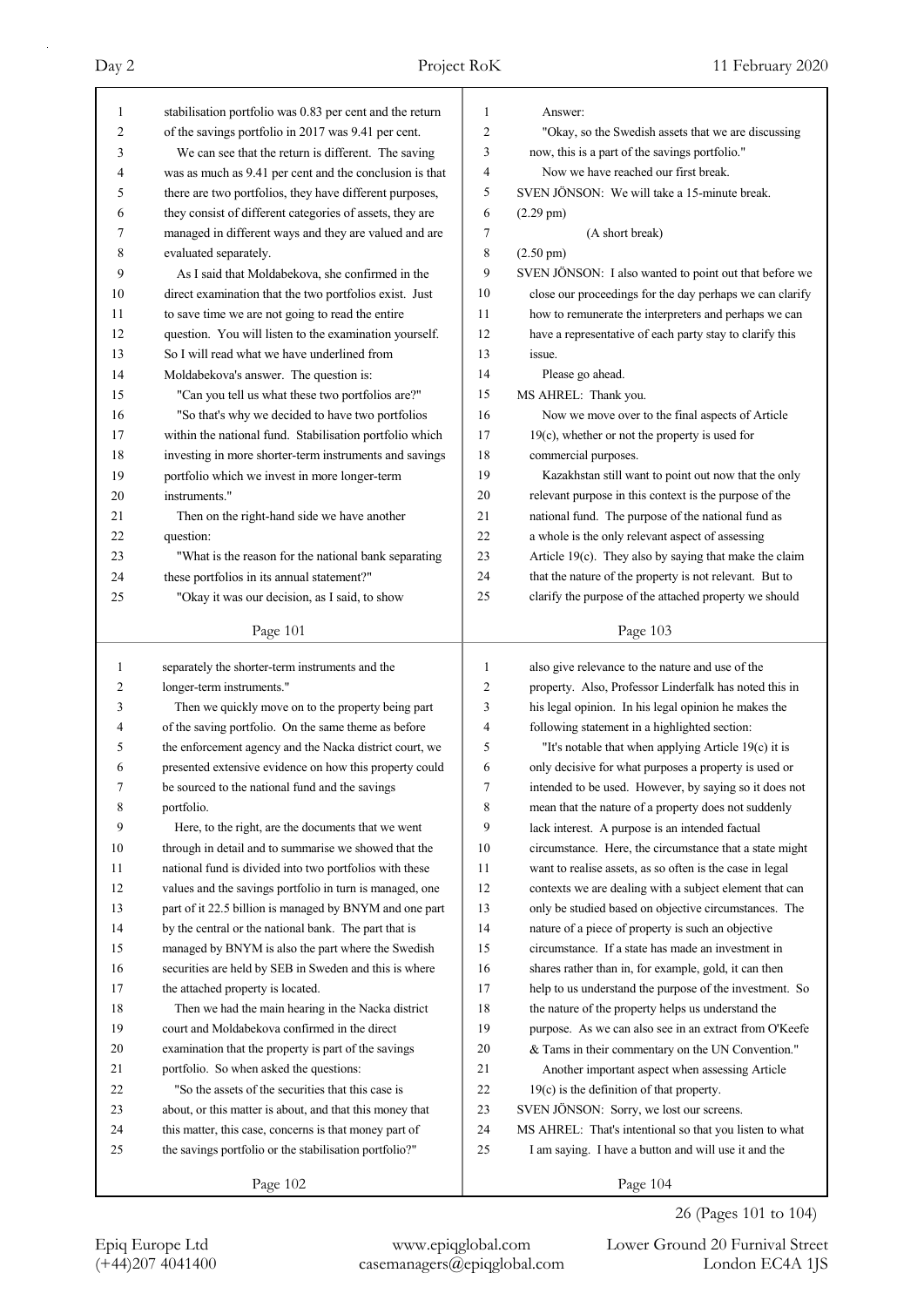| 1            | screens will come back on.                                                                 | 1              | reason that it comprises 415 pages. This is an excerpt   |
|--------------|--------------------------------------------------------------------------------------------|----------------|----------------------------------------------------------|
| 2            | The other importance aspect, the one aspect is the                                         | 2              | from page 1 and I have tried to include as much as       |
| 3            | purpose but what does the nature of the property tell us                                   | 3              | possible in my slide without making it entirely          |
| 4            | about the purpose of the property.                                                         | 4              | impossible to read. That's why the text is so tiny.      |
| 5            | The second thing is the definition of the property                                         | 5              | The transaction history was submitted as evidence by the |
| 6            | of which we are trying to understand the purpose.                                          | 6              | national bank in response to a question posed by the     |
| 7            | There, the adverse parties are saying that it is the                                       | 7              | district court that my colleague Ms Isaksson also        |
| 8            | national fund as an entirety only the national fund                                        | 8              | mentioned before when the district court ordered the     |
| 9            | purposes, whereas our position is that the decisive                                        | 9              | national bank to submit evidence and explanations as to  |
| 10           | factor is the purpose of the property, not the fund as                                     | 10             | how the securities were acquired.                        |
| 11           | a whole. The attached property is part of a savings                                        | 11             | Then the national bank submitted this appendix.          |
| 12           | portfolio and the savings portfolio has a separately                                       | 12             | There were other appendices as well. Here we can see     |
| 13           | stated purpose. We suggest that it is the purpose of                                       | 13             | the transactions that start in 2008 on the first page    |
| 14           | the saving portfolio that is decisive and relevant when                                    | 14             | here. Then it carries on for 415 pages up till 2018.     |
| 15           | deciding this.                                                                             | 15             | Why it is 2008 until 2018 is because, as BNY Mellon      |
| 16           | At this point I wish to show you what the national                                         | 16             | explained, the transaction history is stored for         |
| 17           | bank witness Aliya Moldabekova said when she was                                           | 17             | 10 years. That is their limit. That is why it starts     |
| 18           | examined in cross. She confirmed that the goal of the                                      | 18             | at 2008. In the yellow column we can see the trade       |
| 19           | saving portfolio managers is to achieve high                                               | 19             | date.                                                    |
| 20           | profitability with moderate risk. This comes from the                                      | 20             | We can see that transactions occur and if we look in     |
| 21           | transcript of the translation of the investors'                                            | 21             | the second column, 23 January, we can see transaction    |
| 22           | question:                                                                                  | 22             | code SS stands for sale and security type, stock, shares |
| 23           | "High profitability with moderate risk, is this the                                        | 23             | that is and description of security you can see what     |
| 24           | object of the management?"                                                                 | 24             | type of shares, what type of stocks  et cetera. Then     |
| 25           | Answer, no, this goal with a high return with a                                            | 25             | under the column "units" we can see the quantities, the  |
|              |                                                                                            |                |                                                          |
|              | Page 105                                                                                   |                | Page 107                                                 |
|              |                                                                                            |                |                                                          |
|              |                                                                                            |                |                                                          |
| $\mathbf{1}$ | moderate level of risk comes from the budget code                                          | $\mathbf{1}$   | amount, the cost for purchasing them, the base cost.     |
| 2            | Article 23.2.                                                                              | $\overline{c}$ | Then we can see in the column "Gain/loss investment      |
| 3            | The answer that Aliya Moldabekova gives is:                                                | 3              | average" you can see the gains or losses made on that    |
| 4            | "No, this goal of a high return with a moderate                                            | 4              | position.                                                |
| 5            | level of risk is the statement from our investment                                         | 5              | Then we can see "Gain/loss currency average", so you     |
| 6<br>7       | strategy. So we develop the investment strategy and                                        | 6              | can see the gains or losses made on the currency         |
|              | this is a goal not for the national fund, this is the                                      | 7              | exchange, because the stock is bought in SEK and it is   |
| 8            | purpose of investing the savings part of the national                                      | 8              | reported in US dollars. Then as we continue we can see   |
| 9            | fund. It is not the direction of use, it is the goal of                                    | 9              | that behind Ericsson they sell more SE and then they buy |
| 10           | investing. It's the goal of investing.<br>"In this case we need to consider that these are | 10             | more Ericsson. Then we can see FXA, currency             |
| 11           |                                                                                            | 11             | transactions as far as I understand it and then it       |
| 12           | different things. Usage of the assets and investing of                                     | 12             | continues in January. Then at the end here we can see    |
| 13           | the assets. So we invest the assets till they will be                                      | 13             | that we have reached March already.                      |
| 14           | used."                                                                                     | 14             | Here we can see which account at BNY Mellon it is        |
| 15           | Ms Moldabekova confirms that the savings portfolio                                         | 15             | registered at and the account name has been redacted.    |
| 16           | has a different purpose than the national fund, which is                                   | 16             | These are the asset managers that actually issue the buy |
| 17           | high profitability with moderate risk. What evidence do                                    | 17             | and sell orders. We know from the national bank report   |
| 18           | we have when it comes to the nature of the property and                                    | 18             | that these are some of the world's biggest asset         |
| 19           | its usage?                                                                                 | 19             | managers, like JP Morgan, Citibank, UBS, HSBC. They are  |
| 20           | One very telling document is the compilation                                               | 20             | the ones who issue the buy/sell orders, the ones         |
| 21           | submitted by the national bank, the list of transaction                                    | 21             | referred to as the external managers, ie the asset       |
| 22           | histories concerning acquisitions of the attached                                          | 22             | managers.                                                |
| 23           | securities.                                                                                | 23             | Here the Swedish securities were acquired in this        |
| 24           | This is an excerpt from appendix 47. We have not                                           | 24             | way over many years. When the national bank submitted    |
| 25           | printed it out in our binders, for the very simple                                         | 25             | this document they stated as an evidential topic in      |

27 (Pages 105 to 108)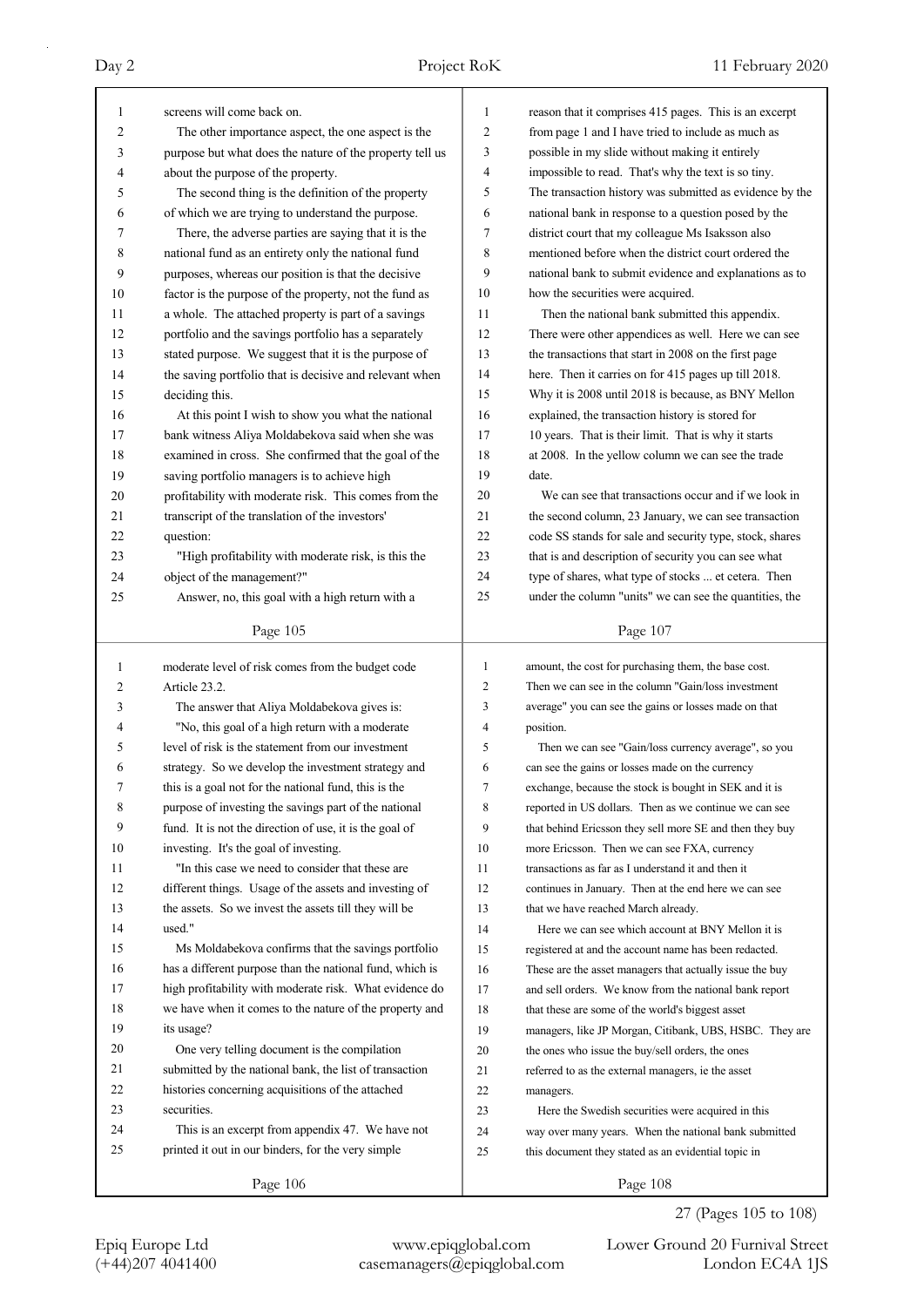| 1  | proof of the fact that the securities, with a capital S, | 1              | seen as well and her conclusions in this section on the  |
|----|----------------------------------------------------------|----------------|----------------------------------------------------------|
| 2  | have been acquired throughout thousands of transactions  | 2              | commercial purposes was to first on a theoretical level  |
| 3  | over several years and that the national bank owns the   | 3              | say:                                                     |
| 4  | property. Before the Court of Appeal the national bank   | $\overline{4}$ | "Sovereign wealth funds that insulate government         |
| 5  | has also adduced as evidence in their statement of       | 5              | funds from the general budget and manage assets like     |
| 6  | evidence this, where they have amended their evidential  | 6              | a private portfolio to ensure a high level of profit may |
| 7  | topic, where they have removed the capital S for         | 7              | be classified as commercial or not in use for            |
| 8  | securities and said:                                     | 8              | a sovereign purpose."                                    |
| 9  | "Securities in Swedish CSD companies and the             | 9              | Then when she talks about the UN Convention she          |
| 10 | acquisitions that are undisputed in these cases          | 10             | says:                                                    |
| 11 | throughout thousands of transactions having occurred     | 11             | "The Convention takes a functionalist approach to        |
| 12 | over many years' time."                                  | 12             | enforcement immunity and central banks, not one that's   |
| 13 | That was the amendment, so securities with a capital     | 13             | based on formal categories. The national fund's          |
| 14 | S have been acquired through thousands of transactions   | 14             | structure and purpose as a sovereign wealth fund both    |
| 15 | on the Swedish stock market. Of course this is           | 15             | tend to show that its savings portfolio is specifically  |
| 16 | a question of property that has a commercial nature.     | 16             | in use or intended for use by the state for other than   |
| 17 | Besides it is property managed by some of the world's    | 17             | government noncommercial purposes under Article 19(c) of |
| 18 | biggest asset managers. The Kazakh side has repeatedly   | 18             | the UN Convention."                                      |
| 19 | asked the question: when and how Kazakhstan allegedly    | 19             | That it is the purpose and use of the savings            |
| 20 | acquired the securities?                                 | 20             | portfolio that are of relevance here. Also the Belgian   |
| 21 | The answer to that question can be found here.           | 21             | court deemed in first instance -- this has been appealed |
| 22 | Because the central bank, the national bank, is the      | 22             | to a higher instance now, but in their decision of       |
| 23 | manager of the national fund. They have acquired these   | 23             | 25 May 2018 the first instance court found that the      |
| 24 | securities on behalf of Kazakhstan.                      | 24             | savings portfolio has been used for other purposes than  |
| 25 | From the national bank report for 2017 and as we can     | 25             | state noncommercial purposes.                            |
|    |                                                          |                |                                                          |
|    | Page 109                                                 |                | Page 111                                                 |
|    |                                                          |                |                                                          |
|    |                                                          |                |                                                          |
| 1  | see it's a recurring feature, we have documents that     | $\mathbf{1}$   | Here, we have an excerpt where they look at the          |
| 2  | come from 2017. The annual report from the national      | 2              | requisite use or intended use by a foreign authority for |
| 3  | bank, et cetera. The reason for this is that this is     | 3              | other than noncommercial governmental purposes, and they |
| 4  | the relevant point in time. That is when the attachment  | $\overline{4}$ | establish that.                                          |
| 5  | was carried out. From this report we can see an excerpt  | 5              | It is not contested that this national fund is part      |
| 6  | here which demonstrates that the savings portfolio's     | 6              | of and owned by Kazakhstan. So this was not contested    |
| 7  | stock portion generates a high annual return. This is    | 7              | in the first instance.                                   |
| 8  | at an aggregated level on the national bank level where  | 8              | This position has altered in the second instance         |
| 9  | they say that assets in the savings portfolio for the    | 9              | that Kazakhstan does contest it, but the conclusion here |
| 10 | global equities mandate were managed by five external    | 10             | is that consequently the Stati parties have demonstrated |
| 11 | managers. The return for the asset management for this   | 11             | that the savings portfolio of the National Bank of       |
| 12 | type of mandate was 22.81 per cent. So within the        | 12             | Kazakhstan is in particular used for other than          |
| 13 | savings portfolio they have an equities portion, the one | 13             | noncommercial governmental purposes.                     |
| 14 | they refer as to being the global equities mandate       | 14             | Also, the Stockholm district court came to the           |
| 15 | managed by five external managers. They would be         | 15             | conclusion that the property was exclusively used for,   |
| 16 | JP Morgan, Citibank, UBS, et cetera. Asset management    | 16             | intended to be used for, other than a government         |
| 17 | of this type of mandate was 22.81.                       | 17             | noncommercial services. Their conclusion is:             |
| 18 | To compare that to the national fund's savings           | 18             | "What we have now said leads us to the assessment        |
| 19 | portfolio specifically as we saw before, where the       | 19             | that it has been demonstrated that the property in       |
| 20 | return was 9.41 per cent.                                | 20             | question, even though it's part of the national fund,    |
| 21 | Here we can see that this mandate generates an even      | 21             | has been exclusively used or intended to be used for     |
| 22 | higher return. The global equities mandate generated     | 22             | other than government noncommercial purposes."           |
| 23 | 22.81 per cent in 2017.                                  | 23             | Also in the Nacka district court they also came to       |
| 24 | If we proceed to look at the legal opinions              | 24             | the conclusion that the property did not fall under      |
| 25 | submitted by Professor Wuerth, this is evidence we have  | 25             | immunity against enforcement measures.                   |

28 (Pages 109 to 112)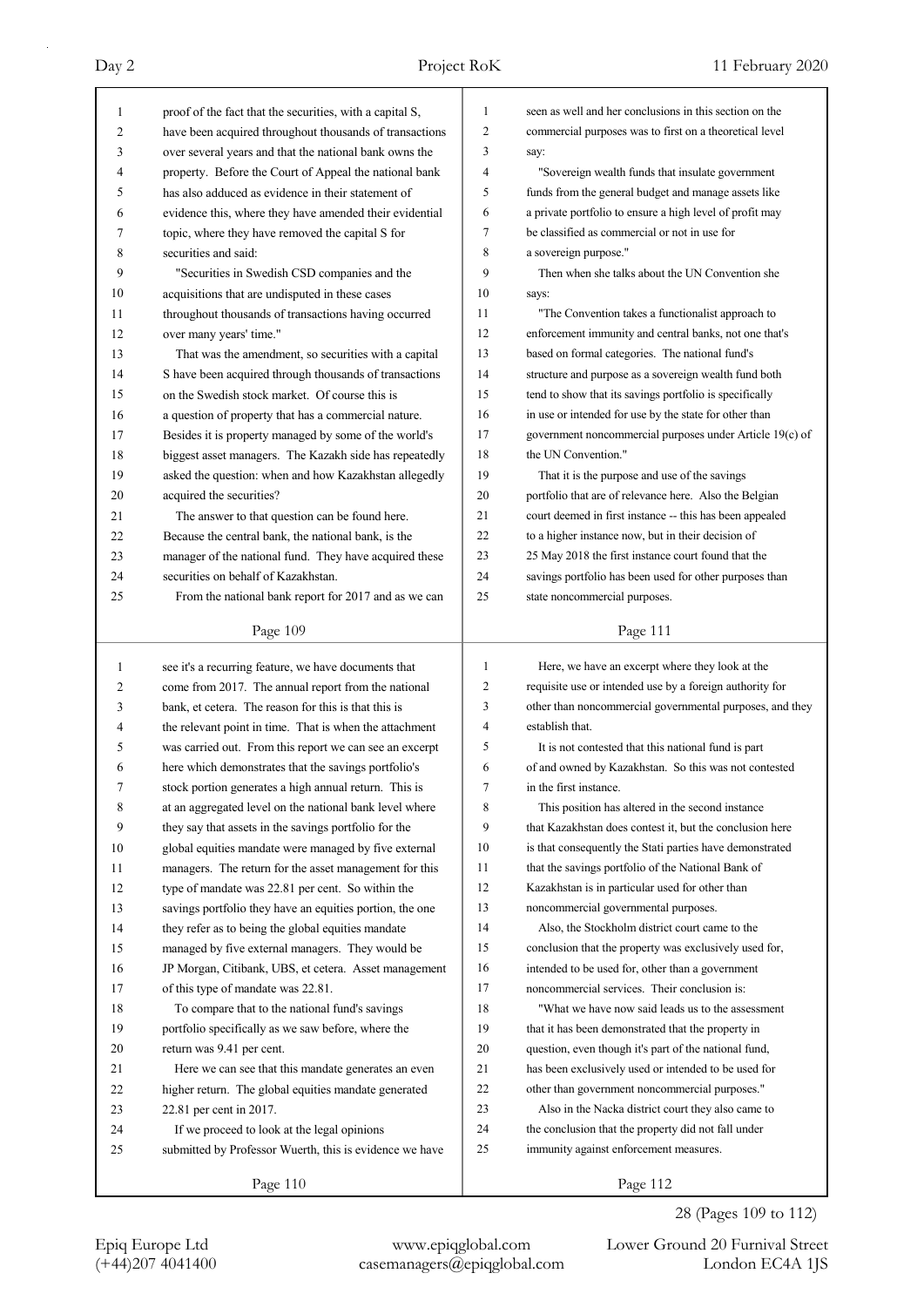Page 113 1 According to the district court the property is 2 belonging to Kazakhstan in the sense intended in 3 Article 19 of the Convention. Also, in summary, the 4 district court finds that the applicants have not 5 clarified that the purpose of the holding of the 6 property is of a qualified nature because it belongs to 7 the national bank in the sense expressed in the 8 Convention or in other ways. So the conclusions here 9 are that the property was used or intended to be used 10 for commercial purposes. 11 The national fund belongs to Kazakhstan, the 12 national fund consists of stabilisation and savings 13 portfolio and that the property is part of the savings 14 portfolio. The purpose of which is to achieve high 15 profitability with moderate risk. 16 The property is used and intended to be used for 17 commercial purposes, ie not state actions, and it 18 therefore does not have immunity against enforcement 19 measures. 20 That was what I wanted to say about Article 19. 21 Now to Article 21. From the beginning I would like 22 to remind you of the connection, we agree with other 23 side that there is a connection between 19 and 21. 24 19(c) and 21.1, that they are linked. In that 25 Article 21 you could say is an exception for Article 19. Page 114 1 Article 21 exempts specific type of property. Item 2 (c) specifically property belonging to the national bank 3 or other monetary agency of the government. 4 One fundamental question is whether Article 21 5 expresses customary law. Our view is that that is not 6 the case in all respects. There is no established case 7 law for national bank's assets. If the court were to 8 find that Article 21.1(c) says or describes customary 9 law, we are saying that Article should be interpreted 10 consistent with Article 21 of the Vienna Convention on 11 the Interpretation of Treaties. 12 Article 31 of the Vienna Convention says: 13 "When interpreting treaties, the treaty should be 14 interpreted as worded and put into context and in the 15 light of the purpose and objective of the treaty." 16 You can read more about the interpretation on 17 treaties from Linderfalk's expert statement and also our 18 statement as submitted to the Nacka district court in 19 2018. 20 We are saying that the Convention, Article 21(c) 21 that the wording of the Article is clear and concise. 22 It is required for the property to belong to the 23 national bank. We have shown that Kazakhstan owns the 24 attached property and this generates an assessment 25 according to Article 19(c), but the assessment against Page 115 1 the Convention Article 21(c) does not come into question 2 in our view, for the simple purpose that the central 3 bank or the national bank has not been able to show that 4 the property belongs to it. The fact is that the 5 national bank doesn't even claim that the property does 6 belong to it. 7 If the court were to find that the wording is not 8 clear, we are saying that the provision should be 9 interpreted in context and in the light of the objective 10 goal of the treaty. 11 Here on my presentation of Article 21 I am going to 12 talk about the context of the provision and its purpose. 13 I am also going to talk about how the Convention was 14 formed in other countries and case law on it. I am not 15 going to respond to the Kazakh side of argument 16 regarding the "property of", which it says in the 17 English version, and their suggestion that "property of" 18 is to be interpreted extensively. 19 We are saying that the Convention should be 20 interpreted as it is worded and that the property is to 21 belong to the national bank. What the Kazakh side 22 recommends is that you should interpret the concept of 23 property of extensively, but we would like to refer to 24 our statement here, items 162 to 167. 25 In this section we have three main arguments, all of Page 116 1 which lead to the conclusion that Article 21 is not 2 applicable. 3 The first one is about: is asset management 4 an action that the national bank does in the state's 5 sovereign exercise of authority? 6 Here we are going to look at the context of the 7 provision or Article 21, how it relates to other 8 Articles in the Convention. 9 Under (b) we will look at whether the property is 10 used for monetary purposes. Here we are going to look 11 at the purpose of the Article. Why have they exempted 12 certain types of property? 13 (c) is going to be about the national bank's 14 independence towards the power of the government. 15 Then we are going to under (d) respond to the 16 alleged trust not having any significance. 17 The first question is: the national bank, does it 18 enjoy state immunity? The national bank has restated 19 that they are a separate legal entity and as such they 20 stand under the protection of the government. It is not 21 the government, it is a separate legal entity. But for 22 it to be able to invoke immunity it has to be covered by 23 the concept of "state" in the Convention. 24 The concept of state is defined in Article 2.1(b) 25 under various categories. Item 3 is of relevance here,

### 29 (Pages 113 to 116)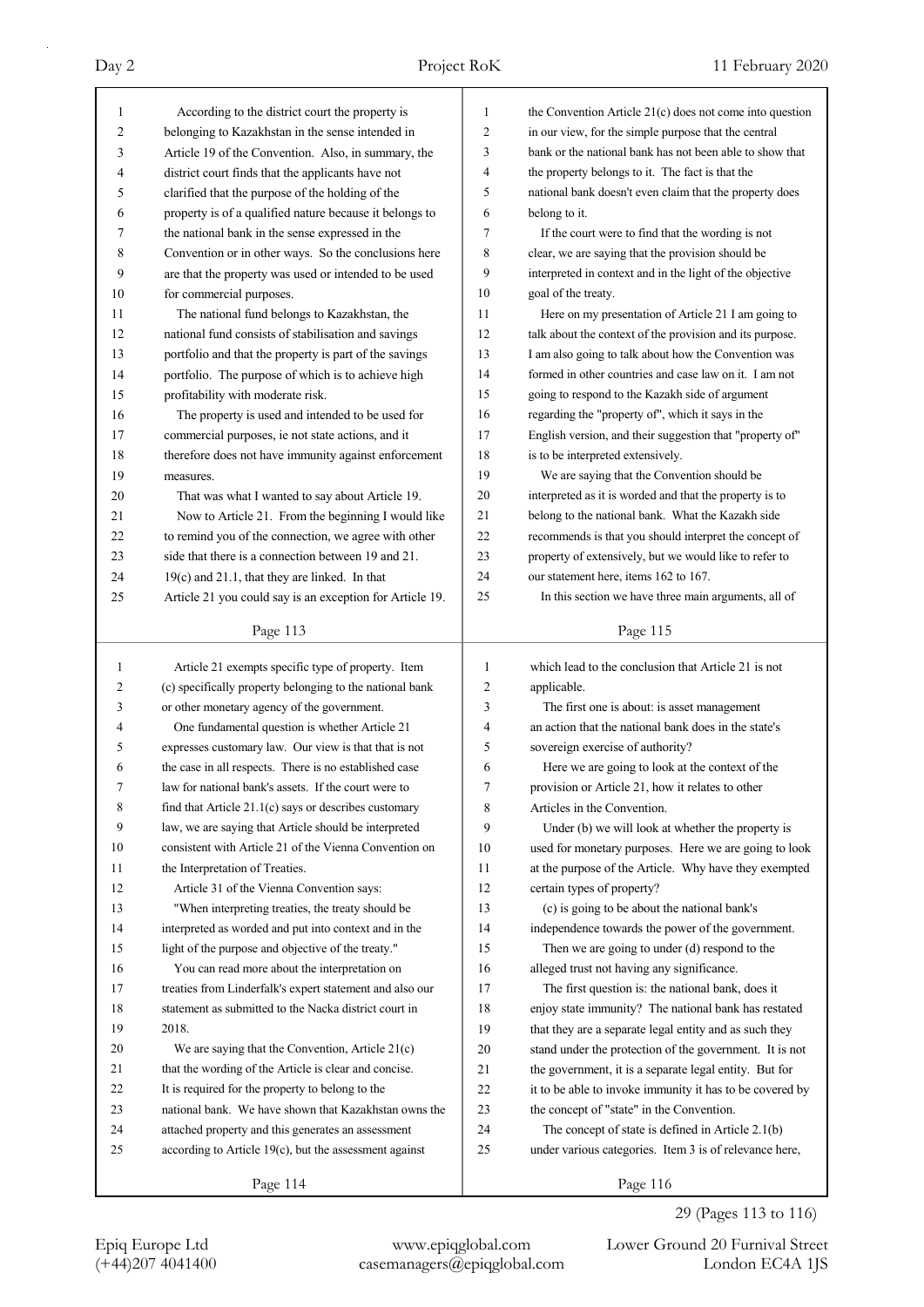| 1        | that this it is state, bodies or other entities to the   | $\mathbf{1}$ | This is clear from Article 70.1 on compensatory          |
|----------|----------------------------------------------------------|--------------|----------------------------------------------------------|
| 2        | extent that they had the right to take and actually      | 2            | nature of services rendered by the National Bank of      |
| 3        | takes action in the state's sovereign exercise of        | 3            | Kazakhstan and is marked in yellow:                      |
| 4        | authority.                                               | 4            | "The national bank of Kazakhstan shall not charge        |
| 5        | This means that Article $21.1(c)$ protects the           | 5            | for banking and other services rendered to the           |
| 6        | property of a national bank only to the extent that the  | 6            | government of Republic of Kazakhstan and central         |
| 7        | national bank has the right to take and actually does    | 7            | authorised body for budget execution, with the exception |
| 8        | take this action in the state's sovereign exercise of    | 8            | of services on management of the national fund of the    |
| 9        | authority.                                               | 9            | Republic of Kazakhstan."                                 |
| 10       | From the bill to the Swedish law that has not yet        | 10           | Then if we look at the national fund agreement we        |
|          |                                                          | 11           | can see how this provision has been implemented in the   |
| 11<br>12 | gained legal force we have an explanation about the      | 12           |                                                          |
|          | concepts described in the Convention. Here this is the   |              | agreement between the national fund and the government   |
| 13       | third category, the concept of state. They say the       | 13           | This is an excerpt of the supplementary amended          |
| 14       | following -- I will only read what is marked in yellow:  | 14           | agreement to the national fund agreement. Clause 1 has   |
| 15       | "If a state of a government or nongovernmental party     | 15           | heading, "The bank has right to", in clause 2.1.3 it     |
| 16       | which has the right to exercise the authority of the     | 16           | says:                                                    |
| 17       | sovereign state also take private actions, the body has  | 17           | "The bank has the right to receive a quarterly           |
| 18       | the right immunity only in the exercise of public        | 18           | commission for asset management of the fund and          |
| 19       | authority. Government companies that run business        | 19           | reimburse the expenses occurred in the process of        |
| 20       | operations are not covered by the definition, unless it  | 20           | carrying out of its obligations under this agreement."   |
| 21       | is not acts that are part of the sovereign exercise of   | 21           | 2.1.4:                                                   |
| 22       | public authority."                                       | 22           | "To receive commission for the year depending on the     |
| 23       | In case the national bank, as being claimed here, is     | 23           | results of independent management of the fund equal to   |
| 24       | running commercial operations it is not covered by the   | 24           | 10 per cent of positive excess return."                  |
| 25       | concept of state and is therefore not covered by state   | 25           | So the bank has the right to get a quarterly             |
|          |                                                          |              |                                                          |
|          | Page 117                                                 |              | Page 119                                                 |
|          |                                                          |              |                                                          |
| 1        | immunity.                                                | $\mathbf{1}$ | commission, to be reimbursed for expenses and also get   |
| 2        | I am saying this connection between Article 2, 19        | 2            | commission depending on how the management turns out.    |
| 3        | and 21 in the context of the Convention is also made in  | 3            | This is asset management on commercial terms and it      |
| 4        | the comments to the Convention written by O'Keefe and    | 4            | is a clear asset management mandate. The Kazakh          |
| 5        | Tams. Here they say:                                     | 5            | Professor Didenko and Professor Kenzhaeyva, their view   |
| 6        | "In the case of a central bank  that also engages        | 6            | is that it is a commercial activity that the bank's      |
| 7        | in commercial conduct, Article 2.1(b)(iii)'s proviso may | 7            | management of the national fund is commercial activity.  |
| 8        | make a crucial difference."                              | 8            | We have the legal framework of the national fund of the  |
| 9        | I will read from what's marked in yellow:                | 9            | Republic of Kazakhstan. It was published on the          |
| 10       | "The question will be whether when it engages in         | 10           | government website, "Zakon.KZ". That in Swedish is       |
| 11       | purely commercial conduct it can be said actually to be  | 11           | "TheLaw.KZ", it says:                                    |
| 12       | performing such acts. If the answer is that it cannot    | 12           | "Consequently the transactions of the national bank      |
| 13       | be, it cannot be considered a state in this context and  | 13           | on the disposal and management of the national fund      |
| 14       | its property will not be property of a state within the  | 14           | comply with effective understanding of commercial        |
| 15       | meaning of Article 19."                                  | 15           | activity."                                               |
| 16       | In short:                                                | 16           | The same conclusion was then repeated by                 |
| 17       | "Article 19(c) and therefore Article 21.1(c) will        | 17           | Professor Didenko in an Article from 2015. That the      |
| 18       | not enter into it because the property will not be the   | 18           | central bank's disposal of an asset of the national fund |
| 19       | property of a state."                                    | 19           | corresponds to the established understanding on what     |
| 20       | What evidence do we have here to see whether the         | 20           | commercial activities constitute.                        |
| 21       | bank's management of the assets forms a commercial       | 21           | In our view the central bank's asset management of       |
| 22       | conduct and also an exercise of the government's         | 22           | the national fund constitutes commercial activities as   |

24 "The bank has statutory right to compensation for

25 managing the national fund."

30 (Pages 117 to 120)

Epiq Europe Ltd www.epiqglobal.com Lower Ground 20 Furnival Street<br>
(+44)207 4041400 casemanagers@epiqglobal.com London EC4A 1JS Lower Ground 20 Furnival Street

Page 120

24 not an action in the state's sovereign exercise of 25 public authority. For that very reason Article 21.1(c)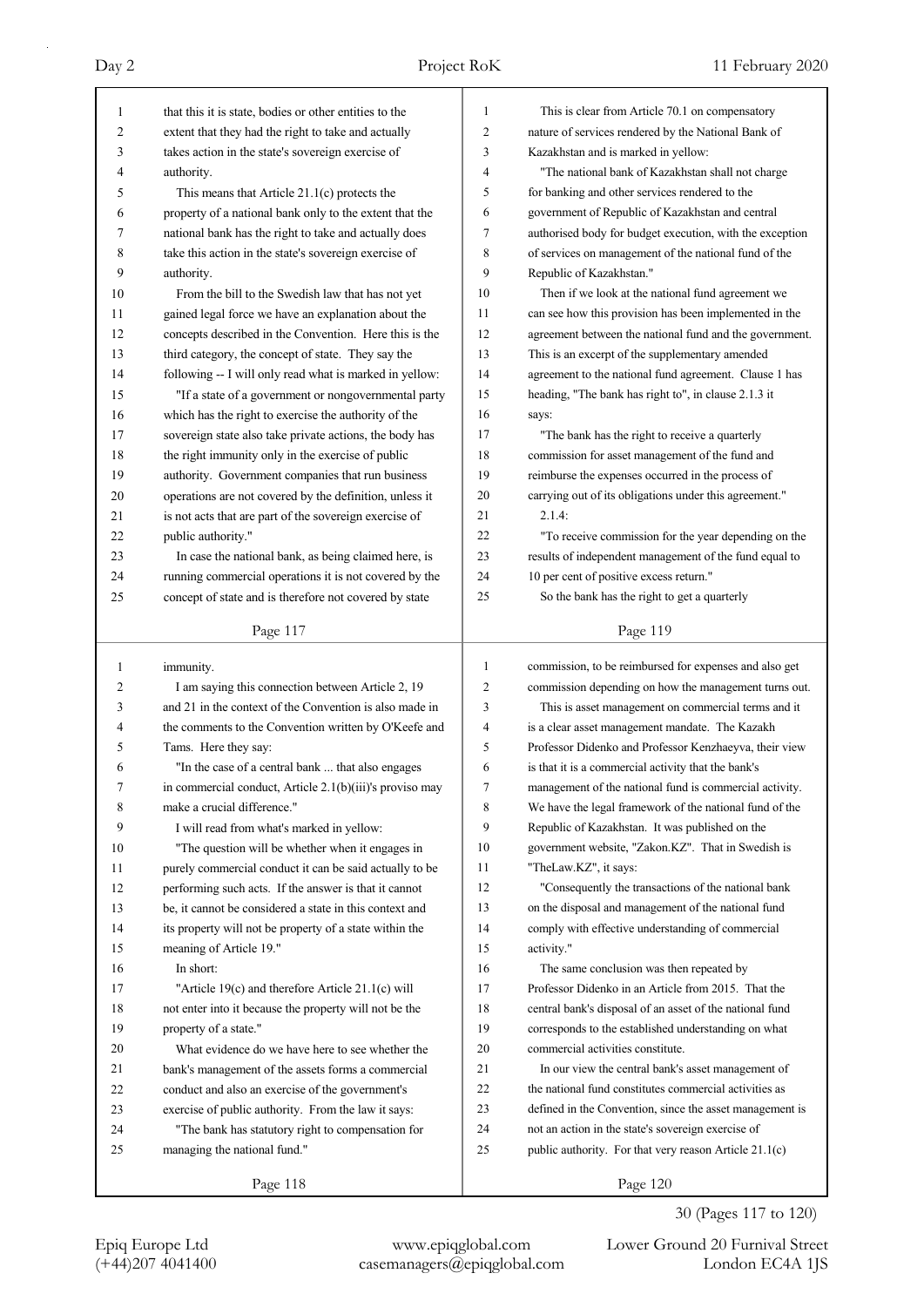| 1      | is not applicable here.                                                                                    | 1      | about.                                                                                                            |
|--------|------------------------------------------------------------------------------------------------------------|--------|-------------------------------------------------------------------------------------------------------------------|
| 2      | Should the court come to the conclusion that the                                                           | 2      | The work on the wording of the Convention was                                                                     |
| 3      | property belongs to the national bank in the sense                                                         | 3      | commenced already in 1978. It was done by the UN                                                                  |
| 4      | expressed in the Convention and that the national bank                                                     | 4      | national law committee but it was not until 1986 that                                                             |
| 5      | falls under Article 2 of the Convention, we claim that                                                     | 5      | the first draft was presented. This was the first draft                                                           |
| 6      | Article 21.1(c) should be interpreted based on purpose.                                                    | 6      | and the language here is somewhat different. This was                                                             |
| 7      | Here, I will first present the legal context                                                               | 7      | referred to as Article 24 and the heading was "Types of                                                           |
| 8      | relevant to this section and then we will look at the                                                      | 8      | state property permanently immune from attachment and                                                             |
| 9      | relevant evidence.                                                                                         | 9      | execution".                                                                                                       |
| 10     | Let us start with the issue of purpose behind                                                              | 10     | Here we can see that the first wording of the                                                                     |
| 11     | Article 21.1(c). Professor Linderfalk has said that the                                                    | 11     | introductory passage is:                                                                                          |
| 12     | purpose of Article 21, paragraph 1(c) appears to be                                                        | 12     | "Notwithstanding Article 23 to do with consent and                                                                |
| 13     | possible to be described as:                                                                               | 13     | regardless of consent or waiver of immunity, the                                                                  |
| 14     | "Protecting state property of a particularly                                                               | 14     | following property may not be attached, arrested or                                                               |
| 15     | sensitive nature. Property that is used for monetary                                                       | 15     | otherwise taken in forced execution of the final                                                                  |
| 16     | policy purposes is of course sensitive. Property used                                                      | 16     | judgment by a court of another state."                                                                            |
| 17     | to generate value appreciation and profit is not                                                           | 17     | Then there were a number of categories, amongst                                                                   |
| 18     | sensitive. You could present arguments saying that                                                         | 18     | them:                                                                                                             |
| 19     | a state already by investing an asset in listed stock                                                      | 19     | "Property of central bank held by it for central                                                                  |
| 20     | has demonstrated that the asset is not sensitive and                                                       | 20     | banking purposes if not allocated for any specified                                                               |
| 21     | therefore is not entitled to protections, if you look at                                                   | 21     | payments and also property of state monetary authority                                                            |
| 22     | the purpose of the provisions."                                                                            | 22     | held by it for monetary and noncommercial purposes "                                                              |
| 23     | So why was it necessary to have particular                                                                 | 23     | The wording of this very first draft led to                                                                       |
| 24     | provisions on the property of national banks? Well from                                                    | 24     | extensive debate within the international law committee,                                                          |
| 25     | the bill we can see and I will read the second                                                             | 25     | primarily about these introductory wordings here that                                                             |
|        | Page 121                                                                                                   |        | Page 123                                                                                                          |
|        |                                                                                                            |        |                                                                                                                   |
|        |                                                                                                            |        |                                                                                                                   |
| 1      | highlighted passage:                                                                                       | 1      | notwithstanding the consent waiver of the state from                                                              |
| 2<br>3 | "This particular protection was deemed to be                                                               | 2<br>3 | immunity the property should still be protected by                                                                |
| 4      | necessary to include in the Convention because of the                                                      | 4      | immunity. Finally they agreed on wording that lives on<br>in the final version that this is linked to             |
| 5      | practice of some states to grant requests for coercive                                                     | 5      |                                                                                                                   |
| 6      | measures to be taken, for example, against foreign state<br>bank accounts or the assets of central banks." | 6      | Article 19(c), the exception for commercial purposes.                                                             |
| 7      |                                                                                                            | 7      | After drafting this in the ILC the Article was given                                                              |
| 8      | I will get back to this later but before we go on                                                          | 8      | a different number, but to all intents and purposes and                                                           |
| 9      | I would like to point out as a digression here as well<br>that apropos the importance of the nature of the | 9      | in all relevant aspects the wording corresponds to the<br>wording that was later adopted. What happened after the |
| 10     | property, that also here when it comes to Article 21                                                       | 10     | first draft? Well it was then handed over to the UN                                                               |
| 11     | where I have highlighted in yellow the top sentence:                                                       | 11     | Member States to submit comments and views. The Nordic                                                            |
| 12     | "Through its very nature the stated property should                                                        | 12     | states gave their view on the central bank exemption.                                                             |
| 13     | be deemed to be used or be intended to be used solely                                                      | 13     | Here we have an excerpt on the left-hand side, where we                                                           |
| 14     | for state purposes without any commercial purposes."                                                       | 14     | learn that:                                                                                                       |
| 15     | Of course the nature of the asset is of importance,                                                        | 15     | "In paragraph 1 (c) property of central banks in the                                                              |
| 16     | but now to the practice of certain states. What was                                                        | 16     | territory of other states is unconditionally excluded                                                             |
| 17     | meant by that? The answer to this question can be found                                                    | 17     | from execution. This rule seems to be based on the view                                                           |
| 18     | in an article by Professor Ingrid Wuerth, which is about                                                   | 18     | that because central banks are instruments of sovereign                                                           |
| 19     | central bank assets where she says:                                                                        | 19     | authority any activity they undertake must be covered by                                                          |
| 20     | "A classification issue created problems in part                                                           | 20     | immunity from execution. However, if the foreign                                                                  |
| 21     | because the independence of central banks led some                                                         | 21     | property of a central bank is used or intended for use                                                            |
| 22     | countries to conclude that they and their assets were                                                      | 22     | by the state for commercial purposes it might be logical                                                          |
| 23     | not entitled to foreign state immunity at all."                                                            | 23     | not to treat it differently from other state property                                                             |
| 24     | Then to understand the purpose and applicability of                                                        | 24     | that fulfils this condition."                                                                                     |
| 25     | these provisions we also want to explain how it came                                                       | 25     | The Nordic countries suggested that this wording                                                                  |

31 (Pages 121 to 124)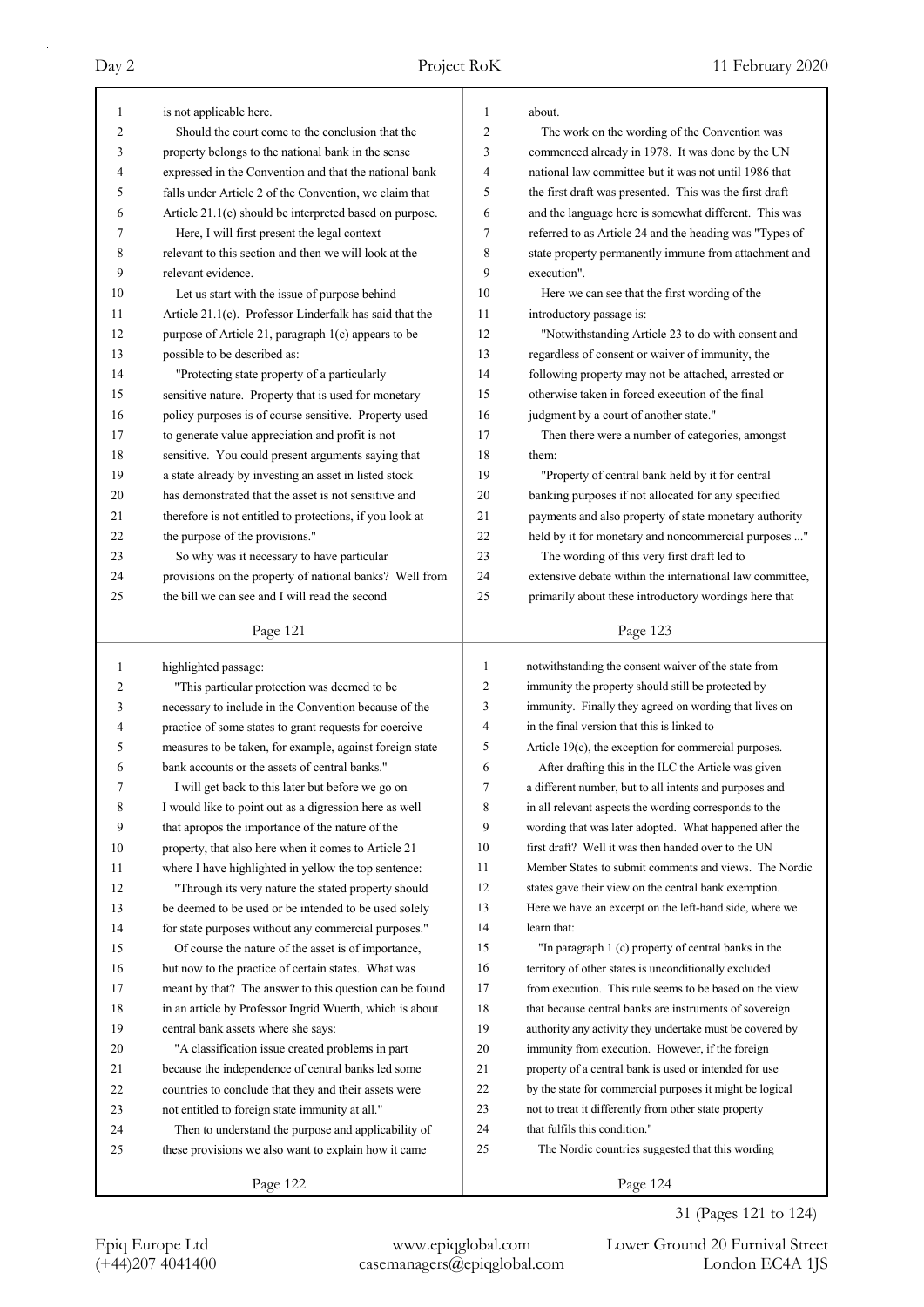| 1<br>2              | seemed to be very far-reaching and that they should also                                                         | 1            | purposes' amendment were satisfied in part by the                                                                |
|---------------------|------------------------------------------------------------------------------------------------------------------|--------------|------------------------------------------------------------------------------------------------------------------|
|                     | impose restrictions on that exemption. Similar views<br>were presented by Germany. The excerpt is on the right   | 2<br>3       | changes that linked central bank immunity back to the                                                            |
| 3<br>$\overline{4}$ | and there were also similar comments submitted by                                                                | 4            | functional definition of actions in the sovereign                                                                |
| 5                   | Australia and Qatar.                                                                                             | 5            | authority of the state. In any event, the Convention as                                                          |
| 6                   | Once all the comments had been collected from the                                                                | 6            | adopted does not take a formal categorical approach to<br>the protection of central bank assets."                |
| 7                   | different countries, the special rapporteur proposed                                                             | 7            |                                                                                                                  |
| 8                   | adding the words, "and serves monetary purposes" at the                                                          | 8            | Professor Wuerth says that the Convention is based<br>on a so-called functional definition of a state.           |
| 9                   | end of paragraph 1(c).                                                                                           | 9            | Article 21 does not protect assets without a link to                                                             |
| 10                  | What happened to that amendment? Well, after                                                                     | 10           | the customary function of the central bank:                                                                      |
| 11                  | further negotiations within the International Law                                                                | 11           | "In my opinion, Article 21 is best understood as                                                                 |
| 12                  | Commission we can see in the excerpt to the left on the                                                          | 12           | providing absolute protection for a wide range of                                                                |
| 13                  | following page that the addition of the words "and used                                                          | 13           | central bank assets, whether or not they are in                                                                  |
| 14                  | for monetary purpose" at the end of the paragraph, but                                                           | 14           | commercial or nongovernmental use but not necessarily                                                            |
| 15                  | they were not included for lack of general support.                                                              | 15           | for assets unrelated to the traditional functions of                                                             |
| 16                  | What does "general support" mean? Well in this                                                                   | 16           | central banks and state monetary authorities."                                                                   |
| 17                  | context, if we go back to the report, we can find all of                                                         | 17           | What assets have the customary functions of a bank?                                                              |
| 18                  | this on the UN website, we can see that it has to do                                                             | 18           | What Professor Wuerth says and I will read out the                                                               |
| 19                  | with two Member States that opposed it, that were in                                                             | 19           | second sentence now from the passage highlighted:                                                                |
| 20                  | favour of absolute territory immunity.                                                                           | 20           | "Central banks are responsible for monetary policy,                                                              |
| 21                  | One member proposed the addition and that one member                                                             | 21           |                                                                                                                  |
| 22                  | is Solari Tudela from Peru and another member is                                                                 | 22           | banking system oversight and financial infrastructure.<br>They typically hold national foreign exchange reserves |
| 23                  | Juri Barsegov from the USSR and they were also                                                                   | 23           | in high-liquid income securities. Their functions do                                                             |
| 24                  | advocating the absolute immunity theory. Here I want to                                                          | 24           | not often include asset management."                                                                             |
| 25                  | point out that negotiations between Member States within                                                         | 25           | This is what I wanted to say about how this Article                                                              |
|                     |                                                                                                                  |              |                                                                                                                  |
|                     | Page 125                                                                                                         |              | Page 127                                                                                                         |
|                     |                                                                                                                  |              |                                                                                                                  |
| 1                   |                                                                                                                  | $\mathbf{1}$ | came about.                                                                                                      |
| 2                   | the International Law Commission cannot be compared to                                                           | 2            | Let us look at the case law of other states, which                                                               |
| 3                   | the usual type of work that goes into legislation, where<br>you have state enquiries, propositions and bills. We | 3            | also ties in with how the Article came about. These are                                                          |
| 4                   | can see that the bill presented is what we should be                                                             | 4            | conditions post for the property to fall under the                                                               |
| 5                   | guided by. Here on the International Law Commission                                                              | 5            | protections of state immunity.                                                                                   |
| 6                   |                                                                                                                  | 6            | I want to start here by talking about the legal                                                                  |
| 7                   | it's a pure matter of negotiation. The sentence with<br>the lowest common denominator is included and when we    | Τ            | opinion presented by Professor Wrange that has been                                                              |
| 8                   | have members that categorically oppose language and do                                                           | 8            | submitted.                                                                                                       |
| 9                   | not wish to accept amendments, then they are crossed out                                                         | 9            | In his first opinion, in the very beginning in his                                                               |
| 10                  | and then the interpretation of these clauses are given                                                           | 10           | summary he explains his view and I will read the                                                                 |
| 11                  | over to the application of law.                                                                                  | 11           | highlighted passage:                                                                                             |
| 12                  | What I want to point out here is how the wording was                                                             | 12           | "This provision has no other qualifications in the                                                               |
| 13                  | created when the special rapporteur says:                                                                        | 13           | Convention which reflect customary law."                                                                         |
| 14                  | "Finally, in order to make it clear not all property                                                             | 14           | That is the opinion of Pål Wrange:                                                                               |
| 15                  | of central bank would automatically enjoy immunity the                                                           | 15           | "The qualifications that in spite of this are                                                                    |
| 16                  | special rapporteur proposed the words 'serves monetary                                                           | 16           | discussed in the doctrine and that figure in certain                                                             |
| 17                  | purposes' at the end of paragraph 1(c) of Article 3."                                                            | 17           | practice is about the property being disposed of for its                                                         |
| 18                  | So this amendment was really something that was                                                                  | 18           | own account."                                                                                                    |
| 19                  | already implicitly stated by the text as it was.                                                                 | 19           | So according to him this property is property of the                                                             |
| 20                  | Here we have an excerpt from Professor Wuerth. Also                                                              | 20           | National Bank of Kazakhstan and it is disposed of by the                                                         |
| 21                  | giving an account of the negotiation history and                                                                 | 21           | National Bank of Kazakhstan for its own account.                                                                 |
| 22                  | emphasises the links to special Article 2. I won't read                                                          | 22           | He also says that several of the expressions in the                                                              |
| 23                  | that out. I will read out the second highlighted                                                                 | 23           | UN Convention are in identical with the FSIA, the US act                                                         |
| 24                  | passage which says:                                                                                              | 24           | and the first drafts for the Conventions, when it comes                                                          |
| 25                  | "Perhaps the states who sought the 'serves monetary                                                              | 25           | to execution, are very much based on section 1611 in                                                             |

32 (Pages 125 to 128) Page 128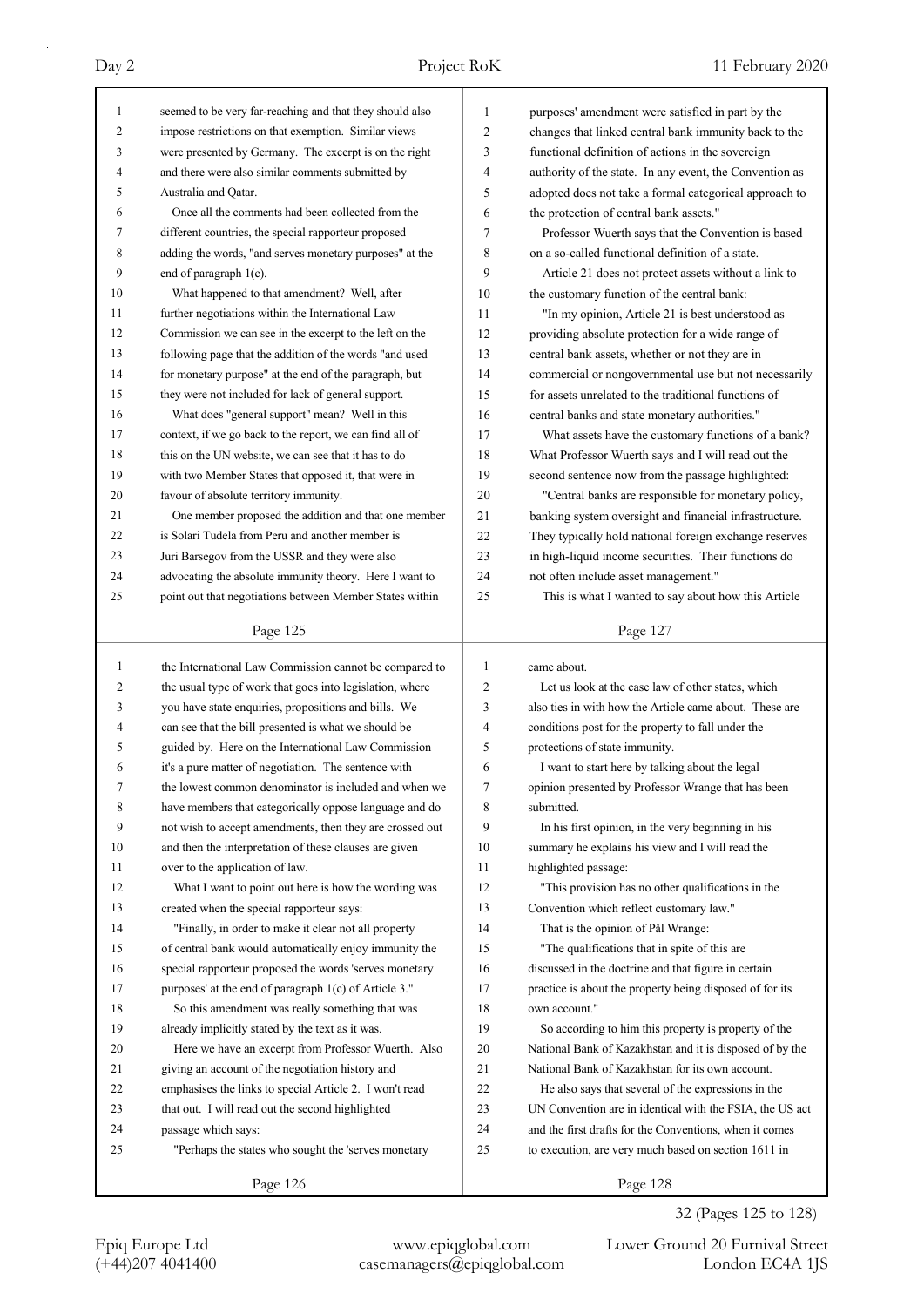| 1  | this Act. He says that disregarding how the loss came    | 1            | uses, the court said, were part of traditional banking   |
|----|----------------------------------------------------------|--------------|----------------------------------------------------------|
| 2  | about -- at the end he says that several US courts have  | 2            | functions."                                              |
| 3  | decided on more cases than all the other states together | 3            | Now we reach the evidence.                               |
| 4  | and irrespective of how the laws came about they         | 4            | So what are we looking at in this case? Is the           |
| 5  | therefore have large importance for the development of   | 5            | national bank holding assets for someone else's account, |
| 6  | customary law.                                           | 6            | for someone who would use them for commercial activities |
| 7  | This was done before the first draft for the             | 7            | as was it phrased by Professor Wrange? When we come to   |
| 8  | Convention and the first draft from 1986 has been based  | 8            | this section, this is a document that we find to be one  |
| 9  | on the practice of the countries and the legislation of  | 9            | of the most crucial documents in the case. It is         |
| 10 | the countries in existence at the time. So the wording   | 10           | an excerpt from the national bank annual reports for the |
| 11 | of Article 21 as it was worded in the first draft was    | 11           | year 2017. Here, we can see the balance sheet of the     |
| 12 | an attempt to reflect what was customary law at the      | 12           | national bank and these are the listed assets. We can    |
| 13 | time.                                                    | 13           | see that cash on hand in foreign currency, they have     |
| 14 | Furthermore, Professor Wrange continues to account       | 14           | gold, they have placements and loans with banks and      |
| 15 | for the other countries. He also says that the US,       | 15           | other financial institutions. Those are the two biggest  |
| 16 | Australian and Canadian laws contain, as the Convention  | 16           | items in terms of the amounts and then we also have      |
| 17 | does, a provision on immunity for funds belonging to     | 17           | available for sale financial assets. If you want to      |
| 18 | a central bank but with a requirement that the funds     | 18           | read about the types of assets included in these         |
| 19 | shall be in the bank for its own account as it is        | 19           | categories you can read the footnotes for these pages.   |
| 20 | expressed in the US FSIA. In the footnote we can see     | 20           | Placements and loans with banks and other financial      |
| 21 | that you recognise the wording:                          | 21           | institutions refers to what is held in accounts in       |
| 22 | "A property is that of a foreign central bank or         | 22           | foreign banks and when it comes to available for sale    |
| 23 | monetary authority held for its own account."            | 23           | financial assets these are government bonds, currency    |
| 24 | Very similar to the wording in the first draft.          | 24           | reserves that is.                                        |
| 25 | The objective of these laws is that the national         | 25           | The most significant items in terms of amounts here      |
|    |                                                          |              |                                                          |
|    | Page 129                                                 |              | Page 131                                                 |
|    |                                                          |              |                                                          |
| 1  | bank holds the assets for somebody else. Some will be    | $\mathbf{1}$ | are the types of typical assets that a central bank will |
| 2  | used for commercial activities. Wrange is of the         | 2            | hold for central monetary purposes. What is important    |
| 3  | opinion that that is not what we are dealing with here,  | 3            | here is that the national fund is not listed as an asset |
| 4  | but we'll get back to this issue later on. Let us first  | 4            | on the balance sheet.                                    |
| 5  | analyse what this means when you say it's held for its   | 5            | What is said about the national fund in the annual       |
| 6  | own account. This is wording from the US Act and         | 6            | report? We can read that in footnote 14. The bank        |
| 7  | Professor Ingrid Wuerth summarises it in the following   | 7            | says:                                                    |
| 8  | way. She is also a Professor at the Vanderbilt           | 8            | "The national bank provides trust and asset              |
| 9  | University in the United States.                         | 9            | management services to trust companies, retirement       |
| 10 | She says:                                                | 10           | benefit plans and other institutions. Whereby it holds   |
| 11 | "The property of a foreign central bank or monetary      | 11           | and manages assets or invests funds received in various  |
| 12 | authority held for its own account is however immune     | 12           | financial instruments at the direction of the customer.  |
| 13 | from enforcement. Although litigants have argued that    | 13           | "The national bank receives fee income for providing     |
| 14 | the statute should be interpreted to protect any account | 14           | these services. Trust assets are not assets of the       |
| 15 | in the name of a foreign central bank, based in part on  | 15           | national bank and are not recognised in the consolidated |
| 16 | the plain language of the statute, courts have rejected  | 16           | statement of financial position. The national bank is    |
| 17 | that approach [in the US that is]. Instead, US courts    | 17           | not exposed to any credit risk related to such           |
| 18 | provide immunity to central bank property that is used   | 18           | placements as it does not guarantee these investments."  |
| 19 | for central banking functions, as such functions are     | 19           | Then they present how much money they are holding        |
| 20 | normally understood."                                    | 20           | for these outside organisations, holds and manages in    |
| 21 | Further on down she provides examples from a court       | 21           | Kazakh tenge:                                            |
| 22 | case that was before the second circuit Court of Appeals | 22           | "As at 31 December 2017, the total amount of assets      |
| 23 | where you can see, for example:                          | 23           | that the national bank holds and manages [not owns,      |
| 24 | "US dollars purchase in order to control currency        | 24           | holds and manages, manages] for the national fund, is    |
| 25 | and deposits pursuant to regulatory exchange rules these | 25           | 20 billion Kazakh tenge."                                |
|    | Page 130                                                 |              | Page 132                                                 |

33 (Pages 129 to 132)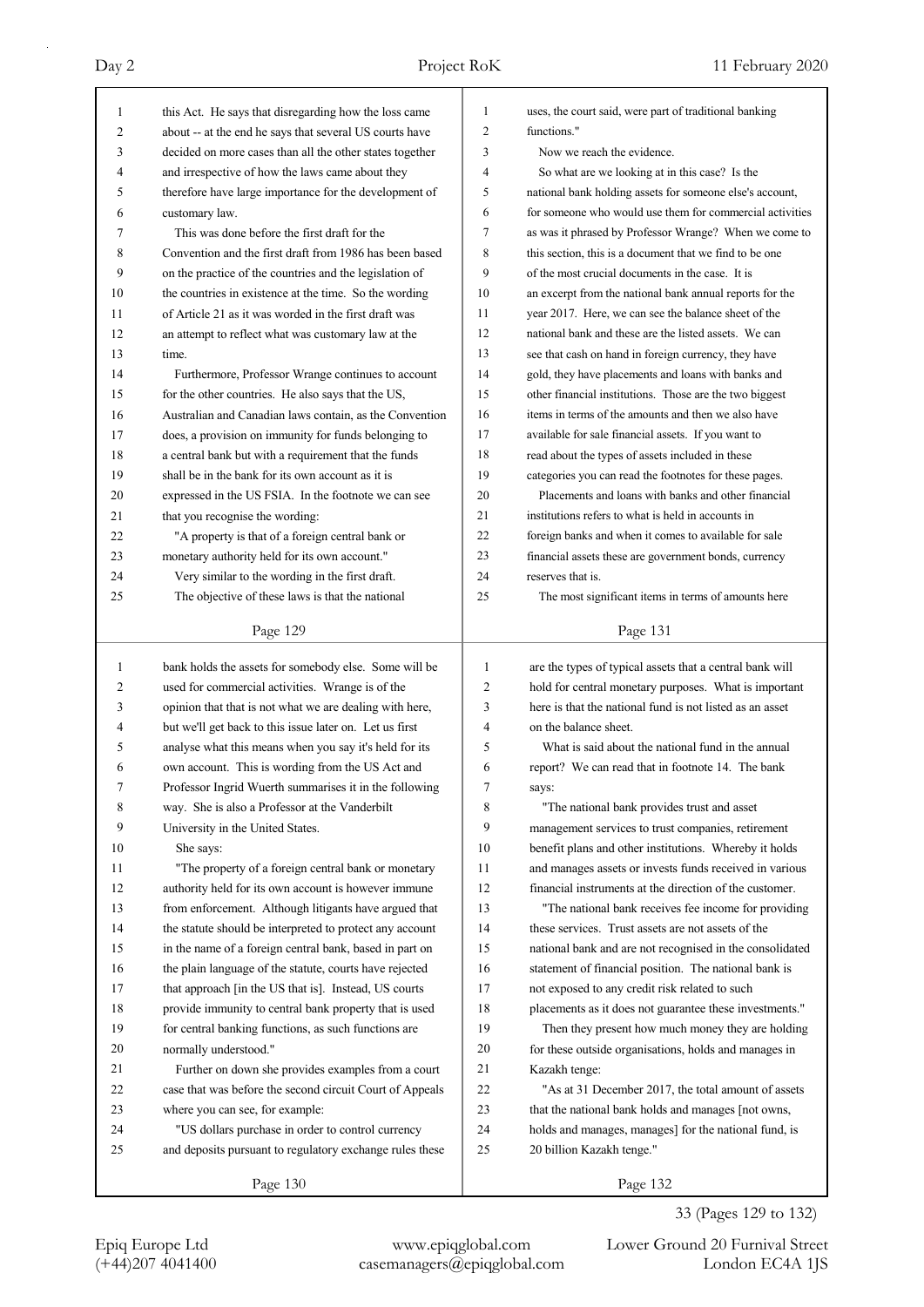| 1            | The assets of the national fund are not the assets                                                              | 1              | $(3.58 \text{ pm})$                                                                                          |
|--------------|-----------------------------------------------------------------------------------------------------------------|----------------|--------------------------------------------------------------------------------------------------------------|
| 2            | of the central bank, the national bank.                                                                         | $\overline{c}$ | SVEN JÖNSON: How much is left approximately? We have to                                                      |
| 3            | Here, they say how big the fund is in tenge. They                                                               | 3              | inform reception how long we will be here.                                                                   |
| 4            | give the amount here and here we can see that the                                                               | 4              | MS AHREL: 32 minutes, let's say 35.                                                                          |
| 5            | national bank assets are considerably lower. So the                                                             | 5              | SVEN JÖNSON: Just to give us an idea.                                                                        |
| 6            | national bank holds and manages assets not just for the                                                         | 6              | MS AHREL: The idea is that we should be finished by                                                          |
| 7            | national fund but also for certain trust companies,                                                             | 7              | 4.30 pm.                                                                                                     |
| 8            | retirement benefit plans and other outside organisations                                                        | 8              | So a short recap of Article 21.                                                                              |
| 9            | as mentioned here. But they also the national fund                                                              | 9              | As I said, we have three main arguments, all three                                                           |
| 10           | So the bank holds and manages this for investment                                                               | 10             | lead to Article 21 not being applicable. The first one                                                       |
| 11           | fees in various financial instruments at the direction                                                          | 11             | we talked about was the context of the Article and                                                           |
| 12           | of the customer. In this case the customer would be the                                                         | 12             | number 2 the concept of state or not state, and that it                                                      |
| 13           | government.                                                                                                     | 13             | is not asset management for state sovereign exercise of                                                      |
| 14           | This annual report shows that the attached property                                                             | 14             | authority. That the purpose is not for monetary policy                                                       |
| 15           | does not belong to the national bank but it belongs to                                                          | 15             | and that it's not held on its own account.                                                                   |
| 16           | Kazakhstan and that the management cannot be designated                                                         | 16             | Thirdly, the national bank lacks independence.                                                               |
| 17           | as being a measure taken as part of the exercise of                                                             | 17             | The concept of central bank, what is that? Could                                                             |
| 18           | public authority. But also it shows that the assets are                                                         | 18             | that be any state body that is given that name and is                                                        |
| 19           | not being used for monetary policy purposes.                                                                    | 19             | thus covered by state immunity? From a standard book on                                                      |
| 20           | The next document that I want to show you is the                                                                | 20             | law of state immunity, which was written by Fox & Webb                                                       |
| 21           | national bank report for the year 2017. There is                                                                | 21             | they write the following on central banks:                                                                   |
| 22           | an excerpt which is about monetary policy. If you read                                                          | 22             | "Central banks have certain common characteristics.                                                          |
| 23           | this section you will look for the national fund there                                                          | 23             | 1, they enjoy considerable autonomy from the parent                                                          |
| 24           | but you will not find it. It's not mentioned there.                                                             | 24             | state which set them up. 2, their prime functions which                                                      |
| 25           | What you see here are a very small number of                                                                    | 25             | distinguishes them from a commercial bank are the                                                            |
|              |                                                                                                                 |                |                                                                                                              |
|              | Page 133                                                                                                        |                | Page 135                                                                                                     |
|              |                                                                                                                 |                |                                                                                                              |
| $\mathbf{1}$ | documents that I will show you, but these are the                                                               | $\mathbf{1}$   |                                                                                                              |
| 2            | documents, the Kazakh statute, et cetera. Those have                                                            | 2              | supervision and regulation of the monetary policy of the                                                     |
| 3            | not been able to show that the attached property or the                                                         | 3              | states. 3, they hold on deposit national reserves and<br>in some cases reserves of other states."            |
| 4            | funds of the savings portfolio is used for monetary                                                             | 4              | I am going to focus on the first requisite.                                                                  |
| 5            | policy purposes.                                                                                                | 5              | A similar view has been presented by                                                                         |
| 6            | Professor Wuerth also summarised this in her legal                                                              | 6              | Professor Ulf Linderfalk in his statement, where he says                                                     |
|              |                                                                                                                 | 7              | that the central bank usually has a relatively large                                                         |
| 8            | opinion on the question of monetary purposes. To save                                                           | 8              | measure of independence towards the political                                                                |
| 9            | time I am only reading from the last excerpt there. We                                                          | 9              | government. What is the situation here? Again, we go                                                         |
| 10           | can see that she has gone through the evidence and also<br>the national bank's annual report and concluded that | 10             |                                                                                                              |
| 11           | these facts suggest that management of the saving                                                               | 11             | back to the Presidential Decree number 402, we already<br>read the size and direction of the use of the fund |
| 12           | portfolio is not a traditional central bank activity.                                                           | 12             |                                                                                                              |
| 13           | In our case we have a situation where the national                                                              | 13             | determined by the president. So the president<br>determines the use of the national fund's assets. To        |
| 14           |                                                                                                                 | 14             |                                                                                                              |
| 15           | bank is holding and managing the assets on behalf of                                                            | 15             | his help the president has a so-called management                                                            |
| 16           | somebody else. Somebody who is going to use it for                                                              | 16             | council, from the budget code Articles 25.1 and                                                              |
|              | commercial purposes and not for the traditional central                                                         | 17             | Article 25.3. All of Article 25 is about the management<br>council of the national fund.                     |
| 17<br>18     | bank activities, such as monetary purposes.                                                                     | 18             |                                                                                                              |
|              | Now I was wondering do we have time for another                                                                 | 19             | There it says:                                                                                               |
| 19           | break?                                                                                                          | 20             | "The management council is an advisory body to the                                                           |
| 20           | If we could possibly have a short break just like                                                               | 21             | president, developing proposals for the effective use of                                                     |
| 21           | a 10-minute break then we will have time.                                                                       | 22             | the national fund and its placement in financial                                                             |
| 22           | SVEN JÖNSON: That's fine. We'll take a 10-minute break and                                                      | 23             | instruments, except for intangible assets."<br>3:                                                            |
| 23           | we'll ask you to come back in exactly 10 minutes.                                                               | 24             |                                                                                                              |
| 24           | $(3.48 \text{ pm})$                                                                                             | 25             | "The decision to establish the management council of                                                         |
| 25           | (A short break)                                                                                                 |                | the national fund, its composition and regulations shall                                                     |

34 (Pages 133 to 136)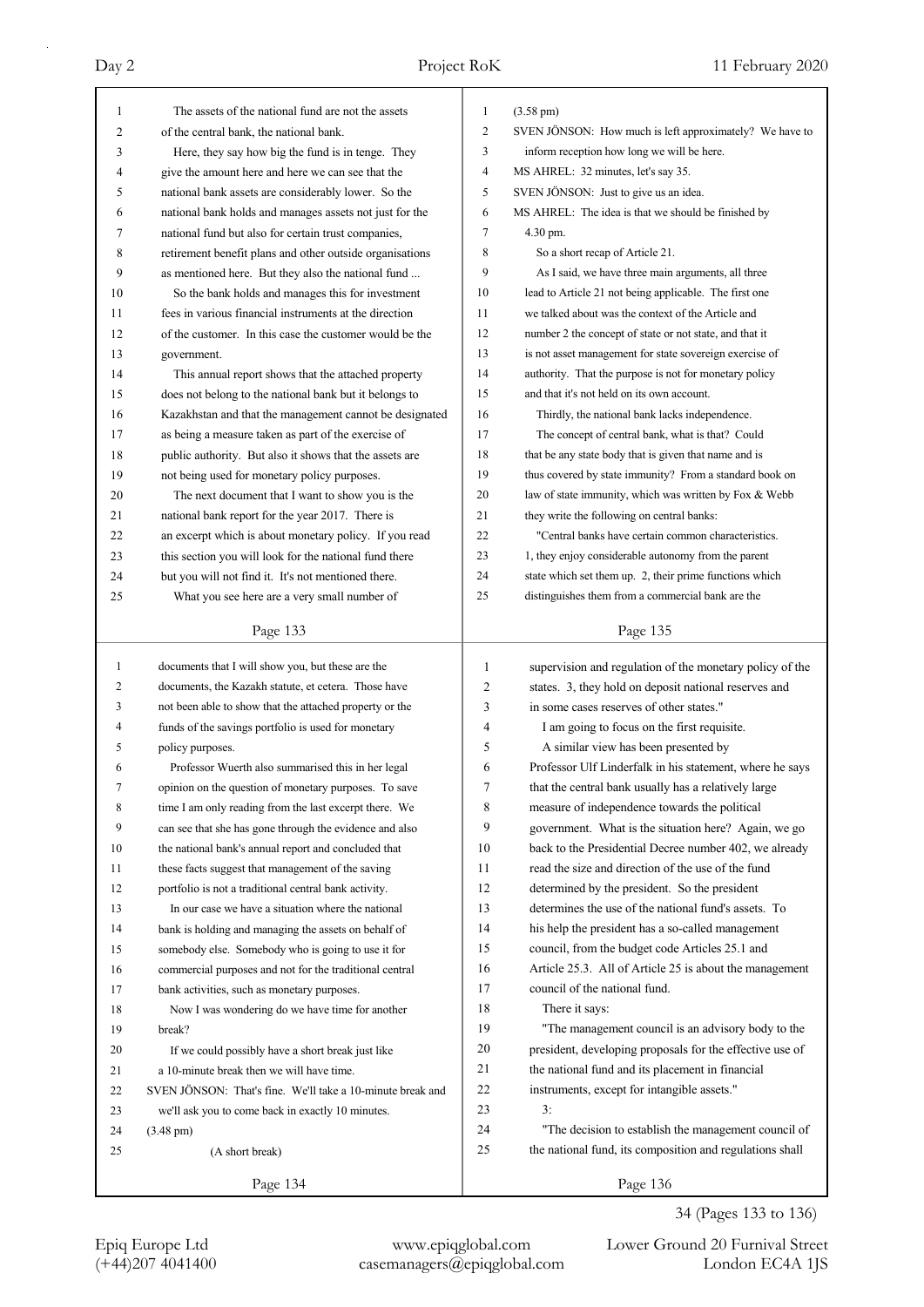|                                |                                                                                                                   | $\mathbf{1}$   | words) for me, then I'll reckon that this government                                                             |
|--------------------------------|-------------------------------------------------------------------------------------------------------------------|----------------|------------------------------------------------------------------------------------------------------------------|
| $\mathbf{1}$<br>$\overline{c}$ | be approved by the president."                                                                                    | $\overline{2}$ | has in an honest way repaid its debt and then after that                                                         |
| 3                              | The president also determines the composition of the<br>management council, which is an adviser for the           | 3              | hand in the resignation."                                                                                        |
| 4                              | effective use and investments or placements in financial                                                          | 4              | Finally:                                                                                                         |
| 5                              | instruments.                                                                                                      | 5              | "Prime Minister, I would like personally handle and                                                              |
| 6                              | The national bank is accountable to the president of                                                              | 6              | solve the question, it has to resolve  (Reading to the                                                           |
| 7                              | the Republic of Kazakhstan. We have already heard today                                                           | 7              | words) you have to resign supported "                                                                            |
| 8                              | that the president has the right to appoint and dismiss                                                           | 8              | On 21 November 2019 the president dismisses the                                                                  |
| 9                              | the governor and another four, that is the majority of                                                            | 9              | government and changes the chairman of the national                                                              |
| 10                             | the management council. The president also has the                                                                | 10             | bank, "Kazakhstan Appoints a New-Old Government":                                                                |
| 11                             |                                                                                                                   | 11             | "At the end of January, Kazakhstan's President                                                                   |
| 12                             | right to approve the structure and general number of<br>staff, that is the internal structure and the number of   | 12             | Nursultan Nazarbayev called the whole government a group                                                         |
| 13                             |                                                                                                                   | 13             | of 'cowards' and, for the first time, suggested that the                                                         |
|                                | staff and in coordination with the president of the                                                               | 14             |                                                                                                                  |
| 14<br>15                       | Republic of Kazakhstan approves the national bank of                                                              | 15             | ministers resign. The president singled out the poor<br>economic performance and the dreadful health of the      |
| 16                             | Kazakhstan by board of wages system of employees of                                                               | 16             |                                                                                                                  |
| 17                             | national bank. So the wages systems of some, et cetera,                                                           | 17             | banks in the country. Just weeks later Nazarbayev                                                                |
| 18                             | approval of the regulations on the national bank.                                                                 | 18             | suggested again, this time in a more formal setting,<br>that the cabinet quit. Immediately after the             |
| 19                             | Now a couple of examples from the way it works in                                                                 | 19             | presidential request, the whole government presented its                                                         |
| 20                             | reality. For example in January 2018 this is an excerpt<br>from a message from President Nazarbayev to the Kazakh | 20             | resignation and Nazarbayev appointed Vice Prime Minister                                                         |
| 21                             |                                                                                                                   | 21             | Askar Mamin as interim prime minister on 22 February                                                             |
| 22                             | citizens on 10 January 2018, where President Nazarbayev                                                           | 22             | "The weekend of speculation on who was going to be                                                               |
| 23                             | told the national bank to take certain actions regarding                                                          | 23             |                                                                                                                  |
| 24                             | the citizens' loans and foreign currency. It says:<br>"As well as that I asked the national bank to               | 24             | the next Prime Minister, why the president cleared out<br>the cabinet and whether it was a move related to power |
| 25                             | finally solve the question of the citizens' mortgages in                                                          | 25             | transition, ended with very few surprises on 25 February                                                         |
|                                |                                                                                                                   |                |                                                                                                                  |
|                                | Page 137                                                                                                          |                | Page 139                                                                                                         |
|                                |                                                                                                                   |                |                                                                                                                  |
|                                |                                                                                                                   | $\mathbf{1}$   |                                                                                                                  |
| $\mathbf{1}$<br>2              | foreign currency."                                                                                                | 2              | when the parliament -- a rubber stamp institution                                                                |
|                                | In March 2018, two months later, then the national                                                                |                | occupied almost entirely by members of the president's                                                           |
| 3<br>4                         | bank acts in accordance with the instructions by the<br>president and this is from the Astana Times article,      | 3<br>4         | party -- approved the new government with Mamin at its                                                           |
| 5                              | where it says:                                                                                                    | 5              | head. Crucially, the reshuffle also included a change                                                            |
| 6                              | "The national bank of Kazakhstan updated 27 March                                                                 | 6              | at the head of the central bank. Outgoing governor<br>Daniyar Akishev had been under fire for months regarding   |
| Τ                              | the nation's mortgage loan refinancing programme to                                                               | Τ              | his somewhat maverick policies that did not align with                                                           |
| 8                              | convert foreign currency mortgage loans to tenge."                                                                | 8              | the government's."                                                                                               |
| 9                              | Here we have another example from 30 January 2019.                                                                | 9              | Finally, the foreign journalist believers that                                                                   |
| 10                             | The President Nazarbayev is both highly critical of the                                                           | 10             | Kazakhstan is still governed by Nazarbayev despite the                                                           |
| 11                             | government and the national bank. This is an article                                                              | 11             | change of presidents. This is an article from The                                                                |
| 12                             | from Forbes Kazakhstan, the heading "Nazarbayev: you are                                                          | 12             | Diplomat of 29 October 2019, "Kazakhstan Remains                                                                 |
| 13                             | cowards not a government". This was during an extended                                                            | 13             | Nazarbayev's State". On 8 October Kazakhstan president                                                           |
| 14                             | government meeting in Astana on 30 January, when the                                                              | 14             | Kassym-Jomart Tokayev criticised the development and                                                             |
| 15                             | president of Kazakhstan expressed his displeasure on the                                                          | 15             | design of Nur-Sultan. Nur-Sultan that is the capital of                                                          |
| 16                             | national bank and the lack of collaboration with council                                                          | 16             | Kazakhstan, after the President Nazarbayev resigned last                                                         |
| 17                             | of ministers.                                                                                                     | 17             | year in March they changed the name of the capital                                                               |
| 18                             | The president turned to the governor of the national                                                              | 18             | Astana to Nur-Sultan:                                                                                            |
| 19                             | bank, Daniyar. Daniyar is the first name of the                                                                   | 19             | "The next day Tokayev approved changes to the                                                                    |
| 20                             | national bank's then chairman:                                                                                    | 20             | country's high-level personnel policies which opened the                                                         |
| 21                             | "You are responsible for this for your head, what                                                                 | 21             | door for Nursultan Nazarbayev -- officially still 'First                                                         |
| 22                             | are you afraid of? Bankruptcy is a fairly common                                                                  | 22             | President', Elbasy (leader of the nation) and lifetime                                                           |
| 23                             | phenomenon in countries that are in favour of markets,                                                            | 23             | chairman or the National Security Council -- to assert                                                           |
| 24                             | market economies. You are just cowards, not                                                                       | 24             | influence over key government appointments."                                                                     |
| 25                             | a government and not ministers (Reading to the                                                                    | 25             | "In essence the amendments insert Nazarbayev -- in                                                               |
|                                | Page 138                                                                                                          |                | Page 140                                                                                                         |

35 (Pages 137 to 140)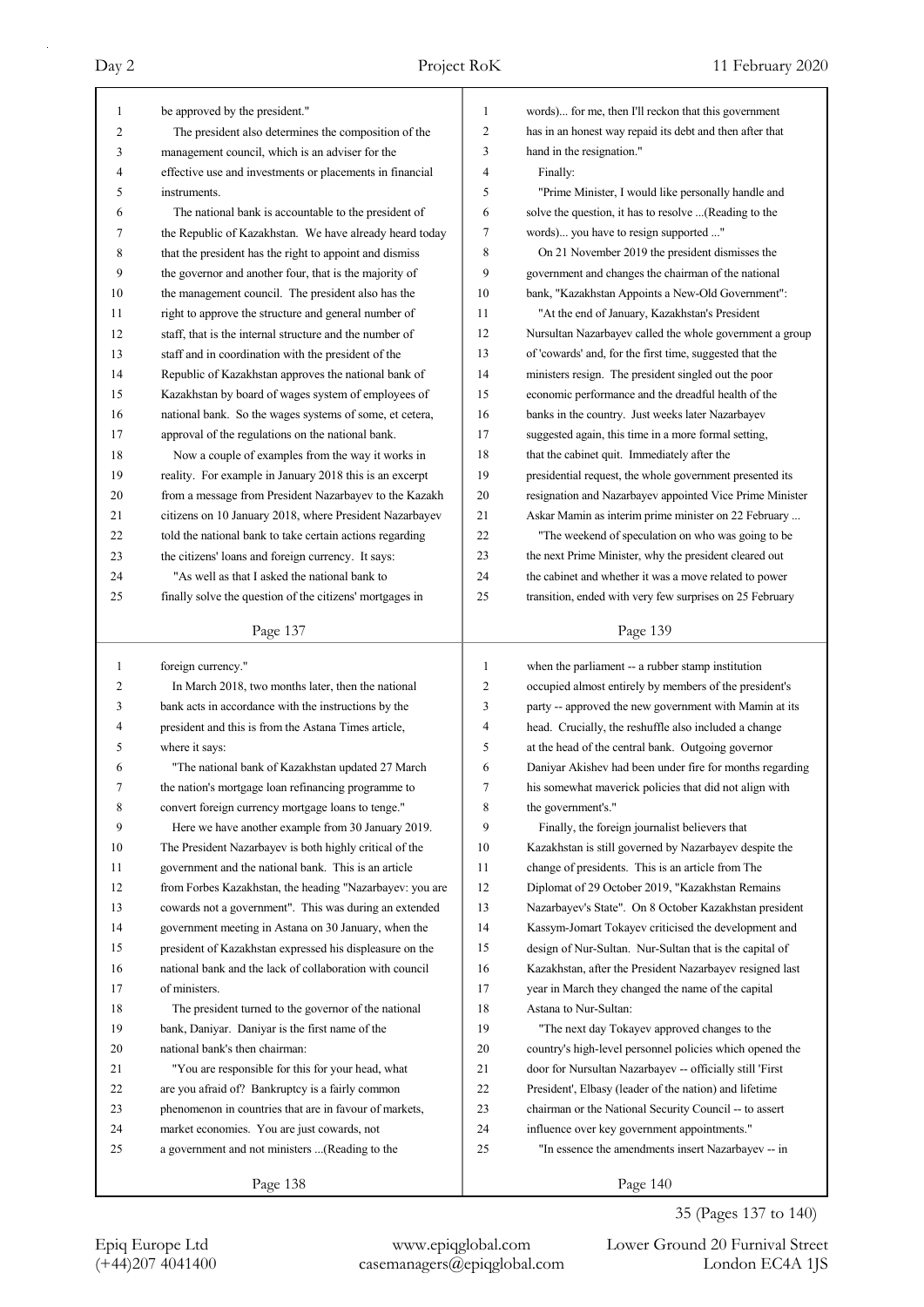| 1              | his permanent role as head of the Security Council --    | 1              | Swedish is "entrusted management". Here I also want to   |
|----------------|----------------------------------------------------------|----------------|----------------------------------------------------------|
| $\overline{c}$ | into a consultative position on key government           | $\mathfrak{2}$ | add that the Kazakh legal concept of trust is not the    |
| 3              | appointments. Most cabinet ministers, with the           | 3              | same as the concept of trust in English law. Can I also  |
| 4              | exception of foreign affairs, defence, and internal      | 4              | remind you that it is not disputed that the Kazakh legal |
| 5              | affairs, now must be appointed by the President in       | 5              | term does not signify its own legal entity. Instead it   |
| 6              | agreement with Nazarbayev. Nazarbayev's approval is      | 6              | refers to a particular agreement.                        |
| 7              | also needed for bodies under the presidential            | 7              | What's relevant for us is that trust, as it is now       |
| 8              | administration (as well as Tokayev's security detail),   | 8              | referred to on the Kazakh side or the assignor as we     |
| 9              | regional governors, the KNB and the Prosecutor General's | 9              | refer to them remains the owner of the assets that fall  |
| 10             | office and others."                                      | 10             | under the scope of the management assignment. This       |
| 11             | Included there is also the national bank:                | 11             | follows from Kazakh law, as we can see in Article 883 of |
| 12             | "Kazakhstan remains solidly a Nazarbayev state. He       | 12             | the civil code. We have already had a look at this       |
| 13             | may have resigned but he retains exceptional powers for  | 13             | Article today, earlier today. Here we have an excerpt    |
| 14             | a retired leader."                                       | 14             | from Professor Didenko who says according to Article 883 |
| 15             | In summary, the Kazakh national bank is not              | 15             | of the civil code or rather:                             |
| 16             | independent from the Kazakh government.                  | 16             | "The civil code stipulates that the trustor              |
| 17             | Now to the raised objection when it comes to the         | 17             | transfers specific rights to the property to the trustee |
| 18             | trust.                                                   | 18             | (possession, use and disposal). In the event of trust    |
| 19             | First of all, before I look at Kazakh law and other      | 19             | management, the trustor remains the owner of the         |
| 20             | documents in the case, I would like to point out that it | 20             | property. Kazakhstani law does not know of the           |
| 21             | is interesting both Kazakhstan and the national bank     | 21             | institute of trust where the trustee becomes the owner   |
| 22             | have changed the translation of the national fund        | 22             | of property together with trustor. Therefore it's        |
| 23             | agreement from "Asset management agreement", as it was   | 23             | indisputable that state, after concluding a trust        |
| 24             | called in all the submissions to the Stockholm district  | 24             | management contract with the National Bank of the        |
| 25             | court, the Svea Court of Appeal and the Nacka district   | 25             | Republic of Kazakhstan, remains the owner of the         |
|                |                                                          |                |                                                          |
|                | Page 141                                                 |                | Page 143                                                 |
| 1              | court, to instead being "The trust management            | 1              | property of the national fund transferred for trust      |
|                |                                                          |                |                                                          |
|                |                                                          |                |                                                          |
| 2              | agreement", as it is now called in all submissions made  | 2              | management."                                             |
| 3              | starting from May 2018 in Nacka.                         | 3              | Then further on down, when it comes to accounting        |
| 4              | Here in this slide we have the first version. The        | 4              | transactions, it says:                                   |
| 5              | second version has also been pasted on to there, we can  | 5              | "Separate accounting of the assets in trust by the       |
| 6              | see that there has been a change in translation. That    | 6              | trustee serves as further confirmation that the state    |
| Τ              | first was referred to as asset management and now it's   | Τ              | continues to remain the owner of these funds."           |
| 8              | being referred to as trust management.                   | 8              | A central characteristic of this agreement for trust     |
| 9              | On our part we assume that this is part of the new       | 9              | management, the Kazakh legal concept is that the trustor |
| 10             | arguments presented on the national fund agreement       | 10             | loses his disposal of the property. That's why it        |
| 11             | creating a trust. This argument was first introduced in  | 11             | cannot be protected from the creditors, as we can see    |
| 12             | May 2018 before the Nacka district court. Kazakhstan     | 12             | under 886, that during the management agreements'        |
| 13             | and the national bank had submitted a number of          | 13             | validity the assignor shall to the trust management not  |
| 14             | submissions before them, both to the enforcement         | 14             | have the right to carry out any measures regarding the   |
| 15             | service, the Stockholm district court and Nacka district | 15             | managed property unless otherwise has been stipulated by |
| 16             | court as well. Starting from August 2017.                | 16             | the legislative statutes of the Republic of Kazakhstan   |
| 17             | I won't say anything now about the correct               | 17             | or explicitly stated in the agreement.                   |
| 18             | translation of the Russian term used for this into       | 18             | When it comes to being explicitly stated in the          |
| 19             | English. In some cases it has been translated as "asset  | 19             | agreement, I want to point out that of course this is    |
| $20\,$         | management", in other cases as "trust management".       | 20             | not about any types of condition that would remove the   |
| 21             | Professor Maggs uses the expression "entrusted           | 21             | very gist of the legal institute that the right to take  |
| 22             | management" and he is also fluent in Russian.            | 22             | action with the entrusted property otherwise there's no  |
| 23             | What is relevant here is still what it is translated     | 23             | trust, otherwise we cannot protect it against the        |
| 24             | into Swedish as. The translation submitted in the case   | 24             | creditors. At the bottom we have an excerpt from the     |
| 25             | is that this verbatim translation from the Russian in    | 25             | national fund agreement as well. We find this to be      |
|                | Page 142                                                 |                | Page 144                                                 |

36 (Pages 141 to 144)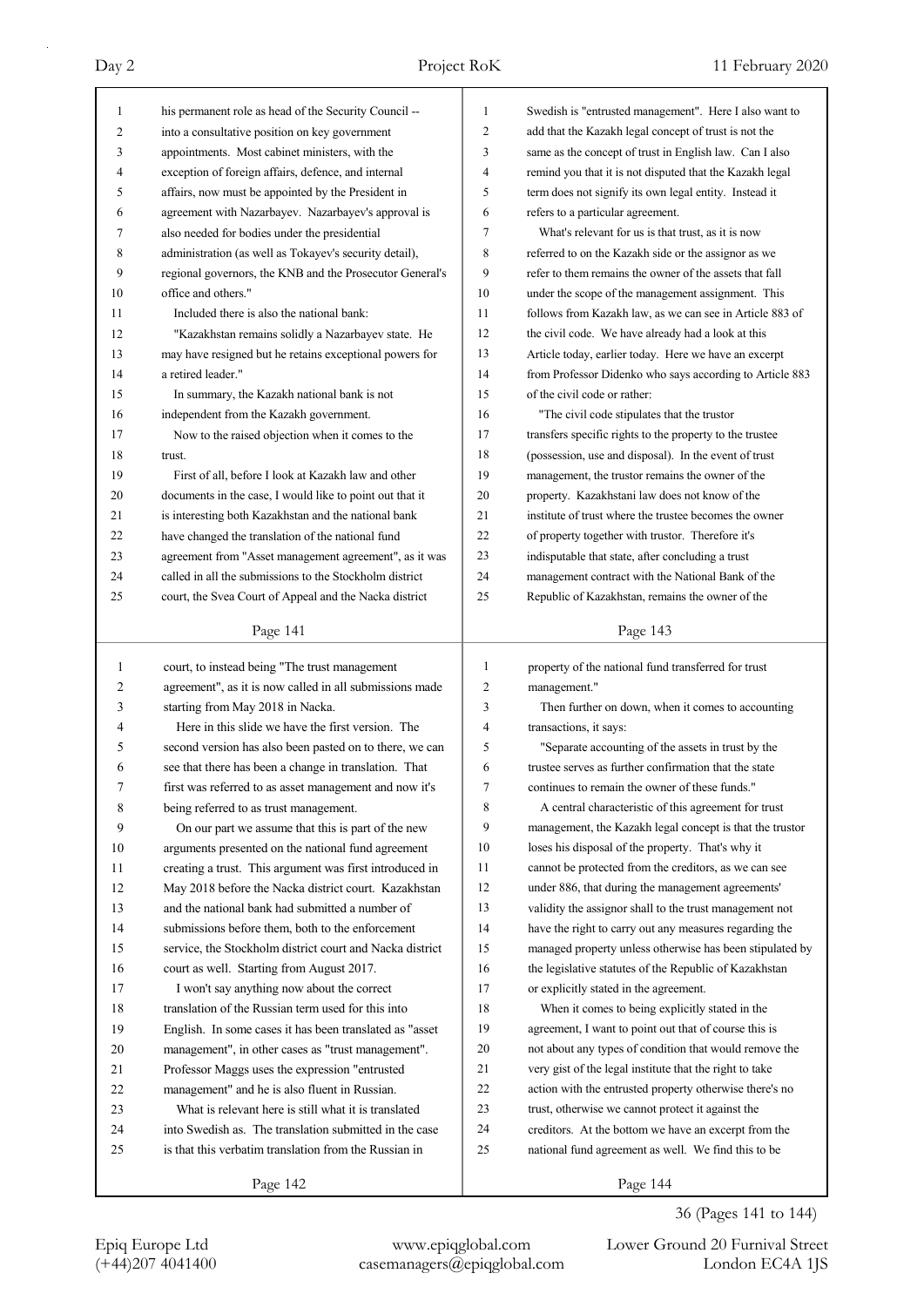| 1  | a relevant document in this context, that demonstrates   | 1  | self-explanatory that if it were true what's alleged by  |
|----|----------------------------------------------------------|----|----------------------------------------------------------|
| 2  | that the government, for example, can at any time give   | 2  | the Kazakh side, that Kazakhstan does not own the assets |
| 3  | instructions on withdrawals from the national fund. So   | 3  | in the national fund there is hardly any reason to       |
| 4  | the government as a trustor has not lost its power to    | 4  | commit to such strong commitments.                       |
| 5  | decide what happens to the property.                     | 5  | The last item I want to look at in the national fund     |
| 6  | If we look at 2.2 in the national fund agreement we      | 6  | agreement is section 7.4, which quite plainly states     |
| 7  | can see that it says:                                    | 7  | that only the president can decide on termination of the |
| 8  | "The bank shall conduct money transfer  and              | 8  | agreement:                                               |
| 9  | targeted transfers from the fund within 10  working      | 9  | "This agreement may be terminated only on the basis      |
| 10 | days from obtaining the government instructions to       | 10 | of a decision of the president of the                    |
| 11 | transfer "                                               | 11 | Republic of Kazakhstan."                                 |
| 12 | There is no loss of power to act and if instructions     | 12 | There are no prerequisites about when the president      |
| 13 | are received money has to be transferred within ten      | 13 | should or ought to take such a decision. It appears as   |
| 14 | working days.                                            | 14 | though it's left up to the president. We can also        |
| 15 | If we continue to look at the national fund              | 15 | remind you that the president created the national fund  |
| 16 | agreement that otherwise we would like to ask the        | 16 | through Presidential Decree 402 and he can also          |
| 17 | members of the court to read in its entirety, we can see | 17 | terminate it. So there are no guarantees that the        |
| 18 | under section 3.2 that the government's rights are       | 18 | national fund will continue to exist in a year or two.   |
| 19 | outlined under 3.2.1:                                    | 19 | Should the court find that there is a so-called          |
| 20 | "The government shall determine the legal adviser on     | 20 | Kazakh trust present, we think the court can disregard   |
| 21 | a competitive basis in collaboration with the bank, who, | 21 | it because it would constitute a misuse of Kazakh civil  |
| 22 | if necessary, will represent the interest of the fund in | 22 | law. The reasons for this is, as we can read in          |
| 23 | foreign countries in the resolution of the legal         | 23 | Article 885 in the Kazakh civil code, there we learn     |
| 24 | disputes arising from the asset management of the fund." | 24 | that attachment of funds that have been placed in trust  |
| 25 | It is the government shall, shall, determine legal       | 25 | management is not allowed, apart from in cases as        |
|    | Page 145                                                 |    | Page 147                                                 |
|    |                                                          |    |                                                          |
|    |                                                          |    |                                                          |
| 1  | advisers to represent interests of the fund and under    | 1  | outlined in Article 1081 and upon his personal           |
| 2  | 3.2.4 there's a reference to the fact that the           | 2  | bankruptcy. Those are the two cases when the trustor     |
| 3  | government shall:                                        | 3  | dies or if they are declared personally bankrupt. Then   |
| 4  | " reimburse the expenses for managing the fund           | 4  | the assets are surrendered to the bankruptcy estate and  |
| 5  | [referring here to clause 4.1] except for the bank's     | 5  | becomes accessible to the trustor's creditors for        |
| 6  | commission within 3  working days after receipt of       | 6  | attachment.                                              |
| 7  | notice."                                                 | 7  | Why is this a misuse? Here we have legal opinion         |
| 8  | So within three days expenses have to be reimbursed.     | 8  | from Professor Maggs where he explains in 57:            |
| 9  | From clause 4.1 we learn what kind of expenses:          | 9  | "However, the Republic of Kazakhstan cannot be           |
| 10 | "The expenses related to the asset management of the     | 10 | declared bankrupt, since only natural persons and legal  |
| 11 | fund and payments of the commission fee are              | 11 | entities can be declared bankrupt as matter of Kazakh    |
| 12 | management commission fee paid to the bank "             | 12 | law, and it is neither. Naturally, it can also never be  |
| 13 | That is the remuneration to the national bank and        | 13 | a decedent in inheritance proceedings."                  |
| 14 | the management commission fee paid to the external       | 14 | "To the extent that the government of Kazakhstan         |
| 15 | managers, the external managers ie JP Morgan, UBS,       | 15 | could require the NBK to sign the TMA dictated by the    |
| 16 | Citibank, et cetera:                                     | 16 | government, which agreement left extremely strong de     |
| 17 | "Payment for custodian services [ie BNY Mellon]          | 17 | jure powers of control with the government, and with     |
| 18 | other expenses that may arise while managing assets of   | 18 | respect to which the NBK tolerated exercise by the       |
| 19 | the fund, including, if necessary the service of a legal | 19 | government of even stronger de facto powers of control,  |
| 20 | adviser [ie the legal counsels]."                        | 20 | the NBK could be considered to be an 'entrusted manager' |
| 21 | Also:                                                    | 21 | that the parties did not really expect to engage in      |
| 22 | "Losses that may arise in the early termination of       | 22 | management. In such a situation paragraph 2 of the       |
| 23 | the agreement with external managers."                   | 23 | Article 160 of the civil code would apply and the        |
| 24 | So there is no loss of power to act if the               | 24 | provision on freedom from claims of creditors would be   |
| 25 | government who has to reimburse all expenses and it is   | 25 | unenforceable under Kazakh law as an abuse of right."    |

37 (Pages 145 to 148)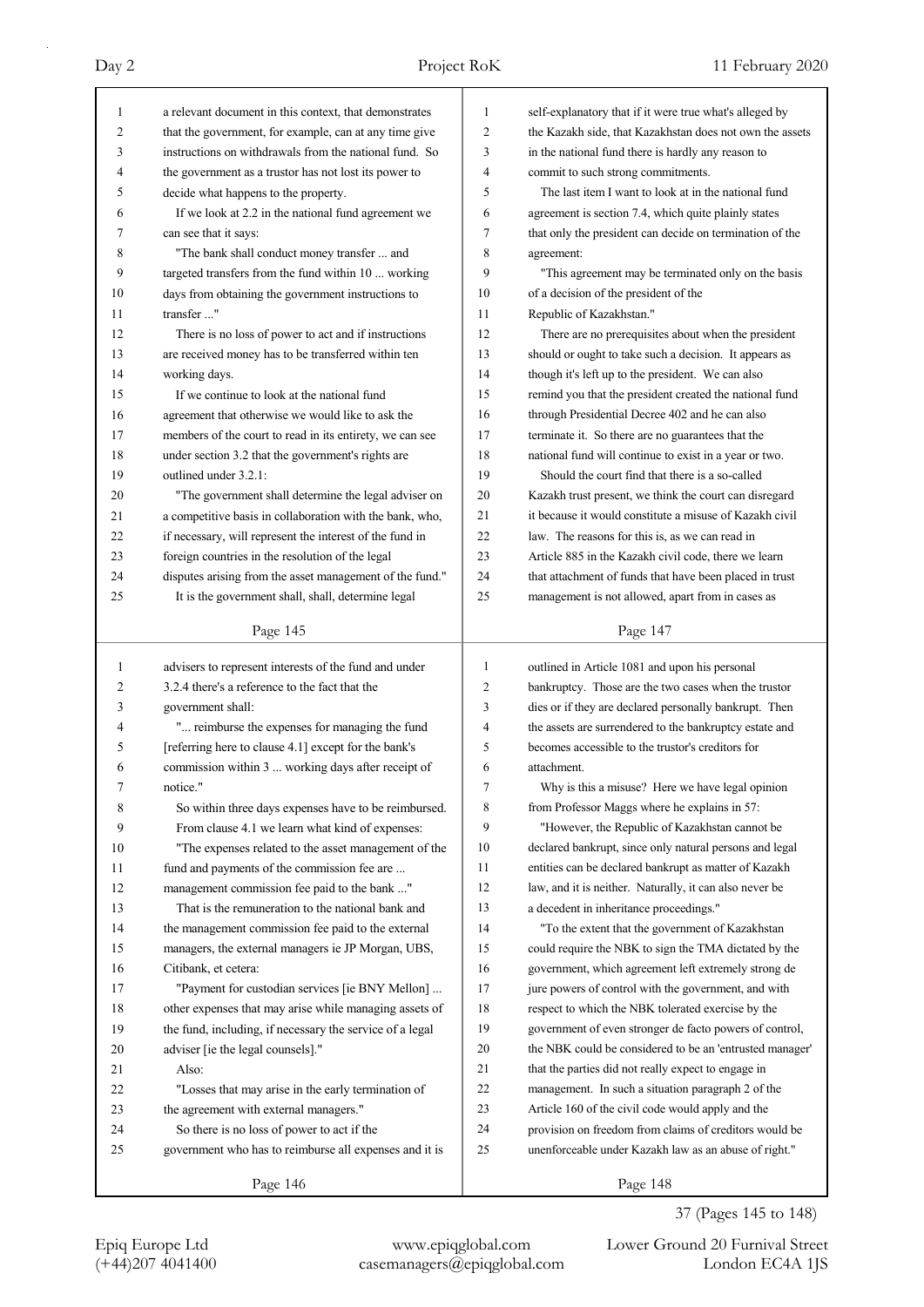| 1  | Here I wish to add a few words about                      | 1              | I want you to read the article in its entirety, but      |
|----|-----------------------------------------------------------|----------------|----------------------------------------------------------|
| 2  | Professor Maggs, a law Professor at the Illinois College  | 2              | also by reason of this dispute there have been           |
| 3  | of Law in the United States. He speaks, reads, writes     | 3              | statements made by the foreign ministry of Kazakhstan,   |
| 4  | Russian and he has authored and co-authored a number of   | 4              | this is a press release published on the ministry's      |
| 5  | books on Soviet and Russian law. He is very acquainted    | 5              | website in October 2017. In which Kazakhstan states:     |
| 6  | with Kazakh law and particularly with the Kazakh civil    | 6              | "The Republic of Kazakhstan is taking all  steps         |
| 7  | code, because he himself took part in the creation of     | 7              | to  protect its right and  claim compensation for        |
| 8  | the new civil code in the former Soviet Republics,        | 8              | the fraudulent acts committed by Stati over years in the |
| 9  | amongst them Kazakhstan.                                  | 9              | Republic of Kazakhstan. It filed a civil racketeering    |
| 10 | That would be the last thing to say when it comes to      | 10             | complaint in the US District Court in Washington DC.     |
| 11 | the trust objection.                                      | 11             | The Republic of Kazakhstan is currently further          |
| 12 | Now we have the final section, which has to do with       | 12             | assessing all options available under public             |
| 13 | abuse of rights. Initially I wish to quote Linderfalk's   | 13             | international law or municipal law to redress the wrong  |
| 14 | legal opinion in which he states, "These rights shall be  | 14             | it suffered by Stati."                                   |
| 15 | exercised in good faith", that the doctrine on abuse of   | 15             | The RICO complaint has been decided in the first         |
| 16 | rights falls back on one of the most fundamental          | 16             | instance in the United States. This is an excerpt from   |
| 17 | principles of international law, the one who obliges      | 17             | the underlying reasons for the outcome:                  |
| 18 | states and international organisations to exercise        | 18             | "At bottom, this suit is yet another attempt to          |
| 19 | rights in good faith to abuse a right is not to exercise  | 19             | relitigate the underlying arbitral award  casting        |
| 20 | it in good faith. Therefore it's possible to abuse        | 20             | defendants' enforcement proceedings now as an unlawful   |
| 21 | a right even in a situation when you act in accordance    | 21             | 'pattern of racketeering activity' is an improper use of |
| 22 | with what the right upon a purely superficial             | 22             | the auspices of this court to revive and prolong         |
| 23 | observation appears to allow for.                         | 23             | a dispute that is over. The motion to dismiss will be    |
| 24 | This is a quote from the ECT, also stressed by            | 24             | granted."                                                |
| 25 | Professor Linderfalk and mentioned by my colleague        | 25             | That was the outcome in that court proceedings.          |
|    |                                                           |                |                                                          |
|    | Page 149                                                  |                | Page 151                                                 |
|    |                                                           |                |                                                          |
|    |                                                           |                |                                                          |
| 1  | counsel Nilsson previously, where we can see in           | 1              | Here we also have a statement made by the minister of    |
| 2  | Article 26.8:                                             | $\overline{c}$ | justice himself when it comes to the case. He made this  |
| 3  | "Each contracting party shall carry out without           | 3              | statement on 13 March 2019, an article has been          |
| 4  | delay any such award and shall make provision for the     | 4              | published on the official state website "fran zakon.KZ", |
| 5  | effective enforcement in its area of such awards."        | 5              | "TheLaw.KZ".                                             |
| 6  | From what we know in this case and as has been            | 6              | The title of the article is "Beketayev on Stati          |
| 7  | stated in an article published in 2014, under the         | 7              | Case: the Litigation is Being Watched by Many            |
| 8  | heading "Not just defending yourself but also to read     | 8              | Countries":                                              |
| 9  | agreements more closely". This is a conversation with     | 9              | "The head of the ministry reassured that Kazakhstan      |
| 10 | a Kazakh minister of justice, he has been interviewed by  | 10             | would defend its interest to the last.                   |
| 11 | a journalist. What I want to indicate here is that        | 11             | "We must not set a precedent giving grounds to           |
| 12 | Kazakhstan has in many foreign arbitrations and court     | 12             | believe that one can come to Kazakhstan and take money   |
| 13 | proceedings. In 2003 the Ministry of Justice              | 13             | from the national fund. This litigation is also being    |
| 14 | represented the state in four cases with a total amount   | 14             | watched by all other countries that have sovereign       |
| 15 | claim of \$340 million, to be compared with the number of | 15             | funds."                                                  |
| 16 | cases was in year 2013, 37 cases in the year 2013, with   | 16             | I continue reading the highlighted passages:             |
| 17 | a total claim sum of \$18.2 billion.                      | 17             | "Some say: let's just pay and finish this case.          |
| 18 | Often proceedings are instituted against Kazakhstan       | 18             | However, that is a crucial issue for any future          |
| 19 | by foreign investors and the claims amount to billions    | 19             | litigations. If we demonstrate that Kazakhstan has the   |
| 20 | of dollars. The claimants don't only want to be           | 20             | necessary competence to effectively defend its interests |
| 21 | compensated for direct loss suffered, they also want      | 21             | in courts and arbitration proceedings, there will be     |
| 22 | compensation for moral harm suffered, loss of profits     | 22             | fewer individuals willing to make money this way,        |
| 23 | and litigation costs for the arbitration proceedings.     | 23             | Beketayev said.                                          |
| 24 | So the arbitration proceedings and other proceedings      | 24             | "Kazakhstan's interests are now defended by several      |
| 25 | have grown quite dramatically.                            | 25             | Kazakhstani and international lawyers. According to      |

38 (Pages 149 to 152)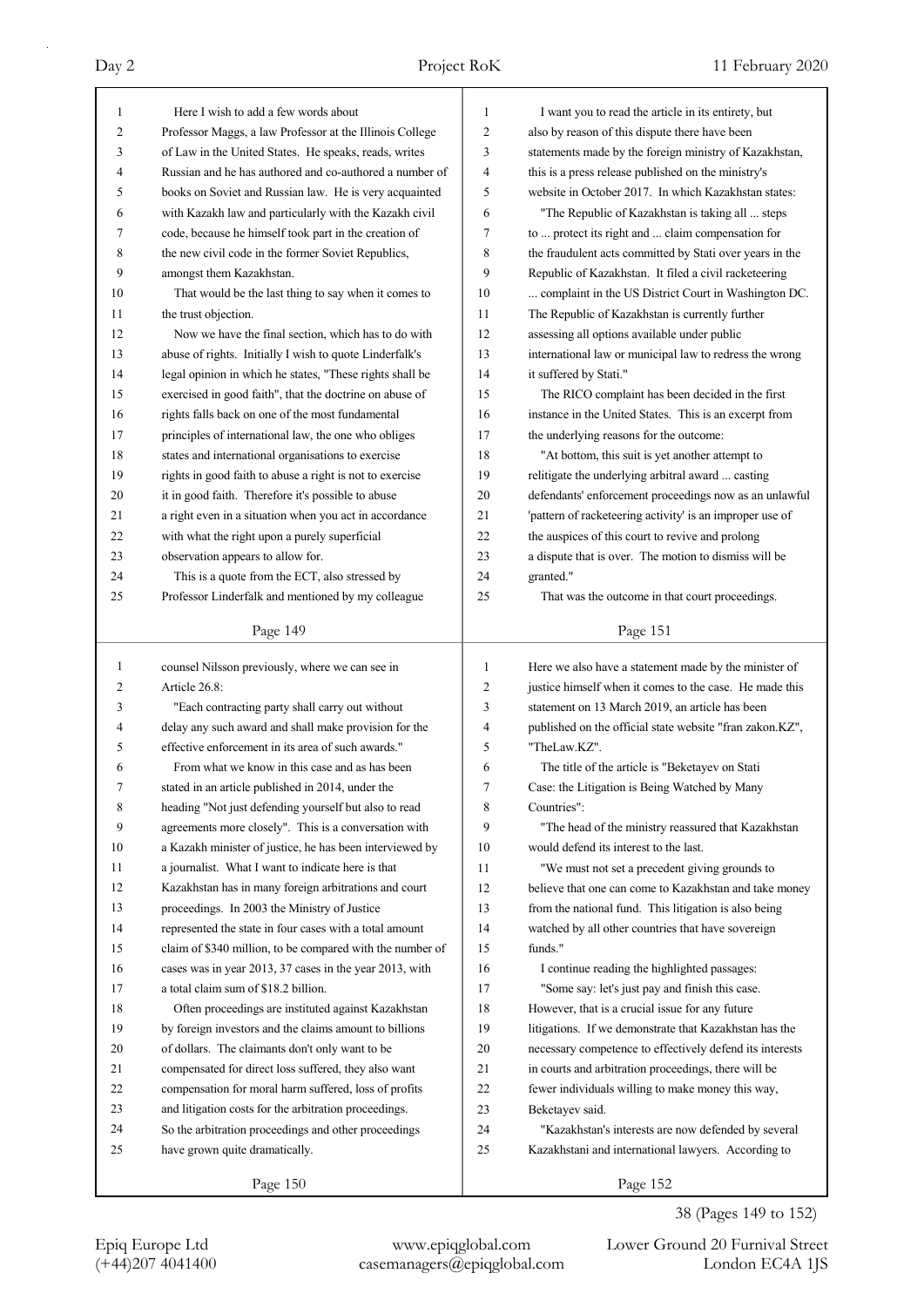| $\mathbf{1}$     | him, now it's time to 'do the utmost'.                      |
|------------------|-------------------------------------------------------------|
| 2                | "Don't get me wrong: the disputed amount in Stati           |
| 3                | case is 500 million. You can either do a simple math        |
| 4                | and correlate the attorneys' fees with this amount or       |
| 5                | also take into account all possible litigations in the      |
| 6                | future. Then it will be clear that we must do our           |
| 7                | utmost now in protecting the interests of our country --    |
| 8                | the minister said."                                         |
| 9                | In a case where a state behaves as has just been            |
| 10               | explained, Professor Linderfalk deems that the immunity     |
| 11               | that Kazakhstan might otherwise have alleged has now in     |
| 12               | any case been made impossible by the actual                 |
| 13               | circumstances and the behaviour of the state.               |
| 14               | SVEN JÖNSON: That was very well timed, the time is 4.29 pm. |
| 15               | That's what we had to do today. Tomorrow and on             |
| 16               | Thursday we will watch the examinations that were           |
| 17               | recorded in the district court. We will reconvene on        |
| 18               | Friday for closing arguments.                               |
| 19               | Having said that, I would like to say thank you very        |
| 20               | much for today. Then we will deal with the question of      |
| 21               | interpreters now.                                           |
| 22               | $(4.30 \text{ pm})$                                         |
| 23               | (The hearing adjourned until Friday, 14 February 2020 at    |
| 24               | $9.30$ am)                                                  |
| 25               |                                                             |
|                  |                                                             |
|                  | Page 153                                                    |
|                  |                                                             |
|                  |                                                             |
| $\mathbf{1}$     |                                                             |
| 2                | $\text{I} \, \text{N} \, \text{D} \, \text{E} \, \text{X}$  |
| 3                |                                                             |
| 4                |                                                             |
| 5                | Opening submissions by MR METZ 2                            |
| 6                | Opening submissions by MS FERMBÄCK 30                       |
|                  | Opening submissions by MR NILSSON 55                        |
| 8                | Opening submissions by MR GOLDSTEINS 61                     |
| $\boldsymbol{9}$ |                                                             |
| 10               |                                                             |
| 11               |                                                             |
| $12\,$           |                                                             |
| 13               |                                                             |
| 14               |                                                             |
| 15               |                                                             |
| 16               |                                                             |
| 17               |                                                             |
| 18               |                                                             |
| 19               |                                                             |
| 20               |                                                             |
| 21               |                                                             |
| $22\,$           |                                                             |
| 23               |                                                             |
| 24               |                                                             |
| 25               |                                                             |
|                  | Page 154                                                    |

39 (Pages 153 to 154)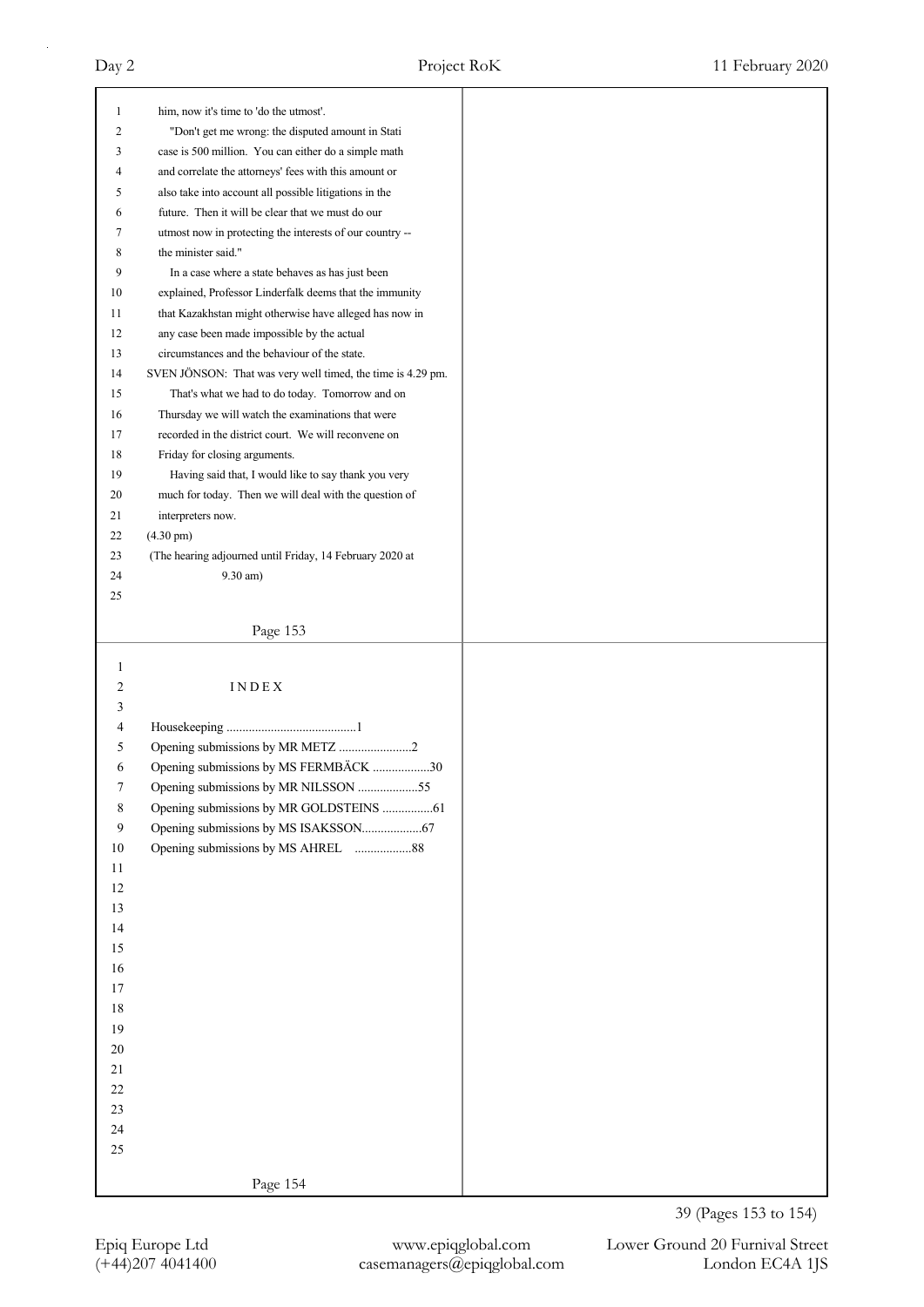|                          |                       |                    |                   | $\circ$               |
|--------------------------|-----------------------|--------------------|-------------------|-----------------------|
| $\mathbf A$              | accumulated           | 36:6 117:21        | 99:14 102:5       | allegedly 109:19      |
| abbreviation             | 47:19 93:19           | 118:12 138:3       | 114:3             | alleges $41:15$       |
| 70:13 73:21              | accumulating          | 151:8              | agenda 89:15      | alleging 60:4         |
| 74:15 75:12              | 18:15                 | actual 55:12 67:8  | aggregated 110:8  | allocated 10:8        |
| ability 96:2             | accumulation 14:1     | 76:20 84:15        | ago 89:10 92:25   | 123:20                |
| able 3:1 57:8 59:24      | 14:20 15:13           | 153:12             | agree 60:25 70:12 | allow 3:14 4:22       |
| 85:6 115:3               | accuse 60:6           | add 19:17 97:16    | 70:12 84:22 85:7  | 149:23                |
| 116:22 134:3             | achieve 8:10 16:6     | 143:2 149:1        | 90:10 113:22      | allowed 16:18 29:9    |
| abroad 11:24             | 16:13 40:10           | added 95:13        | agreed 59:23      | 147:25                |
| <b>absolute</b> 3:9 4:19 | 43:21 105:19          | adding $125:8$     | 124:3             | allowing 20:8         |
| 5:20 31:10 88:22         | 113:14                | addition 125:13,21 | agreement 37:13   | altered 112:8         |
| 125:20,24 127:12         | achieved 8:13,14      | address 70:7,10,10 | 48:13 49:13,14    | alternative 22:6      |
| abuse 60:23 88:17        | 23:10,16              | 70:15,20 73:22     | 49:15,16 50:7     | ambiguous 46:13       |
| 148:25 149:13,15         | achieving 41:4        | addresses 75:12    | 52:1,3,5,25 53:9  | amenable 88:2         |
| 149:19,20                | acknowledges          | adds 53:13         | 54:7,8 84:3 94:4  | amended 95:9,13       |
| abuses 57:1 58:9         | 65:1                  | adduced 18:2,3     | 94:5,6,19,24 96:1 | 109:6 119:13          |
| accept 53:14 126:9       | acquainted 149:5      | 24:7 87:10 109:5   | 97:22 98:2,17     | amendment 94:7        |
| accepted 4:24            | acquire 52:17         | adequate 22:20     | 119:10,12,14,14   | 109:13 125:10         |
| 98:12                    | acquired 51:24        | 59:12              | 119:20 141:6,23   | 126:18 127:1          |
| access 73:22 82:1        | 54:4,14 68:16         | adhere 43:14       | 141:23 142:2,10   | amendments            |
| accessible 148:5         | 107:10 108:23         | adjourned 153:23   | 143:6 144:8,17    | 126:9 140:25          |
| accompanied              | 109:2,14,20,23        | adjournment 55:2   | 144:19,25 145:6   | amount 51:5 76:21     |
| 83:10                    | acquisitions 52:1     | administration     | 145:16 146:23     | 108:1 132:22          |
| <b>Accomplish 36:3</b>   | 54:6,10 106:22        | 28:5 141:8         | 147:6,8,9 148:16  | 133:4 150:14,19       |
| account 26:21            | 109:10                | admit 99:20        | agreements 82:16  | 153:2,4               |
| 32:14 47:19,23           | act 13:4,6,7,10,12    | adopted 3:22       | 150:9             | amounts 131:16        |
| 51:20 62:12,12           | 27:14 35:15 37:1      | 89:12 124:9        | agreements'       | 131:25                |
| 63:18,22,22              | 79:5 128:23           | 127:5              | 144:12            | analyse 130:5         |
| 67:11 68:18 70:8         | 129:1 130:6           | adoption 90:4      | agrees $11:18$    | analysed 25:15        |
| 70:17,24 74:10           | 145:12 146:24         | adverse 14:23      | ahead 76:13       | <b>Anatolie 56:25</b> |
| 74:12,14,18,23           | 149:21                | 29:18 68:1 74:7    | 103:14            | and/or $96:2$         |
| 78:22 79:14              | acting $40:22$        | 82:22 85:1 105:7   | Ahrel 55:16 87:25 | <b>Andrey 98:10</b>   |
| 80:11,12,20 82:9         | action 61:7 62:24     | advice 82:4        | 88:6,7 103:15     | announced 57:20       |
| 87:6 92:10,13            | 116:4 117:3,8         | adviser 66:1 137:3 | 104:24 135:4,6    | annual 19:21 20:6     |
| 93:19,21 108:14          | 120:24 144:22         | 145:20 146:20      | 154:10            | 21:13 37:18           |
| 108:15 126:21            | <b>actions</b> 113:17 | advisers 82:2      | AIG 97:23         | 50:25 93:4            |
| 128:18,21 129:14         | 117:17 127:3          | 146:1              | aim 58:3          | 101:24 110:2,7        |
| 129:19,23 130:6          | 137:22                | advisory 136:19    | aimed 100:12      | 131:10 132:5          |
| 130:12,14 131:5          | active 4:20 72:8      | advocating 125:24  | aiming $41:3$     | 133:14 134:10         |
| 135:15 153:5             | actively 29:23        | affairs $141:4,5$  | Akishev 140:6     | annually 93:3,7       |
| accountable 35:7         | activities 4:20       | affect 27:17       | align $140:7$     | annulled 17:7         |
| 41:12 137:6              | 23:22 34:23,24        | affiliated 28:4    | Aliya 40:23 53:20 | answer 13:24 33:5     |
| accounting 144:3         | 36:10 40:8 50:17      | aforementioned     | 79:17 83:1 98:21  | 63:14 68:17 99:4      |
| 144:5                    | 120:20,22 130:2       | 97:3               | 105:17 106:3      | 101:14 103:1          |
| accounts $54:1,16$       | 131:6 134:17          | afraid 138:22      | allegation 58:15  | 105:25 106:3          |
| 62:11,13 79:11           | activity 120:6,7,15   | afternoon 29:24    | allege 69:1       | 109:21 118:12         |
| 122:6 131:21             | 124:19 134:12         | 87:24 88:4         | alleged 32:21     | 122:17                |
| accumulate 26:6          | activity' $151:21$    | agency $58:17$     | 116:16 147:1      | answered 80:21        |
| 92:13                    | acts 20:19 34:21      | 76:20 77:9 78:3    | 153:11            | anybody $1:17$        |
|                          |                       |                    |                   |                       |
|                          |                       |                    |                   |                       |

Epiq Europe Ltd www.epiqglobal.com Lower Ground 20 Furnival Street

(+44)207 4041400 casemanagers@epiqglobal.com London EC4A 1JS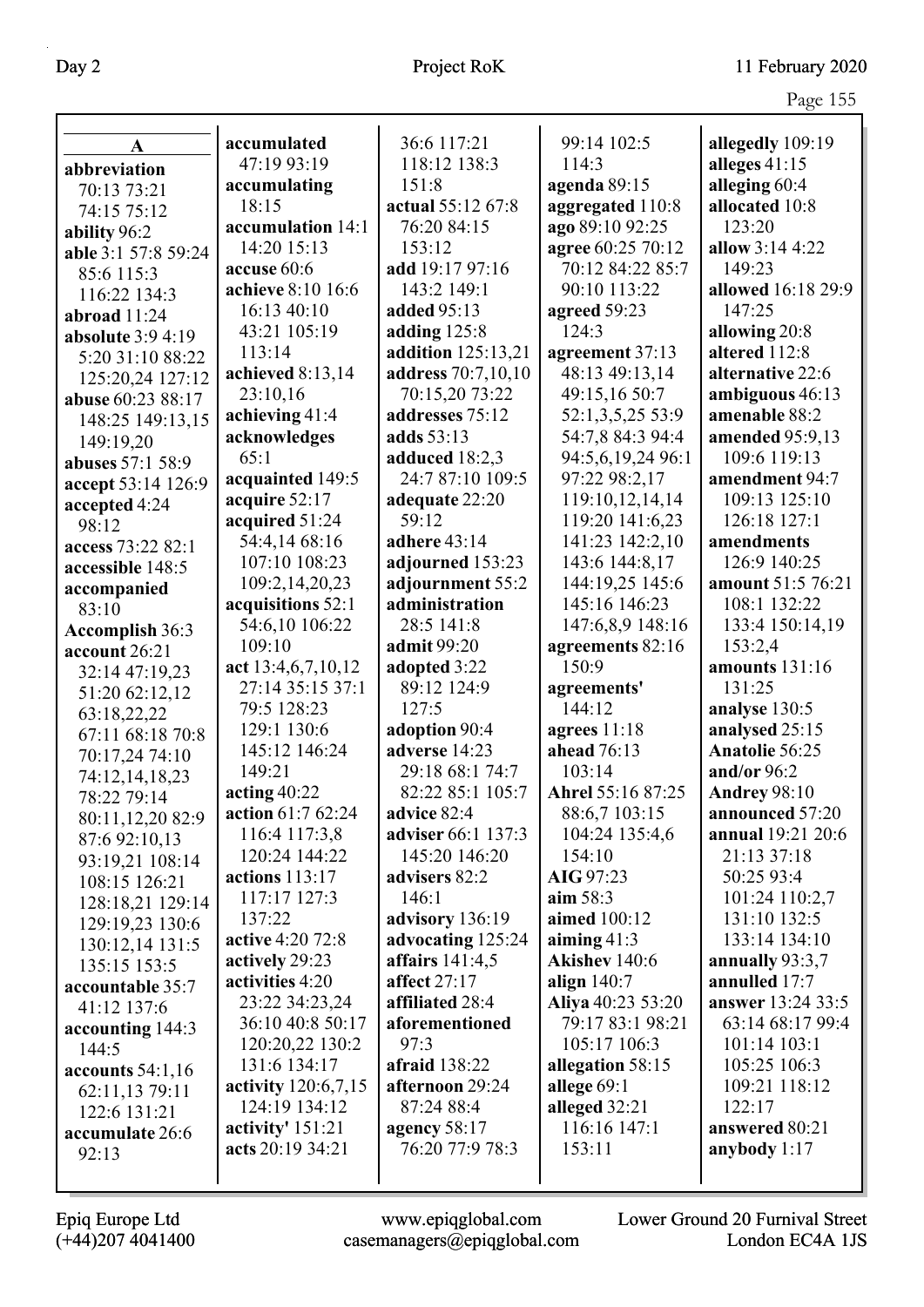| anymore 98:5,6          | apply 4:6 5:20               | arbitrations                          | 114:1,4,8,9,10,12   | 52:21 55:19       |
|-------------------------|------------------------------|---------------------------------------|---------------------|-------------------|
| apart 68:2 70:22        | 26:23 32:2,6,21              | 150:12                                | 114:20,21,25        | 81:24 85:8 89:24  |
| 147:25                  | 64:21 65:5 76:7              | area 3:10 150:5                       | 115:1,11 116:1,7    | 94:11 108:16,18   |
| appeal 1:24 4:5         | 148:23                       | argued 32:5                           | 116:11,24 117:5     | 108:21 109:18     |
| 11:20 12:20             | applying 58:22               | 130:13                                | 118:2,7,15,17,17    | 110:11,16 116:3   |
| 17:25 18:7 28:17        | 104:5                        | argument 41:18                        | 119:1 120:17,25     | 119:18 120:3,4    |
| 29:6 30:21 32:6         | appoint $35:10$              | 85:22,23 86:3                         | 121:5,6,11,12       | 120:18,21,23      |
| 32:20 44:12 47:2        | 41:13 78:17                  | 115:15 142:11                         | 122:10,18 123:7     | 121:19,20 122:15  |
| 55:21,24 59:21          | 137:8                        | arguments 30:23                       | 123:12 124:5,6      | 127:24 132:3,8    |
| 59:24 60:2 61:4         | appointed 1:7 37:2           | 32:16 46:13 60:2                      | 126:17,22 127:9     | 135:13 141:23     |
| 65:13 67:5 81:18        | 40:6 42:8,12,14              | 61:13 86:16,17                        | 127:11,25 128:3     | 142:7,19 145:24   |
| 81:19 96:19,21          | 42:19 52:10                  | 89:7 115:25                           | 129:11 135:8,10     | 146:10            |
| 109:4 141:25            | 139:20 141:5                 | 121:18 135:9                          | 135:11 136:16,16    | assets 8:2 9:5    |
| appealed 66:12          | appointing 42:16             | 142:10 153:18                         | 138:4,11 140:11     | 14:20,21,21       |
| 111:21                  | appointment 42:4             |                                       | 143:11,13,14        | 15:13,14,14,15    |
|                         | 42:18                        | arising $145:24$<br><b>Arman</b> 98:9 |                     |                   |
| appeals 29:16<br>130:22 |                              |                                       | 147:23 148:1,23     | 15:17,22 16:10    |
|                         | appointments<br>140:24 141:3 | arrangement                           | 150:2,7 151:1       | 16:12,15,24       |
| appear $80:22$          |                              | 65:10,25                              | 152:3,6             | 17:19 19:10,16    |
| appears 99:20           | Appoints 139:10              | arrangements                          | articles $4:7,9,13$ | 20:17,18,18,22    |
| 121:12 147:13           | appreciation                 | 64:6                                  | 33:11 44:15         | 20:24 21:1,3,8,12 |
| 149:23                  | 121:17                       | arrested 123:14                       | 59:17 97:19         | 22:7,9,15,18,19   |
| appendices 78:6         | approach $111:11$            | arrived 25:17                         | 116:8 136:15        | 22:19 23:23 24:8  |
| 107:12                  | 127:5 130:17                 | 84:22                                 | aside 12:9          | 24:13,16,24       |
| appendix 73:12          | appropriate 22:21            | article 2:21,24                       | <b>Askar</b> 139:21 | 25:16 28:7,9      |
| 74:19 76:2 77:7         | 22:23,24                     | 4:255:15,17,18                        | asked 1:16 74:1,20  | 29:1,20 30:6      |
| 79:22 80:9 96:17        | approval $43:9,13$           | 5:20 6:4,8,9,10                       | 80:18 98:24         | 32:3 36:22,24     |
| 106:24 107:11           | 93:3 137:17                  | 6:13,15,17,25 7:9                     | 102:21 109:19       | 37:5 38:12,16,19  |
| applicability           | 141:6                        | 7:17,18 9:10,13                       | 137:24              | 38:24 39:14,20    |
| 122:24                  | approve $137:11$             | 9:21 12:1,10,19                       | asks 45:16          | 47:8,18,22,24     |
| applicable 4:3,5        | approved 39:18               | 12:22 14:17,18                        | aspect $85:14$      | 48:2 49:24 50:2   |
| 6:25 7:9 44:11          | 137:1 140:3,19               | 14:24 15:4 16:2                       | 103:22 104:21       | 50:4,20,21 51:5   |
| 88:14 116:2             | approves 137:14              | $17:1,15$ 18:8                        | 105:2,2             | 51:11,12,18,21    |
| 121:1 135:10            | approximately                | 19:17 22:8,25                         | aspects 47:10 68:8  | 51:23 52:11,14    |
| applicant 6:22          | 24:14 51:7 78:8              | 26:14,24,25                           | 78:12 83:22         | 52:16,17,23 53:2  |
| 32:5 37:19 41:15        | 88:1 135:2                   | 30:19 31:6,8,11                       | 103:16 124:8        | 53:10,16,17,25    |
| 57:23                   | April 44:25 45:13            | 31:14,16 32:2,17                      | assert 140:23       | 54:3,5,13,15,18   |
| applicants 18:3         | 75:4                         | 32:19 33:13 34:6                      | assess 29:6 98:17   | 58:4,10 59:11     |
| 22:13 24:7,18           | apropos 122:9                | 35:7,15 39:3,13                       | assessed 31:7       | 63:6,20 64:3,4,4  |
| 46:9,18 51:2            | arbitral 11:3 56:8           | 39:14 44:4 45:8                       | assessing 12:24     | 64:11,18,21 65:1  |
| 55:22 113:4             | 57:22 59:19,19               | 46:12,20,23 47:5                      | 103:22 104:21       | 65:5 79:23 82:7   |
| applicants' 46:10       | 60:15 62:23                  | 48:9,18,21 49:19                      | 151:12              | 82:12,25 85:7     |
| application 76:10       | 151:19                       | 50:5 52:7 54:21                       | assessment 28:18    | 86:12 88:24       |
| 76:24 126:11            | arbitrarily 58:18            | 64:24 88:10,13                        | 29:9 30:1,2,3       | 89:23 90:7,7      |
| applications 78:3       | arbitrariness                | 88:18 90:9,11                         | 32:23 52:6,7        | 91:24 92:6,9,12   |
| 78:21,25                | 58:12                        | 91:4 93:15                            | 67:5,6 84:1,8,22    | 92:16,22 93:18    |
| applied 30:21 31:5      | arbitration 59:14            | 103:16,23 104:5                       | 87:4 112:18         | 93:18,21 94:9,12  |
| 46:22,23 83:8           | 59:14 60:10                  | 104:21 106:2                          | 114:24,25           | 94:13,15,15,16    |
| 87:12                   | 90:24 150:23,24              | 111:17 113:3,20                       | assessments 83:22   | 95:21 96:3,24     |
| applies 67:8            | 152:21                       | 113:21,25,25                          | asset 13:22 39:1,15 | 97:6,9,12 98:3,5  |
|                         |                              |                                       |                     |                   |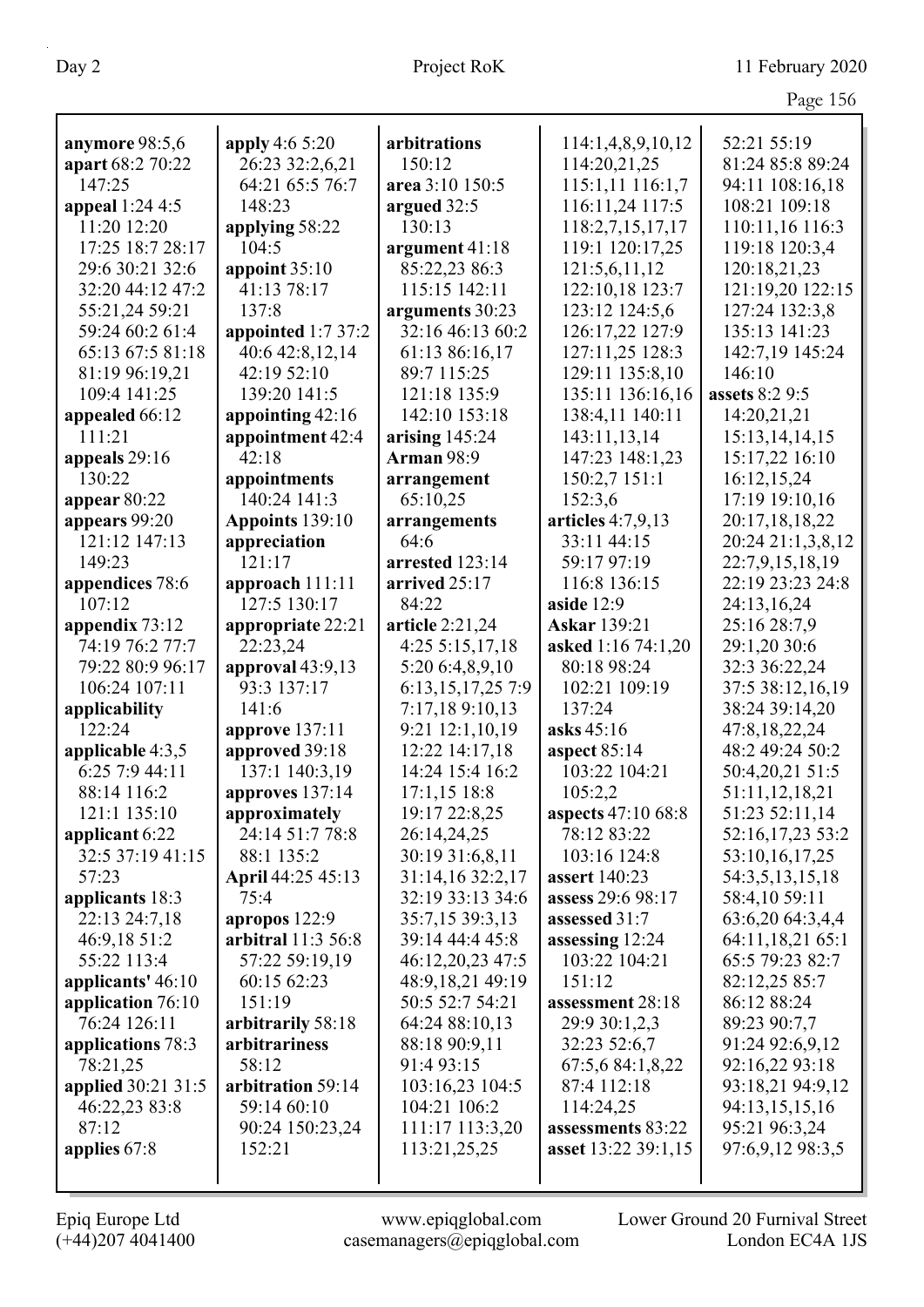| 98:6,7 99:8                           | 151:18                   | $\bf{B}$                  | 52:9, 10, 13, 15, 21          | 133:2,5,6,10,15                 |
|---------------------------------------|--------------------------|---------------------------|-------------------------------|---------------------------------|
| 100:11,13 101:6                       | attempts 56:5,15         |                           | 52:22,24 53:1,9               | 133:21 134:12,14                |
| 102:22 103:2                          | attend 79:8              | <b>b</b> 10:7 62:16 116:9 | 53:11,13,14,16                | 134:17 135:16,17                |
| 104:11 106:12,13                      | attorney 78:11,13        | back 1:5 16:12,22         | 53:19,21,23 54:1              | 135:25 136:7                    |
| 106:13 110:9                          | 78:17 79:15,19           | 17:19 25:5 32:15          | 54:2,4,5,7,8,11               | 137:6, 14, 16, 17               |
| 111:5 114:7                           | 79:25 81:11              | 41:17 50:25               | 54:12,13,15,16                | 137:22,24 138:3                 |
| 118:21 122:6,19                       | 83:10 84:16              | 60:11,20 61:12            | 54:17,21 55:15                | 138:6, 11, 16, 19               |
| 122:22 127:6,9                        | 87:15 92:24              | 67:15 75:24 77:1          | 60:24 61:1,3,6,6              | 139:10 140:5                    |
| 127:13,15,17                          | attorneys' 153:4         | 77:5 83:14 89:6           | 61:9,10 62:11,14              | 141:11,15,21                    |
| 130:1 131:5,12                        | audit 17:10 21:17        | 89:24 105:1               | 63:9, 12, 16, 21, 22          | 142:13 143:24                   |
| 131:17,18,23                          | <b>August 13:22</b>      | 122:7 125:17              | 64:18 65:6 68:11              | 145:8,21 146:12                 |
| 132:1,11,14,14                        | 73:13 77:15              | 127:2 130:4               | 68:12,15,17,21                | 146:13                          |
| 132:22 133:1,1,5                      | 80:13 142:16             | 134:23 136:10             | 68:21,25 69:1                 | <b>bank's 23:22</b>             |
| 133:6,18 134:14                       | auspices 151:22          | 149:16                    | 70:14 71:18                   | 32:14 34:24                     |
| 136:13,22 143:9                       | Australia 125:5          | background 9:7            | 74:20,22 75:5                 | 35:25 36:10 38:2                |
| 144:5 146:18                          | <b>Australian</b> 129:16 | 32:3 88:19                | 78:17 79:14                   | 40:25 41:10 48:3                |
| 147:2 148:4                           | authored 149:4           | balance 19:10             | 80:10,15,19 81:2              | 83:4 92:13 96:17                |
| assigned 94:18                        | authorised 119:7         | 131:11 132:4              | 81:9,16,23 82:2,6             | 100:15 114:7                    |
| assignment 143:10                     | authorities 11:22        | <b>bank</b> 3:2 5:22 6:1  | 82:8,24 83:7                  | 116:13 118:21                   |
|                                       | 57:24 67:12 72:7         | 7:15 9:6 11:8,17          | 84:5,7 85:24                  | 120:6, 18, 21                   |
| assignor 143:8<br>144:13              | 127:16                   | 12:18 23:19               | 91:1,9,23,25 92:5             | 134:10 138:20                   |
| assist 82:3                           | authority 5:22 6:1       | 25:12 27:15 28:9          | 92:11,17,22 94:4              | 146:5                           |
|                                       | 12:15 31:18 33:8         | 31:17,22,23,25            | 94:10 95:1,2,6,8              | <b>Banken</b> 65:14             |
| assistance 77:3,20<br>associated 17:9 | 33:9 43:23 45:19         | 32:2,3,10,24,25           | 95:15 96:15,16                |                                 |
| assume 142:9                          | 49:17 50:19              | 33:3,6,7,8,13,14          |                               | banking $33:16$<br>119:5 123:20 |
| <b>Astana</b> 70:11                   | 66:22 112:2              | 33:15,17,23 34:2          | 97:1,10 98:4,5,7              | 127:21 130:19                   |
| 138:4,14 140:18                       | 116:5 117:4,9,16         | 34:4,6,8,14,18            | 98:10,14,14,17<br>99:10,17,21 | 131:1                           |
| attach 66:22 85:4                     | 117:19,22 118:23         | 35:3,4,7,11,14,14         | 100:8 101:23                  |                                 |
| 86:5 87:5                             | 120:25 123:21            | 35:16,17,20,22            | 102:14 105:17                 | bankrupt 57:6<br>148:3,10,11    |
| attached 3:2,3                        | 124:19 127:4             | 36:9, 12, 15, 18, 24      | 106:21 107:6,9                | bankruptcy                      |
| 31:20,24 46:25                        | 129:23 130:12            | 37:2,3,3,3,7,9,11         | 107:11 108:17,24              | 138:22 148:2,4                  |
| 47:2 52:18 54:20                      | 133:18 135:14            | 37:15,18,23 38:2          | 109:3,4,22,22,25              | banks 33:19,19,20               |
| 55:13 61:5,25                         | automatically            | 38:5,23,23 39:22          | 110:3,8 112:11                | 33:25,25 34:1                   |
| 62:1,14,19 63:2                       | 126:15                   | 40:2,3,6,7,9,10           | 113:7 114:2,23                | 37:6 41:6,9,23,25               |
| 63:24 67:1,20,21                      | autonomy 135:23          | 40:14,18,19,20            | 115:3,3,5,21                  | 42:11,25 43:24                  |
| 67:23 69:6,11,15                      | autumn 68:10,24          | 40:20,21,22 41:1          | 116:4,17,18                   | 72:5 79:12 90:8                 |
| 71:5 85:3,11                          | available 9:16           | 41:2,5,8,8,11,14          | 117:6,7,23 118:6              | 111:12 121:24                   |
| 102:17 103:25                         | 22:6 61:24               | 41:16,19,21,23            | 118:24 119:2,4                | 122:6,21 124:15                 |
| 105:11 106:22                         | 131:17,22 151:12         | 41:25 42:4,8,17           | 119:15,17,25                  | 124:18 127:16,20                |
| 114:24 123:14                         | average $108:3,5$        | 42:19,23 43:11            | 120:12 121:3,4                | 131:14,20,22                    |
| 133:14 134:3                          | avoid 60:14              | 43:14,16,18,19            | 122:6,19 123:19               | 135:21,22 139:16                |
| attachment 9:22                       | award 56:8 59:19         | 43:22 44:1,3,4,7          | 124:12,21 126:15              | Barsegov 125:23                 |
| 62:22 66:9 85:6                       | 59:19 60:15              | 44:13 45:6,10,19          | 127:2,6,10,13,17              | <b>base 108:1</b>               |
| 86:13,16,19                           | 62:23 150:4              | 46:14,17,24 47:6          | 128:20,21 129:18              | based 39:7 58:15                |
| 87:20 110:4                           | 151:19                   | 47:7,11,21,24,25          | 129:19,22 130:1               | 73:7 87:3 91:7                  |
| 123:8 147:24                          | awarded 56:7             | 48:2,11,15 49:7,8         | 130:11,15,18                  | 104:13 111:13                   |
| 148:6                                 | awards 59:15             | 49:14,17,22,22            | 131:5,10,12                   | 121:6 124:17                    |
| attacked 60:15                        | 150:5                    | 50:3,3,6,8,10,18          | 132:1,6,8,13,15               | 127:7 128:25                    |
| attempt $129:12$                      | aware 77:4,4             | 50:19,22,25 51:6          | 132:16,23 133:2               | 129:8 130:15                    |
|                                       |                          | 51:11,14,19,20            |                               |                                 |
|                                       |                          |                           |                               |                                 |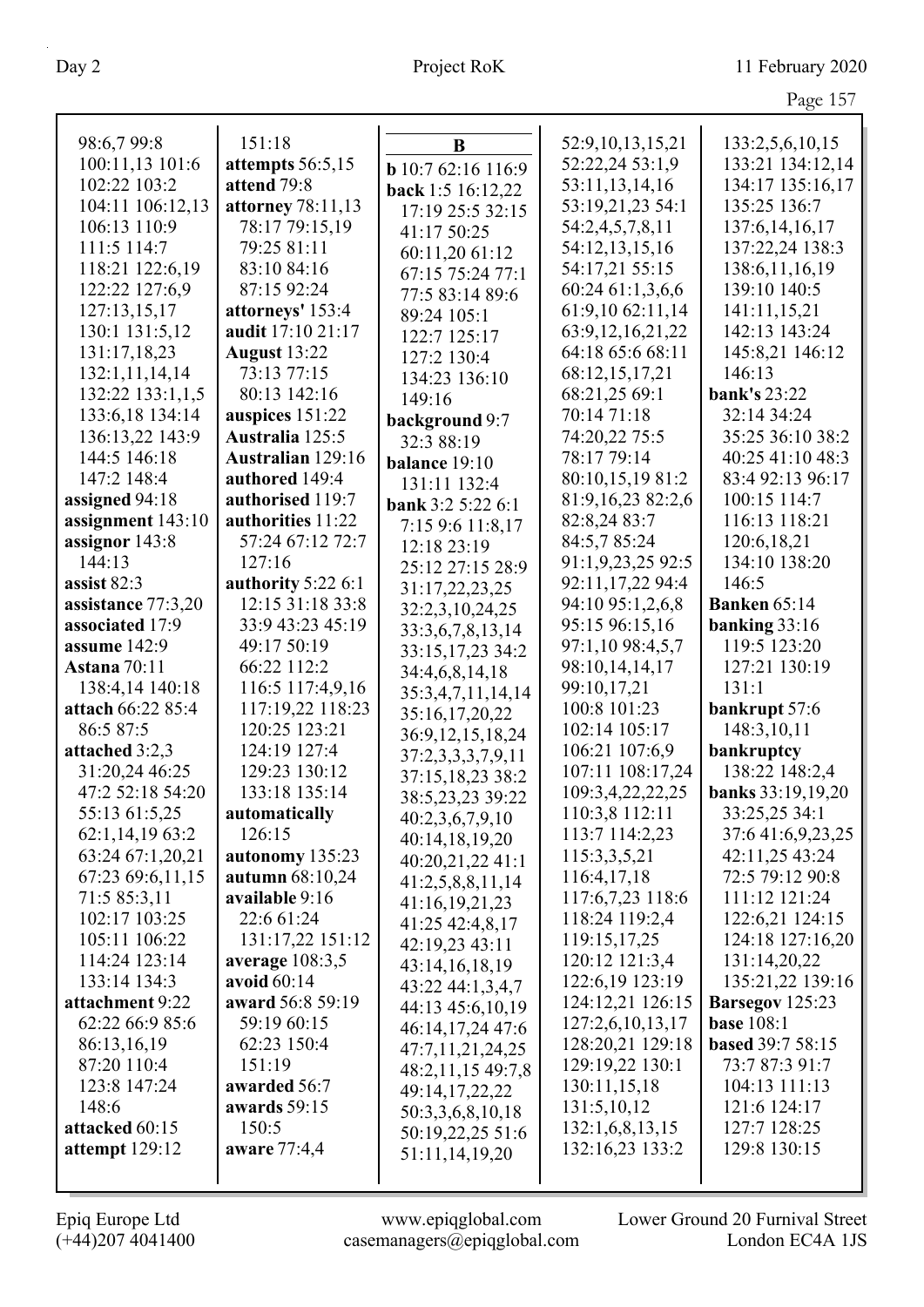| <b>Basic 23:25</b>        | 85:20 86:20                | 66:19 69:5,7                      | 103:4,5,7 134:19         | carries 34:9       |
|---------------------------|----------------------------|-----------------------------------|--------------------------|--------------------|
| basically 93:11           | beneficiary 49:3,7         | 70:6,19 71:6,10                   | 134:20,21,22,25          | 107:14             |
| <b>basis</b> 24:18 37:12  | 49:12 98:19                | 71:12,14 72:8,19                  | brief 9:7 84:25          | carry 36:18 37:4   |
| 43:12 48:12 61:6          | beneficiary's              | 73:24 74:9,18                     | briefly 25:18            | 37:15 49:23        |
| 97:13 145:21              | 48:25                      | 76:6,25 77:21                     | 88:18                    | 50:14 51:16        |
| 147:9                     | benefit 49:23              | 79:11 80:7,12                     | bring 25:8 87:21         | 78:18 94:11        |
| bear 29:25 81:23          | 94:11 132:10               | 81:3,11,13,15,22                  | <b>broad</b> 46:15       | 144:14 150:3       |
| beginning 37:20           | 133:8                      | 81:24 82:15,19                    | <b>Brussels 81:18</b>    | carrying 94:21     |
| 57:24 68:9                | benefits 59:7              | 84:6 86:5,14                      | 96:18                    | 119:20             |
| 113:21 128:9              | best 28:12,23              | 87:11,15 94:18                    | <b>budget</b> 14:10,10   | case 4:3 13:2,14   |
| <b>behalf</b> 48:25 52:12 | 127:11                     | 95:11,17 96:9,12                  | 14:12,16 15:4            | 25:10 29:16 30:7   |
| 70:5 75:11,16             | better $61:9$              | 96:18,20 97:17                    | 16:1 17:2,6,12           | 30:22 31:21        |
| 76:6 78:23 79:9           | beyond 46:2                | 97:20,25,25                       | 19:5, 14, 17, 22         | 35:13 43:17        |
| 84:7 85:19 86:11          | big 63:10 133:3            | 107:15 108:14                     | 20:7 21:5,14,15          | 46:14,25 51:24     |
| 92:13 109:24              | biggest 81:24              | 146:17                            | 21:20,21 22:9,25         | 51:25 54:3,3       |
| 134:14                    | 108:18 109:18              | <b>BNYM 64:3 65:15</b>            | 37:16 39:11 48:5         | 56:4 59:25 60:1    |
| behaves 153:9             | 131:15                     | 70:9 73:11,20                     | 93:10,14,15              | 61:4 64:4,13       |
| behaviour 153:13          | bill 117:10 121:25         | 75:12,13 81:18                    | 106:1 111:5              | 66:21 67:15 69:8   |
|                           | 126:4                      |                                   | 119:7 136:15             |                    |
| <b>Beketayev</b> 60:7     | <b>billion</b> 51:7 100:20 | 82:7,7,25 97:23<br>102:13,15      |                          | 71:23 72:4,9,11    |
| 152:6,23                  |                            | <b>BNYM's</b> 75:10               | <b>budget's</b> 18:16,19 | 73:14 78:5 81:2    |
| Belgian 111:20            | 100:21 102:13              |                                   | budgetary 14:11          | 81:19 82:16,23     |
| Belgium 56:18             | 132:25 150:17              | <b>BNYM/Kazakhs</b>               | bullet 27:23 28:2,6      | 83:5,23,24 84:9    |
| 95:8                      | <b>billionaire</b> 58:7    | 77:14                             | 28:10                    | 85:24 87:3,10      |
| believe 84:21             | billions $150:19$          | <b>BNYMSANV 70:9</b>              | <b>Buresten 63:8,9</b>   | 88:15,22 90:18     |
| 152:12                    | <b>bills</b> 126:3         | board 23:20 35:11                 | business $117:19$        | 91:17 95:10        |
| believed 4:21             | <b>binder</b> 13:19 14:8   | 41:14 42:19                       | <b>button</b> 104:25     | 102:22,24 104:11   |
| believers 140:9           | 17:14,21 22:11             | 137:15                            | <b>buy</b> 108:9,16      | 106:11 114:6,6     |
| <b>believes</b> 7:9 11:14 | 23:17 25:22,23             | bodies 12:13 35:12<br>117:1 141:7 | buy/sell 108:20          | 115:14 117:23      |
| belong 55:14              | 26:18 27:3,6,21            |                                   | $\mathbf C$              | 118:6 128:2        |
| 66:25 68:3 91:22          | 33:10,12 37:10             | body 34:8,14                      | c 10:11,12 114:2         | 130:22 131:4,9     |
| 97:6 114:22               | 37:20,21 38:4,4            | 41:24 54:8                        | 116:13 124:15            | 133:12 134:13      |
| 115:6,21 133:15           | 39:12 42:3,21              | 117:17 119:7                      | cabinet 139:18,24        | 141:20 142:24      |
| belonged 11:7             | 45:1,13 46:8,10            | 135:18 136:19                     | 141:3                    | 150:6 152:2,7,17   |
| 61:6 67:24 68:12          | 47:15 48:6,6,18            | <b>Bogdan</b> 87:19               | cable $2:13$             | 153:3,9,12         |
| 68:21 86:8                | 48:20 49:16 51:2           | <b>bonds</b> 131:23               | call 60:17 70:7          | cases $3:12,14$    |
| belonging 3:15            | 52:3 53:7 61:20            | book 135:19                       | called 9:2 27:9          | 42:13 60:22        |
| 44:10 92:12 95:4          | 61:22 69:22,23             | <b>books</b> 149:5                | 89:9 139:12              | 61:21 109:10       |
| 113:2 114:2               | 72:22 78:7,13              | bother 12:20 56:1                 | 141:24 142:2             | 129:3 136:3        |
| 129:17                    | 80:8,18                    | 58:24                             | campaign 58:3            | 142:19,20 147:25   |
| <b>belongs</b> 6:1 7:15   | binders 9:15 16:21         | bothering 58:22                   | Canada $43:1,3,4$        | 148:2 150:14,16    |
| 11:6,9,14 12:18           | 71:1 106:25                | bottom 23:2 35:17                 | 43:10                    | 150:16             |
| 47:3 55:14 68:2           | <b>BIS</b> 42:12           | 46:11 144:24                      | Canadian 129:16          | cash 62:10,12 63:4 |
| 68:7 113:6,11             | bit $1:142:187:20$         | 151:18                            | capable 95:21            | 99:9 131:13        |
| 115:4 121:3               | 35:1 75:25                 | bought $108:7$                    | capital 62:4 67:18       | Caspian $57:12$    |
| 133:15                    | <b>BNY</b> 51:22,24,25     | box 42:22 76:17                   | 109:1,7,13               | cast 79:8          |
| below-cost 58:4           | 52:9, 10, 12, 16, 17       | branch 83:7                       |                          | casting $151:19$   |
| beneficial 76:16          | 52:22,24 53:4,5            | break $2:22,23$                   | 140:15,17                | categorical 90:5   |
| 80:16,19,22 83:9          | 62:14 63:11,17             | 30:10,12 54:24                    | carefully 79:18          | 127:5              |
| 83:15,16,17               | 64:12 65:25                | 87:23 88:1,3                      | carried 48:11 54:6       | categorically      |
|                           |                            |                                   | 110:5                    |                    |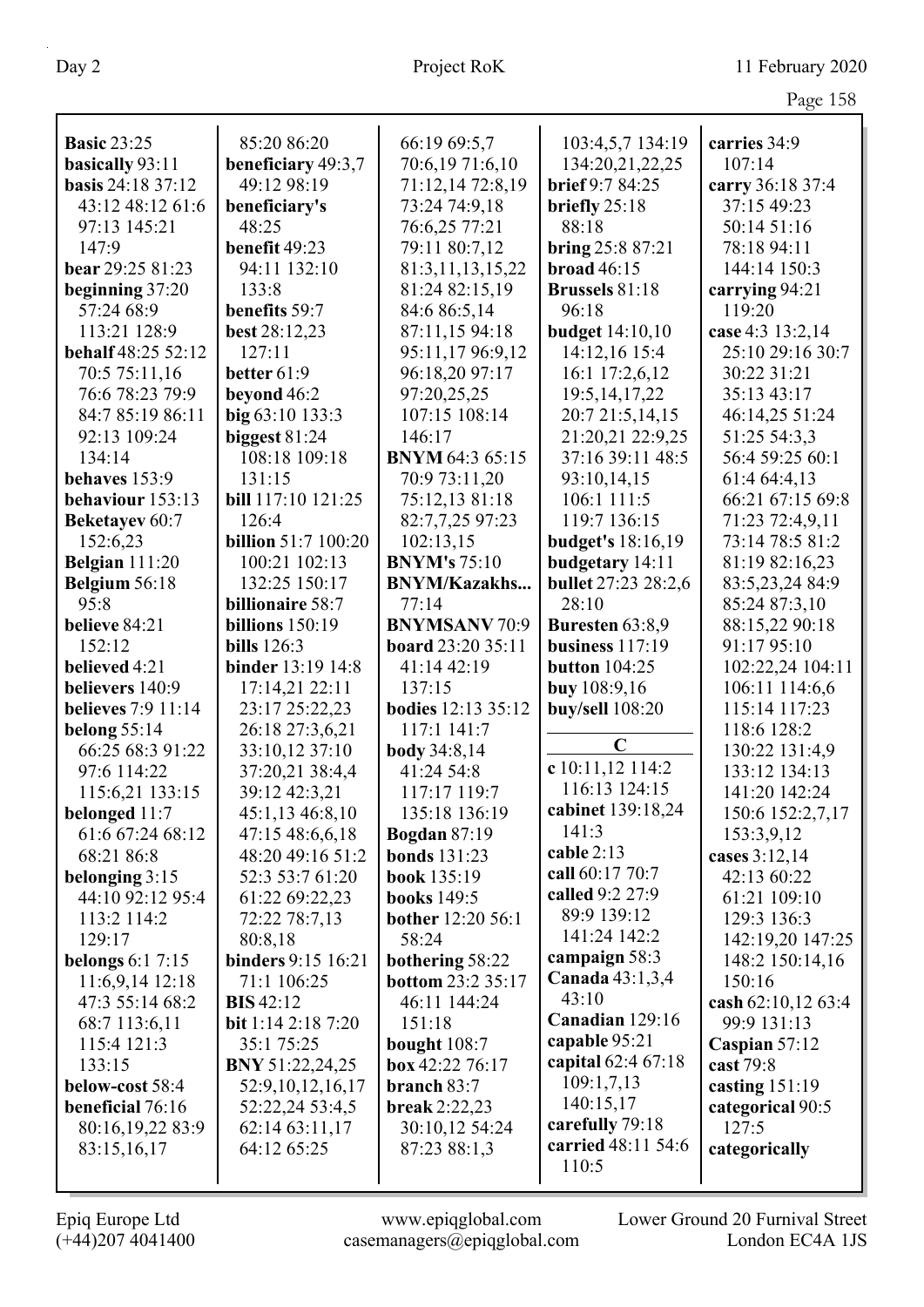|                    |                     |                     |                                 | $145c$ $152$                        |
|--------------------|---------------------|---------------------|---------------------------------|-------------------------------------|
|                    |                     |                     |                                 |                                     |
| 126:8              | 116:12 122:16       | civil 48:17 49:4    | 82:5 85:10<br>client 53:14 65:1 | 131:7 134:23<br>152:12              |
| categories 5:18    | 128:16 133:7        | 53:1 143:12,15      |                                 |                                     |
| 16:9 31:6 101:6    | 135:22 137:22       | 143:16 147:21,23    | 71:13,17,22                     | comes 3:10 39:15<br>41:10 46:6 52:7 |
| 111:13 116:25      | certificate 60:7    | 148:23 149:6,8      | 80:15,19 94:21                  |                                     |
| 123:17 131:19      | 80:1                | 151:9               | clients 62:20 72:19             | 56:3 63:1 67:5                      |
| category 5:21 31:9 | cetera 68:19 73:24  | claim 10:9 24:8,18  | 86:13                           | 67:10,10 73:4                       |
| 31:18 85:8         | 107:24 110:3,16     | 46:18 55:17         | close 87:22 103:10              | 85:2 89:2,4                         |
| 117:13             | 134:2 137:16        | 66:15 69:9 95:10    | closely 28:4 150:9              | 98:25 105:20                        |
| Catharina 63:8,9   | 146:16              | 96:13,14,15         | closing 30:23                   | 106:1,18 122:10                     |
| caused 60:4        | chain 72:13 77:23   | 103:23 115:5        | 32:16 41:17                     | 128:24 131:22                       |
| cent 42:11 77:18   | 85:15,17 86:19      | 121:5 150:15,17     | 61:13 86:17 89:7                | 141:17 144:3,18                     |
| 100:20,21,23,24    | chairman 86:25      | 151:7               | 153:18                          | 149:10 152:2                        |
| 101:1,2,4 110:12   | 138:20 139:9        | claimant 76:11,15   | co-authored 149:4               | coming $83:14$                      |
| 110:20,23 119:24   | 140:23              | 76:17,22 77:18      | code 4:24 14:10,10              | comma 20:1                          |
| central 5:22 6:1   | challenge 11:4      | claimants 150:20    | 14:16 15:4 16:1                 | commenced 123:3                     |
| 7:15 12:18 23:19   | 59:20 62:23         | claimed 6:22 61:7   | 17:2 19:6,14,17                 | commentary                          |
| 23:22 25:12        | 90:25               | 68:11 85:4          | 21:5 22:9 23:1                  | 104:20                              |
| 27:15 28:5,9       | challenged 56:9     | 117:23              | 37:16 39:11                     | comments 118:4                      |
| 31:17 32:14 33:8   | change 90:4 140:4   | claiming 55:22      | 44:11 47:4 48:5                 | 124:11 125:4,6                      |
| 33:19,25 34:2,6    | 140:11 142:6        | 97:1                | 48:17 49:4 53:1                 | commercial 4:21                     |
| 35:14 37:3,6,7     | changed 68:24       | claims 55:22 74:22  | 93:10,14,15                     | 5:25 13:5,6,8                       |
| 38:23 40:20 41:5   | 97:5 140:17         | 79:1 86:14 96:11    | 106:1 107:22                    | 26:11 90:19                         |
| 41:23,24,25 42:4   | 141:22              | 148:24 150:19       | 136:15 143:12,15                | 91:15 103:18                        |
| 42:8,11,17,23,25   | changes 14:16       | clarification 45:4  | 143:16 147:23                   | 109:16 111:2,7                      |
| 43:11,14,16,19     | 31:2 127:2 139:9    | clarified 20:14     | 148:23 149:7,8                  | 113:10,17 117:24                    |
| 43:24 45:5,10,19   | 140:19              | 22:4 113:5          | codes 20:20                     | 118:7,11,21                         |
| 46:14,17,24 47:6   | chapter $48:7,7$    | clarify 69:10 95:15 | codified 3:17                   | 120:3,6,7,14,20                     |
| 47:7,10 83:3       | characterised 13:8  | 103:10,12,25        | coercive 4:11 6:10              | 120:22 122:14                       |
| 90:7 91:17 99:25   | characteristic      | classification      | 9:20 26:13 122:4                | 124:5,22 127:14                     |
| 102:14 109:22      | 144:8               | 122:20              | collaboration                   | 130:2 131:6                         |
| 111:12 115:2       | characteristics     | classified 111:7    | 138:16 145:21                   | 134:16 135:25                       |
| 118:6 119:6        | 135:22              | clause 94:7 119:14  | colleague 2:23                  | commingled 86:4                     |
| 120:18,21 122:6    | charge 37:4 119:4   | 119:15 146:5,9      | 30:23 38:6 39:3                 | commission                          |
| 122:19,21 123:19   | charter 58:25       | clauses 126:10      | 67:1 89:21 91:7                 | 119:18,22 120:1                     |
| 123:19 124:12,15   | chosen $30:24$      | clear 19:13 26:15   | 107:7 149:25                    | 120:2 125:12                        |
| 124:18,21 126:15   | circled $71:2$      | 28:11,24 31:3       | colleagues 4:6                  | 126:1,5 146:6,11                    |
| 127:2,6,10,13,16   | circuit 130:22      | 32:17 33:13 37:1    | collected 125:6                 | 146:12,14                           |
| 127:20 129:18,22   | circular $12:12$    | 37:10,16 39:2       | College 149:2                   | commissioned                        |
| 130:11,15,18,19    | circumstance        | 40:6,7,19 41:22     | column 70:6,25                  | 37:9 40:12 98:6                     |
| 132:1,2 133:2      | 104:10,10,15        | 51:18 68:6 73:19    | 71:8 76:15                      | commit $147:4$                      |
| 134:12,16 135:17   | circumstances       | 74:4 85:11 87:9     | 107:18,21,25                    | commitments                         |
| 135:21,22 136:7    | 9:11 47:11 55:12    | 91:21 94:3 95:2     | 108:2                           | 147:4                               |
| 140:5 144:8        | 67:9 104:13         | 96:16 97:4 98:8     | columns 70:3                    | committed 151:8                     |
| certain 17:12      | 153:13              | 99:7,22 114:21      | come 11:15 32:15                | committee 87:1                      |
| 43:15 47:9 52:13   | Citibank 108:19     | 115:8 119:1         | 41:17 54:19                     | 123:4,24                            |
| 53:10 67:23        | 110:16 146:16       | 120:4 126:14        | 60:11 61:12 66:7                | commodity 18:17                     |
| 78:18 85:9 94:21   | citizens 137:21     | 153:6               | 66:20 89:6,24                   | 18:20                               |
| 94:22 95:3,4       | citizens' 137:23,25 | cleared 139:23      | 105:1 110:2                     | common $43:17$                      |
| 96:11 98:1         | city $70:16$        | clearly 23:14 48:1  | 115:1 121:2                     | 46:12 126:7                         |
|                    |                     |                     |                                 |                                     |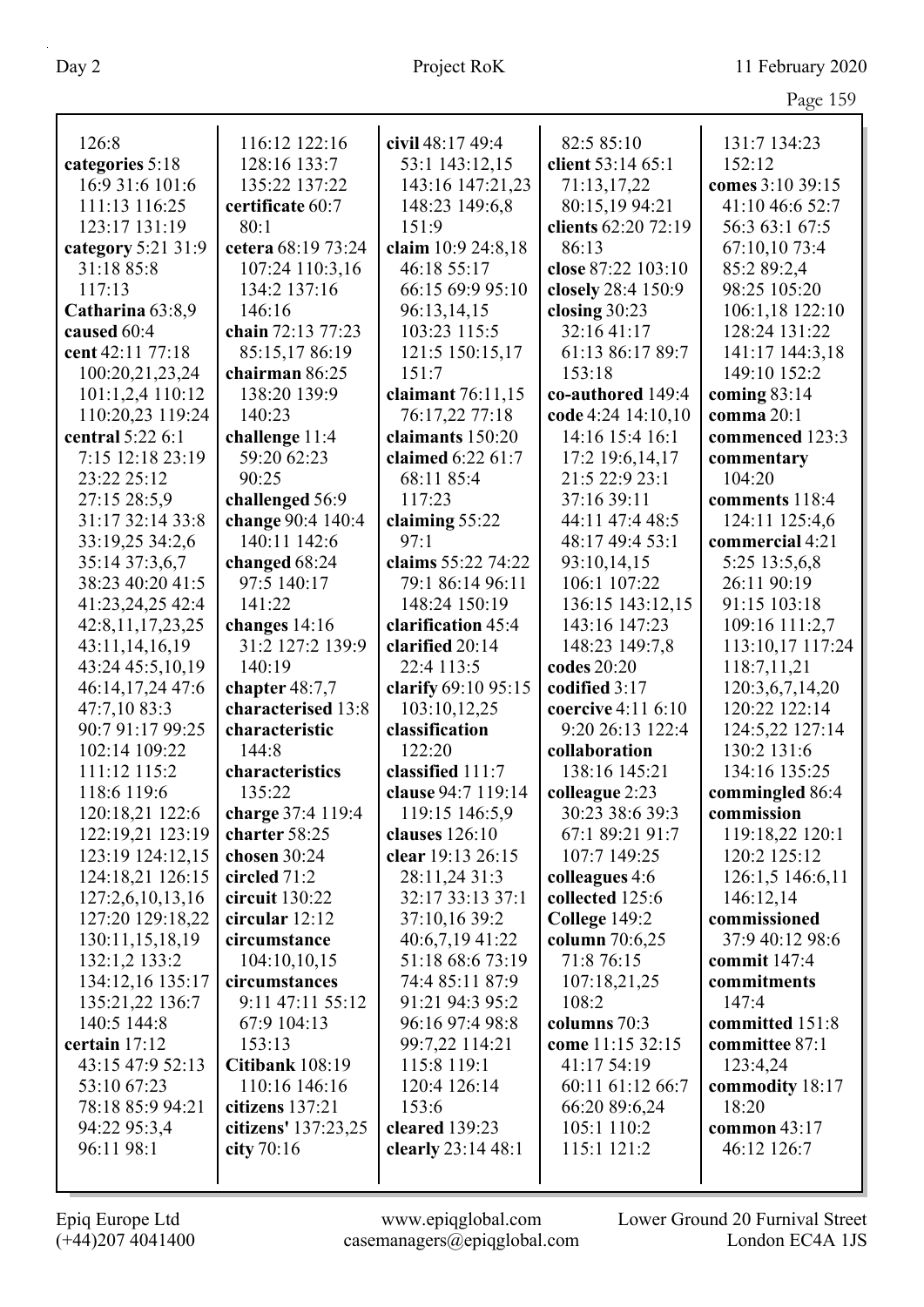|                                      |                                |                            |                              | Page 160                           |
|--------------------------------------|--------------------------------|----------------------------|------------------------------|------------------------------------|
| 135:22 138:22                        | 117:12                         | conjunction 57:16          | contest 97:6 112:9           | 12:12,17 31:3,5                    |
| communication                        | concerning 80:7                | connected 11:3             | contested 112:5,6            | 31:15,25 32:22                     |
| 2:5                                  | 106:22                         | 62:11 76:4                 | context 30:5 73:16           | 33:1 44:9,16                       |
| companies 38:14                      | concerns 75:19                 | connection 5:9             | 97:12 103:20                 | 45:22 46:21,24                     |
| 38:19 57:4,5                         | 102:24                         | 9:24 10:23 11:11           | 114:14 115:9,12              | 59:7 60:8 89:11                    |
| 62:5 109:9                           | concise 46:2                   | 68:19 90:17                | 116:6 118:3,13               | 90:5 104:20                        |
| 117:19 132:9                         | 114:21                         | 113:22,23 118:2            | 121:7 125:17                 | 111:9,11,18                        |
| 133:7                                | conclude 122:22                | consent 3:8 10:6           | 135:11 145:1                 | 113:3,8 114:10                     |
| company 58:5                         | concluded 48:14                | 123:12,13 124:1            | contexts 104:12              | 114:12,20 115:1                    |
| compare 110:18                       | 134:10                         | consented 10:5             | continue 1:8 25:3            | 115:13,19 116:8                    |
| compared 126:1                       | concludes 54:23                | consequently               | 42:21 45:12                  | 116:23 117:12                      |
| 150:15                               | concluding 143:23              | 112:10 120:12              | 50:12 108:8                  | 118:3,4 120:23                     |
| compensated                          | conclusion 25:17               | consider 106:11            | 145:15 147:18                | 121:4,5 122:3                      |
| 150:21                               | 26:17 66:7,20                  | considerable               | 152:16                       | 123:2 127:4,7                      |
| compensation                         | 86:2,22 87:20                  | 135:23                     | continued 59:21              | 128:13,23 129:8                    |
| 56:5,6 59:13                         | 101:4 112:9,15                 | considerably               | continues 18:23              | 129:16                             |
| 118:24 150:22                        | 112:17,24 116:1                | 133:5                      | 20:2 26:9 35:18              | <b>Conventions</b>                 |
| 151:7                                | 120:16 121:2                   | consideration 13:9         | 108:12 129:14                | 128:24                             |
| compensatory                         | conclusions 25:19              | considered 6:5             | 144:7                        | conversation                       |
| 119:1                                | 26:18,19 27:22                 | 61:8 118:13                | continuing 60:2              | 150:9                              |
| competence 33:22                     | 53:24 90:6 91:20               | 148:20                     | contract 49:2                | convert 138:8                      |
| 152:20                               | 98:12 111:1                    | considering 23:8           | 98:16 143:24                 | converted 20:25                    |
| competitive                          | 113:8                          | consist 20:17              | contracting 150:3            | convincing 85:23                   |
| 145:21                               | concur 88:20                   | 91:12 99:13                | contractual 84:5             | coordinated 58:1                   |
| compilation                          | condition 6:14                 | 101:6                      | 85:25                        | coordination                       |
| 106:20                               | 11:6 12:5 124:24               | consisted 8:3              | contradicts 79:22            | 137:13                             |
| complained 59:23                     | 144:20                         | consistent 82:17           | 82:19                        | core 28:3,20                       |
| complaint 151:10                     | conditions $5:1,13$            | 114:10                     | contrary 8:25                | correct 2:9 30:15                  |
| 151:15                               | 10:13,13 12:4                  | consists 8:3 16:9          | 84:21                        | 56:16 87:5,20                      |
| complete 78:21,25                    | 50:9 60:5 128:4                | 18:4 38:22 62:2            | control 34:11,12             | 99:3,5 142:17                      |
| completed 25:7                       | conduct 60:17                  | 113:12                     | 34:17 36:5,15,19             | correcting 56:1                    |
| completely 25:7                      | 118:7,11,22                    | consolidated               | 36:20 40:12                  | correlate 153:4                    |
| 70:15,16                             | 145:8                          | 132:15                     | 44:20 45:24                  | correspondence                     |
| completion 79:7                      | conducting 50:13               | constitute 120:20          | 46:16,25 47:6                | 75:5                               |
| compliance 36:15                     | confer 96:6                    | 147:21                     | 48:25 49:9 50:17             | corresponding                      |
| complied 60:13                       | confirm 2:8 74:21              | constitutes 16:19          | 50:23 53:1 54:2              | 59:8                               |
| comply 59:18                         | 74:25                          | 120:22                     | 54:18 96:2                   | corresponds                        |
| 120:14                               | confirmation 53:4              | constitution 34:19         | 130:24 148:17,19             | 120:19 124:8                       |
| components 93:8                      | 144:6                          | constraint 9:22            | control' $45:25$             | corruption 57:17                   |
| composition<br>136:25 137:2          | confirmed 31:11<br>40:23 44:22 | consult 21:7 61:21<br>74:9 | controlled 45:5<br>57:5 58:5 | cost 21:16 108:1,1<br>costs 150:23 |
|                                      | 63:17 98:21                    | consultations 43:4         | controls 35:13               | council 39:23                      |
| comprises 107:1<br>concentrated 92:9 | 99:19 101:9                    | 43:6,8                     | 49:5 53:16                   | 136:15,17,19,24                    |
| concept 28:4,21                      | 102:19 105:18                  | consultative 141:2         | controversial                | 137:3,10 138:16                    |
| 48:16,22 115:22                      | confirming 80:2                | consults 43:11             | 42:20 73:19                  | 140:23 141:1                       |
| 116:23,24 117:13                     | confirms 22:9                  | contain $129:16$           | <b>Convention 2:24</b>       | counsel 2:7 3:2                    |
| 117:25 135:12,17                     | 106:15                         | containing 24:1            | 3:18,19,24,254:2             | 11:16 21:25 63:9                   |
| 143:2,3 144:9                        | confiscated 58:10              | contains 14:10             | 4:4,7,105:15                 | 83:19 96:10                        |
| concepts 24:1                        | confusing 75:22                | 23:21 70:17                | 7:17 9:10 12:10              | 150:1                              |
|                                      |                                |                            |                              |                                    |
|                                      |                                |                            |                              |                                    |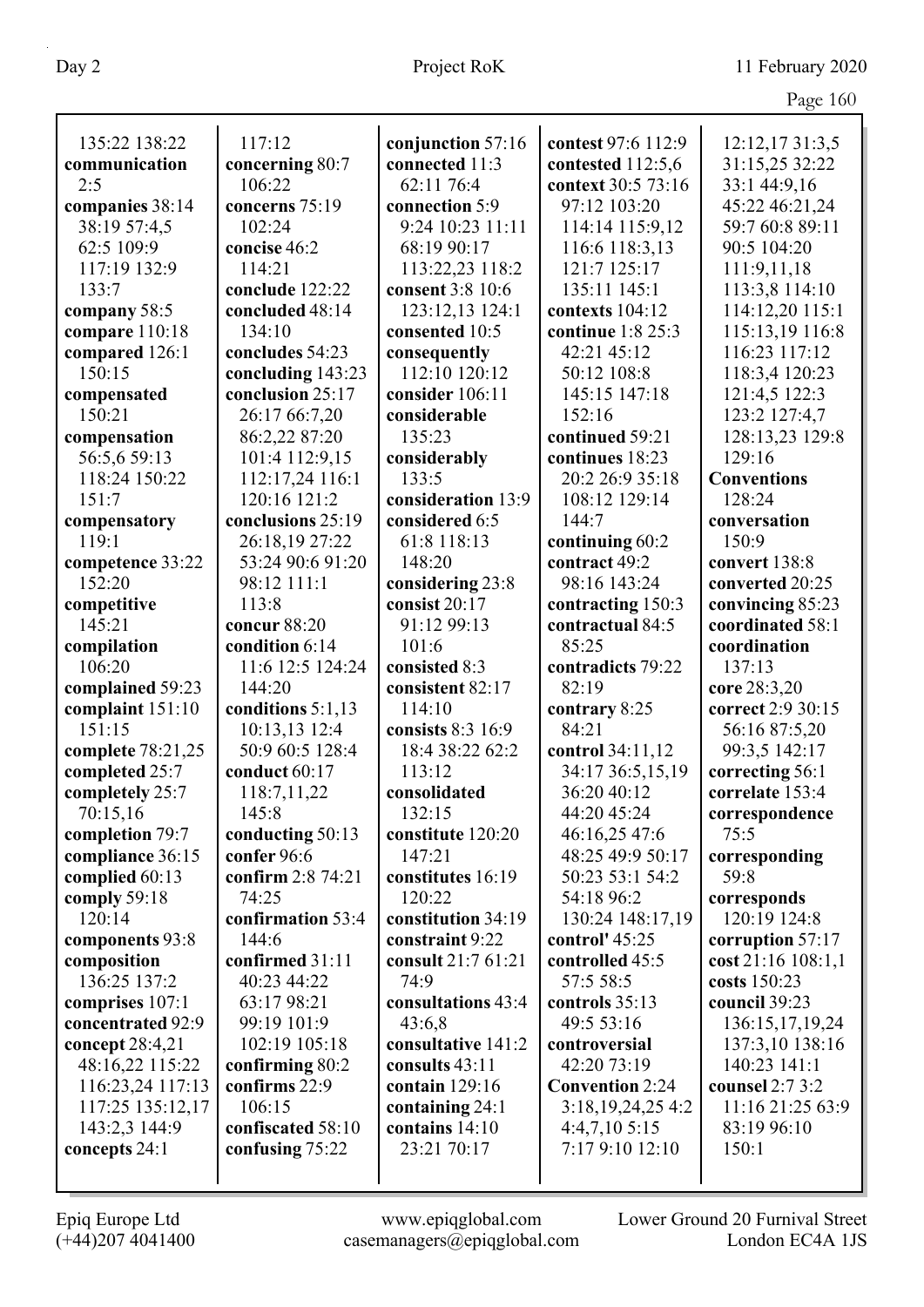| Page 161 |  |
|----------|--|
|          |  |

|                   |                    |                          |                    | $445c$ $101$      |
|-------------------|--------------------|--------------------------|--------------------|-------------------|
| counsels 74:20    | 84:12,14,14,20     | 98:22                    | 140:19             | deem 28:18        |
| 75:5 146:20       | 86:2,23,25 88:2    | crossed 126:9            | days 145:10,14     | deemed 4:20 5:20  |
| counterparties    | 91:1 95:7,11,11    | crucial 8:16 12:22       | 146:6,8            | 26:11 29:2 32:4   |
| 91:2              | 96:19 97:2,4,19    | 30:1,1,3 118:8           | DC 151:10          | 44:10 45:6,9      |
| countries 33:20   | 99:15,18 102:5     | 131:9 152:18             | de 66:2 148:16,19  | 57:1 66:13 87:8   |
| 42:7 44:3 65:17   | 102:19 107:7,8     | Crucially 140:4          | deal 77:11 79:12   | 111:21 122:2,13   |
| 115:14 122:22     | 109:4 111:21,23    | CSD 62:7,11 74:2         | 153:20             | deems 26:15 84:8  |
| 124:25 125:7      | 112:14,23 113:1    | 74:10,13 75:7,9          | dealing $104:12$   | 153:10            |
| 129:9,10,15       | 113:4 114:7,18     | 75:13 77:17 86:7         | 130:3              | deep 18:12        |
| 138:23 145:23     | 115:7 121:2        | 87:14 109:9              | debate 123:24      | deeper 30:22      |
| 152:8,14          | 123:16 130:21,22   | CSDs 75:14               | debt 139:2         | defence 95:9,13   |
| country $14:1,5$  | 131:1 141:25,25    | cumulative 5:2           | debtor 67:9        | 141:4             |
| 26:5 28:13,23     | 142:1,12,15,16     | currency 34:11,16        | debtors 85:16      | defend 152:10,20  |
| 59:3 64:22        | 145:17 147:19,20   | 36:5,18,19,20,22         | decedent 148:13    | defendant 95:9    |
| 139:16 153:7      | 150:12 151:10,22   | 36:25 37:5,6             | deceleration 19:25 | defendants'       |
| country's 3:7     | 151:25 153:17      | 40:13,15 95:25           | 20:11              | 151:20            |
| 140:20            | courts 3:12,14     | 100:19 108:5,6           | December 40:25     | defended 152:24   |
| couple 7:19 58:24 | 4:21 31:5 66:19    | 108:10 130:24            | 51:5 56:24 77:17   | defending 150:8   |
| 77:2 137:18       | 84:23 129:2        | 131:13,23 137:23         | 132:22             | define $62:1$     |
| coupon $75:20$    | 130:16,17 152:21   | 138:1,8                  | decide 38:24 76:21 | defined 12:10     |
| course 8:20 55:23 | cover 39:5 45:23   | currently 151:11         | 145:5 147:7        | 89:21 116:24      |
| 56:9 74:6 77:21   | 47:9 87:25         | custodian 65:10          | decided 47:18,22   | 120:23            |
| 82:1 109:15       | covered 6:18 9:19  | 65:25 71:20,21           | 101:16 129:3       | defines 24:2      |
| 121:16 122:15     | 12:16 22:1 46:4    | 71:25 75:9 81:3          | 151:15             | definition 104:22 |
| 144:19            | 88:24 116:22       | 146:17                   | deciding 105:15    | 105:5 117:20      |
| court 1:6,23 2:9  | 117:20,24,25       | custodians 71:21         | decision 23:20     | 127:3,8           |
| 4:5,12 5:12 6:24  | 124:19 135:19      | 81:1                     | 66:12,14 76:20     | definitions 24:2  |
| 7:9,10,13,149:12  | covering 17:9      | custody 53:9,11          | 101:25 111:22      | delay 150:4       |
| 9:15,24 10:25     | covers 32:23       | 54:7 63:23 72:15         | 136:24 147:10,13   | delve 30:22       |
| 11:9,14,18,22     | cowards 138:13,24  | 73:20 94:19              | decisions 53:20    | demonstrate       |
| 12:19 13:3,8,11   | cowards' 139:13    | customary 88:19          | 62:22 78:3 92:23   | 152:19            |
| 13:19 17:24,25    | create 8:23        | 89:6 114:5,8             | decisive 104:6     | demonstrated      |
| 18:7 19:16 21:6   | created 122:20     | 127:10,17 128:13         | 105:9,14           | 112:10,19 121:20  |
| 21:10 22:2 24:20  | 126:13 147:15      | 129:6,12                 | declarations 97:3  | demonstrates      |
| 25:19,24 26:25    | creating 38:11     | customer 70:18           | declared 148:3,10  | 77:22 110:6       |
| 27:18 28:17 29:5  | 142:11             | 73:11,25 132:12          | 148:11             | 145:1             |
| 29:24,25 30:21    | creation 149:7     | 133:12,12                | decline 19:25      | denied 99:17      |
| 31:12,13 32:6,20  | credible 97:2      | customer's 75:16         | 20:11              | denominator       |
| 40:24 44:12 47:2  | credit 33:21 79:2  | customers 69:7           | decree 13:18,22    | 126:7             |
| 55:21,24,25       | 132:17             | 73:21 75:7,10,11         | 14:14 15:1 16:3    | department 40:25  |
| 57:12 58:8,16,19  | creditations 77:13 |                          | 17:21,22 18:1,6,7  | 60:1              |
| 59:21,23 60:2     | crediting 17:16    | D                        | 19:5 21:5 22:12    | departure 4:15    |
| 61:5 62:24 63:8   | creditors 144:11   | d 116:15 154:2           | 23:13 38:3,7       | 6:13 9:18 67:4    |
| 64:2 65:20,22,23  | 144:24 148:5,24    | damages 96:13,16         | 39:3 47:13,16      | 71:24             |
| 66:11,14 67:5     | crisis 19:23 20:9  | <b>Daniyar</b> 138:19,19 | 84:2 91:18 92:2    | depend 8:22 74:1  |
| 68:14,15,15,24    | critical 138:10    | 140:6                    | 93:13,22 100:3     | 74:2              |
| 69:14 73:18 76:1  | criticised 140:14  | date 107:19              | 136:10 147:16      | dependence 8:1    |
| 81:18 82:23       | cross 105:18       | <b>dated</b> 13:22       | decrees 20:20      | 14:2,22 15:3      |
| 83:22 84:1,8,11   | cross-examination  | dates 76:15              | 34:25              | 18:17,20 26:7     |
|                   |                    | day 40:11 103:10         |                    |                   |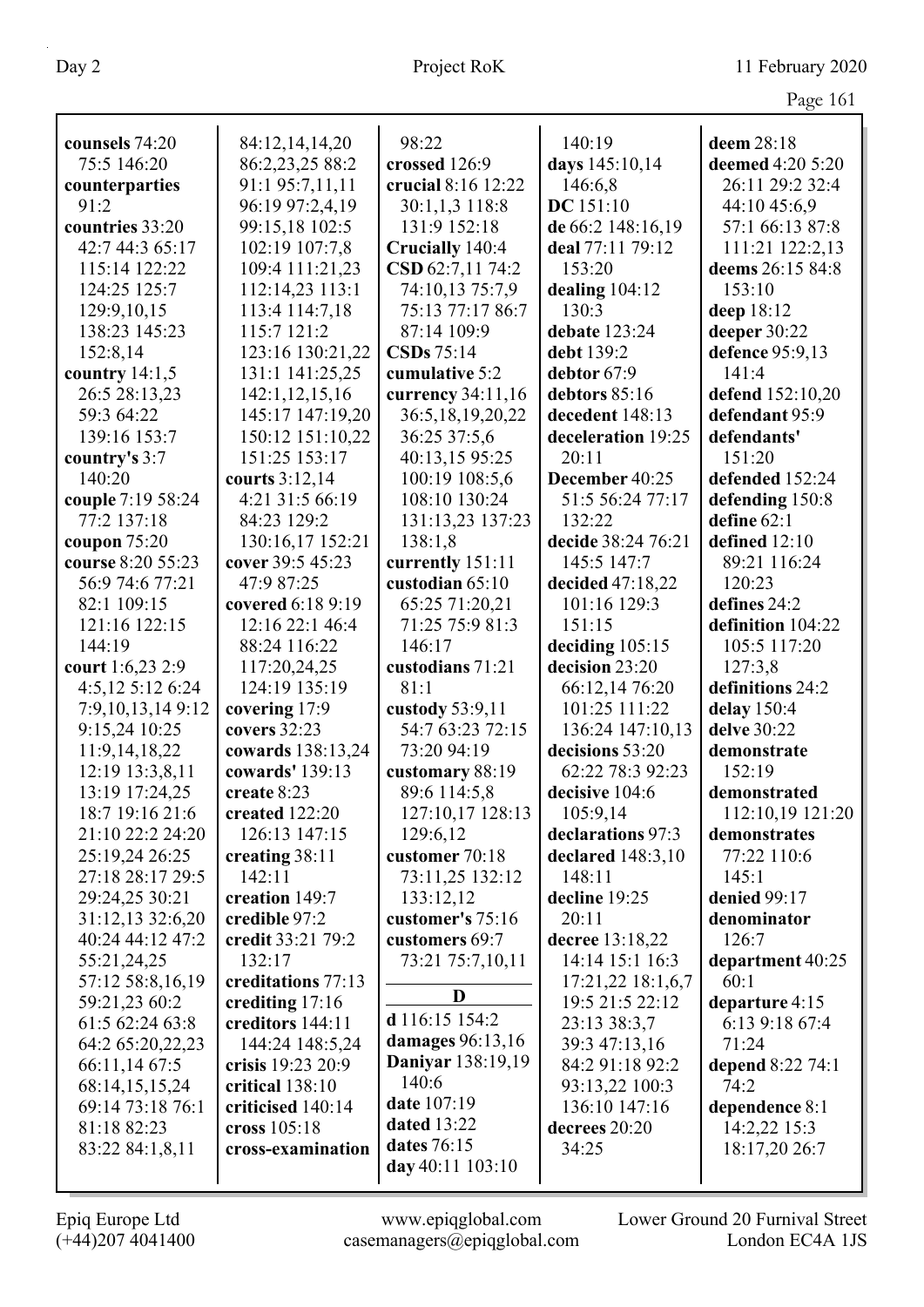| depending 6:20      | 88:20,23 89:1,4         | discuss $91:5,16$  | 113:4 114:18       | drafts 128:24        |
|---------------------|-------------------------|--------------------|--------------------|----------------------|
| 119:22 120:2        | 89:10,11                | discussed 11:8     | 141:24,25 142:12   | dramatically         |
| depends 7:22        | developing 36:3         | 14:17 21:4,4       | 142:15,15 151:10   | 150:25               |
| deposit 62:7 63:23  | 57:3 136:20             | 27:16 128:16       | 153:17             | draw 53:24           |
| 72:15 73:20         | development 8:8         | discusses 28:7     | dive 18:12         | drawing $82:5,13$    |
| 75:11 136:2         | 13:25 14:5,19           | discussing 103:2   | divided 102:11     | 91:20                |
| depository 63:18    | 26:5 29:13 34:9         | disheartening      | dividends 62:9     | dreadful 139:15      |
| 64:5                | 129:5 140:14            | 58:21              | 63:3 75:21 76:21   |                      |
| deposits 75:9       | dictated 148:15         | dismiss $41:13$    | 77:13,18,25        | E                    |
| 130:25              | <b>Didenko</b> 120:5,17 | 137:8 151:23       | 84:20 87:13,13     | E 154:2              |
| depreciation 77:17  | 143:14                  | dismissed 59:20    | doctrine 128:16    | earlier 35:2 39:4    |
| deputy 81:9         | dies 148:3              | dismisses 139:8    | 149:15             | 89:17,21 90:9        |
| derived 54:5 62:8   | difference 15:1         | displeasure 138:15 | document 18:1      | 91:24 93:11          |
| describe 36:9       | 118:8                   | disposal 49:2      | 23:19,20 58:20     | 143:13               |
| 68:16               | different 5:18 6:4      | 97:15 120:13,18    | 74:9 79:21 80:22   | early 1:21 73:14     |
| described 5:16      | 16:9 22:14 23:12        | 143:18 144:10      | 81:17 91:16        | 146:22               |
| 18:1 34:7 39:4      | 28:14 40:11 44:2        | dispose $50:8,11$  | 96:19 106:20       | earmarked 10:8       |
| 41:2 117:12         | 64:20 65:3,4,17         | 79:23 98:18        | 108:25 131:8       | earning 34:5         |
| 121:13              | 67:12 69:4 70:15        | disposed 45:5      | 133:20 145:1       | east 57:11           |
| describes 57:15     | 70:16 73:15 75:3        | 128:17,20          | documentary        | eat 16:18            |
| 114:8               | 81:12,13 101:3,5        | disposition 2:19   | 61:17              | economic 13:25       |
| description 9:5     | 101:6,7 106:12          | dispute 55:8 90:24 | documentation      | 14:5, 19, 22 19: 24  |
| 74:12,14,23 75:6    | 106:16 123:6            | 151:2,23           | 74:6 75:18 77:19   | 19:24 20:10,10       |
| 107:23              | 124:7 125:7             | disputed 51:25     | 78:10,22 79:8      | 26:5 29:12           |
| descriptions 87:7   | differently 124:23      | 54:2 66:22 99:22   | 80:6               | 139:15               |
| design $140:15$     | differs 42:6            | 143:4 153:2        | documents 40:5     | economies 138:24     |
| designated 133:16   | difficult 29:8          | disputes 59:13     | 69:12,13,16 74:4   | economy $7:21,24$    |
| designates 70:13    | digression 122:8        | 145:24             | 75:21 76:3,4,24    | 9:1 14:3 26:7        |
| designation 70:8    | Diplomat 140:12         | disqualifies 41:16 | 78:8 80:7 81:12    | economy's 8:1        |
| 70:17,25            | direct 38:14 77:17      | disregard 32:21    | 91:8,17 99:25      | 14:6                 |
| designations 67:11  | 101:10 102:19           | 67:25 147:20       | 102:9 110:1        | ECT 58:25 149:24     |
| designed 15:21      | 150:21                  | disregarding       | 131:9 134:1,2      | effective 120:14     |
| despite 140:10      | directed 5:11           | 129:1              | 141:20             | 136:20 137:4         |
| detail 18:11 22:2   | 10:24 90:18             | disregards 85:17   | doing $95:3$       | 150:5                |
| 102:10 141:8        | direction 79:10         | distinct 98:13     | doings 59:24       | effectively 152:20   |
| detailed 19:13      | 92:20 93:25             | distinguishes      | dollar 58:7        | efficiency 93:23     |
| 73:23 81:5          | 106:9 132:12            | 135:25             | dollars 108:8      | either 4:1 10:10     |
| details 60:11 68:19 | 133:11 136:11           | district 17:24     | 130:24 150:20      | 44:3 54:11 153:3     |
| 74:3,16             | directive 43:7          | 40:24 58:19 61:5   | domicile 80:2      | <b>Elbasy</b> 140:22 |
| determine 7:14      | directives 42:25        | 62:24 63:8 65:19   | dominating $57:16$ | Electrolux 72:24     |
| 145:20,25           | 43:13,16                | 65:22,23 66:11     | door 140:21        | 73:1                 |
| determined 17:12    | directly $4:2 61:22$    | 66:14,19 68:14     | doubt 41:7 46:3    | element 104:12       |
| 39:20 92:21         | director 81:9           | 68:14 69:14        | doubts 26:22       | else's 131:5         |
| 136:12              | directors 42:23         | 82:23 83:22,23     | 66:17 72:19 86:9   | email 2:7 63:19      |
| determines 136:13   | 58:13                   | 84:1,8,10,12,20    | draft 45:25 123:5  | 73:12,16 77:6        |
| 137:2               | directs 94:2            | 84:23 86:2 91:1    | 123:5,23 124:10    | emerges 45:23        |
|                     |                         |                    | 129:7,8,11,24      | emphasis 97:15       |
| develop 36:12       | disadvantageous         | 99:15,18 102:5     |                    |                      |
| 106:6               | 14:7                    | 102:18 107:7,8     | drafted 73:2       | emphasise 22:3       |
| developed 57:14     | discharge 35:11         | 112:14,23 113:1    | drafting $124:6$   | 78:12,18             |
|                     |                         |                    |                    | emphasises 126:22    |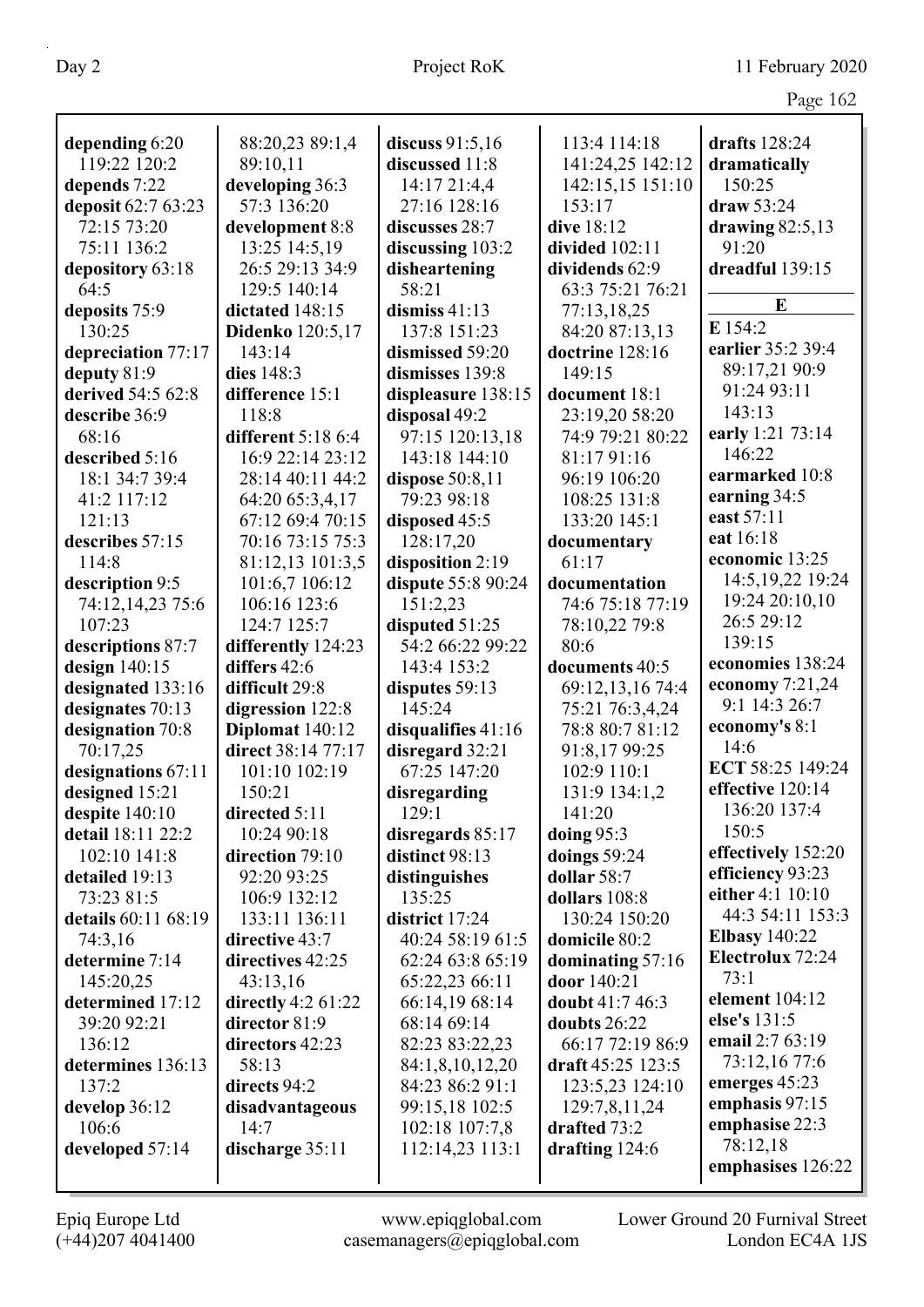|                                         |                                       |                                   |                                  | Page 163                          |
|-----------------------------------------|---------------------------------------|-----------------------------------|----------------------------------|-----------------------------------|
|                                         |                                       |                                   | 153:16                           |                                   |
| employees 137:15                        | 35:25 111:6                           | 56:7 66:10 69:8                   |                                  | exempt 6:23                       |
| encourage 18:7<br>22:1                  | ensured 19:9<br>Ensures 34:15         | 96:9 114:6                        | examine 9:17<br>10:25            | exempted 116:11                   |
|                                         |                                       | 120:19                            |                                  | exemption 11:25<br>79:2 124:12    |
| ended 139:25                            | ensuring $17:17$<br>19:21 22:22       | establishes 65:16                 | examined 79:18<br>105:18         | 125:2                             |
| energy 58:25<br>enforce 62:22           |                                       | 65:23 84:14 87:5                  |                                  |                                   |
|                                         | enter 31:3 118:18                     | establishing 19:9                 | example 38:13                    | exempts 114:1                     |
| enforced 59:15                          | entered 3:23,24,25                    | 63:1                              | 43:3 58:11 69:21                 | exercise 12:14                    |
| 61:24 67:18<br>enforcement 3:6          | 4:1 54:8 59:1<br>entire 18:7 101:11   | estate 148:4                      | 74:5 77:1 104:16<br>122:5 130:23 | 34:16 57:22 79:6                  |
|                                         |                                       | et 68:19 73:24                    |                                  | 84:18 116:5                       |
| 3:154:11,15,22<br>5:14 6:22 10:12       | entirely 107:3<br>140:2               | 107:24 110:3,16<br>134:2 137:16   | 137:19 138:9<br>145:2            | 117:3,8,16,18,21                  |
| 11:23 12:25                             |                                       | 146:16                            |                                  | 118:22,23 120:24<br>133:17 135:13 |
| 13:11,14 29:4                           | entirety $27:1,19$<br>46:3 52:4 105:8 | Euroclear 51:24                   | examples 43:1<br>130:21 137:18   | 148:18 149:18,19                  |
| 44:11 47:4 52:19                        | 145:17 151:1                          | 72:1 73:8                         |                                  | exercised 149:15                  |
|                                         | entities 9:4 12:13                    | <b>Euroclear/SEB</b>              | exception 4:24<br>6:24 113:25    |                                   |
| 56:10,10,15                             |                                       | 87:7                              | 119:7 124:5                      | exercising 34:10                  |
| 61:25 62:20,25<br>63:24 66:4,6,19       | 17:16 117:1<br>148:11                 | evaluated 101:8                   | 141:4                            | exhaust 58:8<br>exhaustive 68:5   |
|                                         | entitled 77:25                        | event 127:4 143:18                | exceptional 141:13               | exhibit 2:11 17:22                |
| 66:21,21 67:18<br>67:20,24 68:10        | 121:21 122:23                         |                                   | exceptions 4:25                  |                                   |
| 75:23 77:7,11                           | entity 5:10 10:23                     | eventually 14:15                  | 5:16,16 6:14,16                  | 17:23,24,25<br>23:24 58:18        |
| 84:23 89:3,5                            | 35:4 48:2 60:25                       | everybody 1:22<br>55:4            | 10:2,4,7                         | 61:19 96:17                       |
| 99:14 102:5                             | 80:14 90:18 91:2                      |                                   | excerpt 42:1 46:7                | exhibits 9:15                     |
| 111:12 112:25                           |                                       | everybody's 1:4<br>evidence 18:2  | 46:9 63:7 69:19                  | exist 23:15 25:3                  |
| 113:18 130:13                           | 99:9 116:19,21<br>143:5               | 30:17 33:4 37:20                  | 83:2 90:3 94:5                   | 101:10 147:18                     |
| 142:14 150:5                            | entrusted 86:11                       |                                   | 94:19 95:8 96:22                 |                                   |
| 151:20                                  |                                       | 38:5 44:7 47:7,9                  |                                  | existed 99:16,19                  |
|                                         | 142:21 143:1<br>144:22 148:20         | 47:10 61:17,20                    | 100:2,7,15                       | existence 66:17<br>129:10         |
| engage 148:21                           |                                       | 63:5 66:24 67:3                   | 106:24 107:1<br>110:5 112:1      | exists 58:12                      |
| engages 118:6,10<br><b>England 95:7</b> | equal 100:22<br>119:23                | 67:8,15 68:18<br>69:10 78:5 82:22 | 119:13 124:13                    |                                   |
| 96:14                                   |                                       | 84:15 87:10                       | 125:3,12 126:20                  | expand 64:1<br>expanded 68:13     |
| <b>English 3:22 12:7</b>                | equalled 100:20<br>equipment 2:12     | 89:25 91:9 99:6                   | 131:10 133:22                    | expect 77:12                      |
| 64:2 65:9 81:20                         |                                       | 99:15 102:6                       | 134:8 137:19                     | 148:21                            |
| 83:3 95:10                              | equities $110:10,13$<br>110:14,22     | 106:17 107:5,9                    | 143:13 144:24                    | expenses 17:9                     |
| 115:17 142:19                           | equivalents 62:11                     | 109:5,6 110:25                    | 151:16                           | 119:19 120:1                      |
| 143:3                                   | 63:4                                  | 118:20 121:9                      | excerpts 61:17                   | 146:4,8,9,10,18                   |
| enjoy $116:18$                          | <b>Ericsson</b> 70:1 71:3             | 131:3 134:9                       | excess 119:24                    | 146:25                            |
| 126:15 135:23                           | 108:9,10                              | evidential 46:8                   | exchange 108:7                   | experience 57:23                  |
| enjoyed 84:18                           | error 59:23                           | 51:2 52:3 69:22                   | 127:22 130:25                    | 87:3                              |
| enjoys 9:19 30:18                       | especially 3:10                       | 78:7 80:8 108:25                  | exchanged 64:7                   | expert 44:24 45:12                |
| 31:9,11,19,21                           | essence 140:25                        | 109:6                             | excluded 124:16                  | 46:7 97:11 98:8                   |
| 88:11                                   | establish 29:14                       | evidentiary 61:22                 | excluding $14:21$                | 114:17                            |
| enquiries 126:3                         | 32:1 41:11 43:18                      | exactly 63:1 72:17                | 15:14                            | experts 25:10 27:5                |
| enquiry $25:12$                         | 55:13 89:20 92:2                      | 86:6 134:23                       | exclusively 28:11                | 44:23 96:11 98:9                  |
| 27:13,13,19                             | 92:8 97:23 112:4                      | examination 6:18                  | 95:18 112:15,21                  | explain 30:20                     |
| Enskilda 65:14                          | 136:24                                | 40:23 63:7 79:17                  | execution 9:23                   | 39:18 61:10,23                    |
| ensure 13:25 14:4                       | established 5:3                       | 83:1,3 98:23                      | 55:17 62:23 79:7                 | 83:11 122:25                      |
| 14:19 20:6,8                            | 10:14,17,20,22                        | 99:18 101:10,12                   | 119:7 123:9,15                   | explained $3:275:7$               |
| 21:1 22:20 23:15                        | 13:16 39:9 48:4                       | 102:20                            | 124:17,20 128:25                 | 107:16 153:10                     |
| 26:4 29:12 35:23                        | 51:14 54:14,17                        | examinations                      | executor 56:17                   | explains 15:10                    |
|                                         |                                       |                                   |                                  |                                   |
|                                         |                                       |                                   |                                  |                                   |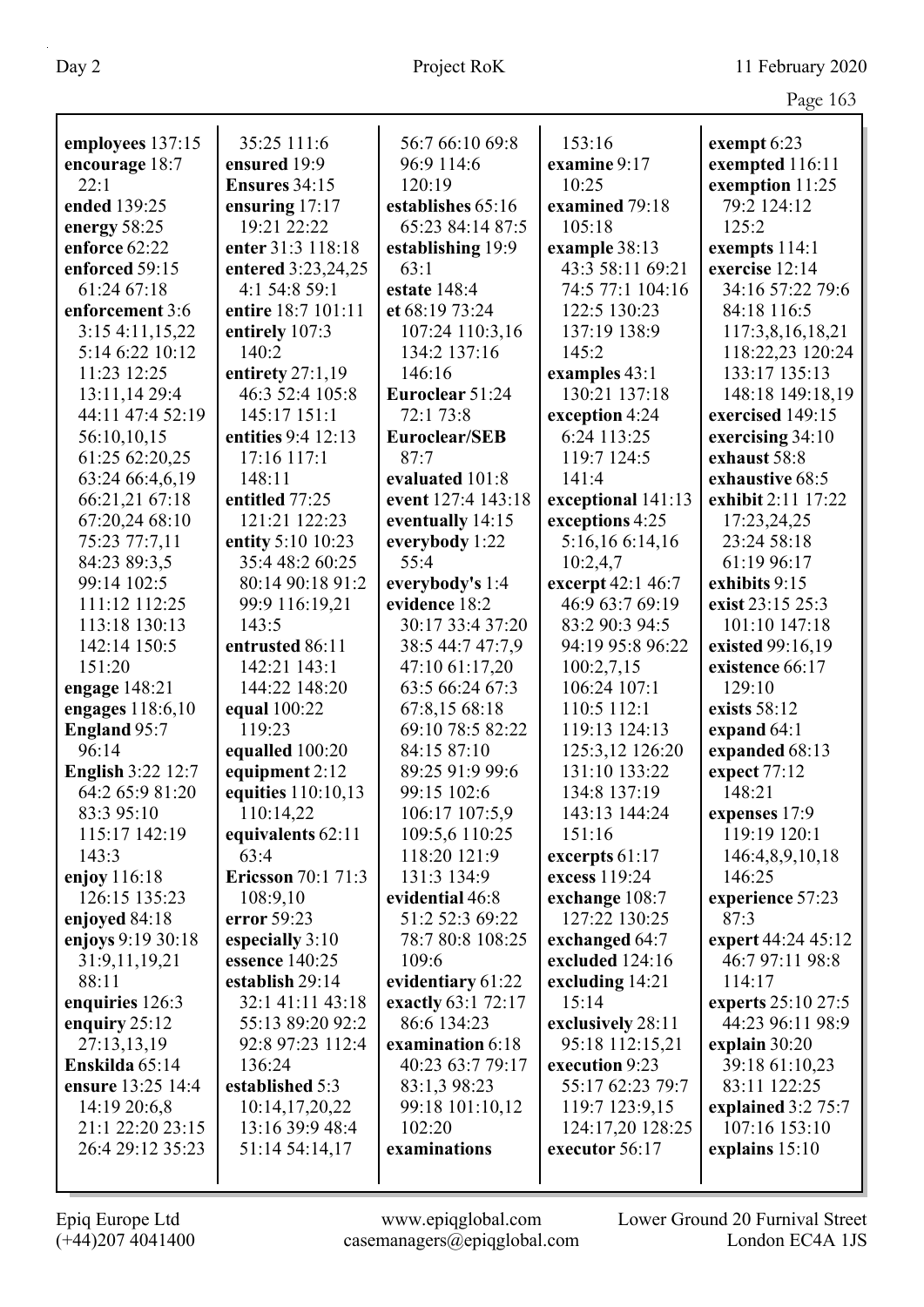|                            |                                  |                             |                                      | Page 164                      |
|----------------------------|----------------------------------|-----------------------------|--------------------------------------|-------------------------------|
| 35:9 73:20,22              | 74:2 87:10 96:23                 | 70:13,19 72:24              | 35:21 36:11                          | 27:24 33:25                   |
| 81:22 128:10               | 109:1 115:4                      | 72:25 74:11,17              | 42:23 46:8 48:23                     | 36:22,24 37:5                 |
| 148:8                      | 146:2                            | 76:11,23 78:15              | 52:2 61:23 62:1                      | 59:10 65:16                   |
| explanation 19:13          | facto 45:10 66:2                 | 79:20 80:4,16,23            | 62:3 69:19,22,25                     | 71:21 88:24                   |
| 21:24 70:21                | 148:19                           | 83:11,16 87:16              | 71:8 83:14,23                        | 90:16 100:19                  |
| 117:11                     | factor 105:10                    | finances 8:22               | 88:10 90:12                          | 112:2 122:5,23                |
| explanations               | factors 14:3,7,23                | financial $8:7$ 14:1        | 91:16 92:1 94:20                     | 124:20 127:22                 |
| 84:21 107:9                | 26:8                             | 14:20 15:13                 | 95:9 103:4                           | 129:22 130:11,15              |
| explicitly 15:2            | facts 134:11                     | 18:15,18 24:3,5             | 107:13 111:2,21                      | 131:13,22 137:23              |
| 144:17,18                  | factual 104:9                    | 26:6 33:21 34:12            | 111:23 112:7                         | 138:1,8 140:9                 |
| exposed 132:17             | fairly 58:21 60:9                | 34:13 36:16                 | 116:3,17 121:7                       | 141:4 145:23                  |
| exposure 7:25              | 138:22                           | 39:18,19 40:3,13            | 123:5,5,10,23                        | 150:12,19 151:3               |
| expressed 4:4,8            | faith 149:15,19,20               | 49:24 52:13                 | 124:10 128:9,24                      | form $28:932:11$              |
| 9:20 31:13,14              | fall 45:6,17 54:21               | 63:10 89:14,16              | 129:7,8,11,24                        | 52:14 53:25                   |
| 113:7 121:4                | 57:13 112:24                     | 93:18,20 94:12              | 130:4 135:10                         | 70:24 73:18 76:3              |
| 129:20 138:15              | 128:4 143:9                      | 94:16 127:21                | 136:4 138:19                         | 76:10 79:14                   |
| expressedly 10:5           | falls 121:5 149:16               | 131:15,17,20,23             | 139:13 140:21                        | 80:13,25 81:1,7               |
| expresses 114:5            | false 58:15                      | 132:12,16 133:11            | 141:19 142:4,7                       | 93:18,20                      |
| expression 44:9,14         | far 37:1 108:11                  | 136:21 137:4                | 142:11 151:15                        | formal 61:3 71:19             |
| 44:17 142:21               | far-reaching 125:1               | financing $57:7$            | five $8:18$ 110:10,15                | 71:21,25 111:13               |
| expressions                | favour 125:20                    | find $5:12$ 13:24           | <b>fixed</b> 21:13                   | 127:5 139:17                  |
| 128:22                     | 138:23                           | 18:13 25:21                 | flagrant 56:6                        | formally 57:20                |
| expressive 46:1            | favourably 28:8<br>feature 110:1 | 26:17 27:2,7<br>42:22 44:12 | flowing 59:5<br><b>fluent</b> 142:22 | formation 14:15               |
| expropriate 59:11<br>59:12 | <b>February</b> 1:1              | 45:13 47:14 48:5            | focus 4:12 10:11                     | 93:4,7,23<br>formed 8:1 13:23 |
| extended 138:13            | 139:21,25 153:23                 | 48:17 49:15                 | 90:21 91:8 136:4                     | 14:4 27:9,11                  |
| extensive 57:17            | fee 132:13 146:11                | 62:15 65:21                 | focusing $67:17$                     | 47:16 89:10                   |
| 58:9 68:18 99:15           | 146:12,14                        | 69:16 76:13                 | followed 30:25                       | 115:14                        |
| 102:6 123:24               | fees 133:11 153:4                | 77:11,24 82:20              | 58:9                                 | former 40:24                  |
| extensively 115:18         | Fermbäck 2:23                    | 114:8 115:7                 | following 20:13                      | 57:11 86:23                   |
| 115:23                     | 30:14,16,17                      | 125:17 131:8                | 28:6 36:2 52:8                       | 149:8                         |
| extent 8:3 117:2,6         | 154:6                            | 133:24 144:25               | 64:15 104:4                          | forms 49:9 76:24              |
| 148:14                     | fewer 152:22                     | 147:19                      | 117:14 123:14                        | 78:21,25 83:5,7               |
| external 14:3,7,23         | fields $57:4$                    | finds 7:10 11:9             | 125:13 130:7                         | 118:21                        |
| 26:8 50:16,17,21           | figure $128:16$                  | 47:2 113:4                  | 135:21                               | forth 75:25                   |
| 50:23 51:8,13,22           | file 82:23                       | fine 134:22                 | follows $13:15$                      | forwarded 81:10               |
| 51:22 52:10 53:3           | <b>filed</b> 151:9               | finish $1:12,21$            | 64:23 88:8 94:8                      | found 19:5 21:10              |
| 53:18,22 54:18             | final 28:10 65:22                | 152:17                      | 143:11                               | 24:10 25:23,24                |
| 82:2 108:21                | 72:12 81:18                      | finished $61:14$            | footnote 129:20                      | 27:20 33:12                   |
| 110:10,15 146:14           | 84:14 96:20                      | 135:6                       | 132:6                                | 39:12 42:2 44:25              |
| 146:15,23                  | 103:16 123:15                    | finite 7:23                 | footnotes 131:19                     | 45:2 46:9,12                  |
| extra 5:19                 | 124:4 149:12                     | fire 140:6                  | <b>Forbes</b> 138:12                 | 48:17 52:2 53:7               |
| extract 104:19             | finally 60:24 66:11              | firm $53:6$                 | force 3:23,24,25                     | 65:20 66:12 78:6              |
| extremely 148:16           | 83:21 91:13                      | firms $82:3$                | 4:1 31:3 56:8                        | 79:21 94:17                   |
|                            | 124:3 126:14                     | first 5:3 6:21,23           | 58:3 59:1 117:11                     | 109:21 111:23                 |
| $\mathbf{F}$               | 137:25 139:4                     | 7:1 10:14 13:19             | <b>forced</b> 123:15                 | 122:17                        |
| F2:1                       | 140:9                            | 13:24 15:7 18:13            | foreign $3:13,15$                    | founded 83:24                 |
| fact 28:7 45:8             | <b>finance</b> 42:15 43:5        | 28:2 32:8,24                | 4:16,235:87:12                       | four 58:14 76:13              |
| 64:22 66:17                | 43:12,12 70:11                   | 33:6, 16 34:7               | 10:21 12:3 27:7                      | 137:9 150:14                  |
| 67:25 68:2 73:5            |                                  |                             |                                      |                               |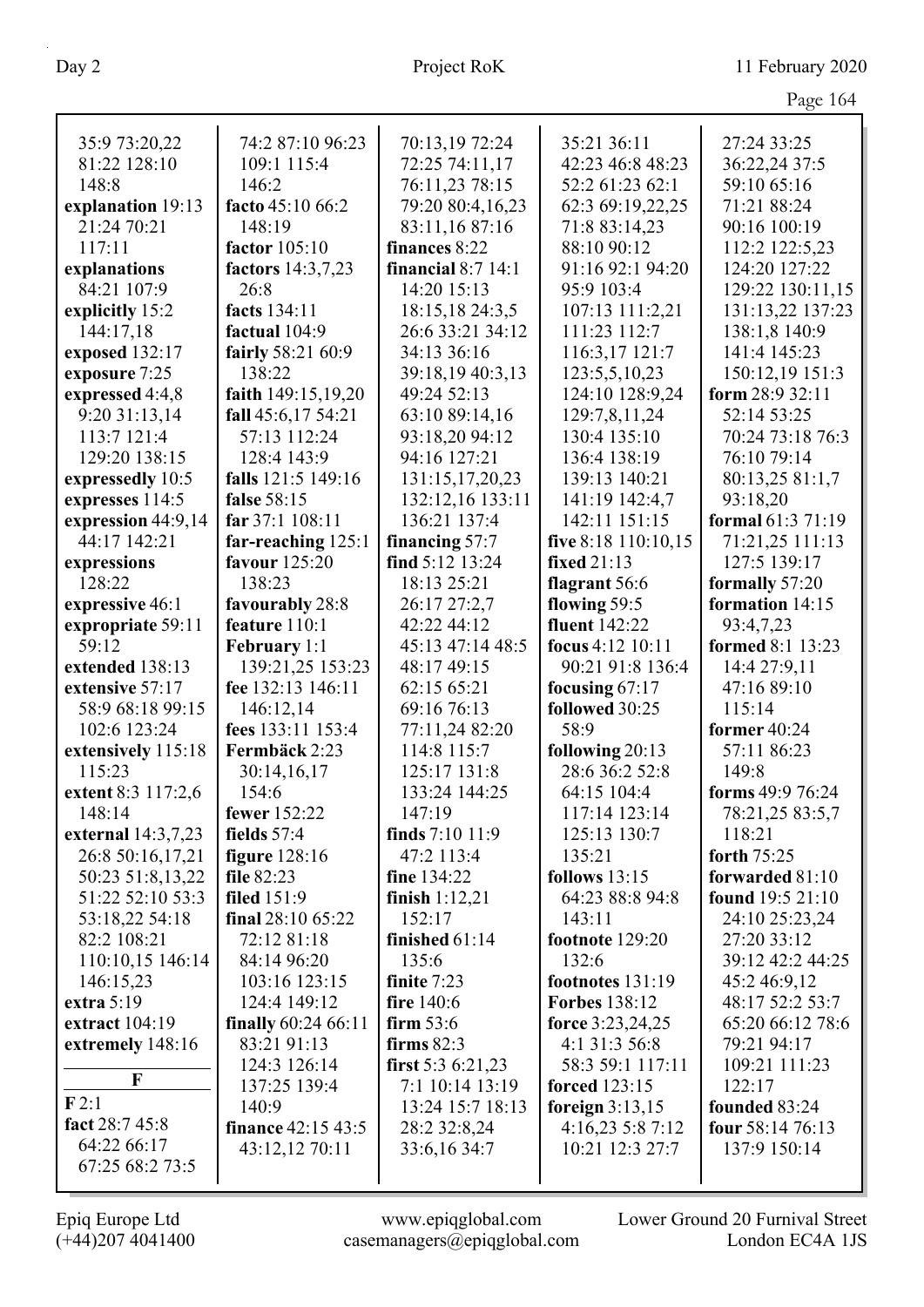|                                     |                                     |                                     |                                    | Page 165                            |
|-------------------------------------|-------------------------------------|-------------------------------------|------------------------------------|-------------------------------------|
| fourth 19:11 27:23                  | 18:2,4,8,14,21,25                   | 141:22 142:10                       | gas 57:4 59:6                      | 38:10 39:12 42:2                    |
| 34:2 37:22 38:17                    | 19:3, 10, 16, 23                    | 144:1,25 145:3,6                    | gathered 73:8                      | 50:24 51:15 52:4                    |
| Fox 135:20                          | 20:6,8,9,14,17,18                   | 145:9,15,22,24                      | gaze 24:25                         | 64:15 68:7 70:1                     |
| frame $56:10$                       | 21:8, 12, 13, 15, 16                | 146:1,4,11,19                       | GCA 52:1,2,6,8,9                   | 71:16 75:24 77:1                    |
| framework 27:12                     | 21:20 22:10,13                      | 147:3,5,15,18                       | 52:12,20,25 64:3                   | 78:5 80:17 81:6                     |
| 27:15 28:14 39:1                    | 22:15,18 23:7,9                     | 152:13                              | 64:17,24 65:8                      | 88:18 103:14                        |
| 52:14 120:8                         | 23:16,23 25:2,13                    | fund's 23:4 24:4                    | 82:6 97:21                         | 122:7 125:17                        |
| fran $152:4$                        | 26:3 27:8,8,9,10                    | 92:16 94:9 97:6                     | general 26:24                      | 136:9                               |
| <b>France 56:19</b>                 | 27:10,17,17,25                      | 97:9 100:4                          | 55:20 81:25                        | goal 18:14 23:4                     |
| <b>Frank 53:6</b>                   | 28:8, 11, 14, 15, 22                | 110:18 111:13                       | 111:5 125:15,16                    | 27:25 29:11                         |
| fraudulent 60:17                    | 28:22 29:1,12,21                    | 136:13                              | 137:11                             | 35:16,19,22 36:3                    |
| 151:8                               | 29:22 37:8,12,14                    | fundamental                         | General's 141:9                    | 40:8,10 100:4                       |
| free 67:7                           | 37:24 38:1,9,12                     | 69:25 114:4                         | generally 2:19                     | 105:18,25 106:4                     |
| freedom 148:24                      | 38:13,21,22,24                      | 149:16                              | 42:8                               | 106:7,9,10                          |
| <b>Friday</b> 153:18,23             | 39:6,7,9,15,17,24                   | funding 20:3 22:6                   | generate 60:13                     | 115:10                              |
| front 21:7 71:1                     | 40:16,17,21                         | funds 8:23,25 9:2                   | 121:17                             | goals 22:17 23:9                    |
| <b>FSIA</b> 128:23                  | 43:25 47:8,16,19                    | 9:2,3 28:9,12                       | generated 38:20                    | 23:15 38:9 39:5                     |
| 129:20                              | 47:23 48:3,4,8,10                   | 38:8,22 39:14                       | 110:22                             | 39:8                                |
| fulfil $19:4$                       | 48:16 49:8,10,13                    | 40:4,15 49:18                       | generates 110:7,21                 | goes 45:21 126:2                    |
| <b>fulfils</b> 124:24               | 49:16,18,21,25                      | 50:11 51:8 54:9                     | 114:24                             | going 1:8,12 2:19                   |
| full 25:20 80:21                    | 50:2,9,11,15,15                     | 62:8,19,20 84:4,6                   | generations 8:9                    | 2:20,20,21 4:12                     |
| 87:12                               | 50:20 51:7,12,18                    | 84:10 89:9,13,13                    | 14:2,6 18:16,19                    | 9:9,11,13,17                        |
| fully $69:8$                        | 51:19 52:11,15                      | 89:18 90:4 91:22                    | 26:6                               | 10:11 12:3 13:18                    |
| function $8:11,11$                  | 52:16,25 53:2,17                    | 91:24 92:14                         | Germany 125:3                      | 30:14,17,20,22                      |
| 8:12 15:13,21,24                    | 53:25 54:5,16,19                    | 93:20 99:16                         | getting 4:20                       | 33:4 38:3 55:6,7                    |
| 16:10,13 19:9,12                    | 68:22 79:24 82:8                    | 111:4,5 129:17                      | <b>Ginta 55:16</b>                 | 55:9,12,16 57:8                     |
| 19:15 20:5,16,21                    | 84:3 89:18,19,22                    | 129:18 132:11                       | gist 144:21                        | 58:8 59:6 63:2                      |
| 20:22 21:1 23:11                    | 90:6 91:6,12,21                     | 134:4 144:7                         | give 4:14 63:22                    | 90:20 91:5,8,11                     |
| 23:11 127:10                        | 92:2,4,5,6,9,20                     | 147:24 152:15                       | 104:1 133:4                        | 91:16,19 99:12                      |
| functional 127:3,8<br>functionalist | 93:5,7,8,9,12,16<br>93:17,24 94:3,6 | funds' 47:24<br>fungible $85:2,7,7$ | 135:5 145:2<br>given $1:15,2010:6$ | 101:11 115:11,13<br>115:15 116:6,10 |
| 111:11                              | 94:17,24 95:5,18                    | further 21:22 35:1                  | 19:12 27:12 38:7                   | 116:13,15 134:15                    |
| functioning 34:10                   | 95:22 96:1,4,24                     | 38:10 42:10 43:8                    | 40:10 43:22                        | 136:4 139:22                        |
| functions 15:6,8                    | 97:21 98:2,13,15                    | 77:9,12 125:11                      | 46:19 50:19                        | gold 40:15 104:16                   |
| 15:10 16:5,8                        | 98:16,18,23,25                      | 130:21 144:3,6                      | 61:20 63:14                        | 131:14                              |
| 19:3 36:8 37:23                     | 99:1,2,7,8,13                       | 151:11                              | 72:16 73:7,10                      | Goldsteins 55:11                    |
| 81:2 99:21                          | 100:1,20,23,23                      | <b>Furthermore 64:9</b>             | 76:14 79:11                        | 61:15,16 89:21                      |
| 127:15,17,23                        | 101:17 102:7,11                     | 129:14                              | 82:18 83:13 86:8                   | 154:8                               |
| 130:19,19 131:2                     | 103:21,21 105:8                     | <b>future</b> 8:9 14:2,5            | 124:6 126:10                       | good 54:24 149:15                   |
| 135:24                              | 105:8,10 106:7,9                    | 16:14 18:15,18                      | 135:18                             | 149:19,20                           |
| fund $7:208:2,2,6$                  | 106:16 109:23                       | 20:22 21:2 26:6                     | gives 39:1 50:5                    | governance 41:22                    |
| 8:10,13,16,24 9:4                   | 111:14 112:5,20                     | 152:18 153:6                        | 84:17 106:3                        | governed 34:19,24                   |
| 9:4,8 13:21,23                      | 113:11,12 118:25                    | FXA 108:10                          | giving $1:103:8$                   | 140:10                              |
| 14:4, 13, 15, 18, 24                | 119:8, 10, 12, 14                   |                                     | 58:8 126:21                        | government 5:5                      |
| 15:2,6,8,15,18,23                   | 119:18,23 120:7                     | G                                   | 152:11                             | 10:15,19 28:5                       |
| 15:25 16:6,9,11                     | 120:8, 13, 18, 22                   | G2:1                                | global 18:17,20                    | 31:8 35:12 39:21                    |
| 16:14, 16, 23, 23                   | 132:3,5,24 133:1                    | <b>Gain/loss</b> 108:2,5            | 53:9 54:7 94:19                    | 42:13,14,18,22                      |
| 16:25 17:3,5,8,10                   | 133:3,7,9,23                        | gained 56:8                         | 110:10,14,22                       | 43:15 47:20                         |
| 17:10,12,15,20                      | 136:11,17,21,25                     | 117:11                              | go 14:8 25:18 33:4                 | 49:15,21,24 50:1                    |
|                                     |                                     | gains 108:3,6                       |                                    |                                     |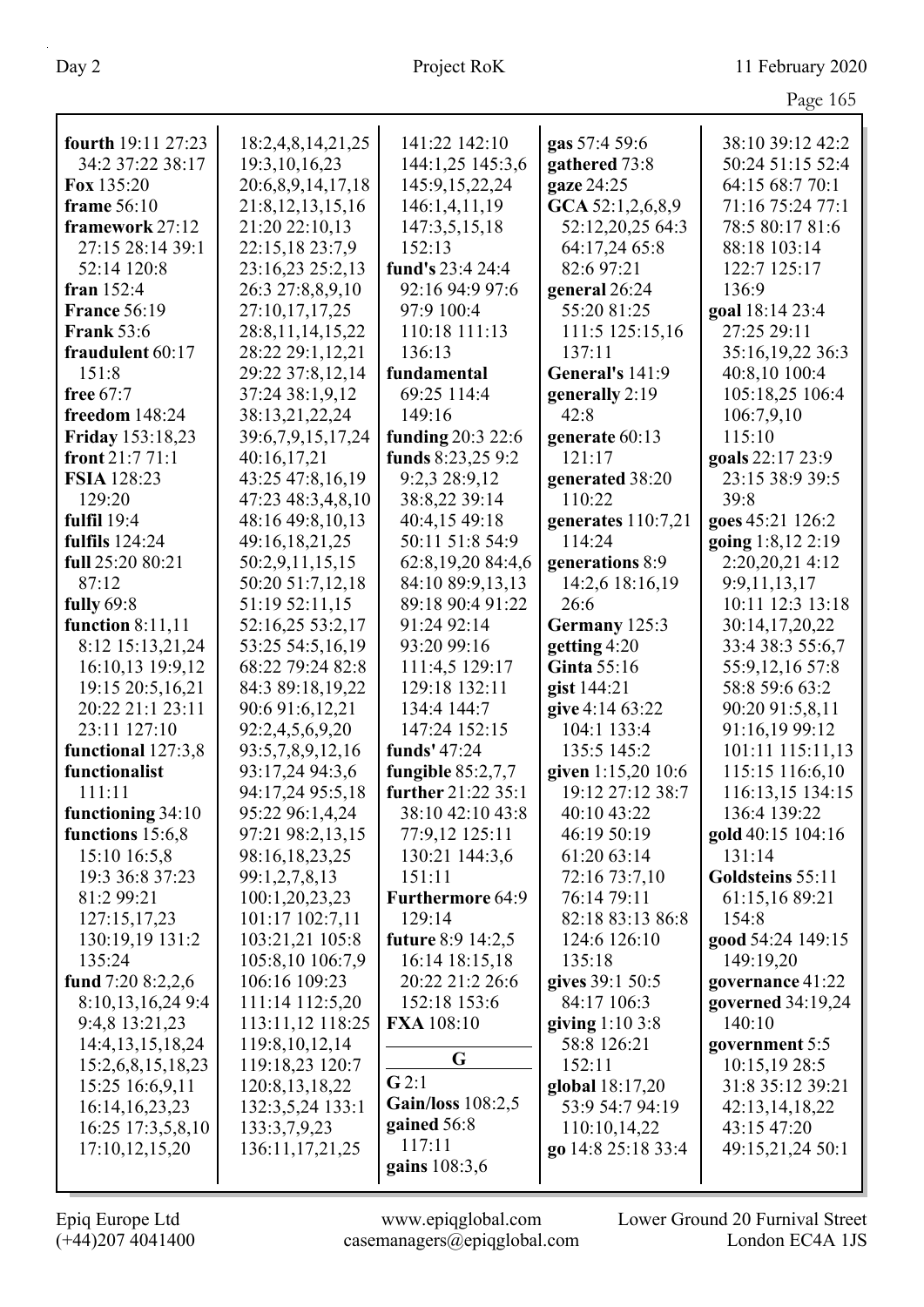| Page 166 |  |
|----------|--|
|          |  |

| 58:17 89:13                      | Gullifer 65:7,9       | 63:20 64:5,7,11                      | 53:10 72:18                    | 123:13 124:2,3                  |
|----------------------------------|-----------------------|--------------------------------------|--------------------------------|---------------------------------|
| 90:13 92:10,15                   | Guterstam 21:25       | 64:18 65:1,10,13                     | 73:10 130:1                    | 124:20 125:20,24                |
| 93:2,6,19,20 94:4                | 63:19                 | 65:18 71:6,7                         | 132:10,20,23,24                | 126:15 127:2                    |
| 94:9,12,14,25                    |                       | 74:5,12 80:20                        | 133:6,10                       | 128:5 129:17                    |
| 98:18 111:4,17                   | H                     | 102:16 123:19,22                     | <b>honest</b> 139:2            | 130:18 135:19,20                |
| 112:16,22 114:3                  | half 83:14 88:1       | 129:23 130:5,12                      |                                | 153:10                          |
| 116:14,20,21                     | Halfway 45:3          | 131:21 135:15                        | Hopefully 69:24<br>host $81:5$ |                                 |
| 117:15,19 119:6                  | halved 8:19           | help 87:11 104:17                    | hour 2:22 88:1                 | <b>impact</b> 14:3,22<br>26:7   |
| 119:12 120:10                    | hand 12:24 31:22      | 136:14                               | hour's $1:13$                  |                                 |
| 131:23 133:13                    | 58:4 131:13           | helped 76:7,25                       |                                | impede 5:14                     |
| 136:9 138:11,13                  | 139:3                 | helps 104:18                         | Housekeeping 1:3<br>154:4      | implement 36:4,12               |
| 138:14,25 139:1                  | <b>handed</b> 124:10  | herewith 50:16                       | <b>HSBC</b> 108:19             | implementation<br>23:21         |
|                                  | Handelsbanken         |                                      |                                |                                 |
| 139:9, 10, 12, 19                | 69:21 71:4            | high 21:8 72:8                       | I                              | implemented<br>119:11           |
| 140:3,24 141:2<br>141:16 145:2,4 | handle 139:5          | 95:11 105:19,23                      | idea 24:21 60:12               |                                 |
|                                  | handled 76:25         | 105:25 106:4,17                      | 135:5,6                        | implementing<br>36:4            |
| 145:10,20,25                     | happen $72:3,10$      | 110:7 111:6                          | identical 128:23               |                                 |
| 146:3,25 148:14                  | happened 50:24        | 113:14                               | identified 66:4                | implicitly 126:19               |
| 148:16,17,19                     | 124:9 125:10          | high-level 140:20                    | 81:12                          | importance 67:13                |
| government's                     | happening 56:22       | high-liquid $127:23$                 | identity 71:11                 | 69:15,17 72:10                  |
| 93:21 118:22                     | happens 145:5         | higher 72:6 110:22<br>111:22         | ignores 59:18                  | 84:7 85:16 86:1                 |
| 140:8 145:18                     | happy 88:5            |                                      | ILC 124:6                      | 105:2 122:9,15                  |
| governmental                     | harassment 58:1       | highest 27:25                        | Illinois 149:2                 | 129:5                           |
| 42:9 112:3,13                    | harm 150:22           | highlight 75:25                      | illustrate 58:11               | important 8:18                  |
| governments                      | <b>HDMI</b> 2:13      | highlighted 19:8                     | 78:2                           | 12:24 69:12 76:4                |
| 42:24                            | head 40:24 42:12      | 70:2 104:4 122:1                     | immediate 56:11                | 104:21 132:2                    |
| governor $42:7,12$               | 42:17 138:21          | 122:11 126:23                        | 64:3                           | impose 125:2                    |
| 42:14 43:5,8                     | 140:4,5 141:1         | 127:19 128:11<br>152:16              | immediately 59:15              | impossible 29:19<br>29:21 107:4 |
| 57:19 137:9<br>138:18 140:5      | 152:9                 |                                      | 139:18                         | 153:12                          |
| governors 141:9                  | heading 21:8          | highlighting 13:20<br>highly $96:10$ | <b>immune</b> 5:25 6:21        |                                 |
| grant 11:20 122:4                | 26:19 35:17,19        | 138:10                               | 29:3 31:7 47:4                 | imprisonment<br>58:14           |
| granted 45:7                     | 36:8 38:11 42:4       | his/her 49:1                         | 123:8 130:12                   | improper $151:21$               |
| 56:17 151:24                     | 48:21 51:17 70:7      |                                      | immunity $2:203:4$             |                                 |
| grey 42:22                       | 119:15 123:7          | historically 4:18<br>18:9            | 3:8,11,12,17,18                | improve 93:23<br>inaudible 81:9 |
| ground $11:25$                   | 138:12 150:8          | histories 106:22                     | 4:10,185:1,13,20               | include 107:2                   |
| grounds $11:20$                  | health $139:15$       | history 32:18                        | 6:13,15,19,23                  | 122:3 127:24                    |
| 48:22 60:15                      | hear 14:25 24:20      | 44:16 107:5,16                       | 7:16 9:10,19                   | included 82:13                  |
| 66:16 152:11                     | 55:21 63:25           | 126:21                               | 11:25 12:19,25                 | 125:15 126:7                    |
| group 139:12                     | <b>heard</b> 7:20 9:6 | hold 85:18 127:22                    | 13:1,3,11 26:23                | 131:18 140:4                    |
| grown 150:25                     | 11:21 53:19 67:6      | 132:2 136:2                          | 27:17 28:1 30:18               | 141:11                          |
| growth 19:24,25                  | 69:5 74:7 76:6        | holder 64:3 74:18                    | 31:10,11,19,21                 | includes 65:11                  |
| 20:10,11 90:2,3                  | 88:10 90:9,22         | 82:9                                 | 32:7 41:17 45:8                | 74:3                            |
| guarantee 132:18                 | 91:7,18,24 137:7      | holding 38:19                        | 45:18 54:22                    | including 24:4                  |
| guaranteed 17:6                  | hearing $1:768:23$    | 57:21 65:11 70:5                     | 55:17 60:22 88:7               | 50:15 79:7                      |
| 19:21 20:7 21:19                 | 69:2 102:18           | 113:5 131:5                          | 88:11,16,22,24                 | 146:19                          |
| guarantees 147:17                | 153:23                | 132:19 134:14                        | 88:25 89:3,12                  | income $8:4,20$                 |
| guided 34:4 126:5                | hears $29:24$         | holdings $71:4,6,10$                 | 90:6 111:12                    | 127:23 132:13                   |
| guidelines 38:8                  | held 32:2,13 44:19    | 75:15                                | 112:25 113:18                  | incorporate 30:24               |
| guilty $60:23$                   | 45:4 47:8 51:19       | holds $51:6,11$                      | 116:18,22 117:18               | incorporated 3:20               |
|                                  | 53:25 54:16           |                                      | 118:1 122:23                   |                                 |
|                                  |                       |                                      |                                |                                 |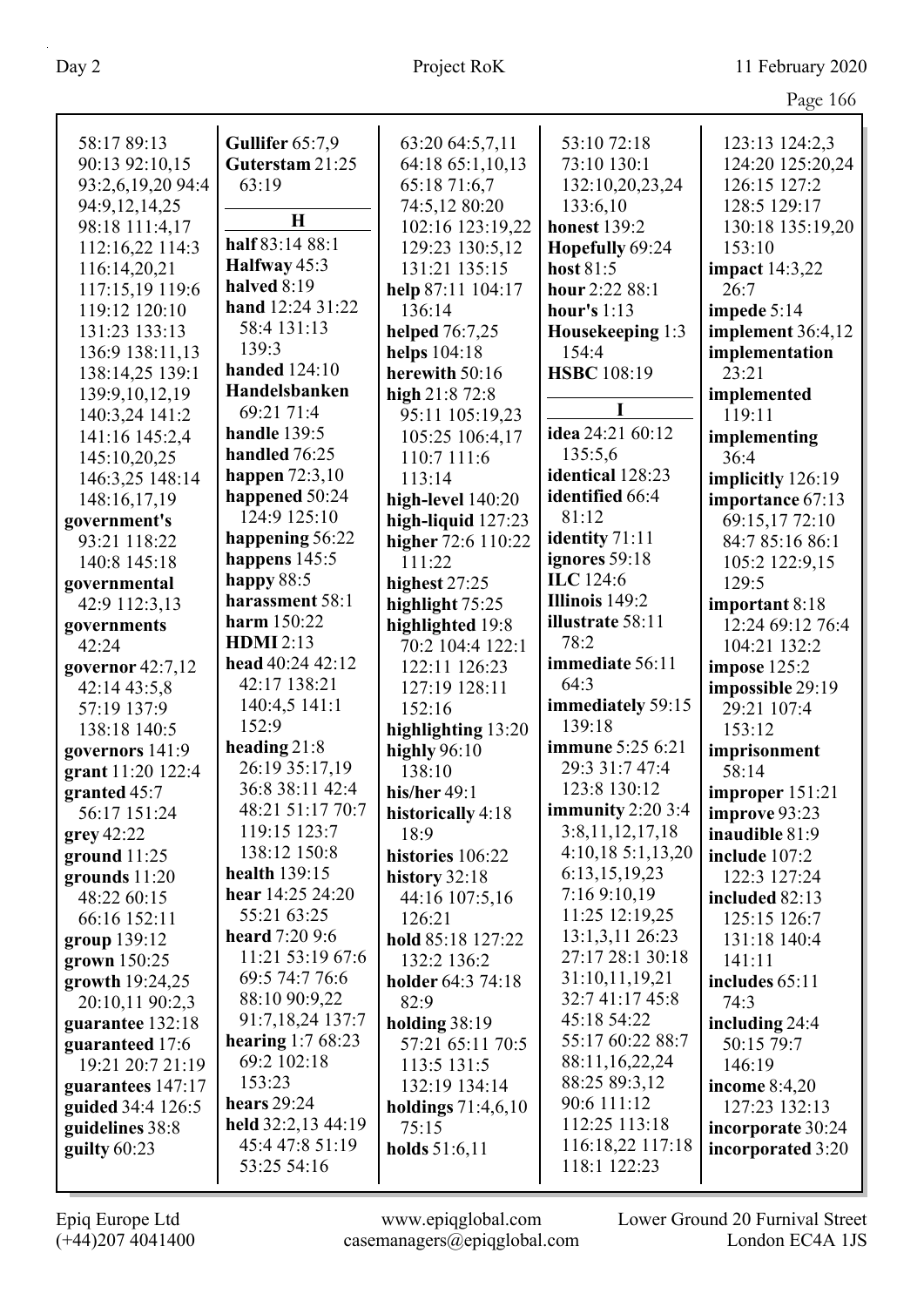|                                    |                                      |                          |                                   | O                        |
|------------------------------------|--------------------------------------|--------------------------|-----------------------------------|--------------------------|
| 3:21 93:14                         | 151:16                               | 75:15                    | 73:24 89:13                       | 116:25 147:5             |
| increase 24:13,15                  | instances 69:15                      | internal 58:23           | 104:15,17 106:5                   | items 36:9 77:9          |
| 24:23 100:11                       | institute 143:21                     | 137:12 141:4             | 106:6 108:2                       | 115:24 131:16,25         |
| increasing 100:13                  | 144:21                               | internally 82:2          | 133:10                            |                          |
| increasingly 72:6                  | instituted 150:18                    | international 3:4        | investments 39:5,8                | J                        |
| independence                       | institution 58:2                     | 18:10 25:14              | 50:14 59:3,10                     | January 65:23            |
| 32:11 61:2                         | 140:1                                | 33:20,25 34:22           | 132:18 137:4                      | 86:23 107:21             |
| 116:14 122:21                      | institutions 36:16                   | 41:5,24 44:17            | investors 2:6                     | 108:12 137:19,21         |
| 135:16 136:8                       | 63:10 131:15,21                      | 56:6 58:24 82:3          | 56:14 57:8 58:3                   | 138:9,14 139:11          |
| independent 9:3                    | 132:10                               | 123:24 125:11            | 58:11,13 59:2,9                   | Japan $43:2$             |
| 35:5 119:23                        | instructed 75:8                      | 126:1,5 149:17           | 60:5,21 62:2,18                   | <b>Johan</b> 67:14 86:22 |
| 141:16                             | instructing $81:13$                  | 149:18 151:13            | 96:12 98:24                       | joining $59:4,7$         |
| independently                      | instructions 42:25                   | 152:25                   | 150:19                            | <b>JÖNSON</b> 1:4 2:4    |
| 38:23 50:14,20                     | 52:22 53:13,15                       | interpret 1:6            | investors' 56:23                  | 26:1 30:10,14            |
| indicate 73:5                      | 54:13 138:3                          | 115:22                   | 105:21                            | 54:24 55:4 87:23         |
| 84:16 150:11                       | 145:3,10,12                          | interpretation           | invests $132:11$                  | 103:5,9 104:23           |
| indicated 76:15                    | instruments 24:3                     | 44:21 46:19 65:8         | invoke 55:25                      | 134:22 135:2,5           |
| indisputable                       | 24:6 39:18,20                        | 97:21 114:11,16          | 60:22 116:22                      | 153:14                   |
| 143:23                             | 40:3 101:18,20                       | 126:10                   | invoking 41:16                    | journalist 140:9         |
| individual 52:4                    | 102:1,2 124:18                       | interpreted 73:17        | involved 86:10                    | 150:11                   |
| individualised                     | 132:12 133:11                        | 114:9,14 115:9           | involves 6:25                     | JP 108:19 110:16         |
| 67:22 85:5                         | 136:22 137:5                         | 115:18,20 121:6          | ipso $45:10$                      | 146:15                   |
| individuals 17:16                  | insulate 111:4                       | 130:14                   | irrelevant 66:2                   | judge 87:4               |
| 152:22                             | intangible 14:21                     | interpreter 1:7          | irrespective 26:23                | judgment 62:24           |
| industry 59:6                      | 15:14 39:20                          | interpreters             | 63:2 129:4                        | 62:24 97:23              |
| inflation 16:18                    | 136:22                               | 103:11 153:21            | <b>Isaksson</b> 55:11             | 123:16                   |
| influence 96:3                     | <b>intend</b> 32:19                  | interpreting             | 67:2,3 91:7                       | judicial $3:7,10$        |
| 140:24                             | intended 5:4 7:2                     | 114:13                   | 107:7 154:9                       | 89:2<br>Julia 2:23 30:14 |
| inform $135:3$                     | 10:18 11:1 12:6                      | interrupted 83:19        | issue 21:3 25:15                  | <b>June 46:7</b>         |
| information 2:2                    | 12:8 13:13 14:19                     | interviewed              | 27:16 42:24 43:6                  | jure 148:17              |
| 67:10,11 69:24                     | 31:23 32:25 81:1                     | 150:10                   | 43:7,13 44:6,23                   | Juri 125:23              |
| 69:25 70:21                        | 104:7,9 111:16                       | introduced 142:11        | 52:22 73:9 79:18                  | jurisdiction 3:13        |
| 71:22 73:3,7,10                    | 112:2,16,21                          | introductory             | 103:13 108:16,20                  | 11:23 13:2,3,9           |
| 73:23 74:3,4                       | 113:2,9,16                           | 123:11,25                | 121:10 122:20                     | 79:3 89:3                |
| 76:14 81:5 82:18                   | 122:13 124:21                        | invalidity 11:5          | 130:4 152:18                      | jurisdictions 56:20      |
| 82:19 87:6                         | intends 6:6 90:13                    | invest 40:3 50:3,20      | issued 59:15 78:16                | 56:22 65:12              |
| infrastructure                     | intentional 104:24                   | 53:17 101:19             | <b>issues</b> 43:16 79:12         | justice 60:7 86:24       |
| 20:4,13 22:5                       | intents 124:7<br>interest 18:6 28:14 | 106:13<br>invested 16:16 | 87:2                              | 95:11 150:10,13          |
| 127:21                             |                                      |                          | <b>Italy 56:18</b>                | 152:2                    |
| <b>Ingrid</b> 90:1 122:18<br>130:7 | 70:4 104:9                           | 24:9 38:24 53:18         | item 10:12 15:5,5                 |                          |
| inheritance 148:13                 | 145:22 152:10                        | 57:3<br>investing 49:24  | 17:4,5,7,8 18:9<br>22:12,12 23:25 | K                        |
| Initially 149:13                   | interesting 58:21<br>71:9 141:21     | 50:4 94:12,15            | 24:2,10,17 36:14                  | <b>Karl 63:19</b>        |
| <b>insert</b> 140:25               | interests $28:12,23$                 | 101:18 106:8,10          | 36:17,21 37:10                    | <b>Kassym-Jomart</b>     |
| inside 28:20 61:1                  | 33:18,23 49:3,6                      | 106:10,12 121:19         | 38:10,15,17,20                    | 140:14                   |
| 90:15                              | 146:1 152:20,24                      | investment 16:19         | 39:17 47:17,24                    | <b>Kazakh 13:15</b>      |
| instance 96:19                     | 153:7                                | 22:17 23:22              | 48:9,23 62:15                     | 14:6,10 17:2             |
| 97:4 111:21,22                     | <b>interim</b> 139:21                | 28:15 38:20              | 74:22 76:14 92:1                  | 22:8 25:6 28:24          |
| 111:23 112:7,8                     | intermediary                         | 50:13 51:9 53:21         | 93:16 114:1                       | 29:7,11 33:9             |
|                                    |                                      |                          |                                   | 35:3, 10, 13 37:15       |
|                                    |                                      |                          |                                   |                          |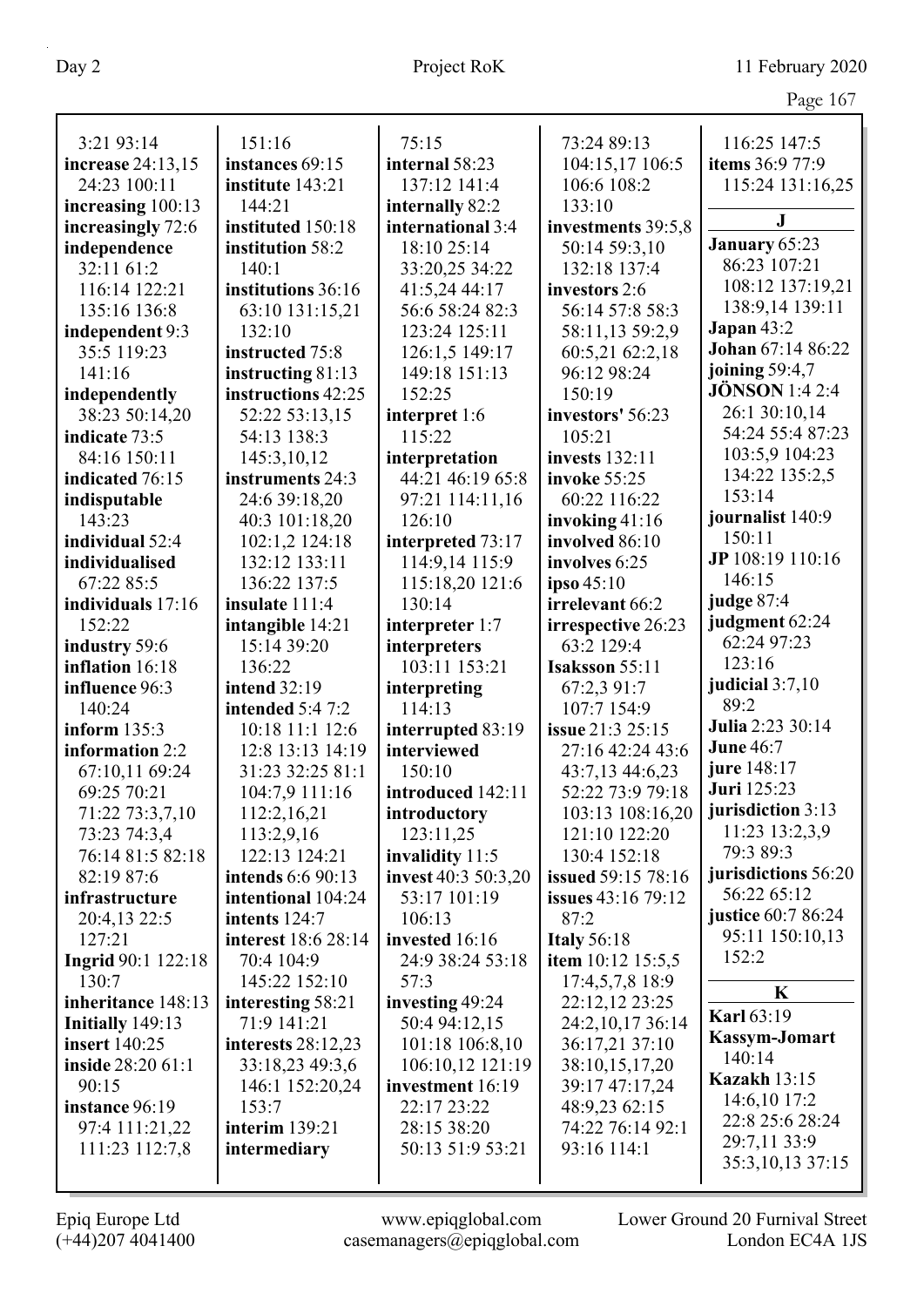$P<sub>2009</sub> 168$ 

|                                 |                                   |                                     |                             | 1 agu 100                        |
|---------------------------------|-----------------------------------|-------------------------------------|-----------------------------|----------------------------------|
| 37:16 38:6 39:1                 | 79:19,23 80:4,5                   | Kingdom $64:19$                     | 126:1,5,11 128:2            | 30:25 49:3 126:2                 |
| 39:10 40:1 41:12                | 80:11,15,17,23                    | 65:2                                | 128:13 129:6,12             | 129:9                            |
| 41:13 42:19 48:5                | 81:12,16 82:7,8                   | kleptocracies                       | 135:20 141:19               | legislations 9:14                |
| 48:16,17 49:11                  | 82:10,25 83:25                    | 57:15                               | 143:3,11,20                 | legislative 144:16               |
| 49:14 50:1 53:1                 | 84:6,9,13,15,17                   | <b>KNB</b> 141:9                    | 147:22 148:12,25            | legislator $3:216:3$             |
| 55:18 60:25 68:6                | 85:12,20 86:8                     | knew 86:5                           | 149:2,3,5,6,17              | 30:24 31:4                       |
| 72:24 89:17,22                  | 87:8,11,16,17                     | know 3:24 8:19                      | 151:13,13                   | length 11:8 25:20                |
| 91:9 96:11 97:22                | 88:16,20 89:17                    | 58:16 59:5 72:11                    | laws 34:20 36:6             | Lennart $73:13$                  |
| 98:8 109:18                     | 91:1,6,22,23 92:3                 | 72:16 85:19                         | 43:22 88:19                 | let's 14:8,9 15:3                |
| 115:15,21 120:4                 | 92:6,10,11,14                     | 86:20 108:17                        | 129:4,16,25                 | 17:3 21:5,7                      |
| 132:21,25 134:2                 | 93:2,4,13,17 94:1                 | 143:20 150:6                        | lawyers $152:25$            | 35:15 37:18,21                   |
| 137:20 141:15,16                | 94:23 95:1,5,19                   | knowledgeable                       | lead 116:1 135:10           | 39:12 42:21 43:3                 |
| 141:19 143:2,4,8                | 95:23 96:1,7,23                   | 87:1                                | leader 140:22               | 44:24 45:1,12                    |
| 143:11 144:9                    | 96:25 97:1,5,7,8                  | known 57:15                         | 141:14                      | 46:5 47:13 49:19                 |
| 147:2,20,21,23                  | 97:10 98:9,19,22                  | knows 57:12                         | leads 112:18                | 50:5, 12, 24 53:5                |
| 148:11,25 149:6                 | 99:1,7,17,20                      | <b>Korea</b> 43:1                   | learn 17:5 18:14            | 63:25 68:3 75:3                  |
| 149:6 150:10                    | 103:19 109:19,24                  | <b>Kozik 98:10</b>                  | 44:17 48:1 49:4             | 83:1 135:4                       |
| <b>Kazakh's 97:24</b>           | 112:6,9,12 113:2                  | Kristians 55:11                     | 50:1 124:14                 | 152:17                           |
| Kazakhstan 1:9                  | 113:11 114:23                     | 89:21 90:23                         | 146:9 147:23                | letter 53:5 82:20                |
| 1:25 7:20,22 8:4                | 119:3,4,6,9 120:9                 | <b>kroner</b> 76:22                 | learning $7:21$             | 95:12                            |
| 8:17,20 9:6,13                  | 128:20,21 133:16                  | Kulibayev 58:6,6                    | <b>learnt</b> 52:5,20       | level 15:17,18,22                |
| 10:5 11:1,3,7,10                | 137:7,14,15                       |                                     | led 8:20 14:15              | 16:21 22:21,23                   |
| 11:12,14 12:16                  | 138:6, 12, 15                     | L                                   | 29:21 122:21                | 22:24,25 28:1                    |
| 15:16,23 17:2                   | 139:10 140:10,12                  | lack 58:19 86:1                     | 123:23                      | 33:16 106:1,5                    |
| 25:3 28:19 29:10                | 140:13,16 141:12                  | 104:9 125:15                        | left 20:1 125:12            | 110:8,8 111:2,6                  |
| 31:22 33:7,15,19                | 141:21 142:12                     | 138:16                              | 135:2 147:14                | Liabilities 51:17                |
| 33:24 34:20,21                  | 143:25 144:16                     | lacks 61:2 84:7                     | 148:16                      | lifetime 140:22                  |
| 34:22,23,25 35:6                | 147:2,11 148:9                    | 85:16 135:16                        | left-hand 70:3              | light 97:3 114:15                |
| 35:8,20,22,24                   | 148:14 149:9                      | language $46:1,2$                   | 124:13                      | 115:9                            |
| 36:1,6,7,9,13                   | 150:12,18 151:3                   | 67:19 123:6                         | legal 9:4 17:16             | limit 107:17                     |
| 37:2,12,25 38:5                 | 151:5,6,9,11                      | 126:8 130:16                        | 25:9,10,20 27:1,2           | <b>limited</b> 3:9 7:7           |
| 39:11,21,23,25                  | 152:9,12,19                       | large 8:3 57:3                      | 27:4,5,18 35:3              | 31:15                            |
| 40:7,9,19 41:4                  | 153:11                            | 60:10 63:10                         | 42:6 56:8 58:19             | Linderfalk 46:5                  |
| 43:19,21,22,23                  | Kazakhstan's 2:3                  | 129:5 136:7                         | 58:23,24 60:24              | 46:11 104:2                      |
| 44:1,7 47:3,20,21               | 33:14 60:18                       | largest 7:8 62:5<br>89:19,24 100:24 | 63:9 64:20 65:3             | 121:11 136:6                     |
| 48:1,10,12 53:15                | 71:14 92:7                        | law $3:4,22,23$ 4:1,2               | 65:6 74:24 75:1             | 149:25 153:10                    |
| 55:14,17 56:13                  | 139:11 152:24                     | 4:4 13:15,16                        | 80:14 82:2 86:22            | Linderfalk's                     |
| 57:1,4,9,17,25                  | Kazakhstani                       | 25:6,14 28:15                       | 90:1,3 96:10                | 114:17 149:13                    |
| 58:4, 10, 12, 22                | 143:20 152:25                     | 31:2,5 33:9                         | 98:9,11 99:8                | line 4:19 92:24<br>linger $15:4$ |
| 59:2,4,18 60:4,11               | keen $60:17$                      | 34:20,25 35:3                       | 104:3,3,11                  | link 127:9                       |
| 60:15,19 66:25<br>67:25 68:3,11 | keep $57:8$                       | 37:15 40:1 43:4                     | 110:24 116:19,21            | linked 76:4 113:24               |
| 69:3,18 70:11,14                | keeps $63:12$<br>Kenzhaeyva 120:5 | 48:16 49:11 53:6                    | 117:11 120:8<br>121:7 128:6 | 124:4 127:2                      |
| 70:19,22 71:7                   | kept 57:19 65:24                  | 56:6 60:25 64:2                     | 134:6 143:2,4,5             | Linklaters 98:11                 |
| 72:9,11,18,18,25                | 75:14                             | 65:9 71:24 82:3                     | 144:9,21 145:20             | links 126:22                     |
| 73:6,11,25 74:3                 | key 140:24 141:2                  | 86:18 89:2,6                        | 145:23,25 146:19            | liquid 16:12 20:18               |
| 74:17 76:5,7,9,12               | kind 13:5 32:24                   | 95:7 96:11 98:8                     | 146:20 148:7,10             | 20:22,25                         |
| 76:18,23,25                     | 72:17 85:9 86:6                   | 114:5,7,9 115:14                    | 149:14                      | liquidity $15:22,25$             |
| 77:10 78:16                     | 146:9                             | 117:10 118:23                       | legislation 3:20            | 19:16 22:20                      |
|                                 |                                   | 123:4,24 125:11                     |                             |                                  |
|                                 |                                   |                                     |                             |                                  |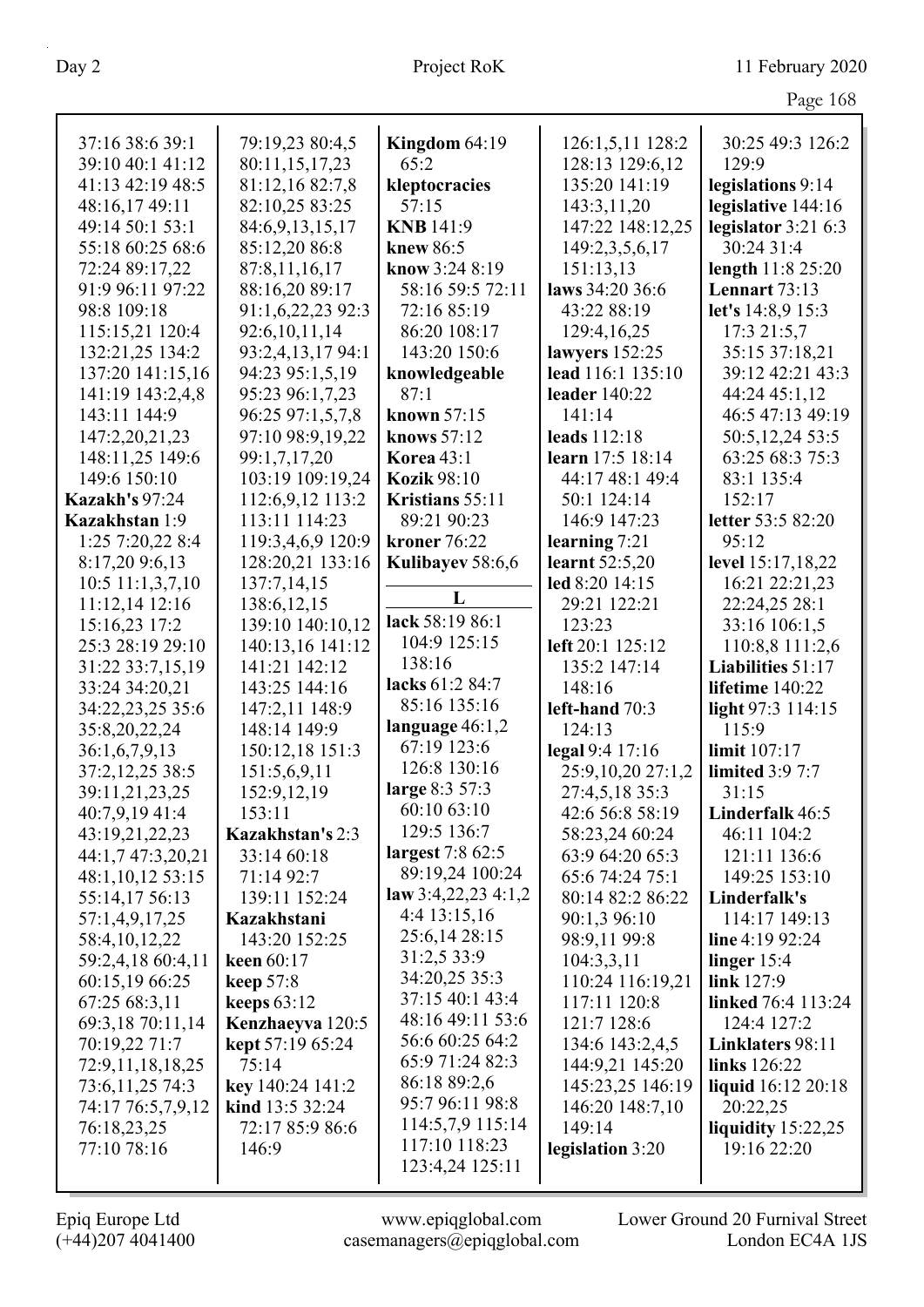|                            |                    |                     |                    | 1450102             |
|----------------------------|--------------------|---------------------|--------------------|---------------------|
| 100:13                     | 46:5 47:9 48:6     | luncheon 55:2       | 39:2,16,24 40:17   | 37:8 40:14,15,16    |
| list 27:23 39:19           | 48:18 50:5 51:1    | Lundahl $73:13$     | 40:21 43:24        | 40:20 52:14         |
| 40:2 51:15 71:16           | 53:5 55:12 61:16   | Luxembourg          | 46:17 48:9,13,15   | 72:11 118:25        |
| 106:21                     | 63:5 66:24 67:3    | 56:18               | 48:19,22,24 49:5   | 134:14 146:4,18     |
| listed 6:5,8 31:10         | 67:8 68:3 69:10    |                     | 49:22,23 50:16     | mandate 94:17       |
| 36:2 121:19                | 69:12,19,21,22     | M                   | 51:21 52:23        | 110:10,12,14,17     |
| 131:12 132:3               | 71:3 72:21,22      | <b>Maggs 142:21</b> | 55:19 82:12        | 110:21,22 120:4     |
| listen $101:12$            | 73:9 75:3,6,18,20  | 148:8 149:2         | 86:12 89:23        | <b>March 108:13</b> |
| 104:24                     | 76:1,2,10,13 77:5  | Mahmoudi 25:14      | 94:10,11,22,24     | 138:2,6 140:17      |
| lists 5:18 10:1            | 78:8,12,14 80:1,7  | 26:2,15 44:25       | 95:3 96:3 97:12    | 152:3               |
| literature 32:19           | 81:15 82:5 83:1    | <b>Mahmoudi's</b>   | 99:3,11 105:24     | marked 70:6         |
| 44:17                      | 83:21 86:21        | 25:21               | 110:11,16 116:3    | 95:12,14,14         |
| litigants 130:13           | 88:13 91:11 95:6   | main 10:1,2 14:11   | 118:21 119:8,18    | 117:14 118:9        |
| litigation 60:13           | 96:18 99:24        | 22:17 23:4,9,15     | 119:23 120:2,3,4   | 119:3               |
| 150:23 152:7,13            | 107:20 110:24      | 29:11 35:16,19      | 120:7, 13, 21, 23  | market 34:12 64:6   |
| litigations 152:19         | 112:1 116:6,9,10   | 35:22,25 36:3       | 127:24 132:9       | 86:25 100:18        |
| 153:5                      | 119:10 121:8,21    | 37:22 38:2 43:20    | 133:16 134:11      | 109:15 138:24       |
| <b>little</b> 19:18        | 128:2 133:23       | 69:2,2 85:1         | 135:13 136:14,16   | markets 18:17,20    |
| lives 124:3                | 141:19 143:12      | 99:17 100:4         | 136:19,24 137:3    | 138:23              |
| loan 138:7                 | 145:6,15 147:5     | 102:18 115:25       | 137:10 141:23      | marks 19:2          |
| loans 131:14,20            | looked 14:9 22:13  | 135:9               | 142:1,7,8,20,20    | material 91:9       |
| 137:23 138:8               | 38:25 40:5 44:23   | maintain $15:21,24$ | 142:22 143:1,10    | materials 70:25     |
| local 64:6 79:12           | 47:14 51:1 69:13   | 16:17 19:15         | 143:19,24 144:2    | 72:21               |
| <b>located</b> 7:4,12 11:2 | 69:20 71:3 72:23   | 20:21,23,24         | 144:9,12,13        | math 153:3          |
| 11:16,18,19,24             | 73:12 74:22 78:9   | 22:19,20 25:2       | 145:24 146:10,12   | matter 29:1 56:3    |
| 12:2 39:17 63:6            | 82:20 84:17        | 62:18               | 146:14 147:25      | 102:23,24 126:6     |
| 63:15 64:9,13,14           | 92:25              | major $73:1$        | 148:22             | 148:11              |
| 64:16,23 65:17             | looking 16:2 17:3  | majority 137:9      | manager 49:5,6,11  | maverick 140:7      |
| 65:21 66:5,8,13            | 36:11 47:13        | making 107:3        | 51:22 52:10        | maximises 24:9,19   |
| 90:22 102:17               | 49:19 61:17 80:8   | Malaysia 43:1       | 53:19 94:18        | maximising 24:21    |
| location 64:11             | 131:4              | <b>Mamin 139:21</b> | 109:23             | mean 16:8 32:10     |
| logical $124:22$           | looks 1:4 71:17    | 140:3               | manager' $148:20$  | 104:8 125:16        |
| London 83:7                | loses 60:21 144:10 | manage 36:24        | managerial $42:16$ | meaning $12:16$     |
| long 5:25 7:24             | loss 129:1 145:12  | 37:5 49:17 85:18    | managers 50:16     | 46:12 118:15        |
| 15:16,18 24:13             | 146:24 150:21,22   | 94:15,17 98:6       | 50:17,22,23 51:8   | means 3:5,6,12,21   |
| 24:16,24 57:17             | losses 108:3,6     | 111:5               | 51:13,22 52:21     | 5:24 7:23 12:11     |
| 100:11 135:3               | 146:22             | managed $8:59:5$    | 53:3,22 54:12,18   | 24:5,14 26:11       |
| $long-term 8:12$           | lost 88:16 104:23  | 28:22 29:23         | 81:25 82:24        | 28:18 35:9 39:19    |
| 22:20,22                   | 145:4              | 38:10 39:15 45:5    | 85:17,25 89:24     | 45:4 49:8 50:22     |
| longer 56:9 68:25          | lot $11:10$ 12:4   | 47:25 50:21 51:8    | 105:19 108:16,19   | 63:14 70:17         |
| 96:24 97:6                 | 29:22 69:15        | 82:25 91:23,25      | 108:21,22 109:18   | 72:16 84:3 117:5    |
| longer-term                | 100:2              | 92:16 98:3 101:7    | 110:11,15 146:15   | 130:5               |
| 101:19 102:2               | <b>loud</b> 64:25  | 102:12,13,15        | 146:15,23          | meant 12:9 15:10    |
| look $12:7$ $13:12,18$     | Louise $65:7,9$    | 109:17 110:10,15    | manages 28:12      | 122:17              |
| 13:18 14:9,16              | lower 18:22 24:10  | 144:15              | 48:2 51:6,11       | measure 133:17      |
| 17:20 21:5 23:25           | 133:5              | management 17:9     | 82:7 84:6 92:22    | 136:8               |
| 27:6,20 33:10              | lowest $126:7$     | 19:23 20:9 22:15    | 132:11,20,23,24    | measured 100:17     |
| 37:17,18 43:3              | lunch $1:11,13,22$ | 22:18 29:21         | 132:24 133:6,10    | measures $3:6,15$   |
| 44:7,24 45:1               | 54:24              | 36:22 37:12,14      | managing $21:16$   | 4:11,16,225:14      |
|                            |                    | 37:24 38:1,19       |                    |                     |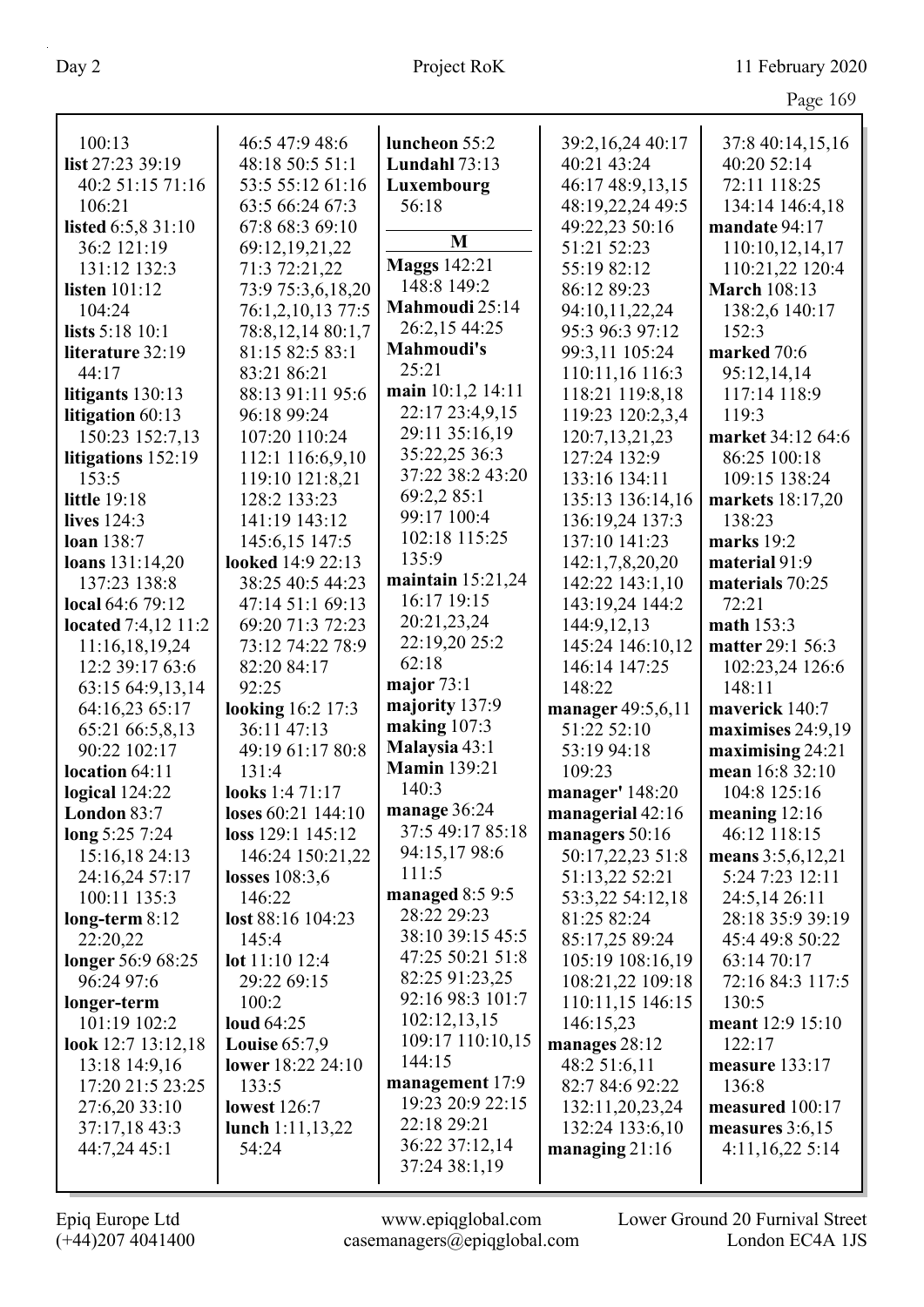| 6:10,22 9:20,22        | merely 69:21          | Moldabekova          | myriad $60:13$                      | 39:7,9,22,24 40:2    |
|------------------------|-----------------------|----------------------|-------------------------------------|----------------------|
| 11:23 12:14,25         | message 137:20        | 40:23 53:20          |                                     | 40:3,6,6,9,14,16     |
| 13:14 26:13 29:4       | met 10:13 16:4        | 79:17 98:21          | N                                   | 40:17,18,18,19       |
| 52:23 58:1,17          | 20:5,8 26:14          | 99:18 101:9          | N 154:2                             | 40:21,22,24 41:1     |
| 89:3,5 112:25          | metals 36:23,25       | 102:19 105:17        | Nacka 61:4 63:8                     | 41:2,6,8,8,9,10      |
| 113:19 122:5           | <b>METZ</b> 1:19 2:16 | 106:3,15             | 66:11,13,20                         | 41:11,14,19,21       |
| 144:14                 | 2:17 26:2 154:5       | Moldabekova's        | 68:14 69:14                         | 42:19 43:18,22       |
| meeting 25:5           | microphone 30:15      | 83:1 101:14          | 84:12 86:2 91:1                     | 43:25 44:1,3,6,13    |
| 138:14                 | microphones 2:14      | Moldova 57:2         | 99:14,18 102:5                      | 47:8,16,18,20,23     |
| meetings 79:9          | million $76:22$       | <b>moment</b> 18:11  | 102:18 112:23                       | 47:23,25 48:2,3,3    |
| meets $16:10$          | 150:15 153:3          | 92:25                | 114:18 141:25                       | 48:4,7,10,11,15      |
| <b>Mellon</b> 53:10,13 | mind 1:11 29:25       | monetary 5:22 6:1    | 142:3,12,15                         | 48:15 49:7,8,8,10    |
| 53:14,19 54:4,6,9      | 68:25 81:24 88:4      | 31:17 32:9 33:7      | name 70:7,18                        | 49:12,13,14,16       |
| 54:13 62:14            | minimum 19:10         | 34:9,15 36:4,13      | 73:21 75:10,12                      | 49:17,18 50:2,3,3    |
| 63:12,17,21            | minister 42:14        | 37:4 40:12,25        | 76:5 80:14,21                       | 50:10,11,19,20       |
| 65:25 66:19 69:5       | 43:5,7,9,11,12,13     | 41:3 43:7,14         | 83:16 92:4                          | 50:22,25 51:6,7      |
| 69:7,8 70:6,19         | 60:7 70:11 83:11      | 45:19 114:3          | 108:15 130:15                       | 51:11,12,14,18       |
| 71:6,10,12,14          | 87:16 139:5,20        | 116:10 121:15        | 135:18 138:19                       | 51:19,19,20 52:9     |
| 72:8,19 74:10,18       | 139:21,23 150:10      | 123:21,22 125:8      | 140:17                              | 52:10,11,13,15       |
| 76:6,25 77:21          | 152:1 153:8           | 125:14 126:16,25     | named 76:12 83:8                    | 52:15,16,21,22       |
| 78:17 79:11 80:7       | ministers 138:17      | 127:16,20 129:23     | nation $140:22$                     | 52:24,25 53:1,2      |
| 80:12 81:3,11,13       | 138:25 139:14         | 130:11 132:2         | nation's 138:7                      | 53:11,16,17,21       |
| 81:22,24 82:15         | 141:3                 | 133:19,22 134:4      | national 7:20 8:2                   | 53:23,25 54:1,2,5    |
| 82:19 83:7 84:6        | ministries 28:5       | 134:7,17 135:14      | 8:16,23 9:4,6,7                     | 54:7,11,15,15,16     |
| 86:5,14 87:11,15       | ministry 27:24        | 136:1                | 11:8,17 13:21,23                    | 54:17,19,21          |
| 94:18 95:6,15,17       | 28:2,6 70:9,13,19     | money 24:4,6         | 14:13,15,18 15:6                    | 55:15 60:24 61:3     |
| 96:9,12,16,18          | 70:20 72:24,25        | 102:23,24 132:19     | 15:7, 15, 18, 23, 25                | 61:6 64:18 65:6      |
| 97:17,20,25,25         | 74:11,16 76:11        | 145:8,13 152:12      | 16:6, 16, 23, 24                    | 68:11,12,15,17       |
| 98:11 107:15           | 76:22 78:15           | 152:22               | 17:3,10 18:2,4,14                   | 68:20,21,22,25       |
| 108:14 146:17          | 79:20 80:4,16,23      | monies 63:21         | 18:16, 19, 21, 25                   | 70:14 71:18          |
| <b>Mellon's 64:12</b>  | 83:16 150:13          | months 64:1 68:23    | 19:3, 16, 22 20:3, 6                | 74:20,21 75:5        |
| 81:15 91:10 95:9       | 151:3 152:9           | 138:2 140:6          | 20:7,12,17 21:8                     | 79:24 80:10,15       |
| 95:11 96:20            | ministry's 27:7       | moral 150:22         | 21:12,13,14,15                      | 81:2,8,16 82:6,8     |
| member 41:5 42:1       | 151:4                 | <b>Morgan</b> 108:19 | 21:15,16,20,20                      | 82:8,24 84:3,4,7     |
| 124:11 125:19,21       | minutes 2:24          | 110:16 146:15        | 22:15,18 23:4,7                     | 85:24 89:18,22       |
| 125:21,22,25           | 134:23 135:4          | morning $1:82:5$     | 23:16,23 25:2<br>26:3 27:10,10      | 91:6, 11, 21, 23, 25 |
| members 22:1           | misrepresentati       | 88:10,21 100:2       | 28:22 29:1 31:22                    | 92:2,5,5,5,11,13     |
| 25:19,24 26:25         | 56:1                  | mortgage 138:7,8     | 31:23,25 32:2,3                     | 92:16 93:12,16       |
| 27:18 29:25            | mission 40:18 41:8    | mortgages 137:25     |                                     | 93:17,24 94:3,4,6    |
| 35:11 41:14            | missions 38:2         | mother 7:21          | 32:10,24,25 33:3<br>33:6,7,13,14,14 | 94:23 95:1,2,5,18    |
| 126:8 140:2            | 40:11                 | motion 151:23        | 33:17,23 34:4,8                     | 95:22 96:1,4,15      |
| 145:17                 | mistake 74:6          | move 7:13 9:9,16     | 34:14,18,24 35:3                    | 96:17,24 97:1,6,8    |
| mention 2:4 29:20      | misuse 147:21         | 35:1,15 37:21        | 35:4,7,11,14,16                     | 97:10,21 98:2,4,5    |
| 38:13                  | 148:7                 | 38:3 39:11 102:3     | 35:20,22,25 36:8                    | 98:7,13,13,14,15     |
| mentioned 22:24        | model 27:10           | 103:16 139:24        | 36:10,12,24 37:2                    | 98:16,17,18,22       |
| 35:2 37:25 38:6        | moderate 15:17,18     | moved $3:9$          | 37:3,8,11,14,18                     | 98:25 99:1,2,7,8     |
| 83:1 107:8 133:9       | 16:21 22:24           | <b>Munck 67:14</b>   | 37:23,24 38:1,1,2                   | 99:10,13 100:4,8     |
| 133:24 149:25          | 105:20,23 106:1       | 86:22                | 38:5,9,11,13,16                     | 100:15,20,23         |
| mentions 37:22         | 106:4,17 113:15       | municipal 151:13     | 38:21,22,23 39:6                    | 101:17,23 102:7      |
|                        |                       |                      |                                     |                      |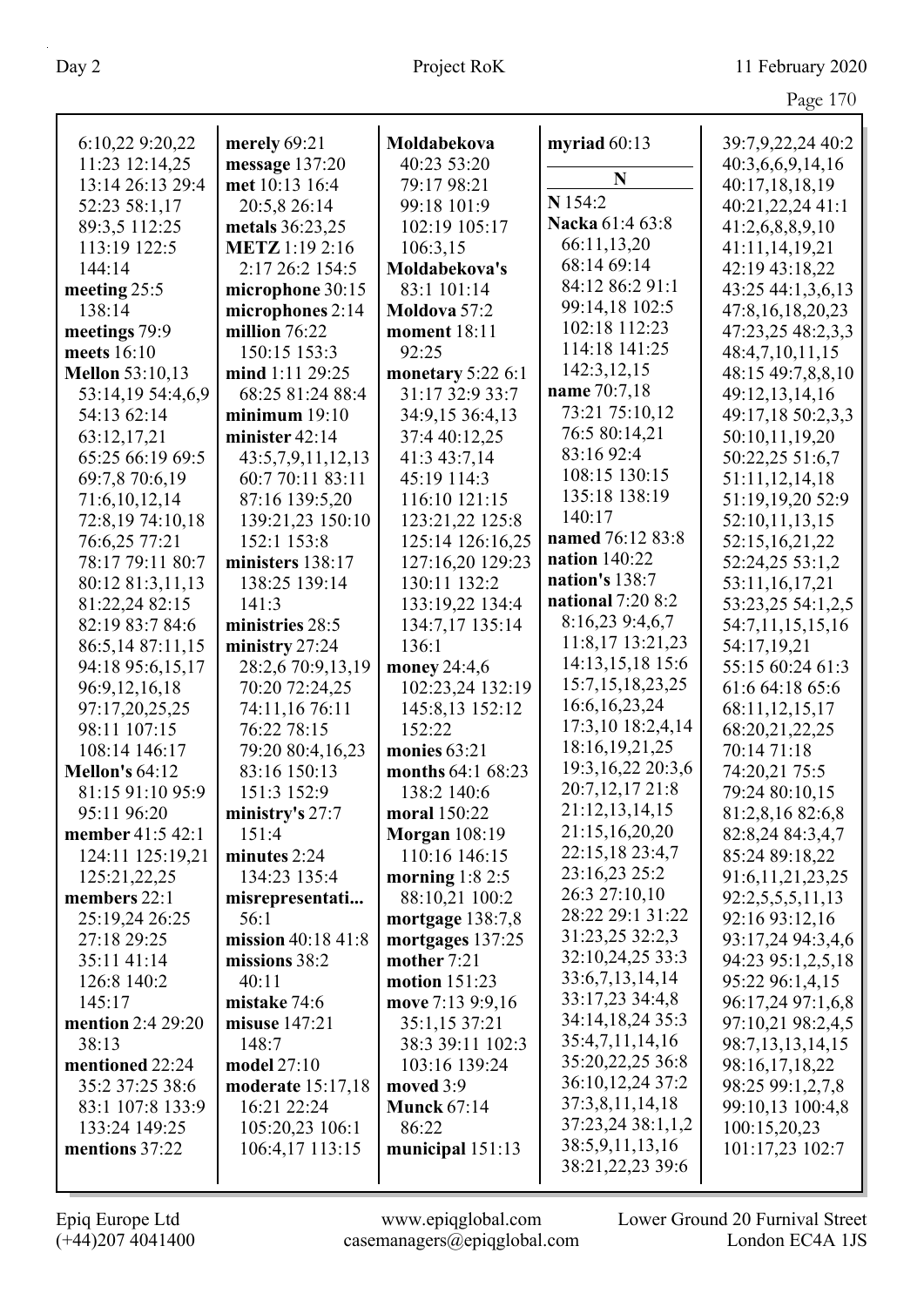| 102:11,14 103:21     | Nazarbayev 57:18          | nominee 66:1            | 135:12 136:10           | of $46:1,2,18$       |
|----------------------|---------------------------|-------------------------|-------------------------|----------------------|
| 103:21 105:8,8       | 137:20,21 138:10          | 69:20 70:5,23           | 137:11,12 142:13        | office 141:10        |
|                      |                           |                         |                         |                      |
| 105:16 106:7,8       | 138:12 139:12,16          | 71:10 72:14 73:4        | 149:4 150:15            | officers 42:5        |
| 106:16,21 107:6      | 139:20 140:10,16          | 74:15                   | numbers 63:23           | official 152:4       |
| 107:9,11 108:17      | 140:21,25 141:6           | nominees 73:8           | 71:11                   | officially 140:21    |
| 108:24 109:3,4       | 141:12                    | 85:18 86:1,10,19        | Nur-Sultan 140:15       | officials 42:8       |
| 109:22,23,25         | Nazarbayev's 58:6         | non-UK $65:11$          | 140:15,18               | oil 7:22,23,23 8:1,4 |
| 110:2,8,18           | 140:13 141:6              | noncommercial           | Nursultan 139:12        | 8:19,21 14:22        |
| 111:13 112:5,11      | NBK 51:10 53:11           | 5:5 6:7 7:3,11          | 140:21                  | 15:3 25:13 27:8      |
| 112:20 113:7,11      | 53:14 83:15               | 10:16,19 22:10          | nutshell 60:21          | 27:16 38:14 57:4     |
| 113:12 114:2,7       | 95:19,21 148:15           | 25:16 26:12,16          | $\mathbf 0$             | 59:6                 |
| 114:23 115:3,5       | 148:18,20                 | 29:2,8,15 30:8          |                         | <b>Okay 83:14</b>    |
| 115:21 116:4,13      | nearly 8:19               | 31:9 45:11 90:14        | o'clock 1:21            | 101:25 103:2         |
| 116:17,18 117:6      | necessarily 127:14        | 111:17,25 112:3         | <b>O'Keefe</b> 104:19   | once 59:6 125:6      |
| 117:7,23 118:25      | necessary 59:5            | 112:13,17,22            | 118:4                   | one-third 42:13      |
| 119:2,4,8,10,12      | 80:2 121:23               | 123:22                  | object 10:9 105:24      | ones 4:5 95:14       |
| 119:14 120:7,8       | 122:3 145:22              | nonexistent 31:15       | objection 85:15         | 108:20,20            |
| 120:12,13,18,22      | 146:19 152:20             | nongovernmental         | 141:17 149:11           | open 75:8 78:22      |
| 121:3,4,24 123:4     | need 1:19 2:12            | 117:15 127:14           | objections $85:1,1$     | 79:11                |
| 127:22 128:20,21     | 16:11,16 20:23            | nonprofit $20:3,12$     | objective 16:4          | opened 80:11         |
| 129:25 131:5,10      | 32:4 86:24                | $noon$ 1:12             | 35:16,25 40:8           | 140:20               |
| 131:12 132:3,5,8     | 106:11                    | <b>Nordic</b> 124:11,25 | 59:4 89:15              | opening $1:102:16$   |
| 132:13,15,16,23      | needed 20:19              | normally 43:24          | 104:13,14 114:15        | 25:8 29:18 30:16     |
| 132:24 133:1,2,5     | 141:7                     | 84:18 130:20            | 115:9 129:25            | 55:5,6 61:15         |
| 133:6,7,9,15,21      | needs $5:19$              | <b>Norway</b> 25:11     | objectives 35:19        | 67:2 80:12 88:6      |
| 133:23 134:10,13     | negotiation 126:6         | 27:24                   | 36:2,5 38:9 39:9        | 154:5,6,7,8,9,10     |
| 135:16 136:2,13      | 126:21                    | Norwegian 25:12         | obligation 50:6         | operate 43:19        |
| 136:17,21,25         | negotiations 32:18        | 27:7,8,13,15            | 94:10                   | operations 22:17     |
| 137:6, 14, 16, 17    | 125:11,25                 | 28:19,25                | obligations 17:18       | 50:14 117:20,24      |
| 137:22,24 138:2      | neither 4:2 17:17         | notable 104:5           | 59:8 60:9,14            | opinion 25:21        |
| 138:6, 11, 16, 18    | 30:2 32:17                | note 7:6 19:18          | 119:20                  | 26:10 27:2,7,12      |
| 138:20 139:9         | 148:12                    | 59:14 66:11 98:1        | obliges 149:17          | 44:24 45:12 46:7     |
| 140:23 141:11,15     | Netherlands 56:18         | noted 104:2             | observation             | 65:6 67:14,24        |
| 141:21,22 142:10     | never 148:12              | notice 23:13 146:7      | 149:23                  | 70:4 73:18 76:3      |
| 142:13 143:24        | nevertheless 96:2         | notified 77:9           | observe 59:24           | 77:22 85:16,17       |
| 144:1,25 145:3,6     | new 27:14 43:2            | notwithstanding         | obstacle 66:14          | 86:22 87:19 90:1     |
| 145:15 146:13        | 53:10,13,14,19            | 123:12 124:1            | obstruct 59:21          | 90:3 98:8 104:3      |
| 147:3,5,15,18        | 54:4,6,9,13 63:12         | November 139:8          | obtaining $145:10$      | 104:3 127:11         |
| 152:13               | 63:21 78:17               | number $2:11$           | obvious 73:15           | 128:7,9,14 130:3     |
| natural 8:22 35:4    | 80:11,12 83:7             | 17:21 23:20             | obviously 46:13         | 134:7 148:7          |
| 43:25 148:10         | 89:8 91:10 95:6           | 47:14 53:8 55:21        | 65:21 66:5              | 149:14               |
| Naturally 148:12     | 95:8,15 96:16             | 60:10 61:20             | occupied 140:2          | opinions 25:9,20     |
| <b>nature</b> 13:4,6 | 98:11 140:3               | 62:12,21 68:17          | <b>occur</b> 107:20     | 27:1,5,18 55:23      |
| 103:24 104:1,8       | 142:9 149:8               | 71:9,12,13,14           | occurred 86:13          | 69:4 73:15           |
| 104:14,18 105:3      | <b>New-Old</b> 139:10     | 74:21 78:2,20,24        | 109:11 119:19           | 110:24               |
| 106:18 109:16        | <b>NGA415</b> 67:13       | 79:4 87:12 92:8         | occurrence 43:17        | oppose 126:8         |
| 113:6 119:2          | <b>Nilsson</b> 1:5 55:5,6 | 92:15,19 93:1,22        | <b>October 2:3 53:6</b> | opposed 125:19       |
| 121:15 122:9,12      | 150:1 154:7               | 98:15 123:17            | 63:19 81:20             | opposite 2:7         |
| 122:15               | nodding $2:10$            | 124:7 133:25            | 82:20 140:12,13         | options $151:12$     |
|                      |                           |                         | 151:5                   |                      |
|                      |                           |                         |                         |                      |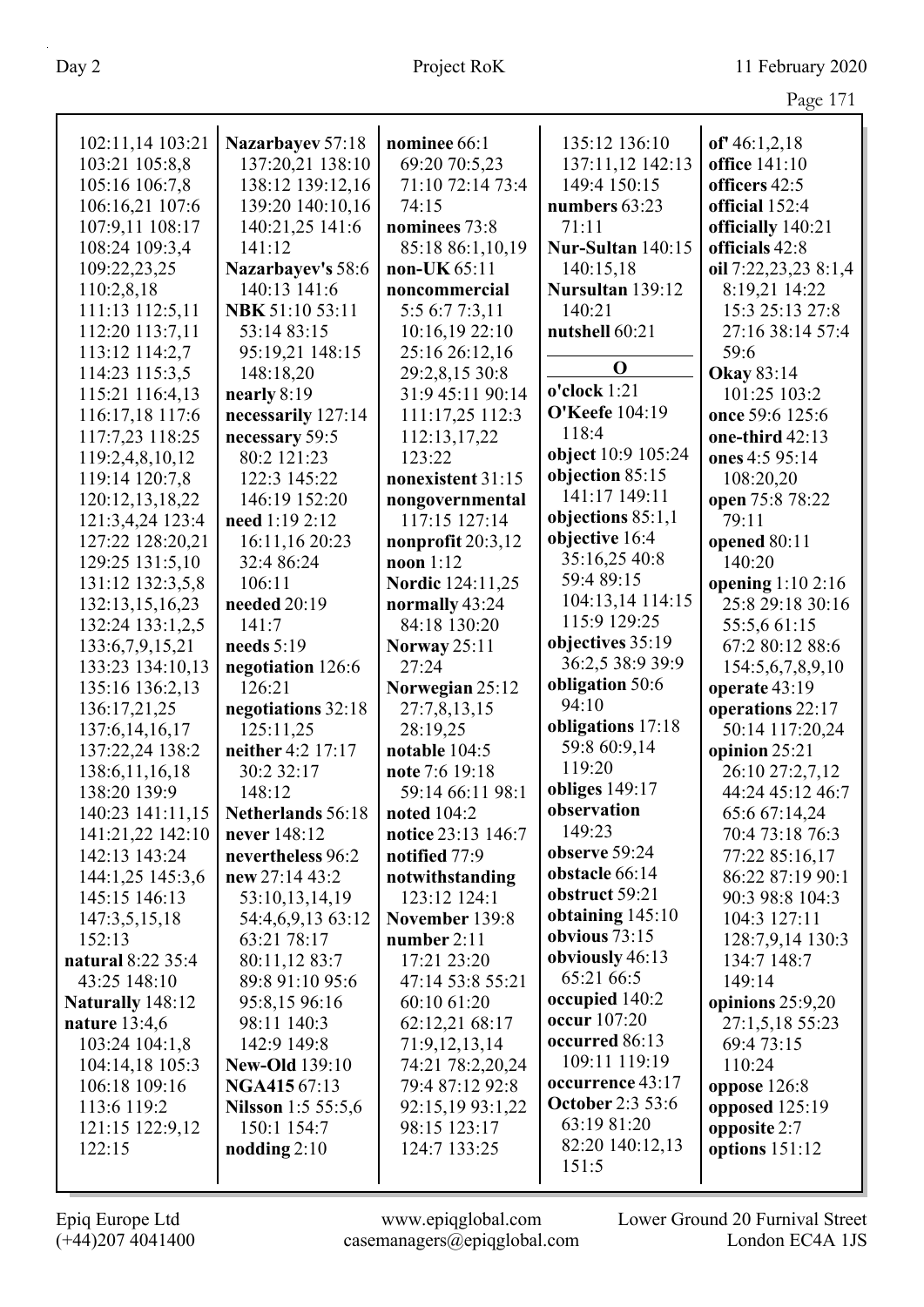|                                |                      |                                     |                      | Page 172                        |
|--------------------------------|----------------------|-------------------------------------|----------------------|---------------------------------|
| order 6:12 8:10,12             | 80:11,16,19,22       | 27:245:12                           | 68:24 74:8 85:2      | place 10:10 30:4,5              |
| 11:23 16:5,15                  | 81:13 82:11 83:9     | 128:14                              | 97:24 103:12         | 79:6 83:12 85:6                 |
| 25:2 26:13 40:10               | 83:15,16,17,25       | paragraph 13:24                     | 117:15 140:3         | placed $62:13$                  |
| 45:17 57:25                    | 84:9,13,16 85:20     | 15:7,9,9,12,20                      | 150:3                | 147:24                          |
| 62:22 65:20,22                 | 85:20,22 86:20       | 18:13,22,24 19:7                    | party's 82:22        | placement 136:21                |
| 65:22 66:3 68:15               | 96:24 97:8,17        | 19:11,18,20                         | passage 122:1        | placements 131:14               |
| 84:14 126:14                   | 98:15,20 143:9       | 20:13,14 21:7,11                    | 123:11 126:24        | 131:20 132:18                   |
| 130:24                         | 143:19,21,25         | 22:3,16 23:2,3                      | 127:19 128:11        | 137:4                           |
| ordered 68:15                  | 144:7                | 27:23 33:12,17                      | passages 152:16      | places 56:16 64:10              |
| 107:8                          | owners 72:5 73:3     | 34:2,7,18 35:1,9                    | pasted 142:5         | 79:21                           |
| orders 56:10,21                | ownership 46:16      | 35:21 37:22                         | pathetic 60:9        | plain 130:16                    |
| 66:9,10 108:17                 | 73:23 82:11 84:3     | 42:23 45:3,15                       | pattern 151:21       | plainly 147:6                   |
| 108:20                         | 87:14 97:14          | 51:4 75:3 121:12                    | pay 60:18,19         | plan 87:23                      |
| organisation 71:12             | owning 95:21         | 124:15 125:9,14                     | 152:17               | planned 2:25                    |
| organisational                 | owns 46:25 47:7      | 126:17 148:22                       | paying $21:15$       | plans 132:10 133:8              |
| 71:9                           | 47:11 69:1,17        | parent 135:23                       | payment 34:10,16     | players 73:6 86:10              |
| organisations                  | 73:7 82:25 87:8      | parliament 140:1                    | 146:17               | please 2:15 7:6                 |
| 33:21 34:13 41:6               | 91:3 98:22 99:1      | part 4:10 7:7,8                     | payments 123:21      | 19:19 55:4 59:14                |
| 132:20 133:8                   | 99:7 109:3           | 16:8,24 20:17                       | 146:11               | 78:12 103:14                    |
| 149:18                         | 114:23 132:23        | 25:1 28:8,9 37:8                    | pension 27:8         | pm 1:11 54:25                   |
| organised 27:25                | $\mathbf{P}$         | 43:25 49:9 50:15                    | people 57:2          | 55:3 103:6,8                    |
| original 10:16                 | page 14:9 15:5       | 51:21 52:14                         | perfectly 35:5       | 134:24 135:1,7                  |
| 12:7 31:1                      | $17:1,1,14,14$ 18:8  | 53:25 57:3 61:14                    | performance          | 153:14,22                       |
| originally 54:19               | 18:9, 13, 22, 23, 23 | 68:21 70:24 74:7                    | 17:17 139:15         | point 4:15 6:13                 |
| ought 147:13<br>outcome 151:17 | 21:6,6,9,22 22:11    | 77:23 83:5 88:7<br>89:22 91:13 92:4 | performing<br>118:12 | 9:17 17:23,25                   |
| 151:25                         | 22:11 23:2,18        | 95:10,14 96:14                      | period 43:15 78:4    | 20:16,20 28:2,10<br>28:17 30:10 |
| Outgoing 140:5                 | 24:11 25:23          | 96:14 99:12                         | periods 19:24        | 32:16 41:18                     |
| outlined 145:19                | 26:18 27:20,21       | 100:24 102:3,13                     | 20:10                | 50:12 54:25                     |
| 148:1                          | 33:12 35:2,17,18     | 102:13,14,15,20                     | permanent 141:1      | 60:12 67:4 68:8                 |
| outlook 18:10                  | 37:10,21,21          | 102:24 103:3                        | permanently          | 71:24 72:17,18                  |
| outside 64:19 65:2             | 38:11 39:13,13       | 105:11 106:8                        | 123:8                | 81:7 86:8 89:7                  |
| 132:20 133:8                   | 42:3,21 45:2,14      | 112:5,20 113:13                     | permitted 39:19      | 96:13 98:4 103:9                |
| overall 88:8                   | 45:15 46:8,10,11     | 117:21 122:20                       | 40:2                 | 103:19 105:16                   |
| overarching 16:24              | 47:15 48:6,20        | 127:1 130:15                        | person $81:10$       | 110:4 122:8                     |
| 16:25 19:4 39:8                | 49:19 51:4,15,16     | 131:1 133:17                        | personal 71:8        | 125:25 126:12                   |
| 40:8                           | 53:7 61:19,19        | 142:9,9 149:7                       | 148:1                | 141:20 144:19                   |
| overleaf 76:16                 | 64:15 67:14          | particular 45:7                     | personally 139:5     | pointing 44:8                   |
| oversight 127:21               | 69:22,25 70:2        | 46:9 78:12                          | 148:3                | points 10:1 18:11               |
| overview 4:14                  | 75:20 76:10,19       | 112:12 121:23                       | personified 57:18    | 21:11 27:24 28:6                |
| 68:3                           | 76:19 77:1 78:13     | 122:2 143:6                         | personnel 140:20     | policies 43:14                  |
| owned 28:7 44:19               | 80:9,17 81:8         | particularly 42:20                  | persons $148:10$     | 140:7,20                        |
| 47:5 67:9 68:20                | 94:20 107:2,13       | 121:14 149:6                        | <b>Peru</b> 125:22   | policy 18:1 34:9,15             |
| 69:6,10 71:20                  | 125:13               | parties 18:3 52:8                   | phenomenon 89:8      | 36:4,13 37:4                    |
| 77:23 91:6,22                  | pages 51:2 61:18     | 55:7 56:25 105:7                    | 138:23               | 40:12 41:3 43:7                 |
| 95:18,22 112:6                 | 76:1,13 77:2         | 112:10 148:21                       | phrased 131:7        | 51:9,13 121:16                  |
| owner 70:23 71:19              | 107:1,14 131:19      | parts 46:20,23                      | piece 104:14         | 127:20 133:19,22                |
| 71:22 72:1,12                  | paid 38:14 75:19     | party 11:3 29:18                    | pillars 8:25         | 134:5 135:14                    |
| 75:14 76:5,16                  | 146:12,14            | 51:16 57:7 68:1                     | pink 70:3 71:2       | 136:1                           |
|                                | Pål 25:15 26:17      |                                     |                      |                                 |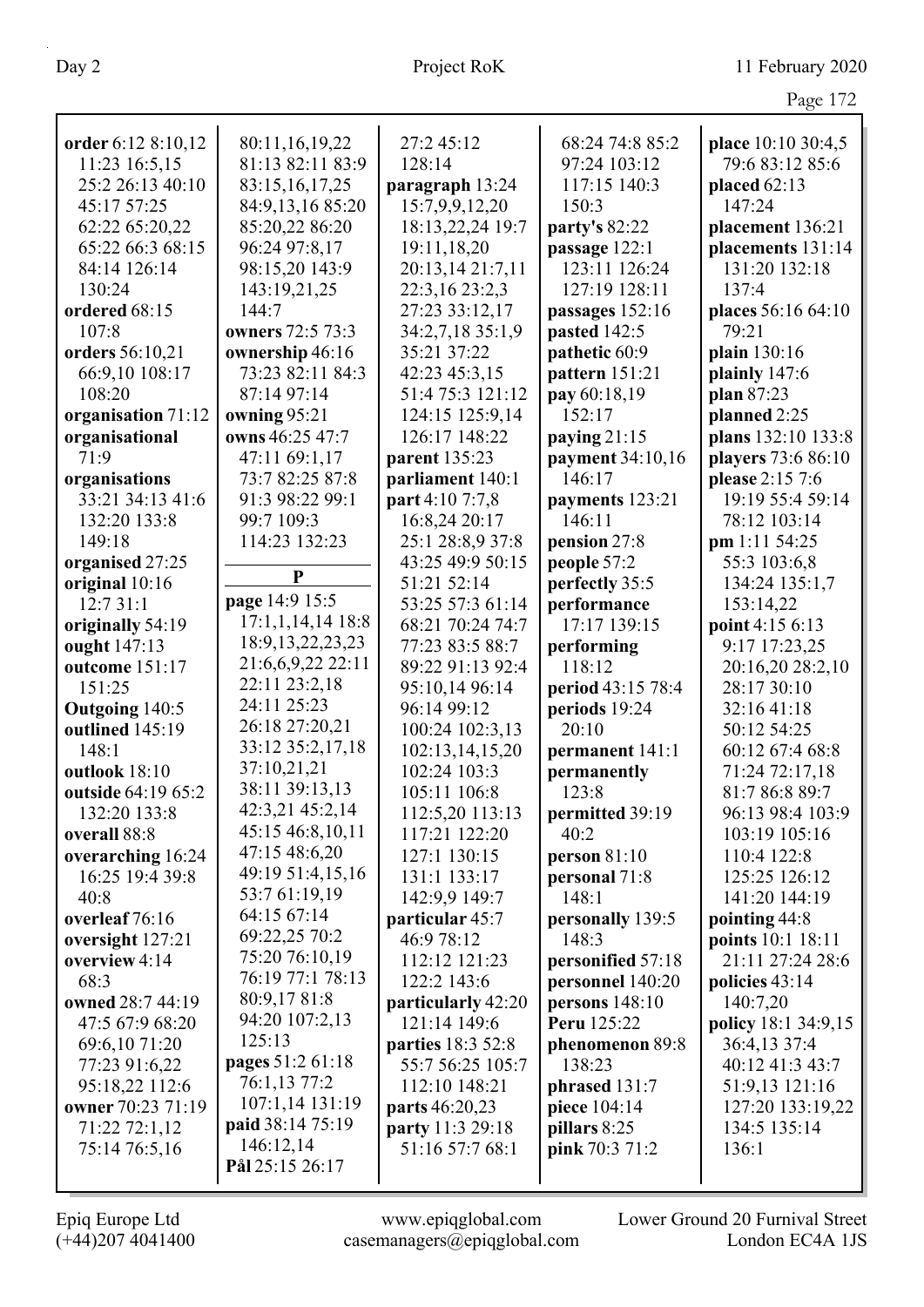| political 89:15    | 143:18             | presentation 2:12  | 43:21 58:5 88:17    | produced 41:23       |
|--------------------|--------------------|--------------------|---------------------|----------------------|
| 136:8              | possible 16:15     | 19:8 61:18         | prices 8:19         | 78:11 79:16          |
| poor 139:14        | 20:6 24:17 28:1    | 115:11             | primarily 123:25    | professional 73:5    |
| population 28:13   | 59:13 66:3 77:24   | presentations      | prime 43:9,13       | Professor 26:2,21    |
| 28:23              | 85:4 86:5 107:3    | 56:13              | 135:24 139:5,20     | 44:25 65:7 90:1      |
| portfolio 23:6,8   | 121:13 149:20      | presented 28:25    | 139:21,23           | 104:2 110:25         |
| 24:2,3,5,9,12,12   | 153:5              | 86:14,24 96:15     | principal's 56:5    | 120:5,5,17           |
| 24:14,15,19,22     | possibly 134:20    | 99:15 102:6        | principle 3:4,5,6   | 121:11 122:18        |
| 24:23 25:1 91:13   | post 70:7 128:4    | 123:5 125:3        | 30:21 31:13,21      | 126:20 127:7,18      |
| 100:6,10,10,12     | post-judgment      | 126:4 128:7        | 32:7,22 67:7        | 128:7 129:14         |
| 100:12,19,22       | 9:22               | 136:5 139:19       | 89:1                | 130:7,8 131:7        |
| 101:1,2,17,19      | power 57:16,20,22  | 142:10             | principles 3:17 4:3 | 134:6 136:6          |
| 102:4,8,12,21,25   | 78:10,13,16        | presenting 46:14   | 4:8 58:20,23,24     | 142:21 143:14        |
| 102:25 103:3       | 79:15,18,25        | 59:25              | 149:17              | 148:8 149:2,2,25     |
| 105:12,12,14,19    | 81:11 83:10        | preserve 18:14,17  | printed 106:25      | 153:10               |
| 106:15 110:9,13    | 84:16 87:15        | preserving 22:18   | priori 45:6         | Professors 25:14     |
| 110:19 111:6,15    | 92:24 116:14       | president 34:21    | private 28:15       | profit 24:19,22      |
| 111:20,24 112:11   | 139:24 145:4,12    | 35:8,10,13 36:7    | 38:18 111:6         | 34:3,5 111:6         |
| 113:13,14 134:4    | 146:24             | 38:741:1,12,13     | 117:17              | 121:17               |
| 134:12             | PowerPoint 55:9    | 42:20 57:18,21     | privatisation       | profit-earning       |
| portfolio's 110:6  | 61:18              | 61:2 92:1,21,23    | 38:16               | 43:20                |
| portfolios 18:5    | powers 3:8 36:8    | 93:3,25 94:1       | probably $1:193:1$  | profitability        |
| 22:14 23:7,12,15   | 43:23 60:23        | 96:6 136:12,12     | 57:15               | 100:14 105:20,23     |
| 91:12 99:21,25     | 141:13 148:17,19   | 136:14,20 137:1    | problem 62:25       | 106:17 113:15        |
| 100:8,9,16,19      | practice 40:22     | 137:2,6,8,10,13    | problems 122:20     | profits 24:9         |
| 101:5, 10, 15, 16  | 50:24 72:3 122:4   | 137:20,21 138:4    | procedural 59:23    | 150:22               |
| 101:24 102:11      | 122:16 128:17      | 138:10,15,18       | procedure 42:6      | programme 138:7      |
| portion 51:8 62:5  | 129:9              | 139:8, 11, 14, 23  | procedures 21:21    | programmes           |
| 110:7,13           | practices 65:4     | 140:13,16 141:5    | proceed 23:17       | 19:23 20:9           |
| posed 107:6        | preamble 94:20     | 147:7,10,12,14     | 44:5 50:5 63:25     | prohibition 86:18    |
| position 33:8 61:3 | precedent 67:13    | 147:15             | 66:24 69:10         | projects $20:4,4,12$ |
| 63:15 64:1 68:1    | 152:11             | President' 140:22  | 75:18 91:4          | 20:13 22:4,5         |
| 68:6,13,20 69:3    | precious 36:23,25  | president's 140:2  | 110:24              | prolong 151:22       |
| 79:22 82:15 88:8   | preclude 90:5      | presidential 17:20 | proceeding 5:10     | promoting 57:23      |
| 88:12 90:23 97:5   | predecessor 97:24  | 34:25 38:3,7       | 9:24 76:19          | prompt 59:12         |
| 105:9 108:4        | predecessors       | 39:3 47:13 57:16   | proceedings 4:12    | proof 109:1          |
| 112:8 132:16       | 98:11              | 57:25 84:2 91:18   | 10:9,23 11:4,4,5    | property $3:3,5,15$  |
| 141:2              | preliminary 45:22  | 93:13,22 100:3     | 29:17 57:8 60:10    | 3:19 4:16,22 5:4     |
| positions 42:17    | premonition 29:17  | 136:10 139:19      | 90:25,25 103:10     | 5:7,9,18,21,22,24    |
| 68:4 85:10         | 29:19              | 141:7 147:16       | 148:13 150:13,18    | 5:25 6:5,6,8,18      |
| positive 119:24    | preparatory 68:23  | presidents 140:11  | 150:23,24,24        | 6:21,23 7:1,7,8,8    |
| possess 49:17 50:8 | prerequisites      | press 151:4        | 151:20,25 152:21    | 7:10,15 9:19,23      |
| 50:10              | 147:12             | presumed 45:11     | process 42:9 58:14  | 10:8,17,20,22        |
| possessed 47:5     | prescribed 52:25   | previous 45:25     | 73:14 77:20         | 11:1,2,2,6,9,11      |
| possesses 46:25    | present $1:5 5:13$ | 84:22              | 81:19 119:19        | 11:14,15,23 12:2     |
| 47:11 54:15        | 18:10,21 25:7      | previously 81:10   | processed 81:11     | 12:6, 18, 21, 23     |
| possession 45:23   | 67:1 69:9 93:18    | 95:16 150:1        | processing 74:5     | 13:15 16:8 26:12     |
| 45:25 46:16 49:1   | 121:7,18 132:19    | price 7:22 35:23   | 77:3                | 26:16,22 28:18       |
| 54:1 97:14         | 147:20             | 36:1 40:9 41:4     | produce 40:2        | 28:19 29:3,7,10      |
|                    |                    |                    |                     |                      |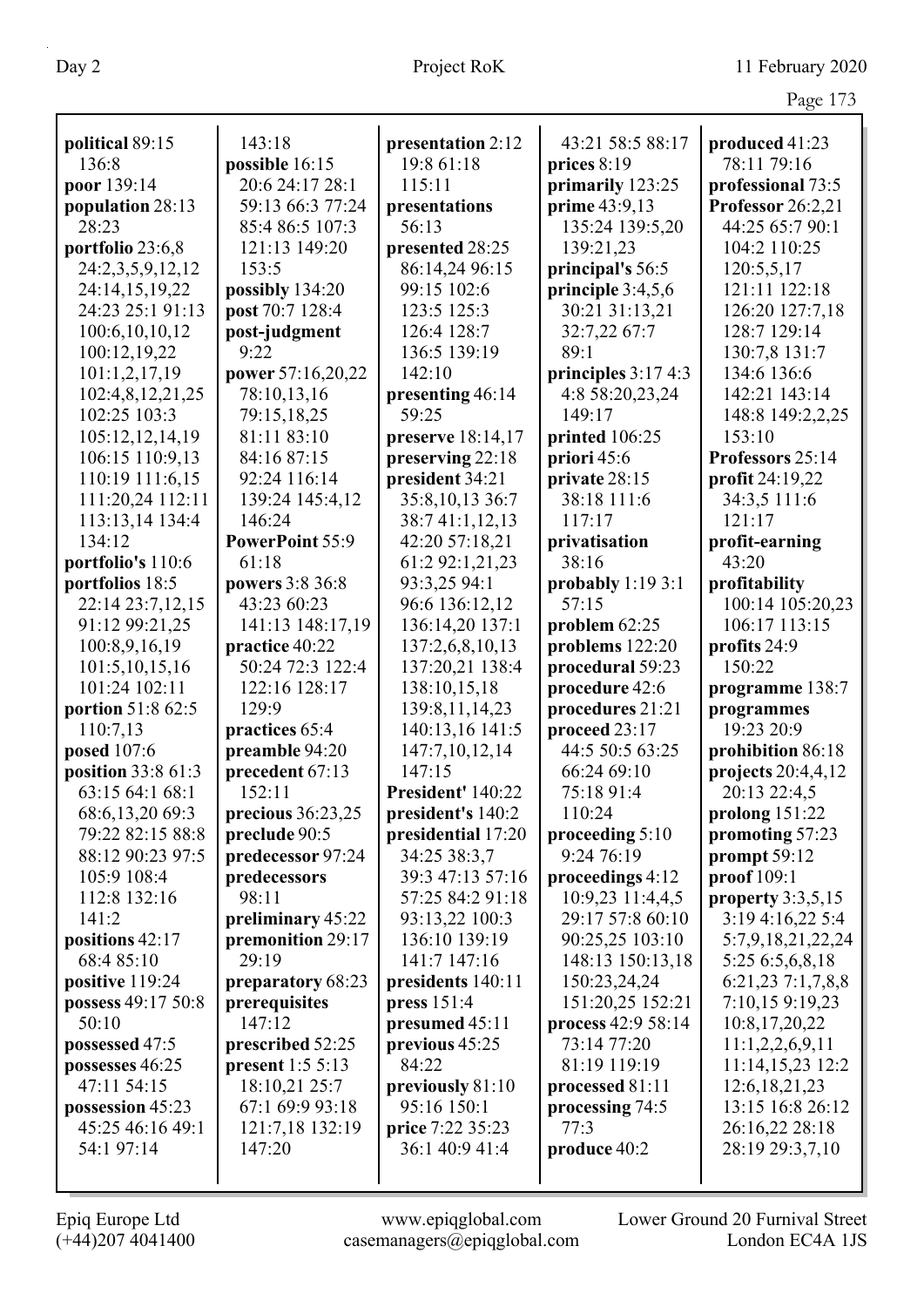| ι |
|---|
|---|

|                      |                    |                                |                                     | $1 \, 4 \, 8 \, 1 \, 1$           |
|----------------------|--------------------|--------------------------------|-------------------------------------|-----------------------------------|
| 29:14 30:18 31:7     | proposed 125:7,21  | <b>public</b> 12:13 25:11      | 90:14,19 91:15                      | 134:7 137:25                      |
| 31:10,17,19,20       | 126:16             | 27:13,13,19                    | 100:9 101:5                         | 139:6 153:20                      |
| 31:24,24 32:1,9      | propositions 126:3 | 28:13 38:22                    | 103:18 104:6                        | questioned 56:11                  |
| 33:2 44:6,6,9,12     | Prosecutor 141:9   | 69:20 71:10 73:4               | 105:9 111:2,17                      | questions 6:25                    |
| 44:13,14,15,18       | prospectus 72:23   | 74:15 117:18,22                | 111:24,25 112:3                     | 32:23 33:5 53:22                  |
| 44:18,19,21 45:4     | 73:2               | 118:23 120:25                  | 112:13,22 113:10                    | 68:17 88:9                        |
| 45:6,9,9,17,18,23    | protect 127:9      | 133:18 151:12                  | 113:17 116:10                       | 102:21                            |
|                      | 130:14 144:23      |                                | 121:16 122:14,14                    | quickly 80:1 83:21                |
| 45:24,24 46:1,2,3    | 151:7              | published 120:9<br>150:7 151:4 | 123:20,22 124:5                     | 102:3                             |
| 46:6, 14, 16, 18, 22 | protected 3:5 7:16 | 152:4                          | 124:7,22 125:8                      | quit 139:18                       |
| 47:1,3,4,12 48:20    |                    |                                | 132:2 133:19                        |                                   |
| 48:23,24 49:1,5,9    | 26:13,22 124:2     | purchase 130:24                |                                     | quite 21:8 55:21                  |
| 54:20,20 55:13       | 144:11             | purchasing 108:1               | 134:5,7,16,17                       | 75:22 99:22                       |
| 55:18 61:5,10,23     | protecting 121:14  | pure 89:14 126:6               | purposes' 126:17                    | 147:6 150:25                      |
| 62:1,6,13,14,19      | 153:7              | purely 5:24 118:11             | 127:1                               | quote 149:13,24                   |
| 63:2,6 65:21         | protection 5:19    | 149:22                         | pursuant 26:14                      | $\mathbf R$                       |
| 66:2,4,8,8,16,23     | 32:4 116:20        | purpose 4:21 5:25              | 30:18 40:1 47:5                     | racketeering                      |
| 66:25 67:9 68:2      | 122:2 127:6,12     | 6:7 8:9 12:5,20                | 50:6 51:13 52:1                     | 151:9,21                          |
| 68:7,12,20 69:1,3    | protections 45:7   | 12:22,23 13:10                 | 52:24 53:9 54:6                     | raise 1:17 24:25                  |
| 69:6,9,11,17         | 121:21 128:5       | 13:12,13 14:24                 | 65:8 130:25                         | raised 84:25 85:1                 |
| 70:24 76:5 84:13     | protective 54:22   | 15:2 16:2,6,14                 | put 6:3 20:18 38:8                  | 85:15 141:17                      |
| 85:2,8,12,19,21      | protects 117:5     | 17:19 18:21 19:4               | 38:12 75:22                         |                                   |
| 86:4,15 87:5         | prove 18:4 22:13   | 20:8,15 24:12,15               | 83:15 114:14                        | range 127:12<br>ranked 89:19      |
| 88:11 89:20          | 87:8               | 24:23 26:3,10,12               | putting 30:6                        |                                   |
| 90:13,17,22 91:3     | proven 83:24 84:9  | 29:3,7,9 30:6,7                | $\mathbf Q$                         | rapporteur 125:7                  |
| 91:13,14 97:9        | 84:12              | 33:9 34:3,4                    | <b>Qatar</b> 125:5                  | 126:13,16<br>reach 131:3          |
| 102:3,6,17,20        | proves 30:18 63:5  | 43:20,20 73:23                 |                                     | reached 27:22                     |
| 103:17,24,25         | 66:24              | 79:16 99:10                    | qualifications<br>128:12,15         | 86:2 103:4                        |
| 104:2,6,8,14,18      | provide 20:3 34:14 | 100:10 103:20,20               | qualified 26:10                     | 108:13                            |
| 104:22 105:3,4,5     | 36:22 52:13        | 103:21,25 104:9                | 82:1 96:10 113:6                    | reaches 28:17                     |
| 105:10,11 106:18     | 130:18             | 104:17,19 105:3                |                                     | 87:21                             |
| 109:4,16,17          | provided 33:9      | 105:4,6,10,13,13               | quantities 107:25                   |                                   |
| 112:15,19,24         | 49:2 67:11         | 106:8,16 111:8                 | quantity 86:6                       | read 1:24,25 16:1                 |
| 113:1,6,9,13,16      | provides $15:8,13$ | 111:14,19 113:5                | quarterly 119:17<br>119:25          | 16:3 18:7 19:11                   |
| 114:1,2,22,24        | 34:8 39:5 130:21   | 113:14 114:15                  | queries 87:18                       | 22:2 25:20,22<br>27:1,19 35:10    |
| 115:4,5,16,17,20     | 132:8              | 115:2,12 116:11                |                                     | 48:21 51:4 55:24                  |
| 115:23 116:9,12      | providing $100:13$ | 121:6, 10, 12, 22              | question $1:239:9$<br>11:713:1,4,11 | 58:18,20 64:24                    |
| 117:6 118:14,14      | 127:12 132:13      | 122:24 125:14                  | 33:6 45:16 46:3                     | 80:25 91:19,25                    |
| 118:18,19 121:3      | provision $10:1,3$ | 135:14                         | 46:24 59:16                         | 94:7 97:19,20                     |
| 121:14,15,16,24      | 15:5 31:16,23      | purposeful 28:3                | 64:12 73:3 74:1                     | 100:25 101:11,13                  |
| 122:10,12 123:8      | 39:4 115:8,12      | purposes 5:6 7:3               | 74:3 76:14 79:14                    | 107:4 114:16                      |
| 123:14,19,21         | 116:7 119:11       | 7:11 8:6,10,13,14              |                                     |                                   |
| 124:2, 15, 21, 23    | 128:12 129:17      | 10:16,19,25                    | 80:18,21 83:4,15<br>83:20 84:10     | 117:14 118:9                      |
| 126:14 128:4,17      | 148:24 150:4       | 13:16 16:10,24                 | 91:14 98:24                         | 121:25 126:22,23<br>127:18 128:10 |
| 128:19,19 129:22     | provisions 4:14    | 16:25 17:13 18:5               |                                     |                                   |
| 130:11,18 133:14     | 6:10 7:16 14:13    | 19:4 20:19 22:10               | 101:12,14,22<br>105:22 107:6        | 131:18,19 132:6<br>133:22 136:11  |
| 134:3 143:17,20      | 26:24,24 48:19     | 22:14 25:4,17                  | 109:16,19,21                        | 145:17 147:22                     |
| 143:22 144:1,10      | 50:6 52:5 121:22   | 26:16 29:8,10,15               | 112:20 114:4                        |                                   |
| 144:15,22 145:5      | 121:24 122:25      | 30:8 31:9 32:9                 | 115:1 116:17                        | 150:8 151:1                       |
| proposals 136:20     | proviso 118:7      | 45:11 80:3 89:14               |                                     | reading 6:4 134:8<br>138:25 139:6 |
|                      |                    |                                | 118:10 122:17                       |                                   |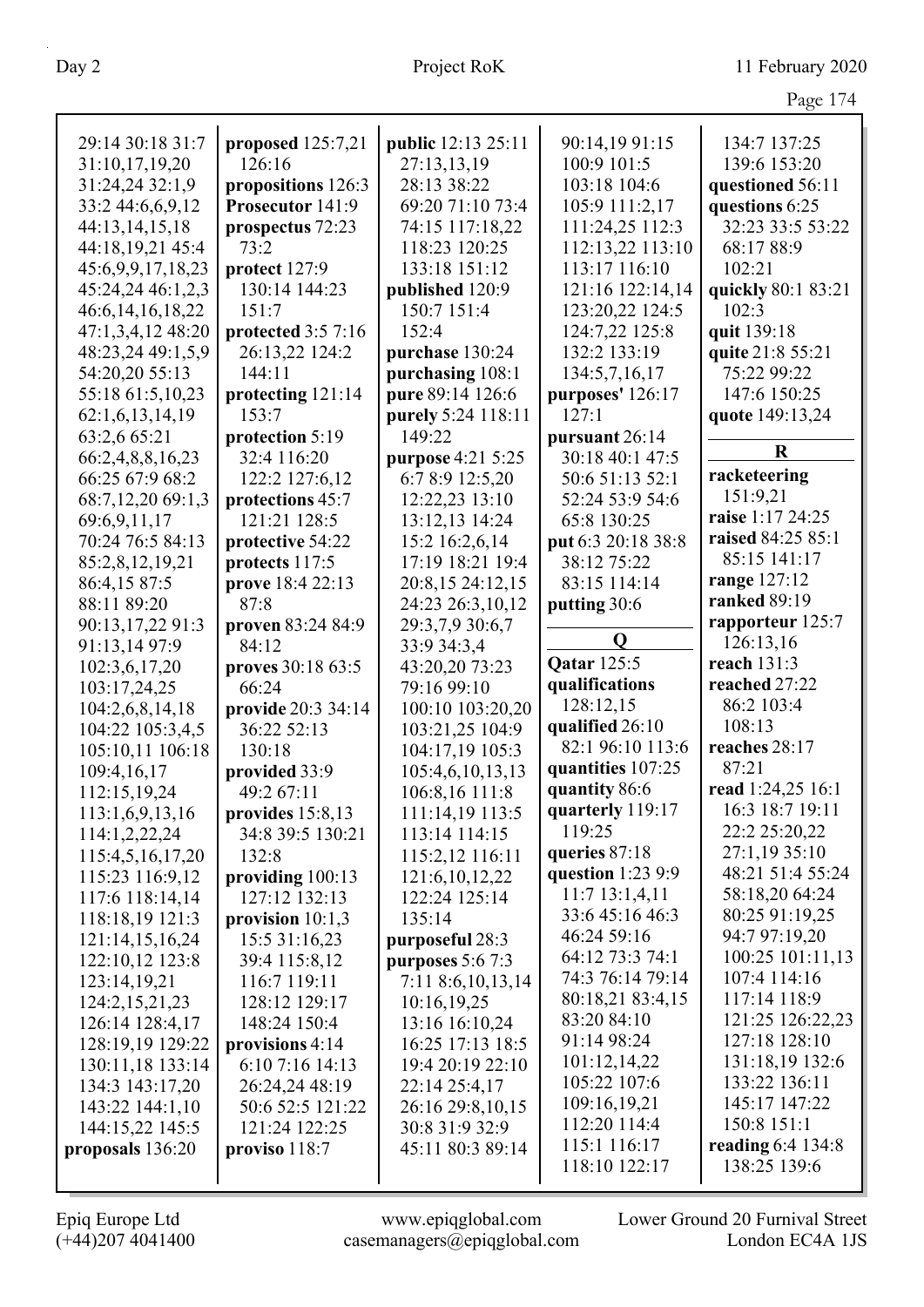|                           |                     |                      |                      | Page 175               |
|---------------------------|---------------------|----------------------|----------------------|------------------------|
|                           |                     |                      |                      |                        |
| 152:16                    | reduced 8:20        | 34:11,17 36:5,18     | remains $97:8,16$    | 146:1                  |
| reads 149:3               | reducing 18:16      | 37:5 136:1           | 98:20 140:12         | representative         |
| realise 104:11            | reduction 14:21     | regulations 136:25   | 141:12 143:9,19      | 103:12                 |
| reality 61:1 77:22        | 79:1                | 137:17               | 143:25               | representatives        |
| 137:19                    | refer 44:18 52:3    | regulatory 64:20     | remember 4:15        | 1:9 12:15 43:10        |
| really 27:9 56:4,14       | 56:23 62:3,15       | 65:3 130:25          | 71:24 72:4           | represented 56:2       |
| 56:21 59:7 76:2           | 67:13 87:10         | reimburse 119:19     | remind 56:3 88:19    | 96:10 150:14           |
| 86:24 126:18              | 110:14 115:23       | 146:4,25             | 113:22 143:4         | represents 33:15       |
| 148:21                    | 143:9               | reimbursed 120:1     | 147:15               | republic 1:9 15:16     |
| reason $3:13,14$          | reference 12:12     | 146:8                | remove 144:20        | 15:23 32:8 33:15       |
| 61:12 95:12               | 46:15 61:19,20      | reins 57:22          | removed 109:7        | 33:18,24 34:19         |
| 101:23 107:1              | 61:20 64:10         | reinvested 8:5       | remunerate           | 34:20,21,22 35:6       |
| 110:3 120:25              | 146:2               | rejected 130:16      | 103:11               | 35:8,23 36:7,13        |
| 147:3 151:2               | referred 32:25      | related 51:15        | remuneration         | 37:9,25 39:21,23       |
| reasonable 59:11          | 44:4 108:21         | 77:13 132:17         | 146:13               | 39:25 47:20,21         |
| 70:21                     | 123:7 142:7,8       | 139:24 146:10        | rendered 119:2,5     | 48:1,10,12 53:15       |
| reasons 13:3 35:4         | 143:8               | relates 44:1 65:13   | reorganisation       | 73:6,25 74:17          |
| 147:22 151:17             | referring 4:8       | 116:7                | 27:16                | 76:12,18,23            |
| reassured 152:9           | 11:16 17:24         | relating 65:4        | repaid 77:10 98:3    | 78:16 80:4,17,23       |
| recap 135:8               | 67:22 76:8 87:13    | relation 4:11        | 139:2                | 81:23 82:10,25         |
| receipt 146:6             | 146:5               | 31:20 97:25          | repay $76:21$        | 91:1 92:3,6,10,11      |
| receipts $38:15,18$       | refers 131:21       | relations $33:19,24$ | repayment 62:10      | 92:14 93:2,4,13        |
| receive 77:25             | 143:6               | relationship 41:10   | 63:4 75:19,20,21     | 93:17,24 94:1,23       |
| 119:17,22                 | refinancing 138:7   | 41:15,19,20          | 76:7 79:1 83:6,8     | 95:1,5,19,23 96:1      |
| received 2:5,8 53:4       | reflect 128:13      | 81:16,22 82:18       | 84:19 87:13,16       | 96:7,23,25 97:8        |
| 75:23 77:14               | 129:12              | 84:5                 | repeat 9:17 69:14    | 98:19 99:1 119:6       |
| 87:12 132:11              | reflection 55:20    | relationships 55:8   | 93:12                | 119:9 120:9            |
| 145:13                    | reflects 22:8 72:14 | 85:25                | repeated 9:18        | 137:7,14 143:25        |
| receives 71:22            | refund 79:1         | relatively 89:8      | 120:16               | 144:16 147:11          |
| 132:13                    | regard 32:11 59:2   | 136:7                | repeatedly 66:7      | 148:9 151:6,9,11       |
| reception 135:3           | regarding $41:20$   | relatives 57:23      | 109:18               | Republican 17:12       |
| reckon $139:1$            | 83:5,15 115:16      | release $151:4$      | repetition 7:21      | <b>Republics</b> 57:11 |
| reclaims 77:14            | 137:22 140:6        | relevance 11:13      | replaced 45:25       | 149:8                  |
| recognise 59:8            | 144:14              | 56:12 69:16          | reply 83:13,20       | request 80:13          |
| 129:21                    | regardless 123:13   | 104:1 111:20         | report 27:22 37:18   | 139:19                 |
| recognised 132:15         | regards 23:22       | 116:25               | 41:22 42:2 50:25     | requested 1:15         |
| recommends                | regional 141:9      | relevant 4:13 9:12   | 56:22 58:9 72:1      | requests 79:1          |
| 115:22                    | register 69:20      | 21:10 25:24 30:4     | 72:5 78:1 93:4,7     | 122:4                  |
| reconvene 54:25           | 70:22 71:11         | 51:23 52:6 54:3      | 100:16 108:17        | require 148:15         |
| 153:17                    | 72:14 73:4 74:15    | 56:21 60:20          | 109:25 110:2,5       | required $25:1$ 32:8   |
| recorded 51:20,24         | registered 54:18    | 61:18 64:6           | 125:17 132:6         | 43:10 45:17            |
| 153:17                    | 70:5,23 75:13       | 103:20,22,24         | 133:14,21 134:10     | 78:22 79:7 85:6        |
| recover $82:12$           | 86:7 108:15         | 105:14 110:4         | reported 71:10       | 114:22                 |
| recurring 110:1           | registering 87:7    | 121:8,9 124:8        | 99:6 108:8           | requirement 11:11      |
| red $95:12,14,15$         | registers $67:11$   | 142:23 143:7         | reporting 72:9       | 11:15 26:12 72:5       |
| redacted 108:15           | regular $43:4,12$   | 145:1                | reports 25:12        | 72:8 129:18            |
| redress 151:13            | regularly 76:6      | relief 79:2          | 131:10               | requirements           |
| <b>reduce</b> 7:25 14:2,6 | regulate 36:20      | relitigate 151:19    | represent $33:18,23$ | 32:15 64:20 65:3       |
| 15:3 18:19 26:7           | regulation 34:11    | remain $144:7$       | 79:5 145:22          | 72:6                   |
|                           |                     |                      |                      |                        |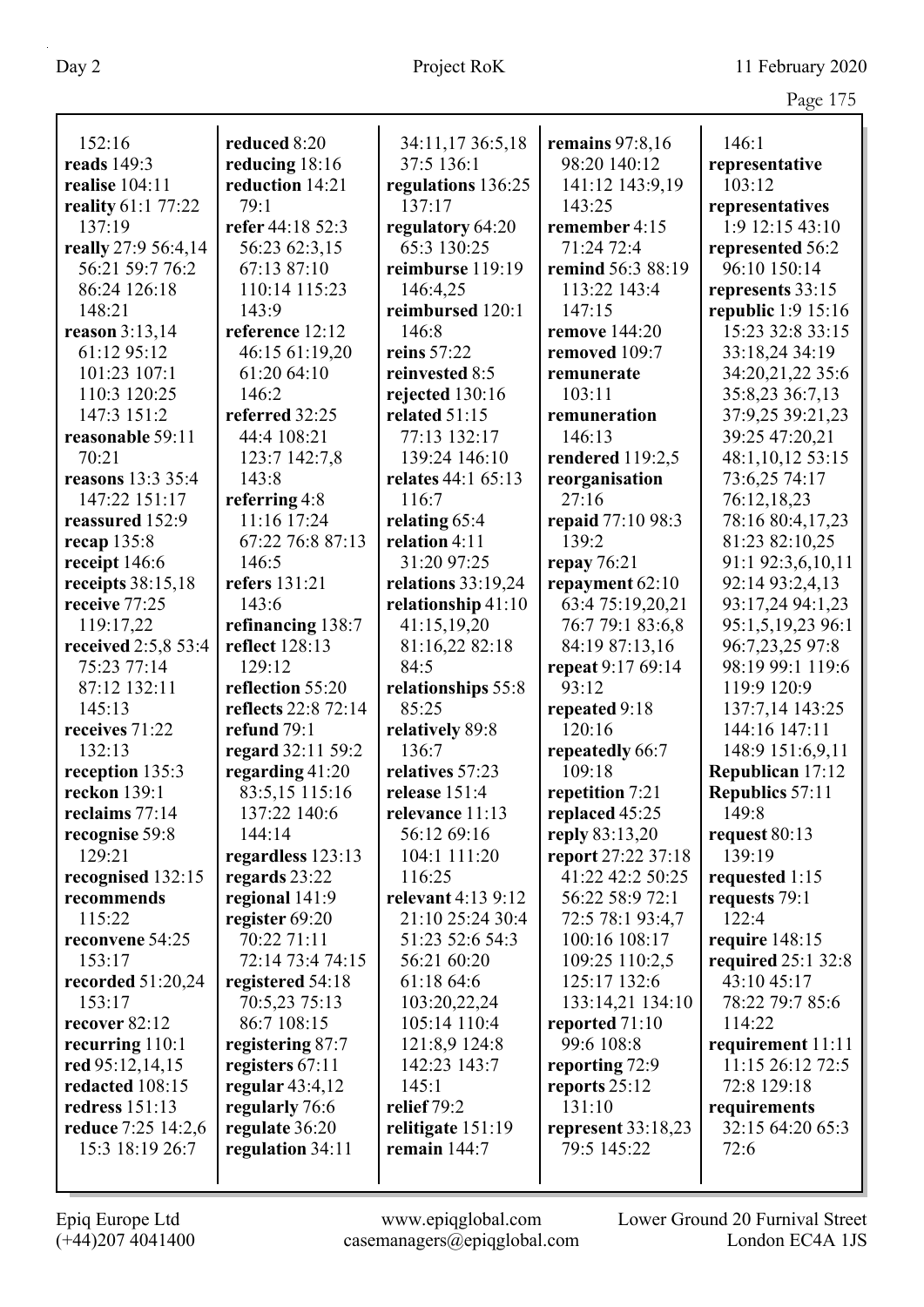| requires 19:21            | rests 45:8 50:17    | 22:21,23,24,25           | 103:3 105:11,12    | 45:18 54:22                       |
|---------------------------|---------------------|--------------------------|--------------------|-----------------------------------|
| 43:4                      | results 30:2        | 25:1 105:20,23           | 106:8,15 110:6,9   | 143:10                            |
| requisite 32:6            | 119:23              | 106:1, 5, 17             | 110:13,18 111:15   | screen 69:25 78:14                |
| 90:20,21 112:2            | retained 52:21      | 113:15 132:17            | 111:19,24 112:11   | screens 16:20                     |
| 136:4                     | 53:23 54:12         | role 66:1 141:1          | 113:12,13 134:4    | 72:22 77:6                        |
| requisites 32:21          | 98:10               | rubber $140:1$           | saw 53:6 74:15     | 104:23 105:1                      |
| 90:10                     | retains 141:13      | rule 71:21 124:17        | 93:11 110:19       | SE 108:9                          |
| reserve 40:15             | retired 141:14      | rules 5:13,15            | saying 11:13 26:9  | Sea 57:12                         |
| reserves 127:22           | retirement 132:9    | 14:11 23:21              | 76:17 99:14        | seated 1:4                        |
| 131:24 136:2,3            | 133:8               | 50:13 130:25             | 103:23 104:7,25    | SEB 51:25 53:11                   |
| reshuffle 140:4           | return 15:15,17     | ruling $97:24$           | 105:7 114:9,20     | 62:12,13,20,25                    |
| residency 80:2,5          | 24:13,16,23         | run 1:14 117:19          | 115:8,19 118:2     | 63:10,13,16,18                    |
| resign 139:7,14           | 29:20 100:11,25     | run-down 59:5            | 121:18             | 63:21 64:14,23                    |
| resignation 57:21         | 101:1,3 105:25      | running $117:24$         | says 1:11,13 5:21  | 65:14,18,24 66:1                  |
| 139:3,20                  | 106:4 110:7,11      | <b>Russian 142:18,22</b> | 9:21 10:4,7,16     | 66:18 67:19 69:7                  |
| resigned 140:16           | 110:20,22 119:24    | 142:25 149:4,5           | 12:8 13:24 14:18   | 69:9 70:4,18                      |
| 141:13                    | returns 22:21,22    |                          | 15:7,12,20 17:11   | 71:20 72:15 73:9                  |
| resolution 23:19          | 38:20               | S                        | 17:15 19:8,20      | 73:10,10,19,22                    |
| 24:7,10 100:7             | revenue 8:4         | S 62:4 67:18 109:1       | 21:18 22:7,9       | 73:24 74:5,7,10                   |
| 145:23                    | reviewed 87:3       | 109:7,14                 | 23:3,14 24:2,11    | 74:20,20,24 75:1                  |
| resolve 139:6             | revisit 85:14       | S1973:12                 | 24:20,22 26:21     | 75:8,13 76:6,25                   |
| resolved 43:6             | revisited 86:17     | S21 77:7                 | 28:2 31:4,16       |                                   |
| 59:14                     | revive 151:22       | S22 76:2 78:6            | 32:8 33:14,17      | 77:2,4,6,10,13,19<br>81:3 86:5,14 |
| <b>resource</b> 7:23 26:6 | richest 57:2        | 79:22                    | 34:2,3,7,18 35:7   | 87:11 102:16                      |
| resources 7:22            | <b>RICO</b> 151:15  | S2380:9                  | 35:21 36:11,14     | second 5:7 11:25                  |
| 8:23 14:1 18:15           | right 1:22 12:14    | S45 78:7                 | 36:17,21 37:11     | 15:9,12 18:22                     |
| 18:18                     | 35:10 41:13 50:8    | S4774:19                 | 38:13,15,20        | 21:7,11 22:16                     |
| respect 32:12             | 50:10 52:5 60:22    | safe 63:18,23            | 39:17 42:5,10      | 27:2 33:2,12                      |
| 58:19 60:8 79:5           | 61:7,9 66:22        | sale 38:18 107:22        | 43:3 47:24 48:9    | 34:18 37:20 44:5                  |
| 94:22 95:3                | 79:11,23 81:6       | 131:17,22                | 48:23 49:20        | 45:15 85:15                       |
| 148:18                    | 82:12 84:18         | sales 62:9               | 50:12 53:12        | 90:15 95:12                       |
| respectively              | 88:17 92:23 96:7    | <b>SANVLON 70:9</b>      | 63:11 64:18        | 96:18 97:4 105:5                  |
| 100:21                    | 97:14 102:9         | <b>Sara</b> 1:5          | 70:19 71:8 73:17   | 107:21 112:8                      |
| respects 114:6            | 117:2,7,16,18       | satisfaction 10:8        | 73:17 74:16 84:1   | 121:25 126:23                     |
| respond $115:15$          | 118:24 119:15,17    | satisfied 127:1          | 92:1 93:16 94:20   | 127:19 130:22                     |
| 116:15                    | 119:25 125:3        | save 8:9 14:5            | 95:17 96:22        | 142:5                             |
| response 107:6            | 137:8,11 144:14     | 101:11 134:7             | 100:3,8,16         | secondly $7:410:20$               |
| responsibilities          | 144:21 148:25       | saving 15:8,12,15        | 111:10 114:8,12    | 32:10 62:8                        |
| 19:1 23:5,9,16            | 149:19,21,22        | 18:18,25 23:5,14         | 115:16 118:23      | section 21:10,24                  |
| 100:5                     | 151:7               | 100:5 101:3              | 119:16 120:11      | 23:25 24:1,1                      |
| responsibility 48:3       | right-hand $101:21$ | 102:4 105:14,19          | 122:19 126:13,24   | 25:6,22,25 26:20                  |
| 72:1 93:6                 | rights 50:6 52:17   | 134:11                   | 127:7,18 128:22    | 29:5,645:1                        |
| responsible 63:10         | 62:9 63:3 79:6      | savings $8:11,12$        | 129:1,2,15         | 61:23 64:25 67:1                  |
| 127:20 138:21             | 79:13 84:4,18,19    | 16:4,13 18:15            | 130:10 132:7       | 76:15 87:21,25                    |
| restated 116:18           | 97:9,25 98:17       | 19:9 20:21 23:8          | 136:6,18 137:23    | 104:4 111:1                       |
| restrictions 89:4         | 143:17 145:18       | 23:11 24:8,12,14         | 138:5 143:14       | 115:25 121:8                      |
| 125:2                     | 149:13,14,16,19     | 24:18,22,25              | 144:4 145:7        | 128:25 131:8                      |
| restrictive 3:11,12       | risk 15:17,19       | 91:13 100:10,18          | schedule $1:11,13$ | 133:23 145:18                     |
| 46:19 88:23               | 16:20,21,21         | 100:23 101:2,18          | scope 31:12 45:7   | 147:6 149:12                      |
|                           |                     | 102:7,12,20,25           |                    |                                   |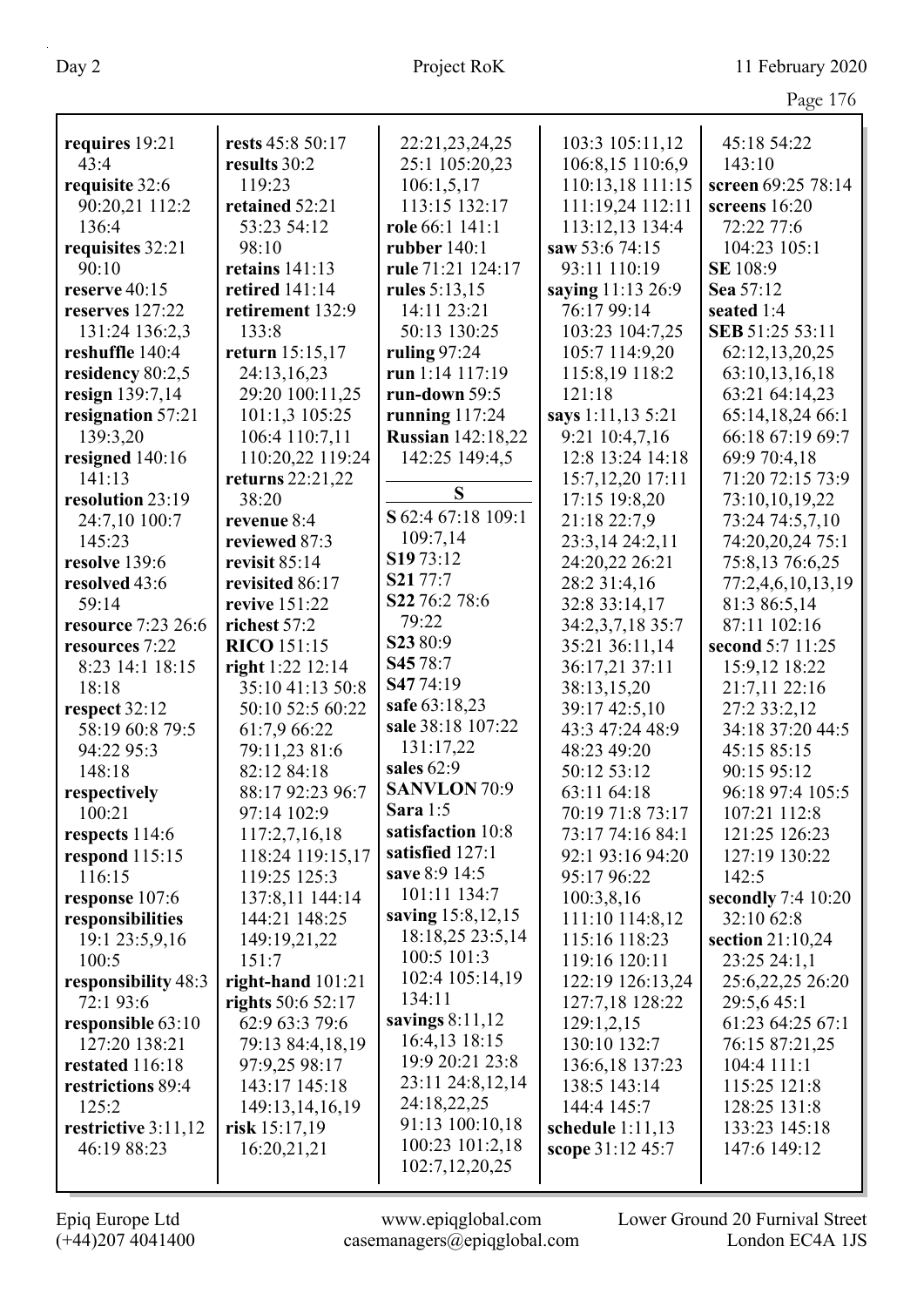|                                       |                                      |                                    |                                    | Page 177                    |
|---------------------------------------|--------------------------------------|------------------------------------|------------------------------------|-----------------------------|
| sections 2:1 13:20                    | 150:1                                | 94:22 95:3                         |                                    |                             |
|                                       | seen 37:1 47:7                       | 112:17 119:2,5,8                   | 72:24 133:14,18<br>side 2:2,7 13:1 | slight 94:7<br>small 133:25 |
| sector $8:1,4,21$<br>14:22 15:3 38:14 | 77:1 78:4 93:10                      | 132:9,14 146:17                    | 70:3 101:21                        | so-called $52:21$           |
| 38:18                                 | 100:1 111:1                          | set 24:3,5 51:9                    | 109:18 113:23                      | 57:9 127:8                  |
| secure 8:7                            |                                      | 75:12 135:24                       | 115:15,21 124:13                   | 136:14 147:19               |
|                                       | segregated 72:15<br>75:7,9 86:7      | 152:11                             | 143:8 147:2                        | social 8:8 13:25            |
| securities $7:4,6,11$                 |                                      |                                    | side's 68:6                        | 14:4,19 20:4,12             |
| 11:17,19 52:18<br>62:3,4,17 63:13     | segregation 65:4<br><b>SEK</b> 108:7 | setting 139:17<br>settlement 48:24 | sifting $67:7$                     | 22:4 26:5 29:12             |
| 63:15,17 64:4,7,7                     | selected 79:19                       | 64:20 65:3                         | sign $78:21,25$                    | <b>Solari</b> 125:22        |
| 64:9,12,16,22                         | self-explanatory                     | settlements 41:24                  | 148:15                             | sole 99:10                  |
| 65:10,11,13,16                        | 147:1                                | <b>Shaikenov 98:9</b>              | signal $31:4$                      | <b>solely</b> 6:6 7:2       |
| 65:17 66:13,15                        | sell 108:9,17                        | sham $58:14$                       | signed 58:25 81:8                  | 38:22 90:12                 |
| 66:18 67:17,21                        | send 2:9                             | share 86:25                        | 83:10                              | 122:13                      |
| 68:16 73:11                           | senior $42:5,7$                      | shareholder 73:1                   | significance 74:24                 | solidly $141:12$            |
| 74:12 75:8,14                         | sense 31:25 44:13                    | 77:25                              | 75:2 97:22                         | solve 137:25 139:6          |
| 80:20 83:9 85:5                       | 98:14 113:2,7                        | shareholders                       | 116:16                             | somebody 81:8               |
| 87:9 94:23 95:4                       | 121:3                                | 84:19                              | significant 131:25                 | 130:1 134:15,15             |
| 95:4 99:9 102:16                      | sensitive 121:15                     | shareholders' 79:9                 | significantly 96:3                 | somewhat 123:6              |
| 102:22 106:23                         | 121:16,18,20                         | shareholding                       | signifies 48:16                    | 140:7                       |
| 107:10 108:23                         | sent 2:6 53:6                        | 67:18,23 85:10                     | signify $23:12$                    | son 57:4                    |
| 109:1,8,9,13,20                       | sentence 122:11                      | shares 53:10 62:4                  | 143:5                              | son-in-law $58:6$           |
| 109:24 127:23                         | 126:6 127:19                         | 62:6,9,10,17 63:3                  | signing $21:16$                    | soon 7:18 16:12             |
| security 107:22,23                    | sentenced 58:13                      | 65:24 66:18                        | 32:19                              | 23:11                       |
| 140:23 141:1,8                        | separate $9:3$ 18:4                  | 67:20,22 70:1,5                    | similar $14:25$                    | sorry 89:2 104:23           |
| see 12:7 14:25                        | 18:5 60:24 62:19                     | 70:23 71:20 72:2                   | 28:15 79:3 125:2                   | sought 126:25               |
| 16:20 21:12                           | 99:16 100:9                          | 72:17 73:7 76:16                   | 125:4 129:24                       | sourced 102:7               |
| 24:20 26:19 42:1                      | 116:19,21 144:5                      | 77:23 79:13                        | 136:5                              | sources 22:6                |
| 46:6 51:15,17                         | separately 100:17                    | 83:25 85:9,9                       | simple $106:25$                    | sovereign $9:2,3$           |
| 63:16 64:16                           | 100:17 101:8                         | 86:6,7 87:14,15                    | 115:2 153:3                        | 12:15 89:9,12,18            |
| 65:19 66:6 70:4                       | 102:1 105:12                         | 104:16 107:22,24                   | Simplified 12:11                   | 89:19 90:4,6                |
| 71:14,16 73:10                        | separating 101:23                    | sheet 131:11 132:4                 | simplify $6:12$                    | 111:4,8,14 116:5            |
| 74:10,17,19                           | September 77:8                       | shifting 68:4                      | simply $60:19$                     | 117:3,8,17,21               |
| 76:19 77:2,16                         | sequestration                        | short 7:25 8:14                    | singled 139:14                     | 120:24 124:18               |
| 78:14,15,20,24                        | 56:21 62:21                          | 16:11 30:12                        | situation 41:16                    | 127:3 135:13                |
| 80:10,14,18,25                        | 65:20 66:3,9                         | 103:7 118:16                       | 44:2 72:14 98:1                    | 152:14                      |
| 82:5 88:3 92:22                       | 81:19 83:24                          | 134:20,25 135:8                    | 100:25 134:13                      | Soviet 57:11,14,19          |
| 101:3 104:19                          | serious 60:6                         | short-term 100:14                  | 136:9 148:22                       | 149:5,8                     |
| 107:12,18,20,21                       | serve 16:25                          | shorter-term                       | 149:21                             | speak 2:23 30:15            |
| 107:23,25 108:2                       | serves $125:8$                       | 101:18 102:1                       | situations 67:12                   | 55:10                       |
| 108:3,5,6,8,10,12                     | 126:16,25 144:6                      | show 60:8 69:17                    | 82:1                               | speaking $4:187:6$          |
| 108:14 110:1,5                        | service 52:19                        | 101:25 105:16                      | six 8:18                           | 13:7                        |
| 110:21 118:20                         | 61:25 62:21 63:1                     | 111:15 115:3                       | size 136:11                        | speaks 75:17                |
| 119:11 121:25                         | 63:24 66:4,7,19                      | 133:20 134:1,3                     | Skandinaviska                      | 149:3                       |
| 123:10 125:12,18                      | 66:21 67:19,20                       | showed 102:10                      | 65:14                              | special 26:23 60:5          |
| 126:4 129:20                          | 67:24 68:10                          | showing 47:7                       | slide 61:21 63:16                  | 125:7 126:13,16             |
| 130:23 131:11,13                      | 75:23 77:7,11                        | 99:25                              | 63:25 64:16                        | 126:22                      |
| 133:4,25 134:9                        | 84:23 142:15                         | shown 69:12                        | 65:19 66:6 78:2                    | specific $31:6,9,18$        |
| 142:6 143:11                          | 146:19                               | 114:23                             | 86:21 107:3                        | 42:6 72:18 114:1            |
| 144:11 145:7,17                       | services 52:13                       | shows 33:4 47:10                   | 142:4                              | 143:17                      |
|                                       |                                      |                                    |                                    |                             |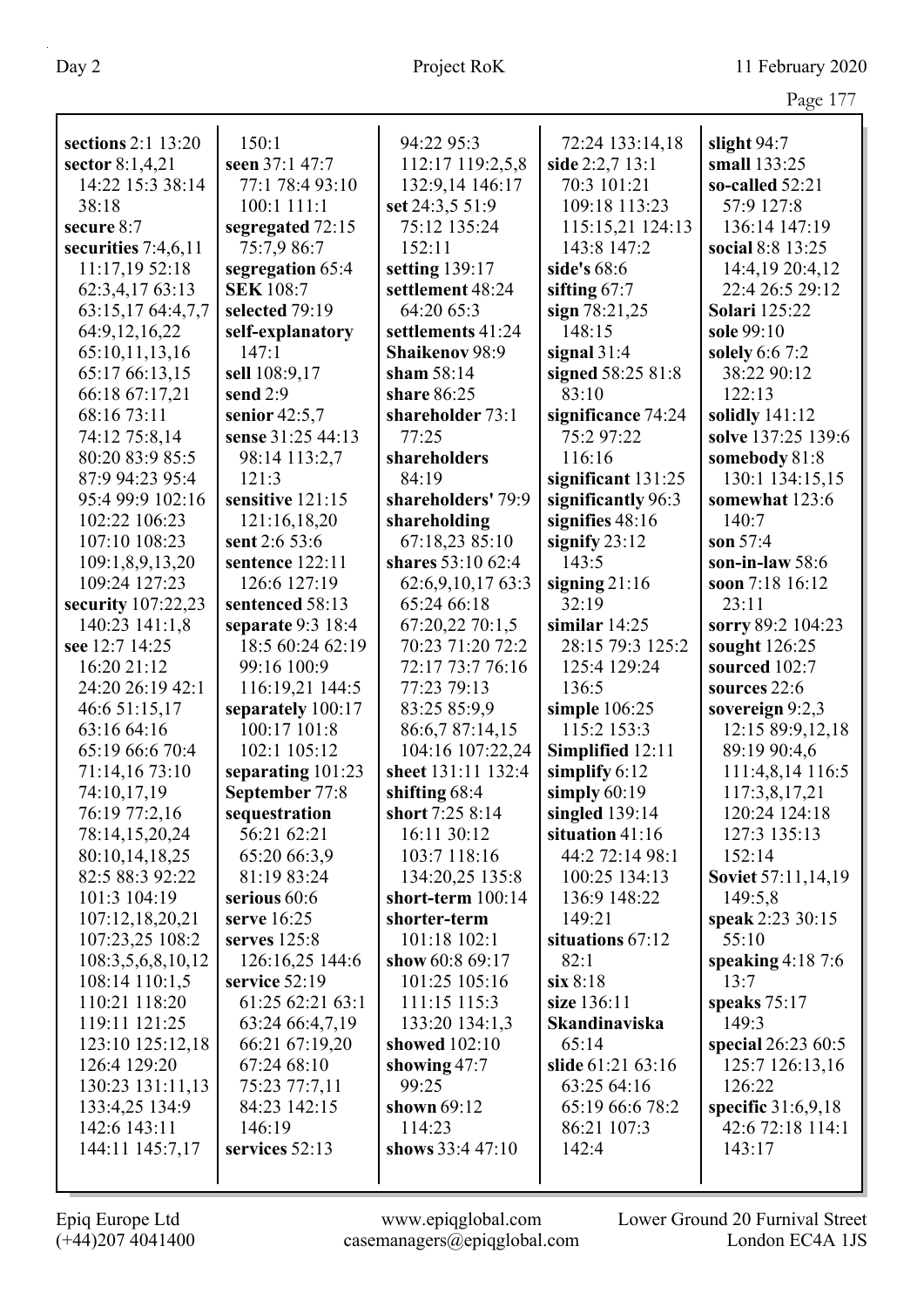| -40.         | x |
|--------------|---|
| $\leftarrow$ |   |
|              |   |

| specifically 5:4             | started 57:25                        | 153:9,13                          | 39:10 130:14,16                    | 13:14 55:18 66:3                         |
|------------------------------|--------------------------------------|-----------------------------------|------------------------------------|------------------------------------------|
| 10:15,17 19:3                | 60:16                                | state's 8:7 12:13                 | 134:2                              | 66:9 104:12                              |
| 32:4 79:15                   | starting $77:16$                     | 12:13 13:5 15:3                   | statutes 20:20 25:4                | subjected 59:9                           |
| 110:19 111:15                | 142:3,16                             | 28:12 29:12 36:4                  | 28:24 29:11 39:1                   | submission 1:24                          |
| 114:2                        | starts 18:22 39:13                   | 116:4 117:3,8                     | 144:16                             | 56:23 61:8 68:10                         |
| specified 50:9               | 46:8 107:17                          | 120:24                            | statutory 118:24                   | 81:18,21 85:13                           |
| 85:10 123:20                 | state 2:20 3:4,7,17                  | state-owned 38:19                 | stay 28:3,20 92:14                 | 96:21                                    |
| specifies 22:8               | 4:17,255:5,8,13                      | stated 15:2 18:24                 | 103:12                             | submissions 2:16                         |
| speculation 139:22           | 5:23 6:2,5,6,7,19                    | 19:5 22:16,25                     | stead 79:6                         | 30:16 55:5 61:15                         |
| spend $25:10$                | 6:217:2,2,10,13                      | 25:4 26:4 28:10                   | steps 6:19 151:6                   | 67:2 88:6 141:24                         |
| sphere $61:1$                | 7:16 8:16,22 9:9                     | 29:11 37:14 50:7                  | sticking 66:15                     | 142:2,14 154:5,6                         |
| spite 32:5 46:17             | 9:19,23,25 10:4,7                    | 51:23 63:20 64:2                  | stimulate 19:24                    | 154:7,8,9,10                             |
| 71:25 87:18                  | 10:15,18,21 12:3                     | 64:17 70:14                       | 20:10                              | submit 65:6 77:19                        |
| 128:15                       | 12:8,9,11,11,15                      | 72:10 74:11 77:8                  | stipulated 20:19                   | 107:9 124:11                             |
| split $6:19$                 | 12:16,23 14:11                       | 80:24 82:9,10                     | 144:15                             | submits 93:3                             |
| spreading 16:19              | 14:20 17:6 22:10                     | 85:24 87:18                       | stipulates 17:2,8                  | submitted 1:25                           |
| 16:22 25:1                   | 25:16 26:16,22                       | 105:13 108:25                     | 49:16 143:16                       | 17:22 23:23                              |
| spring $69:2$                | 27:8 28:1,4,8,21                     | 122:12 126:19                     | stock 107:22 108:7                 | 37:19 67:15                              |
| SS 107:22                    | 29:2,7,15 30:7,18                    | 144:17,18 150:7                   | 109:15 110:7                       | 68:18 78:5,7                             |
| stabilisation 8:11           | 31:18 32:12 34:8                     | statement $1:10$ 2:3              | 121:19                             | 81:17,21 82:16                           |
| 8:13 15:8,21,24              | 34:10,11,14,15                       | 25:8 29:18 54:23                  | Stockholm 65:19                    | 83:6 86:23                               |
| 16:5,10 19:1,12              | 35:13 36:13 40:1                     | 55:6 65:8 74:19                   | 66:20 83:23                        | 106:21 107:5,11                          |
| 19:15,21 20:5,16             | 40:14 41:3,11,16                     | 74:25 75:1,4                      | 84:10 112:14                       | 108:24 110:25                            |
| 20:21 21:1 23:5              | 41:20,21 42:12                       | 97:20 101:24                      | 141:24 142:15                      | 114:18 125:4                             |
| 23:8,11,14 100:5             | 42:17 44:2,16,18                     | 104:4 106:5                       | stocks 107:24                      | 128:8 142:13,24                          |
| 100:12,18,22                 | 44:19,20,20                          | 109:5 114:17,18                   | stored 107:16                      | subscription 62:9                        |
| 101:1,17 102:25              | 45:11,20 47:22                       | 115:24 132:16                     | straight 70:1                      | 63:3                                     |
| 113:12                       | 54:22 57:19 58:5                     | 136:6 152:1,3                     | strategic $20:4,12$                | subsections 91:5                         |
| stability 35:23              | 59:16 60:14,21                       | statements 46:5                   | 22:5                               | subsequent 14:16                         |
| 36:1 40:9 41:4               | 83:8,18 88:7,11                      | 74:21 97:7 151:3                  | strategy 39:7                      | substantiate 24:8                        |
| 43:21                        | 88:16,22,23,25                       | states $3:13,16,18$               | 51:14 106:6,6                      | successful 56:15                         |
| stable 13:25 14:4            | 89:12,13 90:12                       | 4:19,23 5:19                      | stressed 149:24                    | suddenly 97:1                            |
| 26:5                         | 90:16 92:12                          | 8:22 27:24 31:6                   | string $57:25$                     | 104:8                                    |
| staff 137:12,13              | 93:18 104:10,15                      | 32:19 38:12                       | strong $147:4$                     | suffered 150:21,22                       |
| stage 6:24 7:13,14           | 111:16,25 113:17                     | 39:14 57:9,13                     | 148:16                             | 151:14                                   |
| 40:17                        | 116:18,23,24                         | 122:4,16 124:11                   | stronger 148:19                    | suffice $71:2$                           |
| stages 85:18                 | 117:1,13,15,17                       | 124:12,16 125:19<br>125:25 126:25 | strongly 84:15<br>structure 111:14 | sufficient 15:22<br>19:15 29:14 32:1     |
| stamp $140:1$<br>stan $57:9$ | 117:25,25 118:13<br>118:14,19 121:14 | 128:2 129:3                       | 137:11,12                          |                                          |
| stand 88:5 116:20            | 121:19 122:5,14                      | 130:9 136:2,3                     | structured 75:24                   | sufficiently 15:25<br>suggest 2:22 86:17 |
| standard 135:19              | 122:23 123:8,16                      | 147:6 149:3,14                    | structures 77:24                   | 105:13 134:11                            |
| stands $107:22$              | 123:21 124:1,22                      | 149:18 151:5,16                   | studied $104:13$                   | suggested 124:25                         |
| start $2:18,19$ 17:3         | 124:23 126:3                         | <b>Stati</b> 56:25 112:10         | sub-custodian                      | 139:13,17                                |
| 33:11 36:11 44:8             | 127:4,8,16 128:5                     | 151:8,14 152:6                    | 64:5, 13, 23 65: 2                 | suggestion 39:23                         |
| 47:13 49:19 55:4             | 135:12,12,13,18                      | 153:2                             | 65:14 80:20                        | 115:17                                   |
| 61:22 70:6 80:8              | 135:19,20,24                         | stating 70:21                     | sub-custodians                     | suggests 84:15                           |
| 85:2 99:13                   | 140:13 141:12                        | <b>Statis 82:13</b>               | 64:8,19 65:12                      | suit 151:18                              |
| 107:13 121:10                | 143:23 144:6                         | status 34:6 98:25                 | subheading 21:23                   | Suleimenov 97:11                         |
| 128:6                        | 150:14 152:4                         | statute 13:17                     | subject $3:76:9$                   | sum 150:17                               |
|                              |                                      |                                   |                                    |                                          |
|                              |                                      |                                   |                                    |                                          |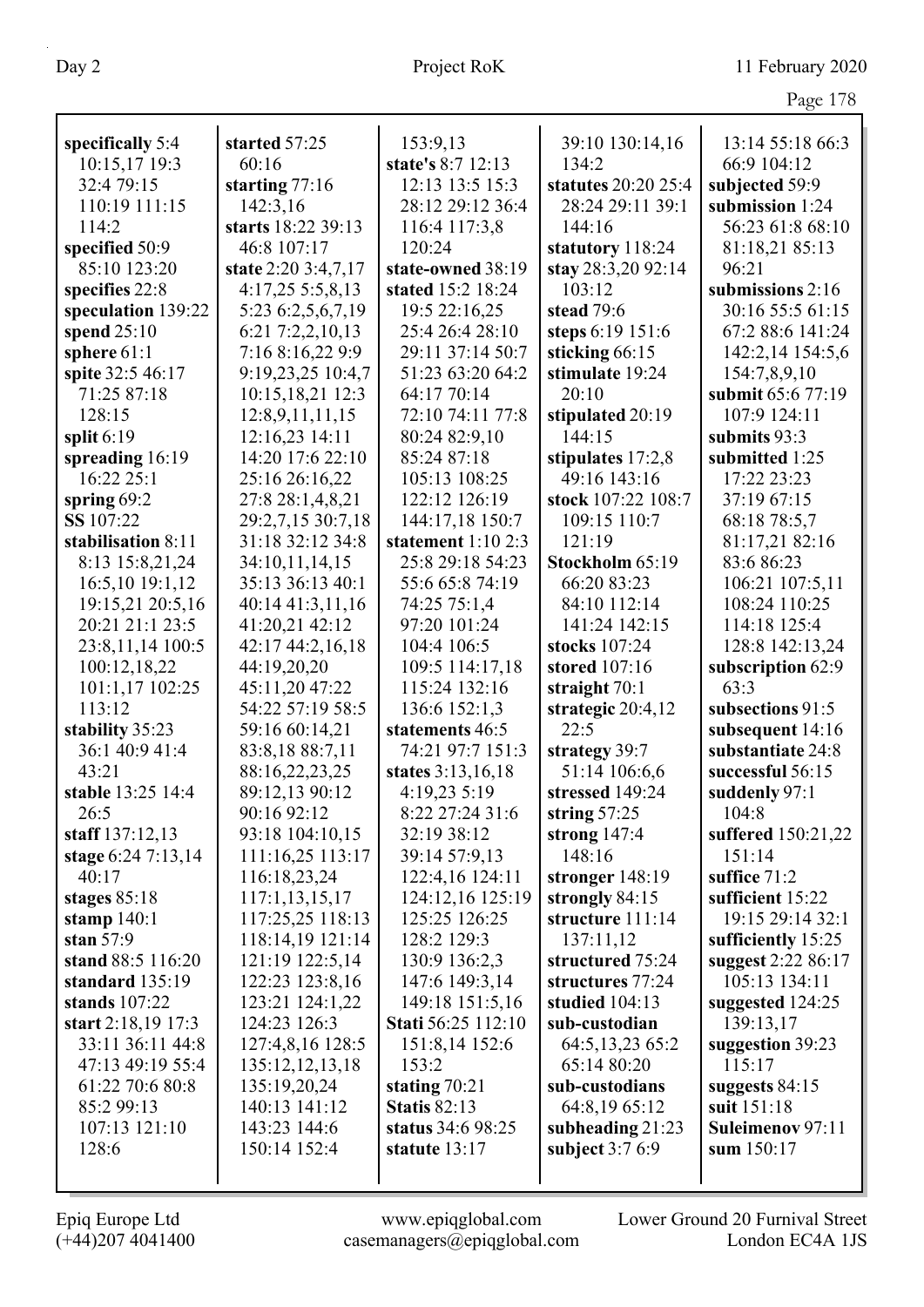|                          |                        |                            |                     | Page 179               |
|--------------------------|------------------------|----------------------------|---------------------|------------------------|
| summarise 6:12           | <b>Swedish 3:20,21</b> | 123:15 133:17              | 143:5               | 32:13 135:16           |
| 29:5 102:10              | 3:23 6:3 9:21          | takes 111:11 117:3         | terminate 96:8      | thought 83:17          |
| summarised 42:24         | 11:22,22 30:24         | talk 2:20,21 3:11          | 147:17              | 86:21 87:25            |
| 52:8 134:6               | 30:25 31:2,5,13        | 4:7 7:18 8:15              | terminated 98:2     | 99:24                  |
| summarises 130:7         | 37:7 41:25 52:18       | 9:11,13 23:12              | 147:9               | thoughts 55:23         |
| summary 27:21            | 52:19 62:22            | 29:22 30:17                | termination         | thousands 109:2        |
| 43:18 68:4 84:1          | 63:12 65:12 75:8       | 44:15 55:16                | 146:22 147:7        | 109:11,14              |
| 113:3 128:10             | 76:22 77:7,9           | 60:16 67:20,21             | terminology 28:20   | threatened 96:12       |
| 141:15                   | 86:18 102:15           | 90:19 91:7                 | terms 62:6 96:6     | three 5:1,12 6:19      |
| sums $62:9$              | 103:2 108:23           | 115:12,13                  | 120:3 131:16,25     | 10:1,13,13 21:11       |
| superficial 149:22       | 109:9,15 117:10        | talked 9:14 39:4           | territory $5:87:12$ | 88:8 90:10             |
| supervise 40:13          | 120:10 142:24          | 88:21 135:11               | 10:21 12:2 90:15    | 115:25 135:9,9         |
| supervision 34:12        | 143:1                  | talking $25:11$            | 90:22 124:16        | 146:8                  |
| 136:1                    | <b>Swedish-listed</b>  | 128:6                      | 125:20              | Thursday 153:16        |
| supplementary            | 62:5                   | talks 4:25 90:2            | testimony 53:20     | ticked 76:17           |
| 94:5 119:13              | <b>SWFs</b> 90:2       | 99:21 111:9                | text 3:22 10:16     | tier 86:16,18          |
| supplied 87:6            | switching $2:14$       | <b>Tams</b> 104:20         | 12:7,1231:1         | ties 128:3             |
| support $22:13$          | sworn $1:6$            | 118:5                      | 42:22 73:17         | till 106:13 107:14     |
| 24:21 32:18              | system 14:11           | targeted 17:11             | 75:17 107:4         | time 1:15,16,20        |
| 77:19 86:10              | 33:16 40:13 75:9       | 19:22 20:8 21:14           | 126:19              | 16:6,9,17 20:23        |
| 125:15,16                | 75:13 127:21           | 21:19,23,25 22:4           | thank 2:17 26:1     | 20:25 25:11            |
| supported 46:21          | 137:15                 | 145:9                      | 30:9 61:16 67:3     | 43:15 57:18            |
| 139:7                    | systematically         | tasks 37:15 43:25          | 103:15 153:19       | 58:10 61:9 68:7        |
| supposed 2:6             | 16:1                   | tax 74:5 75:18,20          | <b>TheLaw.KZ</b>    | 72:6,17,18 86:8        |
| Supreme 31:12            | systems 34:10,16       | 75:21,21 76:8,20           | 120:11 152:5        | 88:3 89:10 96:8        |
| 86:23                    | 137:16                 | 76:21 77:9,14,18           | theme 102:4         | 98:4 101:11            |
| sure 57:12               |                        | 78:3,10 79:12              | theoretical 87:18   | 109:12 110:4           |
| surprises 139:25         | T                      | 80:2,6,22 83:8             | 111:2               | 129:10,13 134:8        |
| surrendered 148:4        | tab 13:19 14:8,8       | 84:20 87:13,16             | theory 125:24       | 134:18,21 139:13       |
| surveyed 42:11           | 17:21 23:17            | taxes 38:14 62:10          | Therese 55:11       | 139:17 145:2           |
| Svea 59:21 141:25        | 25:22 26:18 27:3       | 75:19 76:7 79:3            | 91:7                | 153:1,14               |
| <b>SVEN</b> 1:4 2:4 26:1 | 27:6,6 33:10           | 83:6                       | thing 30:4 68:8     | timed 153:14           |
| 30:10,14 54:24           | 38:4 39:12 42:2        | tell 12:9 101:15           | 69:5,19 92:18       | times 9:18 138:4       |
| 55:4 87:23 103:5         | 45:1,13 47:15          | 105:3                      | 93:10 94:3,14       | tiny $107:4$           |
| 103:9 104:23             | 48:5,18 49:15          | <b>telling</b> 2:18 106:20 | 105:5 149:10        | title 152:6            |
| 134:22 135:2,5           | 52:2 53:7              | tells 6:13,15 14:12        | things 26:4 59:22   | TMA 95:25 96:6,8       |
| 153:14                   | Tajikistan 57:10       | 14:24 15:6 16:2            | 60:6 67:4 72:3      | 96:25 148:15           |
| swayed 68:1              | take 2:21,22 12:14     | template 79:14             | 78:18 106:12        | <b>today</b> 1:5,8 4:6 |
| <b>Sweden</b> 7:5,12     | 30:10 52:23            | ten $145:13$               | think 1:20 13:21    | 16:7 61:7 69:14        |
| 11:2,16,18 55:14         | 54:24 55:23 61:7       | tend 111:15                | 20:1 21:6 29:19     | 81:16 82:21            |
| 59:22 61:11,24           | 85:6 87:23,25          | tenge 132:21,25            | 68:5 71:2,23        | 89:17 91:19,24         |
| 61:25 62:14,15           | 103:5 117:2,7,8        | 133:3 138:8                | 73:19 75:17         | 93:11 137:7            |
| 62:18,21 63:6,16         | 117:17 127:5           | tenges $51:7$              | 82:22 86:3          | 143:13,13 153:15       |
| 63:18,21,24              | 134:22 137:22          | term 7:24,25 8:14          | 147:20              | 153:20                 |
| 64:14,17 65:21           | 144:21 147:13          | 15:16,18 16:11             | third $5:9$ 15:9,20 | today's $1:7$          |
| 65:24 66:5,8,13          | 152:12 153:5           | 24:13,16,24                | 19:7 33:17 38:15    | <b>Tokayev</b> 140:14  |
| 66:16,18 69:12           | taken 4:16 5:14        | 44:10,21 46:4,6            | 57:7 86:3 88:15     | 140:19                 |
| 76:8 81:4 84:24          | 9:23 10:10 30:3        | 46:18,22 90:20             | 90:17,24 117:13     | <b>Tokayev's 141:8</b> |
| 91:8 102:16              | 53:21,22 62:21         | 100:11 142:18              | Thirdly $10:22$     | told 13:21 14:14       |
|                          | 79:24 122:5            |                            |                     |                        |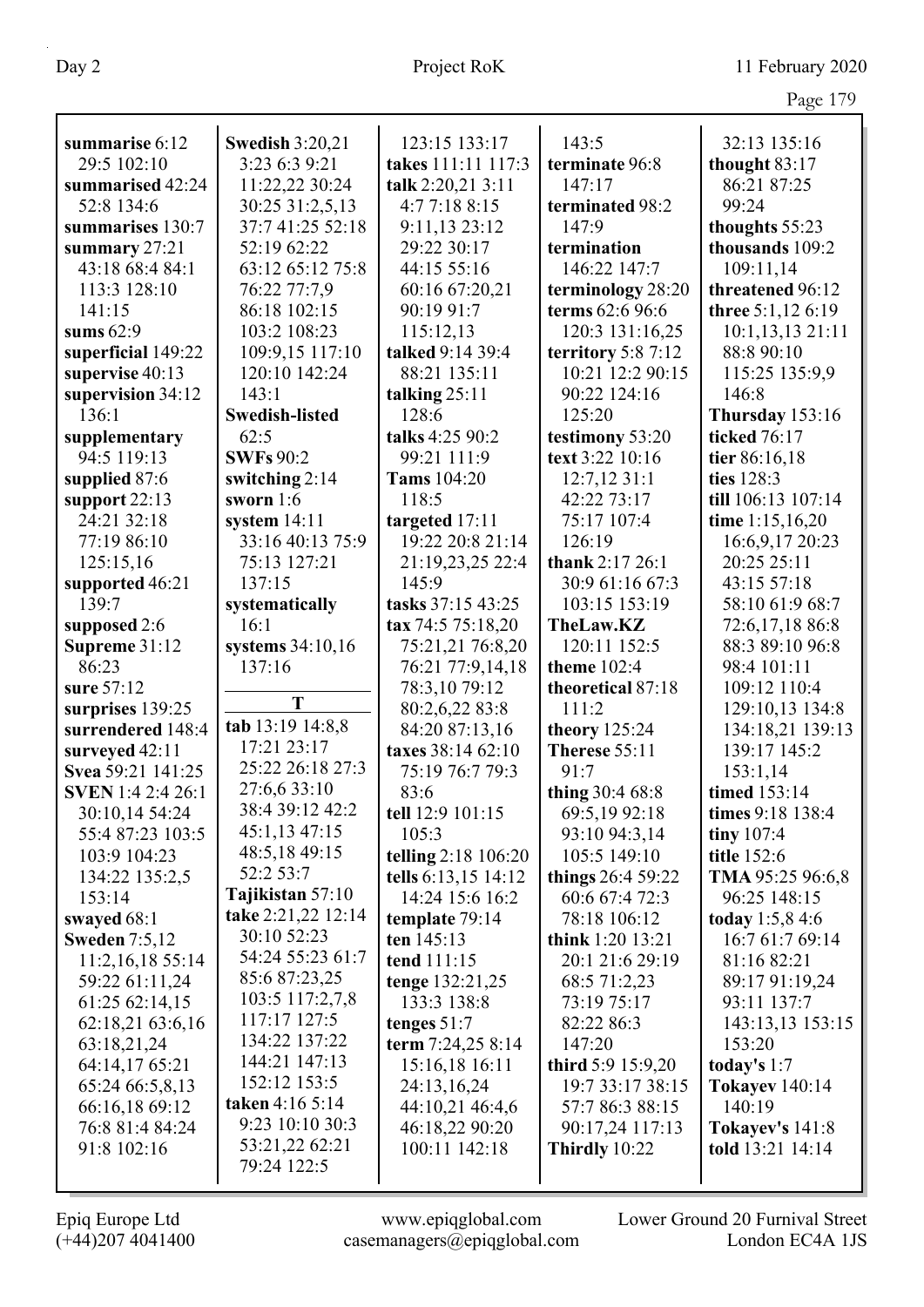|                    |                      |                          |                          | Page 180                                  |
|--------------------|----------------------|--------------------------|--------------------------|-------------------------------------------|
|                    |                      |                          |                          |                                           |
| 96:18 137:22       | treaties 34:22       | 131:15 138:2             | undertake 124:19         | 111:7,16,16,19                            |
| tolerated 148:18   | 114:11,13,17         | 147:18 148:2             | undertakes 49:22         | 112:2,2 124:21                            |
| toll 55:7          | treatment 59:10      | type 44:3 67:23          | 94:10,15                 | 127:14 131:6                              |
| tomorrow 16:7      | treats 64:9          | 85:9 107:22,24           | undisputed 12:17         | 134:15 136:11,13                          |
| 153:15             | treaty 58:25 59:1    | 107:24 110:12,17         | 99:23 109:10             | 136:20 137:4                              |
| top 33:15 42:16    | 59:17 60:12 76:8     | 114:1 126:2              | unenforceable            | 143:18 151:21                             |
| 82:14 122:11       | 114:13,15 115:10     | types 6:4 20:24          | 148:25                   | uses 90:12 131:1                          |
| topic 108:25 109:7 | tried 107:2          | 43:23 78:22              | unfailingly 59:22        | 142:21                                    |
| total 51:5 58:19   | true 147:1           | 116:12 123:7             | unfavourable 14:3        | <b>USSR</b> 125:23                        |
| 132:22 150:14,17   | trust 37:12,23,25    | 131:18 132:1             | 26:8                     | usual 42:16 55:10                         |
| trade 107:18       | 48:9, 12, 15, 16, 19 | 144:20                   | <b>Unfortunately</b>     | 126:2                                     |
| traditional 127:15 | 48:22,24 49:5,12     | typical 37:6 132:1       | 57:2,13                  | usually 3:11 136:7                        |
| 131:1 134:12,16    | 49:22,23 83:17       | typically 13:7 41:9      | unilateral 82:11         | utmost $153:7$                            |
| transaction 13:5,6 | 94:21,24 97:12       | 127:22                   | 96:7                     | utmost' 153:1                             |
| 13:7,10,13         | 97:22 99:2           |                          | <b>Union 57:14</b>       | Uzbekistan 57:10                          |
| 106:21 107:5,16    | 116:16 132:8,9       | $\mathbf U$              | unique $41:20$           |                                           |
| 107:21             | 132:14 133:7         | UAB38 82:22,23           | 71:11,13,14              | V                                         |
| transactions 51:16 | 141:18 142:1,8       | <b>UB41767:6</b>         | <b>United 64:19 65:2</b> | valid $60:3$                              |
| 68:18 107:13,20    | 142:11,20 143:2      | <b>UBS</b> 108:19        | 130:9 149:3              | validity 144:13                           |
| 108:11 109:2,11    | 143:3,7,18,21,23     | 110:16 146:15            | 151:16                   | value 16:17,19                            |
| 109:14 120:12      | 144:1,5,8,13,23      | <b>UK</b> 72:7           | units 107:25             | 20:23,25 22:19                            |
| 144:4              | 147:20,24 149:11     | Ulf 46:5 136:6           | <b>University 130:9</b>  | 25:2 62:6 121:17                          |
| transcript 63:7    | trustee 37:11        | ultimate 85:20           | unknown $71:19$          | valued 100:17                             |
| 98:23 105:21       | 48:25 49:7 97:13     | ultimately 35:12         | 85:22                    | 101:7                                     |
| transfer 17:6      | 143:17,21 144:6      | UN 3:18 9:10             | unlawful 151:20          | values 100:18                             |
| 21:13 50:15,21     | trustor 143:16,19    | 89:11 90:5               | unrelated 127:15         | 102:12                                    |
| 54:9 145:8,11      | 143:22 144:9         | 104:20 111:9,18          | unusual 8:24             | Vanderbilt 130:8                          |
| transferred 49:1,6 | 145:4 148:2          | 123:3 124:10             | unwillingness            | varied 68:7                               |
| 50:2 51:13 52:16   | trustor's 148:5      | 125:18 128:23            | 60:18                    | varies 7:23                               |
| 52:24 53:3 84:4    | try 6:24 9:12        | unclear 61:4             | updated 138:6            | various 4:11 57:24                        |
| 89:23 90:7 97:10   | trying $105:6$       | unconditionally          | upper 86:16,18           | 58:1 64:10 65:12                          |
| 97:13,17 99:2,10   | <b>Tudela</b> 125:22 | 124:16                   | urge 25:19 26:25         | 116:25 132:11                             |
| 144:1 145:13       | Tuesday 1:1          | underline 13:20          | US\$50.4 100:21          | 133:11                                    |
| transfers 17:11    | Turkmenistan         | underlined 101:13        | <b>US\$7.9</b> 100:20    | vary 42:25                                |
| 19:22,23 20:7,9    | 57:10                | underlying 70:23         | usage 106:12,19          | verbatim 3:22                             |
| 21:14,19,23,25     | turn 102:12          | 73:21 75:10,15           | use $5:4,46:6,6$         | 142:25                                    |
| 22:4 49:21 94:9    | turned 138:18        | 97:16 151:17,19          | $10:17,18$ 11:1          | verified 80:3                             |
| 143:17 145:9       | turns $120:2$        | underscoring             | 12:5,6,8,8,23            | version 115:17                            |
| transition 139:25  | two 4:14 6:19,25     | 97:18<br>understand 16:1 | 13:13,13 17:3            | 124:4 142:4,5                             |
| translated 3:19    | 7:13,14 11:20        |                          | 19:2 20:19 21:8          | vice 41:1 139:20                          |
| 142:19,23          | 12:4 16:5 18:4       | 24:25 56:14              | 22:7 24:18 29:7          | <b>Vienna</b> 114:10,12<br>view 23:4 29:1 |
| translation 3:23   | 18:11 19:3 22:14     | 104:17,18 105:6          | 29:10 30:2,3,5,6         |                                           |
| 9:21 81:21 83:3    | 23:7 28:6 32:23      | 108:11 122:24            | 31:13 45:10 49:1         | 64:12 73:9 81:15                          |
| 105:21 141:22      | 57:5 70:3 77:14      | understanding            | 50:8,10 55:9             | 81:22 88:13 91:3                          |
| 142:6, 18, 24, 25  | 78:4 84:23 91:12     | 82:16,17,17              | 67:19 81:1 90:13         | 91:21 100:4                               |
| transparency 72:5  | 98:9 99:21,25        | 120:14,19                | 90:20 92:20 93:5         | 114:5 115:2                               |
| 72:9               | 100:8,9,16 101:5     | understands 95:17        | 93:7,8,24,25             | 120:5,21 124:12                           |
| transparent 86:20  | 101:10,15,16         | understood 46:15         | 97:14 98:17              | 124:17 128:10                             |
| treat 124:23       | 102:11 125:19        | 73:6 127:11              | 104:1,25 106:9           | 136:5                                     |
|                    |                      | 130:20                   |                          | views 124:11                              |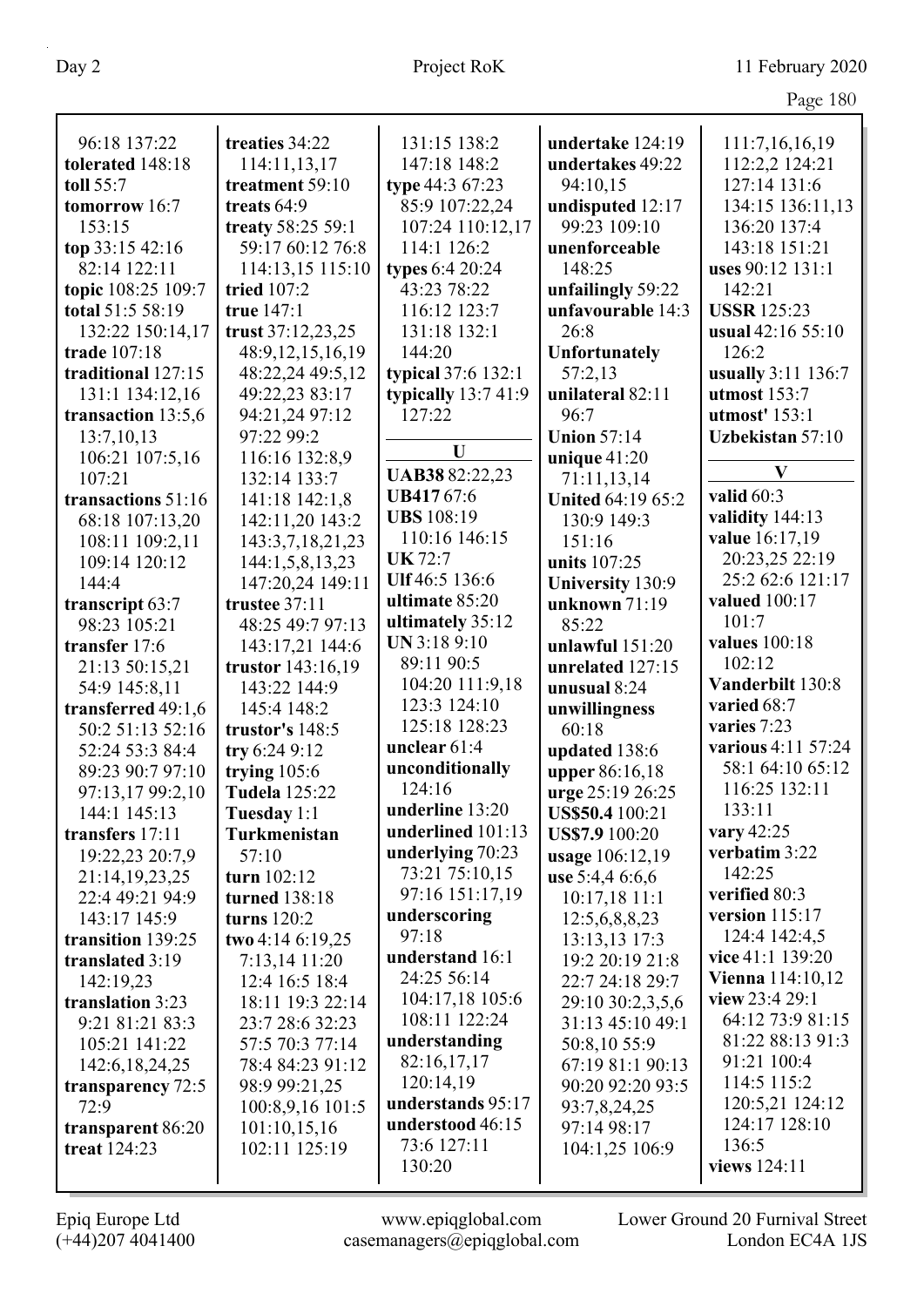| 125:2                | we'll 32:15 33:11 | 149:1              | 117:14 118:9        | 137:21 145:9           |
|----------------------|-------------------|--------------------|---------------------|------------------------|
| violations 56:6      | 41:17 130:4       | work 34:16 37:8    | 119:3 122:11        | 10-minute 134:21       |
| virtually 99:19      | 134:22,23         | 123:2 126:2        | yesterday 2:4 3:3   | 134:22                 |
| volume 92:20         | we've 37:1 78:4   | working 145:9,14   | 7:20 9:7,14 11:8    | 10.25 30:11            |
| 93:25                | 81:21 84:17       | 146:6              | 11:17,21 13:21      | 10.43 30:13            |
| <b>votes</b> 79:8    | wealth 9:2,3 57:3 | works 40:20 45:22  | 14:9,14,17 22:1     | 100 16:7               |
| voting 79:6,13       | 89:9,13,18,19     | 137:18             | 38:25 51:23         | 1081 148:1             |
| 84:19                | 90:4,6 111:4,14   | world 41:25 56:16  | 55:21 56:2,13       | 11 1:1 2:3 53:7        |
| vulnerability 14:7   | Webb 135:20       | 64:10 81:25        | 69:13,20 71:3,18    | 11.36 55:1             |
| vulnerable 7:24      | website $120:10$  | 89:20              | 72:16,23 73:13      | 12 1:21 49:15          |
|                      | 125:18 151:5      | world's 89:24      | 74:19 81:17         | 12.151:11              |
| W                    | 152:4             | 108:18 109:17      | 82:21 91:19         | 122 58:18              |
| wages 137:15,16      | week 65:7         | wouldn't 88:16     | 96:11               | 13 53:6 152:3          |
| waiver 123:13        | weekend 139:22    | Wrange 25:15       | York 53:10,13,14    | 13.6 100:20,23         |
| 124:1                | weeks 139:16      | 26:21 27:2 45:12   | 53:19 54:4,6,9,13   | 137 14:9 48:6          |
| <b>Wallin-Norman</b> | welcome 1:5 13:20 | 128:7,14 129:14    | 63:12,21 78:17      | 138 17:1 39:13         |
| 87:19                | 19:17             | 130:2 131:7        | 83:7 91:10 95:6     | 139 17:14              |
| want 23:13,17        | welfare 8:17      | Wrange's 26:17     | 95:8,15 96:16       | 1448:18 132:6          |
| 25:8,1044:8          | went 72:15 102:9  | wrap 29:5          | 98:11               | 153:23                 |
| 58:20 59:8,18        | whatsoever 31:2   | write 55:25 135:21 |                     | 146 17:22,23           |
| 60:19 67:4 74:25     | wide 127:12       | writes 26:2 45:3   | $\mathbf{Z}$        | 147 23:24              |
| 75:6,25 77:10        | wife 58:7         | 46:11 65:9 149:3   | Zakon.KZ 120:10     | 15 77:18               |
| 93:12 103:19         | willing $152:22$  | writs 62:23        | 152:4               | <b>15-minute 30:10</b> |
| 104:11 122:25        | wish 25:19 27:18  | written 49:12      | Zealand 43:2        | 103:5                  |
| 125:24 126:12        | 29:25 74:9 78:2   | 73:16 95:16        |                     | 155 53:7               |
| 128:6 131:17         | 105:16 126:9      | 118:4 135:20       | $\boldsymbol{0}$    | 16 23:25 24:2          |
| 133:20 143:1         | 149:1,13          | wrong $151:13$     | 0.83101:1           | 160 148:23             |
| 144:19 147:5         | wished 78:18      | 153:2              | 004586318071:15     | 1612:11                |
| 150:11,20,21         | withdrawals 145:3 | wrote 66:14        |                     | 1611 128:25            |
| 151:1                | withholding 79:2  | Wuerth 90:1        | 1                   | 162 115:24             |
| wanted 25:7 30:8     | witness $63:15$   | 110:25 122:18      | 117:4 25:22 26:18   | 167 115:24             |
| 95:15 103:9          | 105:17            | 126:20 127:7,18    | 33:10,11,13         | 17 24:10 96:17         |
| 113:20 127:25        | wonder 13:23      | 130:7 134:6        | 37:10 39:12 45:1    | 173 48:20              |
| wants $60:14$        | wondering 134:18  |                    | 45:13 46:10         | 1844:15                |
| Washington           | word 19:2         | X                  | 47:15 48:6,18       | 18.2 150:17            |
| 151:10               | worded 114:14     | X 154:2            | 49:16,19 53:7       | 19 2:21 4:12 5:17      |
| watch 153:16         | 115:20 129:11     |                    | 54:25 78:18,20      | 6:13, 17, 25 7:9, 18   |
| watched 152:7,14     | wording 31:1      | Y                  | 93:16 107:2         | 9:10,13,21 12:22       |
| way 6:3,20 16:16     | 45:24 64:24       | vear 8:2 81:10     | 119:14 124:15       | 26:25 44:15            |
| 24:9,19 26:11        | 114:21 115:7      | 119:22 131:11      | 135:23 154:4        | 56:24 88:18 91:4       |
| 30:3 31:14 41:20     | 123:2, 10, 23     | 133:21 140:17      | $1(c)$ 31:16 121:12 | 113:3,20,23,25         |
| 42:16,244:1          | 124:3,8,9,25      | 147:18 150:16,16   | 125:9 126:17        | 118:2,15               |
| 46:15,22 49:24       | 126:12 129:10,21  | years 8:18 16:7,7  | 1.0055:3            | 19(c) 4:25 6:8,11      |
| 52:8 56:18 58:23     | 129:24 130:6      | 58:25 78:4 87:1    | 1.1 17:5 49:19 94:7 | 12:1 26:14 31:8        |
| 60:16 75:22,23       | wordings $123:25$ | 87:12 89:10        | 1.2 50:12           | 88:11 90:9             |
| 86:4 108:24          | words 7:19 25:9   | 107:17 108:24      | 1.3 $17:8$          | 103:17,23 104:5        |
| 130:8 137:18         | 84:25 87:21       | 109:3 151:8        | 1.417:11            | 104:22 111:17          |
| 139:2 152:22         | 97:11 125:8,13    | years' 58:14       | 10 16:7 36:21       | 113:24 114:25          |
| ways 81:14 101:7     | 126:16 139:1,7    | 109:12             | 59:17 107:17        | 118:17 124:5           |
| 113:8                |                   | yellow 19:8 107:18 | 119:24 134:23       |                        |
|                      |                   |                    |                     |                        |